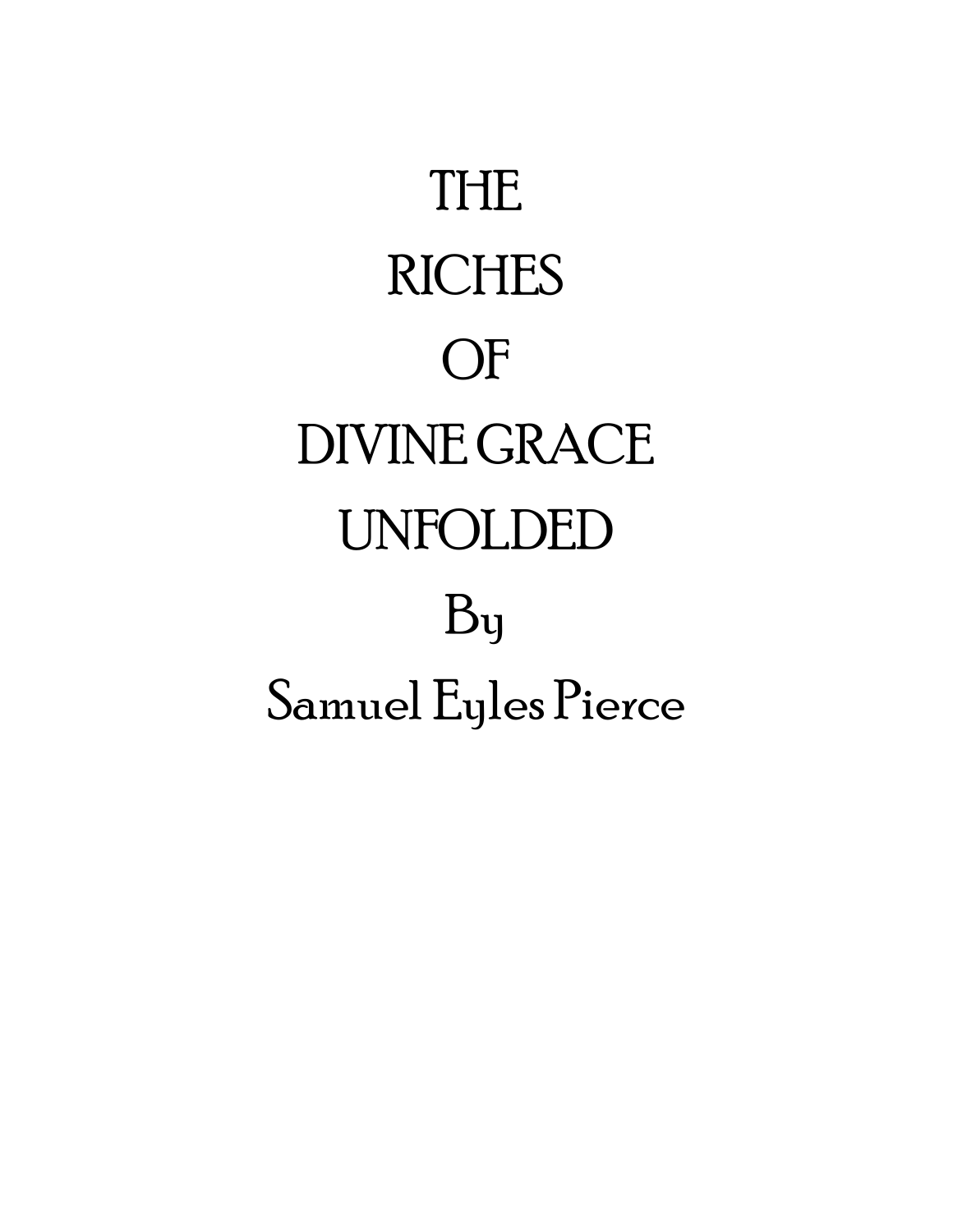## DIALOGUE

I.

In which Sin and the Fall, with their consequences, are the Subject of Discourse, between Mr. Enquirer and Mr. Instructor, whose names I am inclined to exchange for **Senior** and **Junior.**

THESE Dialogists are to be considered as two so intimate and united in friendship, as to love each other as David and Jonathan did, of the latter of whom it is said, he loved David as his own soul.

The discourse begins as follows, Mr. Enquirer addresses Mr. Instructor, thus: --- Sir, I have often looked at, and considered you as a monument of God's mercy; as one of long continuation "in the good ways of God; as a person who must, I conceive, have attained a good degree in the faith which is in Christ. I should, therefore, be glad of some free personal conversation with you; as I expect it would-redound to my own profit and real satisfaction. I hope you will not object to this. It may be, it may redound to the advantage of others also.

**Mr. Instructor.** For my own part, I should be most truly glad to communicate any knowledge to my good friend, which might contribute to his spiritual advantage. I am very greatly advanced in age, yet I would not have you forget what one of noble extraction once said in company with Many honorable persons: great men are not always wise; neither do the aged understand judgment. I am an old man; yet it does not follow that I am a wise man. I am an old disciple of our Lord; yet it does not from hence follow that you will find me full of spiritual knowledge and spirituality. If you would converse with me, you must take me just as I am: you must not overrate me. Take me as I am: that is, if you would prefer a conversation with me.

**Enquirer.** This, my good Sir, I most readily Will. I shall use no sort of flattering words. All I aim at, is to gain some spiritual light and instruction into the truths, mysteries, and things of God. I am persuaded, in the course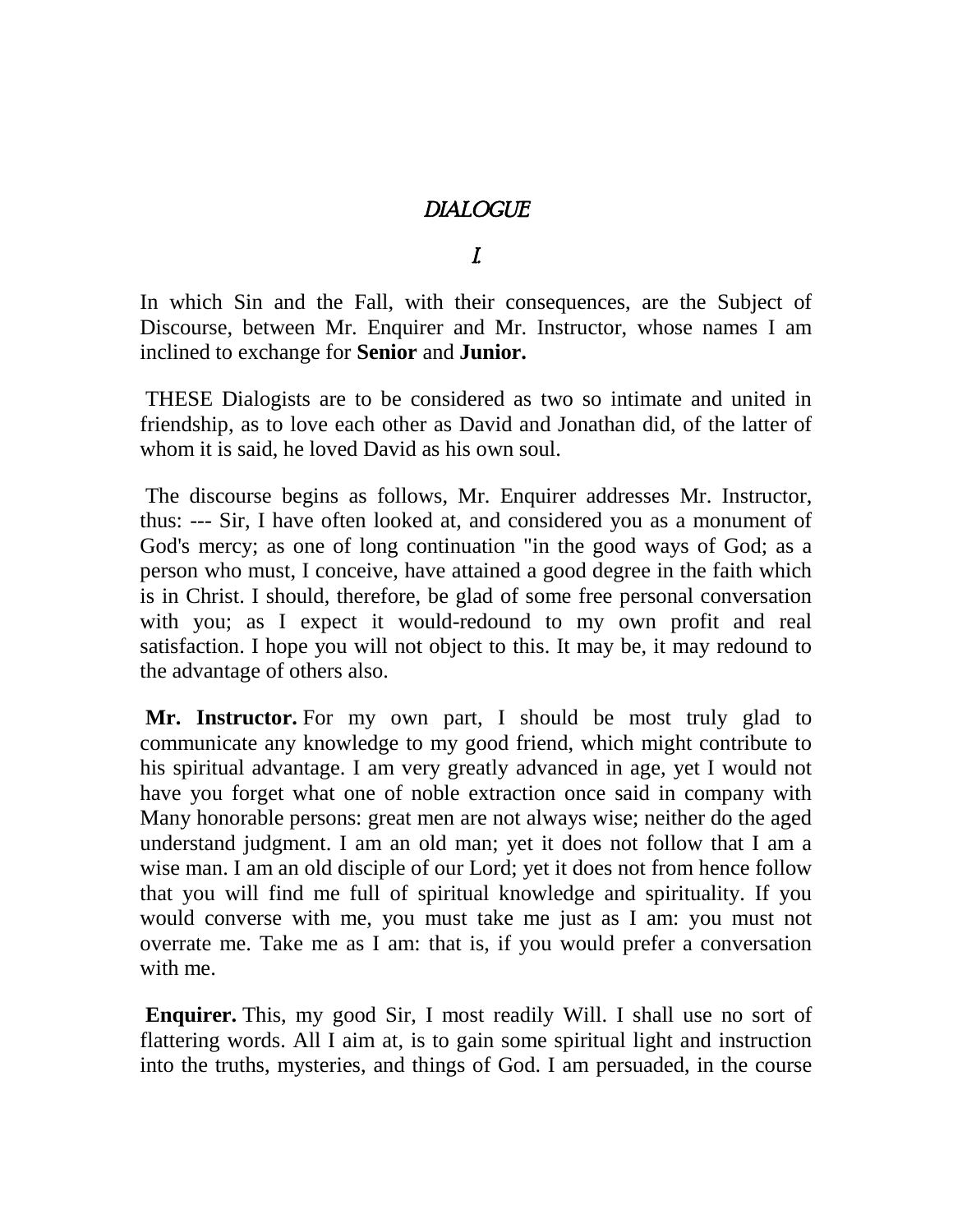of conversation, you will, through the good hand of our God upon you, be useful to me.

**Instructor.** No one can be more desirous to pour out his whole soul into the bosom of his friend, than I am to communicate the whole of my spiritual knowledge to you.

**Enquirer.** Sir, I most heartily thank you. I have good reason for believing it; having by long familiarity and acquaintance with you, proved the truth of this: I therefore request you would kindly give me all the light you can, from the knowledge and experience of them in your own mind, of the most important truths which concern salvation, faith, and experience, contained in the everlasting gospel of the blessed God.

**Instructor**. I am at your service. But pray state what you conceive those most important subjects you want light and instruction into are.

**Enquirer.** I thank you, Sir, for this act of kindness. I will. What in a very particular manner appear to me to be such subjects as I want more fully to be acquainted with, are

- *(1). Sin*
- *(2). Regeneration*
- *(3). Salvation*
- *(4). Faith, in Christ*
- *(5). The Person of Christ*
- *(6). The Knowledge of Christ*
- *(7). On Communion with Christ*
- *(8). On the Ordinances of Baptism and the Lord's Supper*
- *(9). On Church Fellowship*
- *(10). On Death*
- *(11). Concerning entrance into the invisible State*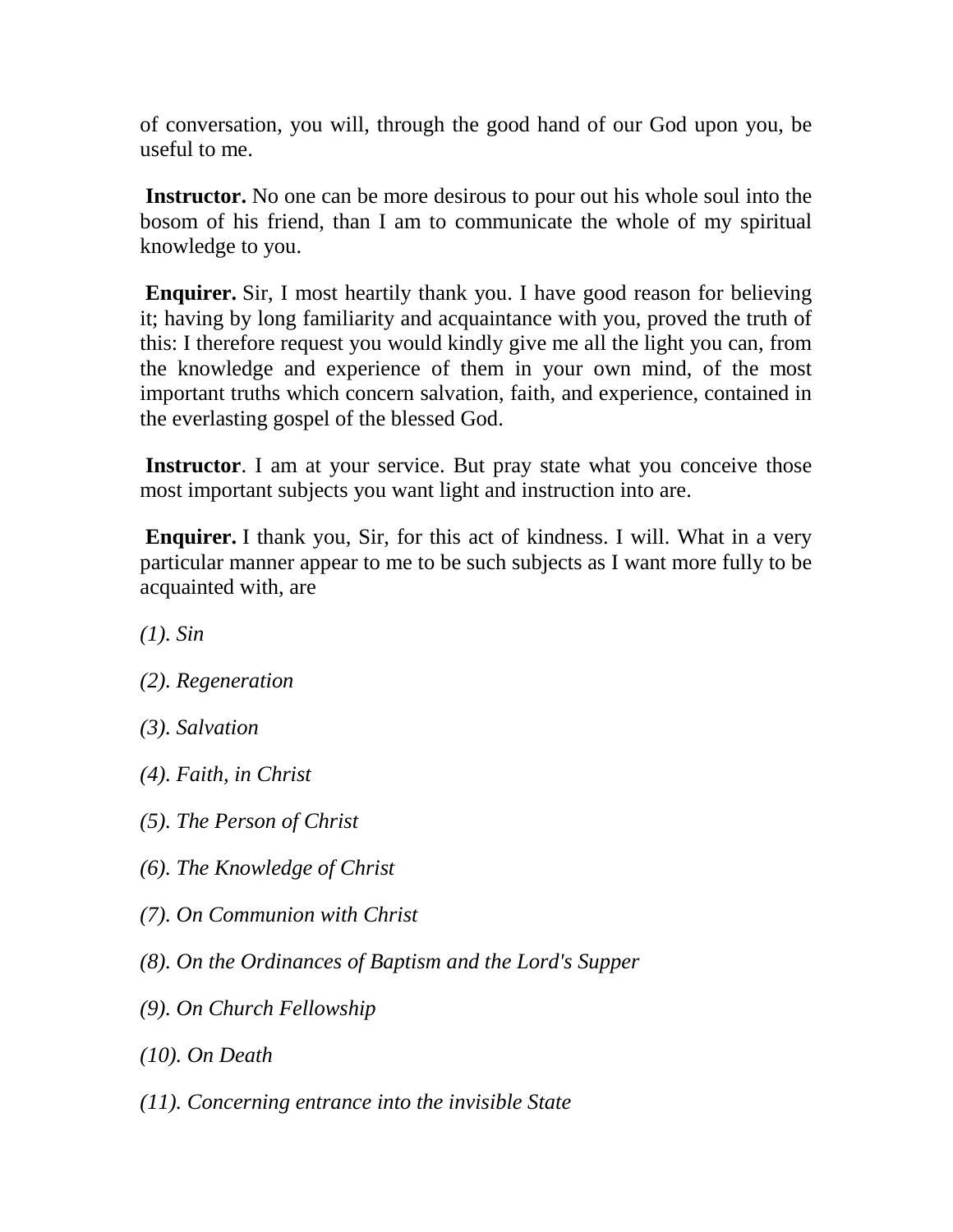### *(12). On Eternal Glory.*

Now, I should conceive, were my mind more clearly apprehensive of these subjects, and were they so stated in my mind, as they are in the written word, I should thereby be brought under the mighty influence and authority of them, and thereby be influenced in mind, will, and affections, to walk before the Lord unto all well pleasing.

**Instructor.** You have most certainly expressed the most important subjects in all the Bible. It will require a long confabulation to enter into each, and every one of them distinctly.

**Enquirer.** I perceive it will; yet, as they are distinct subjects, and a clear apprehension, however short of a full one, would be of advantage to me, I would request the favor of a discussion on each of them. Will you be pleased to admit me to ask such questions on these great subjects, as may be instructive to my mind?

**Instructor.** Most certainly I will; yet I hope you will proceed orderly in your enquiries concerning these subjects; so as to keep them distinct, and not break in one upon the other.

**Enquirer.** As you are in every sense in my view, in age, judgment, experience, and utterance, far beyond and above me, I really should like these terms, Senior and Junior, as the distinguishing titles between us. I will, therefore, address you now, and in my further discourses, as Senior, and will consider myself, as I am, the Junior; and I beg, if you have any objection, you will express the same.

**Senior.** I have not: I accept the term very cordially, as an aged person. I am just entering on the seventieth year of my age, you may, therefore, without adulation, look on me so according to my years; and, as we do not mean to compliment each other, we will therefore be content, in speaking by way of conversation, to address each other under these titles.

**Junior.** Sir, I must confess, you are very kind and obliging. I thank you for it. May the Lord Jesus Christ be with our spirits, so as to render the subjects designed to be descanted upon, very profitable to both our minds; for, whilst I look on you, and would with real integrity and respect, treat and acknowledge you as my superior in every sense, as it relates to ears, the knowledge of Christ, and experimental, communion with him; yet I conceive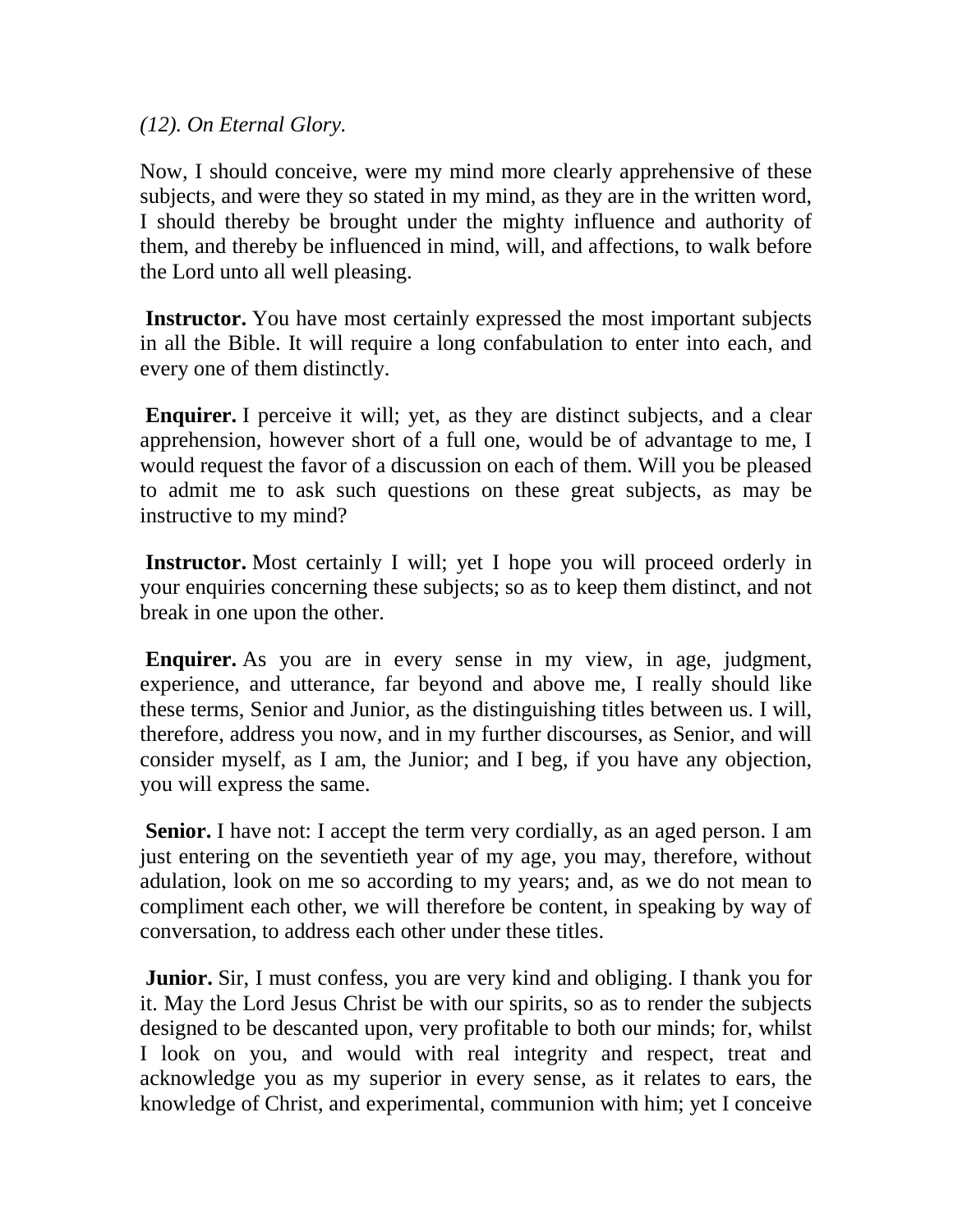your own mind may be really improved, by the drawing it forth to answer such questions as I have in my own intention to propose unto you.

**Senior.** I have no objection to conceive it may be so. I remember the great Apostle of the Gentiles, writing to the saints at Rome, says, I long to see you, that I may impart unto you some spiritual gift, to the end ye may be established. That is, that I may be comforted together with you, by the mutual faith both of you and me. {Romans. 1:11, 12}.

**Junior.** Sir, I cannot express my real sentiments of gratitude, for your very great generosity in what hath already passed between us. Now, Sir, I will propose for our present conversation, the following subjects: VIZ: Sin and the Fall, with their consequences. I am a sinner. I know and feel I am so in my very nature. I read, By one man sin entered into the world, and death by sin, and so death passed upon all men, for that all I have sinned. {Romans. 5:12}. Yet I understand at the beginning of the creation of God, there was no such evil as sin; I want, therefore, to have an account of God's creation of man, and how he, created pure and holy, could possibly become impure and unholy. This, therefore, Sir, I request your account of.

**Senior.** It is an immutable truth, that the Lord our God is holy. He created all things by his almighty power. His wisdom was displayed in and throughout the whole creation. It was all an act of his sovereign will. Thou hast created all things, and for thy pleasure they are, and were created. {Revelation. 4:11}. God himself pronounced all things in, and throughout the whole creation, to be good. God saw all things, he saw every thing that he had made, and behold, it was very good. {Genesis. I: 31}. Then there was no sin in existence. He created man in his own image, in righteousness and true holiness: consequently, man was not a sinner at his creation; neither was there any sin or sinfulness in his constitution; yet he was not immutable; so neither were the angels. Now sin is not so much a positive act, as a privation. It produces many positive acts; yet, in its first original, it was the defect of the mind of the first man. He ceased to will what was the will of God; hence he ceased to be holy. In that very instant he lost the holiness of all his faculties. He no longer continued in the image of God. He was deprived of all good, and was the subject of a positive inclination to all evil. This was the origin of sin.

**Junior.** Pray, Sir, what is sin?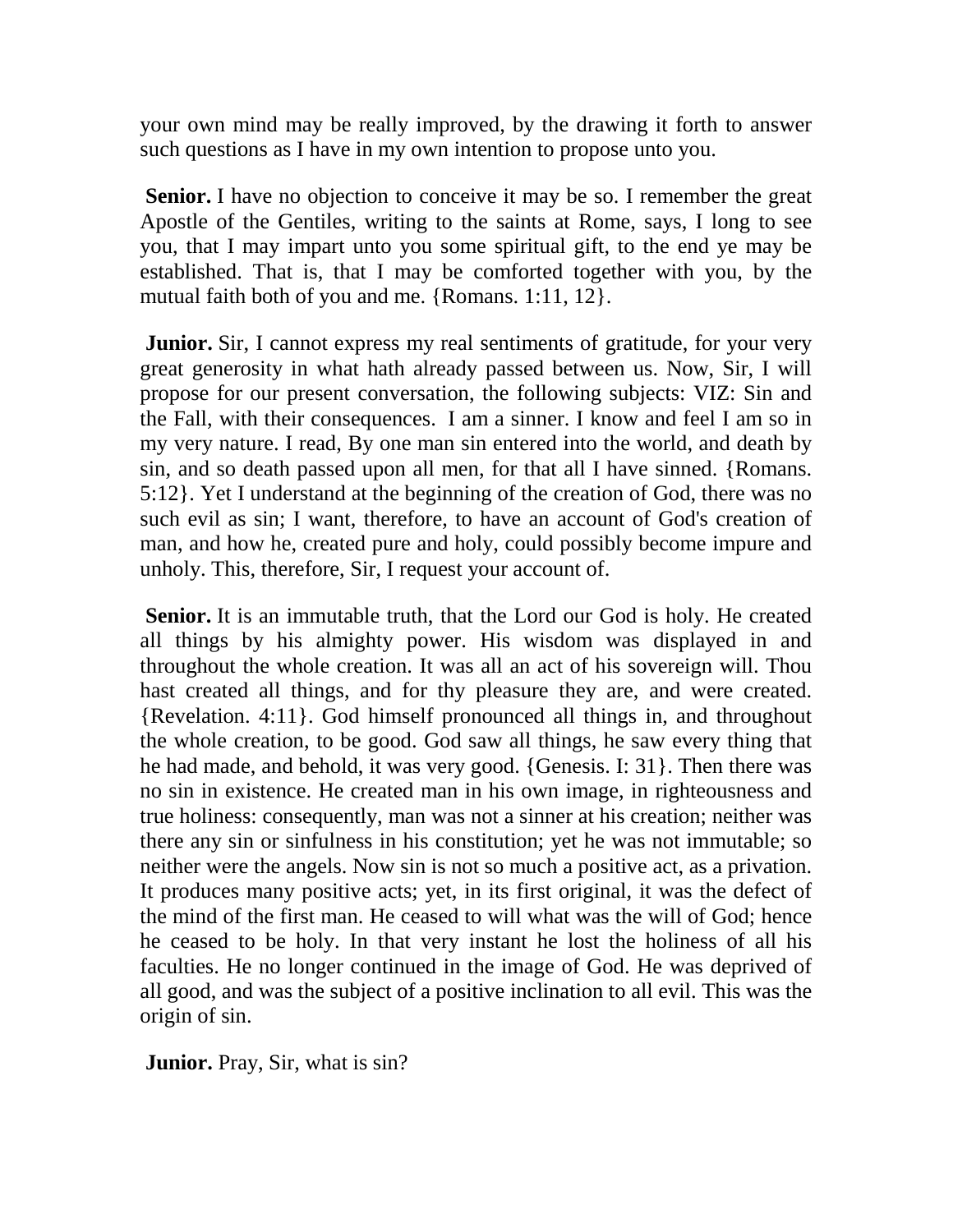**Senior.** Sin is the act of the mind. It is a transgression of God's law. Angels in heaven, man upon the earth, were created under the law, as a covenant of works. The transgression of the law, was sin, which, on its first entrance, corrupted all the faculties of the mind; so that fallen angels, and fallen man, having their minds corrupted by it, are fallen from God, and most justly deserve his curse and wrath.

**Junior.** But there is something so tremendous in the idea, of sin being the cause of damnation, that I cannot but tremble at the thought.

Senior. It is so. Yet, we may rest assured, God cannot perform an unrighteous act; therefore, He cannot punish sin beyond its demerit.

**Junior.** Pray speak out more freely, and say what sin hath done in us; what its greatest evil consists in; what it hath produced, doth, and will produce, in such as live and die under its guilt and dominion.

**Senior.** Sin is an internal evil, though it is manifested in many external and outward effects. The whole seat of sin in us, is in the will. It spreads its influence throughout every faculty, affection, disposition, and frame of the whole man both body and soul. Its greatest evil consists in its taking off the whole heart from God; so that the mind is blinded; the will is in every particular opposite to the will of God; the affections are set on wrong objects; the members of the body are members of unrighteousness. There is in every faculty of the mind, and throughout every member of the body, a total privation of all good, and a positive inclination to all evil: this is the whole of what fallen man is, and this is the consequence of the fall. And every man is equally and alike fallen. No one is more fallen than another. No: all mankind are equal here. The word of God declares, All have sinned, and come short of the glory of God. {Romans. 3:23}.

**Junior.** But I want to know how man could fall from God, if he was created in the image of God, and in a state of perfection at and by his creation.

**Senior.** That is very easy to be showed. Angels and man were both perfectly holy and pure in their creation state. Whilst they remained therein, they were in a state of creature perfection; yet they were not immutable, nor impeccable by creation. They were left to the mutability of their wills; to which mutability we must ascribe the fall of angels and men. Now God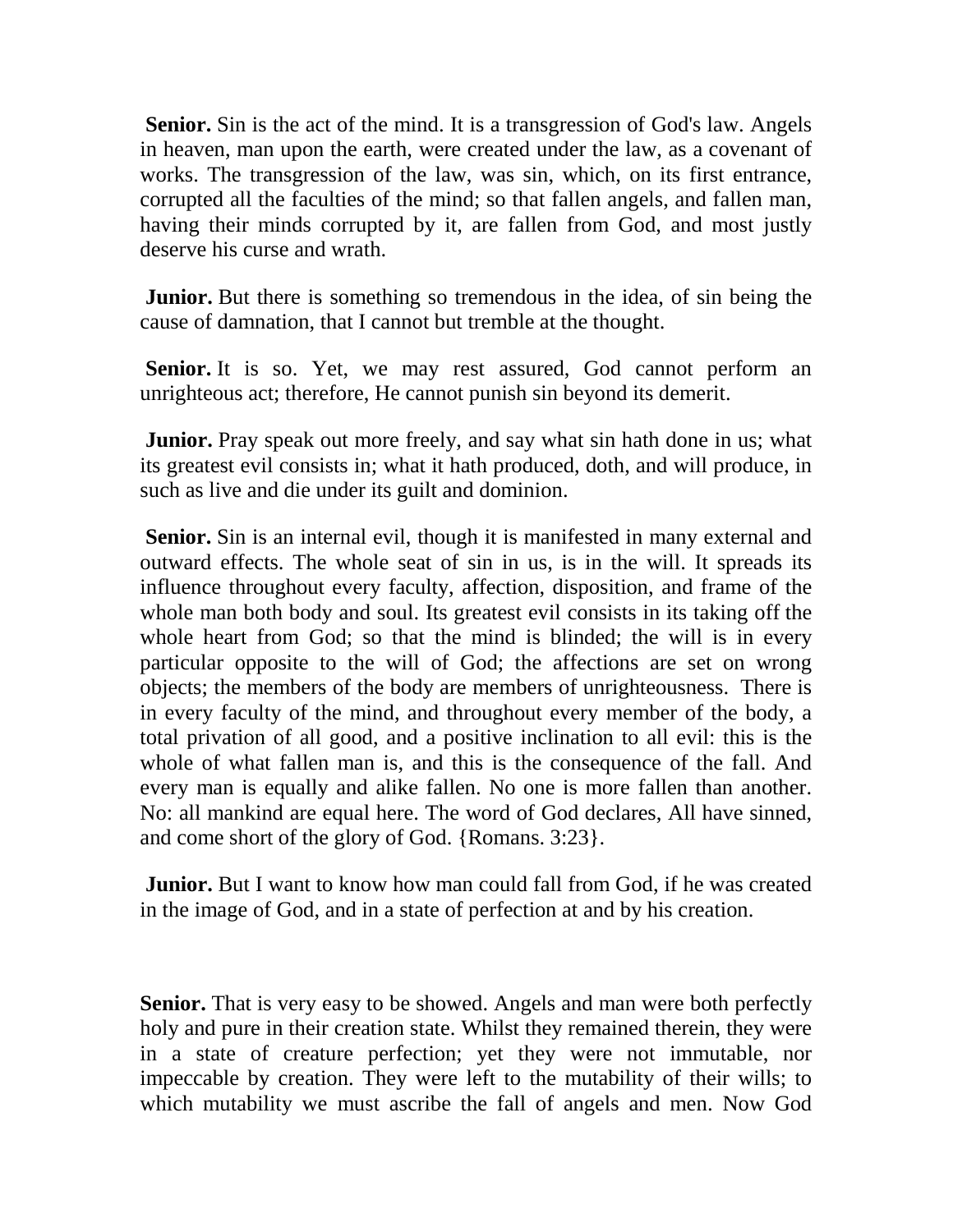alone is immutable. He cannot make a creature immutable. He can continue the will of a rational creature immutable and impeccable, but he cannot make a creature so; it being an essential perfection of the Divine Essence, which cannot exist in creatures.

**Junior.** You have really thrown considerable light upon this subject on my mind. If I have understood you right, sin is the defect of the creature. Its propensity to sink into itself; its centering in itself; its going off from God; its seeking content, rest, and satisfaction in itself, in its own acts, in the creature, in any thing but God alone.

**Senior.** It is so. You have conceived the subject very correctly.

**Junior.** But how could this originally befall man, if he was created pure and holy? Was not God's will the rule, and his glory the end, of man?

**Senior.** God's glory was the end, and his will, revealed in the moral law, man's chief and highest rule; yet the mind of man, as created by God, was vastly capacious and apprehensive. He had the whole world made for him, and he was made for it. Every creature in it was formed for his use, and to give him delight. He was himself the epitome of all creation in this our world. He was to enjoy God in the creatures, and by them to aspire in praise and admiration up to God, the fountain of the whole creation, and of all the good contained in it. Now his mind being full of activity, it was possible for him, in the multiplicity of subjects, to forget to think of God aright. Hence it was possible for him to sin; and, I conceive, sin entered in at this door. He ceased to think holily, which was his fall from God. His actual fall was the effect of this: at least I conceive thus of it.

**Junior.** Sir, then you conceive it was owing to the mutability of man's will, that he became a sinner.

**Senior.** I do. And so it was the case with the fallen angels.

**Junior.** Really, Sir, I must confess this clears up the subject of the Fall, so as no imputation can fall on God as the author of sin, to my very great satisfaction.

**Senior.** Sin is not so much a positive, as a privative evil. It is a mental one, although it manifests, itself in all sorts of actual evils. It first began in the mind. It is always residentiary in the will. It is put forth into act, as various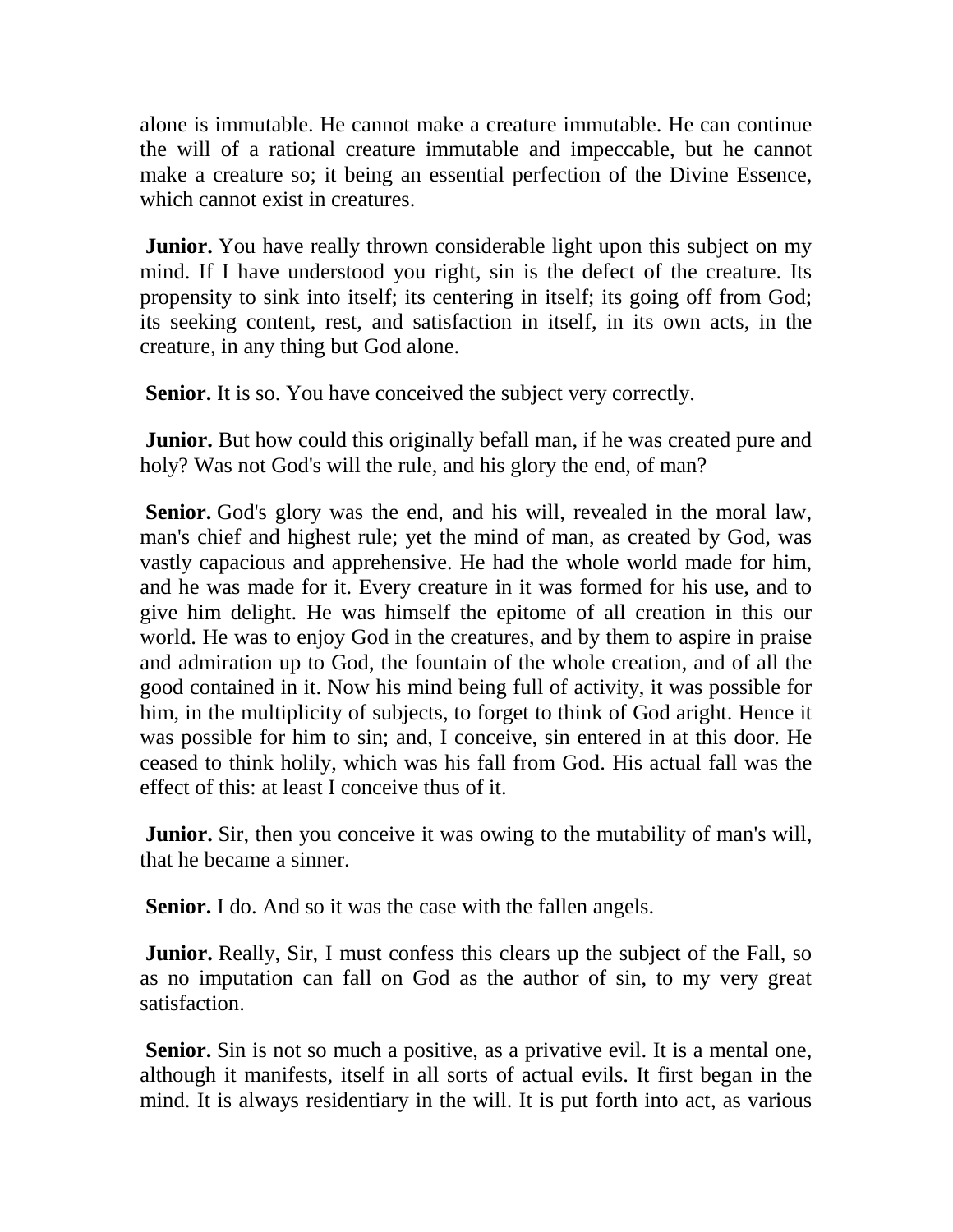temptations call it forth into act and exercise. Sin is not without us: it is inherent in us. It is our nature corrupted by the fall. This is what sin is.

**Junior.** Then, Sir, you distinguish these subjects, do you not? That sin produced the fall: this produces all actual evils. That the circumstances of the fall, are most truly fatal to the souls and bodies of men.

**Senior.** This, Sir, is my apprehension of these subjects. All the miseries in earth and hell, are the fruits and effects of sin. Damnation is the desert of every sin. There are none damned, but for sin. There are none of the fallen race, in hell, but for sin. Neither you nor I can escape the damnation of hell by any thing we can do or perform. No. Cursed is every one that continueth not in all things, which are written in the book of the law to do them.

**Junior.** Sir, I have experienced the truth of what you now say in my own mind. It hath pleased the Lord the Spirit, to convince me of sin; of my own personal and constitutional sin. I have seen it in its guilt. I have been led to conceive of the exceeding sinfulness of it; the horrible pollution of it; the damnable nature of it; the tremendous demerit of the same. It has caused me to groan on account of it before the Lord. I have confessed it; I have most deeply lamented it; I have pleaded Christ, his doings and sufferings; have obtained relief here from; yet, alas! Alas! I feel and experience myself the subject of the same corrupted nature I have ever been: indeed, Sir, I do. What am I to think of my case and state?

**Senior.** It always appears to me a real evidence of grace, and the true operation of the Holy Spirit on the mind, where a sense of the exceeding sinfulness is abiding on the mind. I conceive, without it, we should never wholly renounce all hope in ourselves; therefore, I say neither your case, nor state is affected by any sights, feelings, and apprehensions you may have in your mind of the depth of sin, and the mystery of iniquity you experience in your fallen nature. I would not have you at any time dwell on it. Look to Christ: go to him with it: carry it all with you,, and present yourself before Him. Entreat Him to look on you: to consider your case; to interpose on your behalf; to bestow on you the blessings of his intercession and advocacy. This is the only word of advice I can give you. May the Lord make it effectual.

**Junior.** But if I might speak out, good Sir, the whole of my heart, really the longer I live, the more I experience my own inward sinfulness. It is not out ward acts of wickedness I am speaking of; neither is it a giving myself up to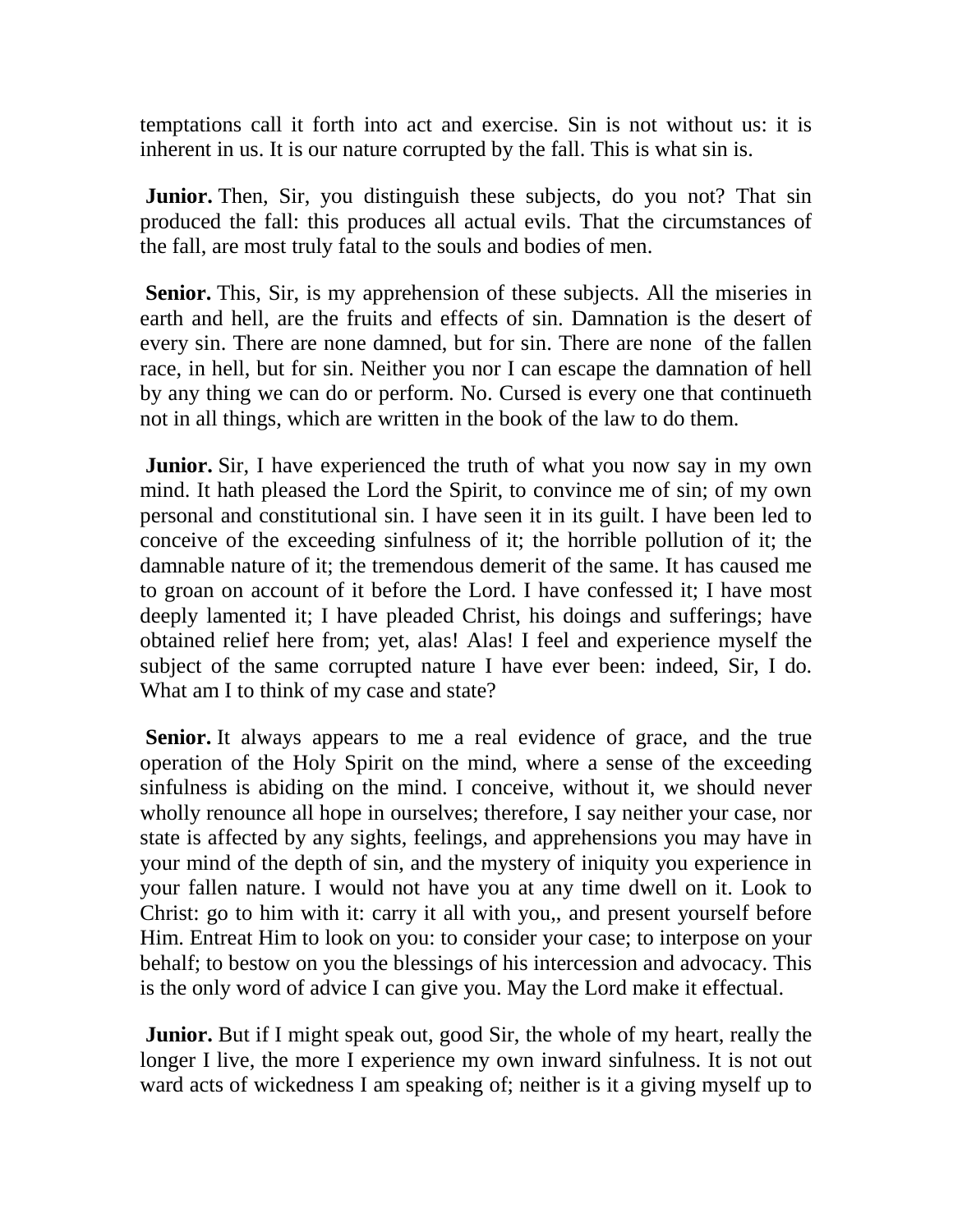any acts of sin: but what I lament is, what I am, and see myself to be, in my old Adam nature. There is no change in it: there is no holiness in it: there is no purity in it. I do see, in point of sinfulness, it cannot be exceeded by any of the damned in hell. What say you to this? What can you think of me, when I open myself thus freely to you?

**Senior.** I am rather inclined to think, this is full proof of a spiritual and supernatural birth in your soul. The Apostle says, I know, that in me, that is, in my flesh, dwelleth no good thing. But it is time to close our present conversation; I therefore bid you, for the, present-Farewell.

## THE RICHES OF DIVINE GRACE

### UNFOLDED

## DIALOGUE II.

*In Which a Discourse is carried on concerning Regeneration, which subject is opened and explained.*

**Mr. Enquirer** and **Mr. Instructor**, or **Junior** and **Senior**, having afresh interview, the conversation began thus:

**Junior.** Sir, I address you with pleasure, and would inform you, I have been thinking over the subject concerning sin, with the fall and its consequences. I find it to be most truly an awful and solemn subject indeed! I find I am, as one in the first man, as a descendant from him, as truly in my person and fallen nature, as entirely sinful, corrupted, lost and defiled as he was, when he broke the holy law of God. I think I never fully apprehended and comprehended what sin is, together with what is contained in the fall, as also the consequences of it, than at present. I am a sinner. My fallen nature contains the whole essence of all contained in sin. I see myself in myself,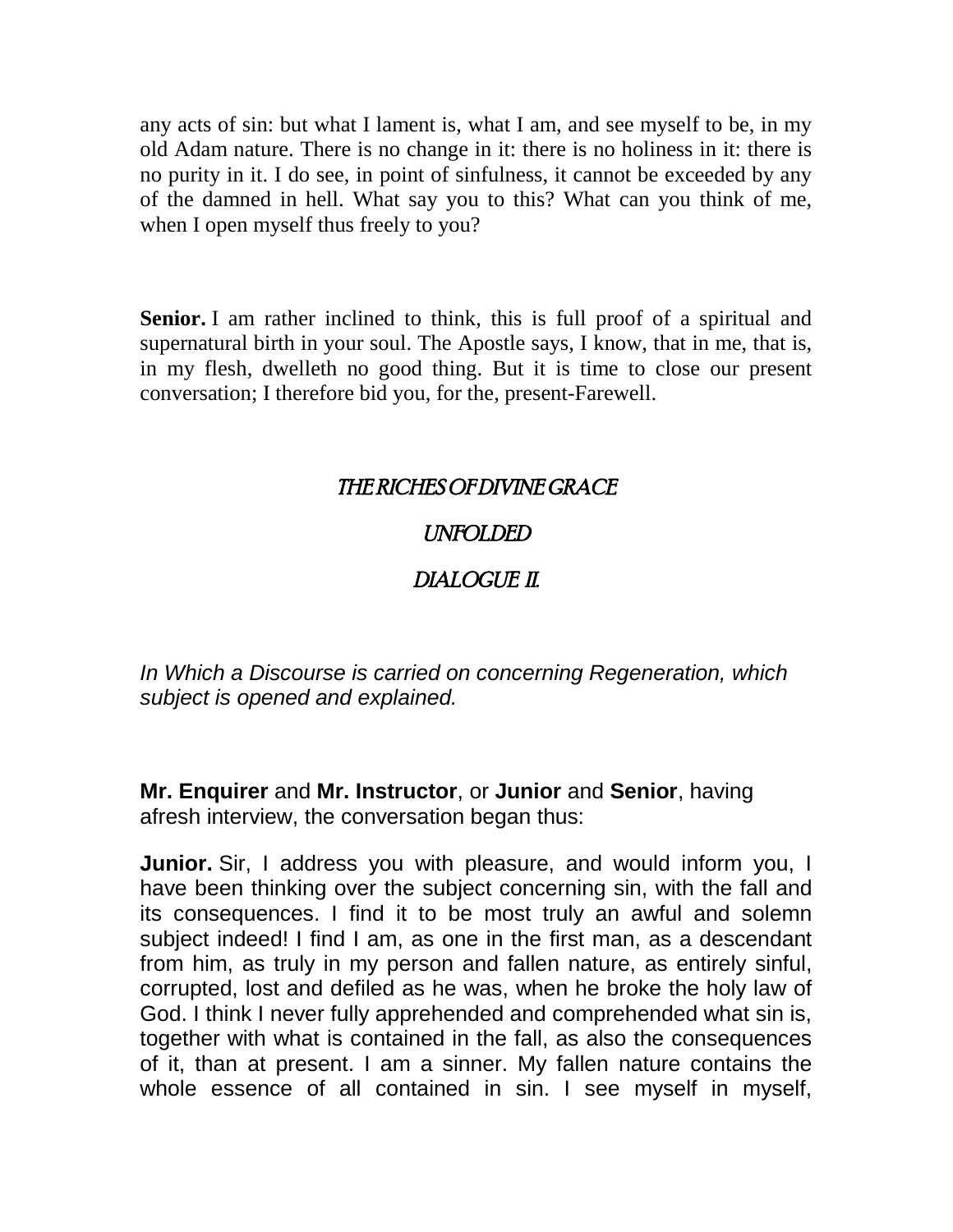considered wholly and only as I am in Adam, and my old Adam nature, a dead, a lost, a condemned man, who cannot escape the damnation of hell, by any will or power of my own. I desire to bless the Lord for this view and experience of the subject, because it leads me to renounce all hope of deliverance from what I am in myself by any creature acts. I plainly perceive I can be acquitted only from what I am inherently and actually in myself, by the covenant of the Eternal Three. My only hope for salvation is in the will, the council, the acts, and transactions of the Essential Three. I can stand before the Holy Lord God, free from all sin, only upon the footing of their imputing unto my person, the holiness, righteousness, and redemption of Jesus Christ. Whilst this is my sole foundation for expecting eternal life, yet I wish to have some further light into many momentous truths.

**Senior.** It pleases me that our past conversation hath proved so useful to you, to bring you out of yourself, and to look off yourself, and that it has made way for your professing all your hope in God is founded on Christ alone. Whatsoever you are disposed to make the subject of conversation at this interview, it is for you to name. I am wholly at your service and command.

**Junior.** Thank you, Sir. I am fully convinced of the truth of what our Lord spoke in the days of his flesh, when he pronounced with a double asseveration to Nicodemus, these words, Verily, verily, I say unto thee, except a man be born again, he cannot see the Kingdom of God. {John. 3:3}. But I could wish to have the subject clearly opened.

**Senior.** It is a most important one, and very necessary to be known. I think, in our first conversation, you mentioned it as one of those subjects which were to be discoursed upon.

**Junior.** I did so: if, therefore, it suits you, I should be thankful if you would treat on it, and give me some scriptural light and insight into it; as the more clearly I am led to understand any truth rightly, the more I conceive I shall prize and esteem Christ.

**Senior.** Most undoubtedly this is the proper effect which cannot but be produced thereby. But I hope you do not look to receive any spiritual blessing from me.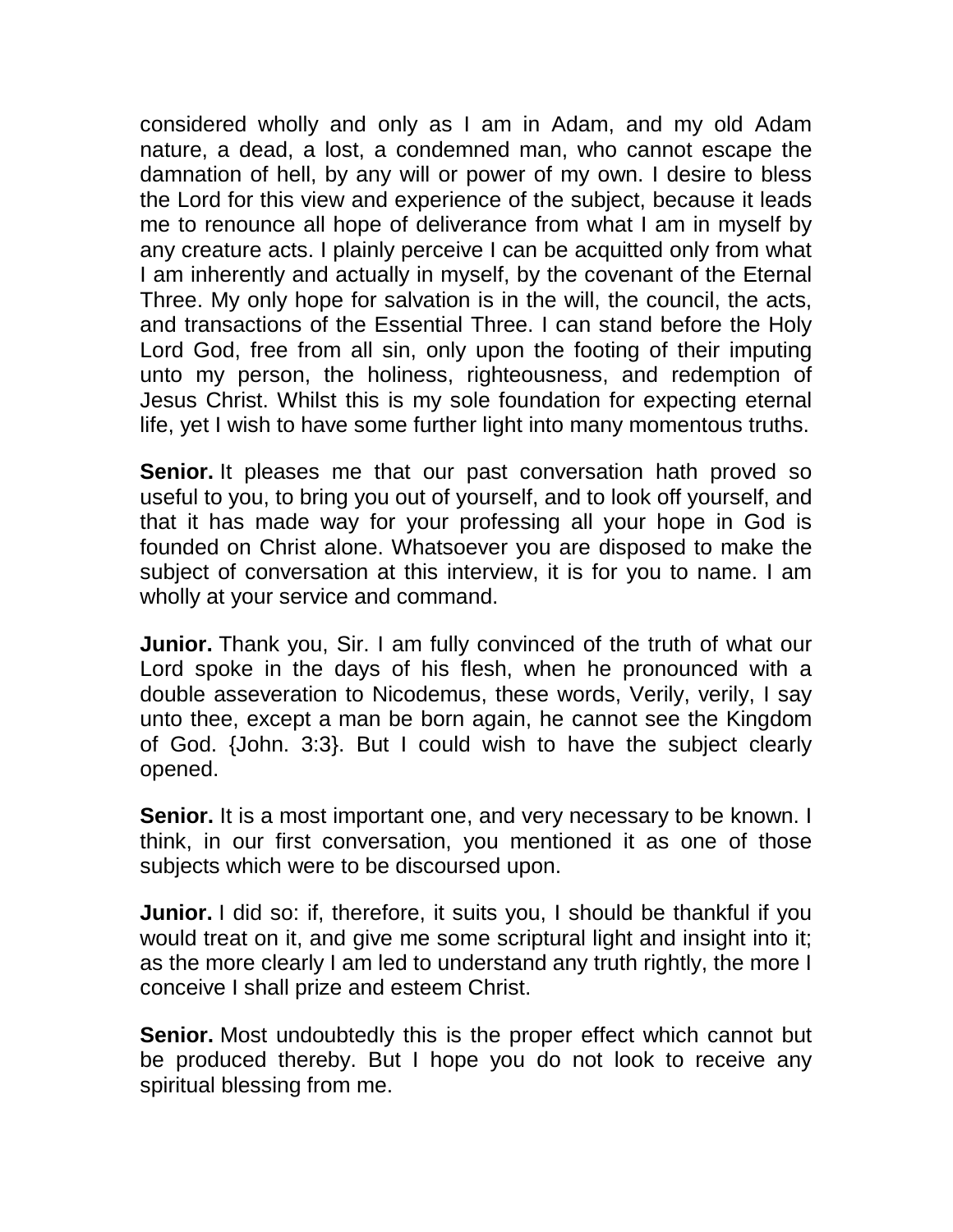**Junior.** No. I do not. Yet I expect to receive spiritual profit and advantage in conversing with you. This I am sure must come from the light and influence with which the Lord himself may be pleased to accompany the same unto my mind.

**Senior.** So far as you consider me as one like yourself, who cannot receive nor impart any spiritual gift, but as it is given me from heaven, and look and depend wholly and alone upon the Holy Ghost for that unction which teacheth all things, I am truly pleased, and shall be freely willing to impart unto you any knowledge I am capable of.

**Junior.** Pray, Sir, open, if you please, what the good Lord's meaning and design in these words are, Verily, verily, I say unto you, except a man be born again, he cannot see the kingdom of God. The more briefly you do so, it will be to me the more acceptable.

**Senior.** The doctrine of the New Birth, or Regeneration, is of vast importance: yet, as all other doctrines of the gospel, it is spiritual and simple. Our Lord, in the words you recited, speaks of the necessity of it. He declares there can be no entrance into the kingdom of God without it. He expresses himself very solemnly concerning it. He addresses one single individual on it. He declares there cannot be any sight of the kingdom of God, except this new birth (or being born again, or born from above) take place in the soul. Verily, verily, I say unto thee, except a man be born again, he cannot see the kingdom of God. You have here these particulars 1st. Christ's solemn asseveration. 2nd The address. It is to an individual, which shows that the truth contained in the words, concerns all: so as that no man can enter into the kingdom of God; no man see God without it. The 3rd particular is an except, without exception: a man must be born again and, 4th. He, none without it, can enter into heaven.

**Junior.** Truly, sir, you have made the entrance into this subject very clear. Will you unfold the subject, and inform me what regeneration is?

**Senior.** Most assuredly. So far as in my power, I will. You know, my good Sir, sin and the fall have entirely corrupted every faculty of the human mind; therefore, except there be a renewing of the mind, it cannot be disposed to receive and apprehend the things of God.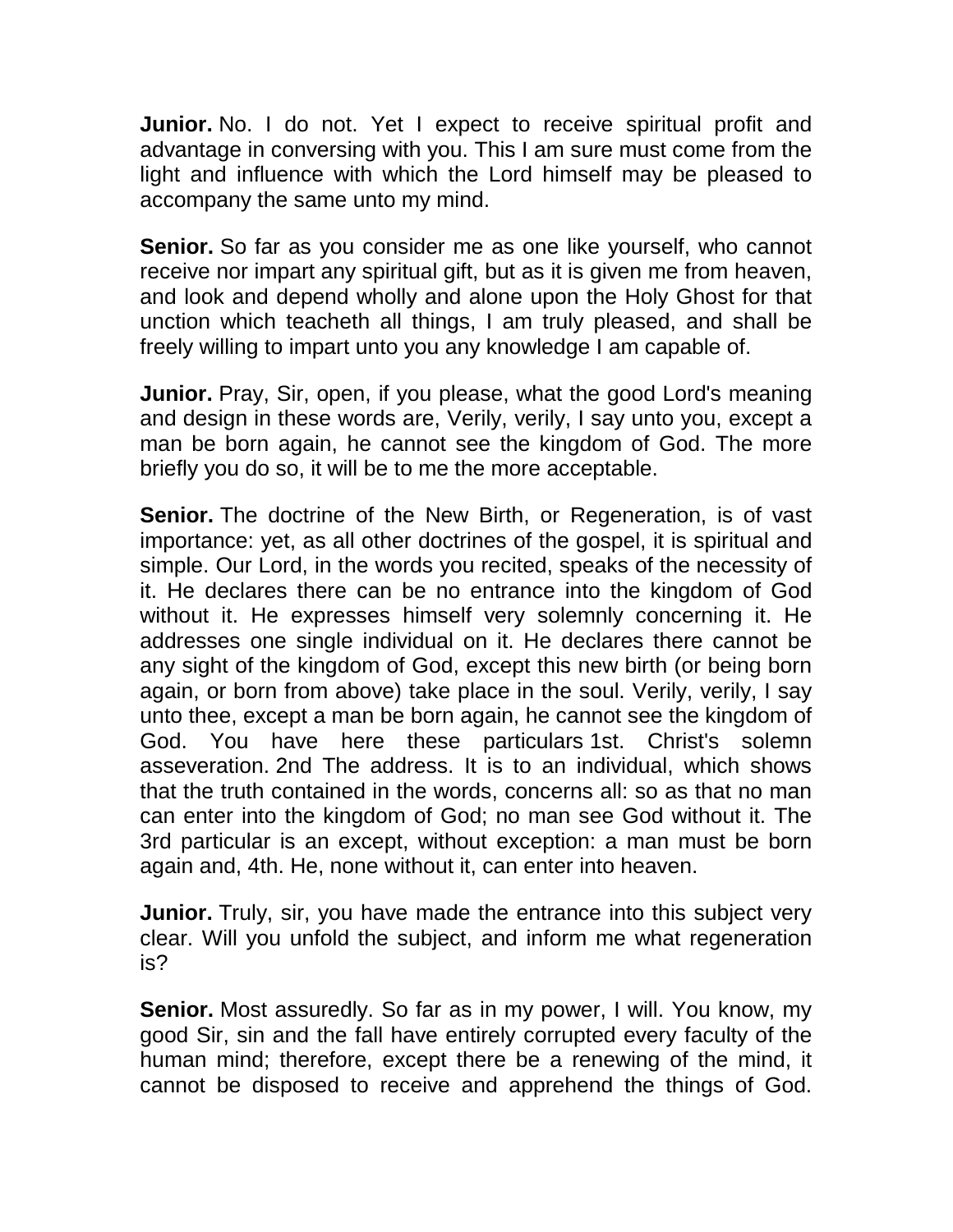Again: you know there can be no entrance into our world, but by birth. We must be born into it, or we cannot be partakers of what of what is in it. Adam was the head of the natural world. Christ is the head of the spiritual world. We cannot enter into his world but by a new birth. We must be born into it. As when we are born naturally, we have then all the faculties, senses, and members we ever shall have, and are thereby fitted for living in this world: so the soul born again, hath every sense, faculty, and affection of the new man it every will have. It is thereby fitted and qualified for living in Christ world.

Like as Adam, when created and brought into existence in our world, had every faculty and affection, temper and disposition, suited to every creature, object, and subject, which the Lord God had made in the world: so a man in Christ, created anew in Christ Jesus, is brought into Christ's world with every grace contained in his new birth, whereby he is exactly fitted to take into his mind, enjoy in his heart, and embrace in his affections, the Lord Jesus Christ, as his head his righteousness his sacrifice his glory his all. Now, without a new, or supernatural birth, he could not have communion with Christ: he could not have his heart and affection set on Christ. There is every thing in the world, which, when created, and Adam was first brought into it, suited his every faculty, sense, perception, and affection: so there is every thing in Christ, to suit the man who is born again who is born into Christ's world of grace. The new creation is suited to all in Christ, and Christ is suited to every faculty, sense, and perception of the new creature. Do you understand me?

**Junior.** Sir, I must, and cannot but acknowledge, I perceive a glory, a grandeur, and majesty, in what you have mentioned; but must confess it at present surpasses me: it goes beyond me. I know you will not be offended at my speaking the truth of my own mind.

**Senior.** No, indeed. It would be very pleasing to me, to convey truth to your mind in the most clear, convincing, and acceptable way; say, therefore, in what way, and what you would further wish me to say on this most important subject of our present conversation, Regeneration.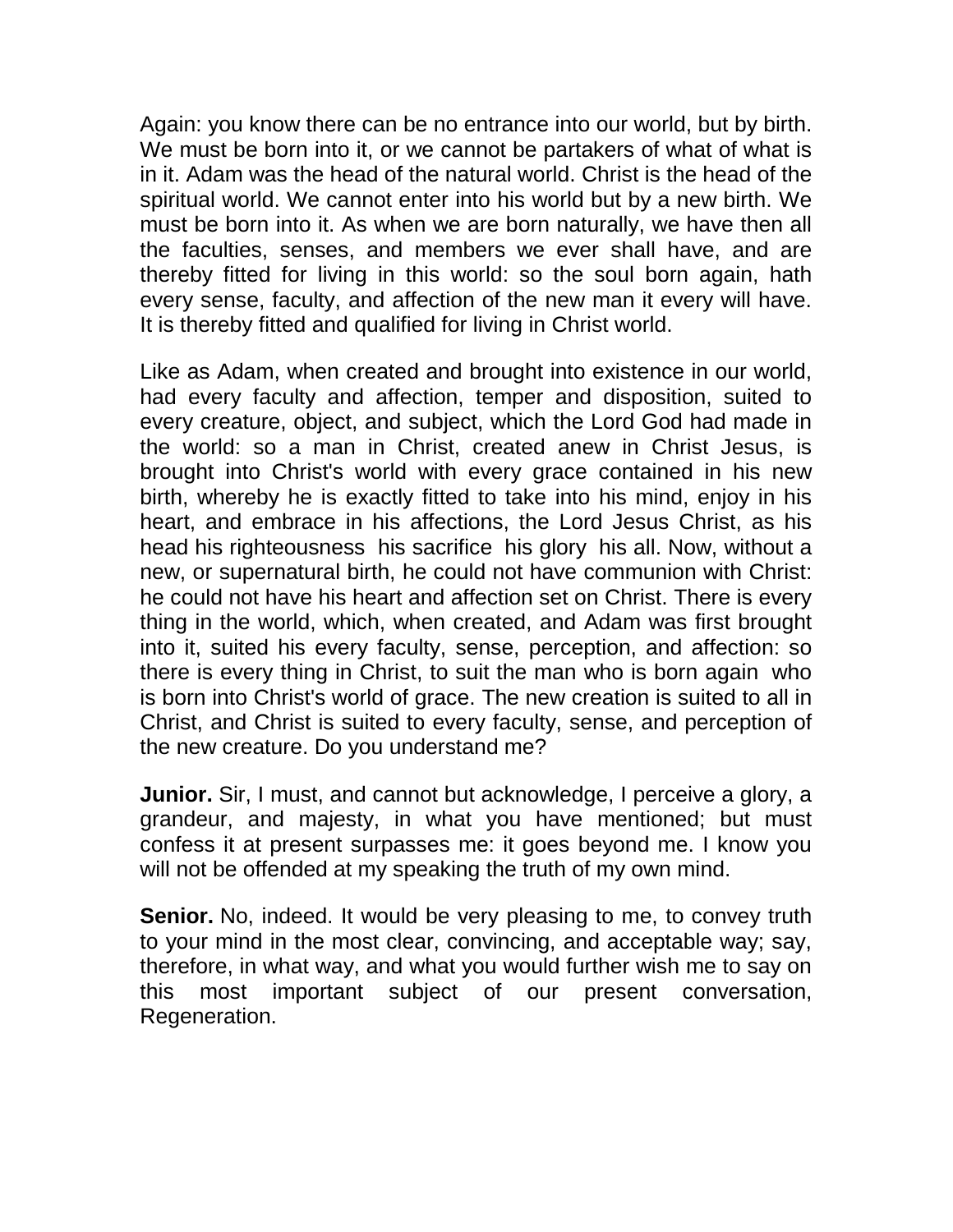**Junior.** Sir, I rather want to know what regeneration is it is wrought what follows on it what are the evidences, fruits, and effects of it. Will you oblige me, by going over these particulars.

**Senior.** Most undoubtedly I will. In my own view, the whole of this is included and expressed in what hath been stated. However, I am not my own; I am the servant of Christ, and your servant for his sake.

**Junior.** Sir, you put me to the blush; yet I must heartily thank you for the condescension, and hope to receive benefit there from.

**Senior.** I cold wish you to state the particulars of this subject, of which you are so desirous of receiving further satisfaction.

**Junior.** Thank you, Sir; I will. I would request, 1st. To know what regeneration is. 2nd. The necessity of it. 3rd. How I may know, I am the subject of this grace. 4th. What are the fruits and blessings which accompany it. If you will be so kind to admit me, as you may go on with each particulars, to stop, and give me an opportunity of so taking them distinctly into my mind, I shall esteem it an increasing favor and benefit bestowed.

**Senior.** You are exceedingly welcome to all this; as also to all the advantages the present discourse may afford, of stating objections, or expressing yourself either as satisfied or dissatisfied; whilst it will be my endeavor to speak to you in the clearest manner, and according to my judgment, as received from God's written word; yet. It may be, what appears very clear to me, may not to you; therefore, be as free as you please, it will not be offensive.

**Junior.** My request is, Ist. To know what Regeneration is, and what it consists in. I want some scriptural light into this.

**Senior.** Regeneration is a new creation. The mind is the subject of it. Our Lord styles it a new birth. It is variously denominated in the word. As it is called a new creature the new man the inner man, the hidden man the new creature. I would observe, Adam is the root of generation; Christ is the root of regeneration. If we had not been in Adam by creation, we had never been produced by generation. Such as were not in Christ by eternal election, will never be manifested to have being in Christ by regeneration. Do you understand this?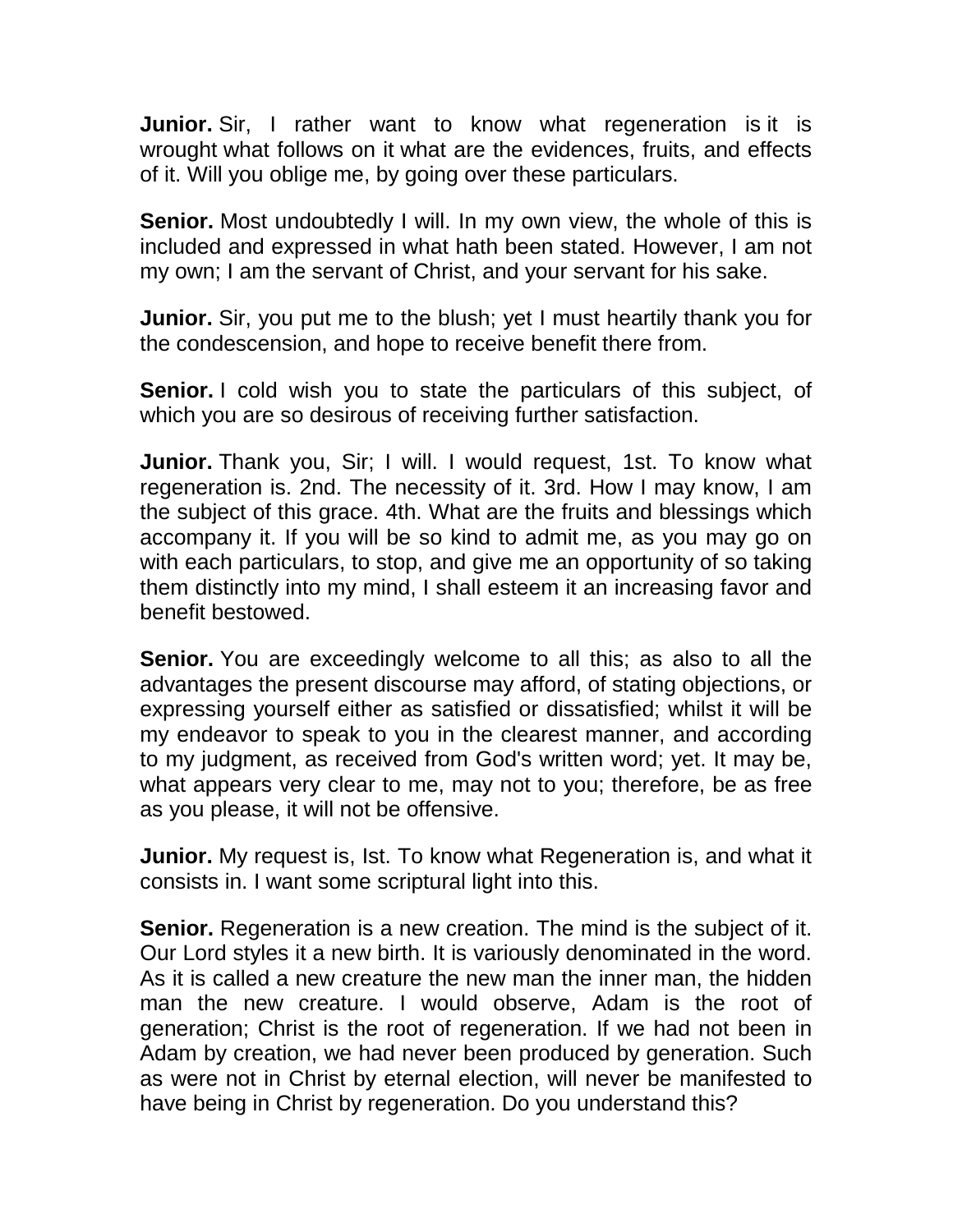**Junior.** I understand you say it is a supernatural change wrought in the mind of a sinner. Pray does it not then alter the sinful nature and disposition, which were inherent in the sinner when this new birth took place in him?

**Senior.** No. It does not. Our Lord himself decides this point. That which is born of the flesh is flesh, and that which is born of the spirit is spirit. {John. 3:6}. The new birth is a new nature, created in the mind, which never existed in it before. It is conveyed by the Spirit of God. He is the author of it. Hence it is called after his name, Spirit. That which is born of the Spirit is spirit. It is contrary to every desire and propensity with the old man. There is no sin in it. Hence the Apostle says, whosoever is born of God, doth not commit sin; for his seed remaineth in him, and he cannot sin, because he is born of God. {I John. 3:9}.

**Junior.** I still want a more simple definition of the new birth. Of What it is.

**Senior.** You shall have it. This I think will give you a very clear apprehension concerning it. Why, my good friend, it is making a man, who is dead in trespasses and sins, alive to God by the power of the Holy Ghost.

**Junior.** But you have brought no scripture for the proof of it.

**Senior.** I have not: yet it is not because there is not one ready at hand, to be produced to confirm this. The Apostle says, and you hath he quickened, who were dead in trespasses and sins. {Ephesians. 2:1}. There can be no Motion without life. And the first act of the Spirit of God upon the mind, is to quicken it with spiritual life. The Holy Ghost is the breath of all spiritual life. He, as the Spirit of Life, enters into a dead sinner, quickens him, and communicates to him life everlasting. What say you to this? Do or can you object to it? Would you not think this sufficient to prove that regeneration is making a dead sinner alive to God, by the power of the Holy Ghost? That's the question now to be determined.

**Junior.** I really cannot object against what you say; yet I want the subject to be more simplified.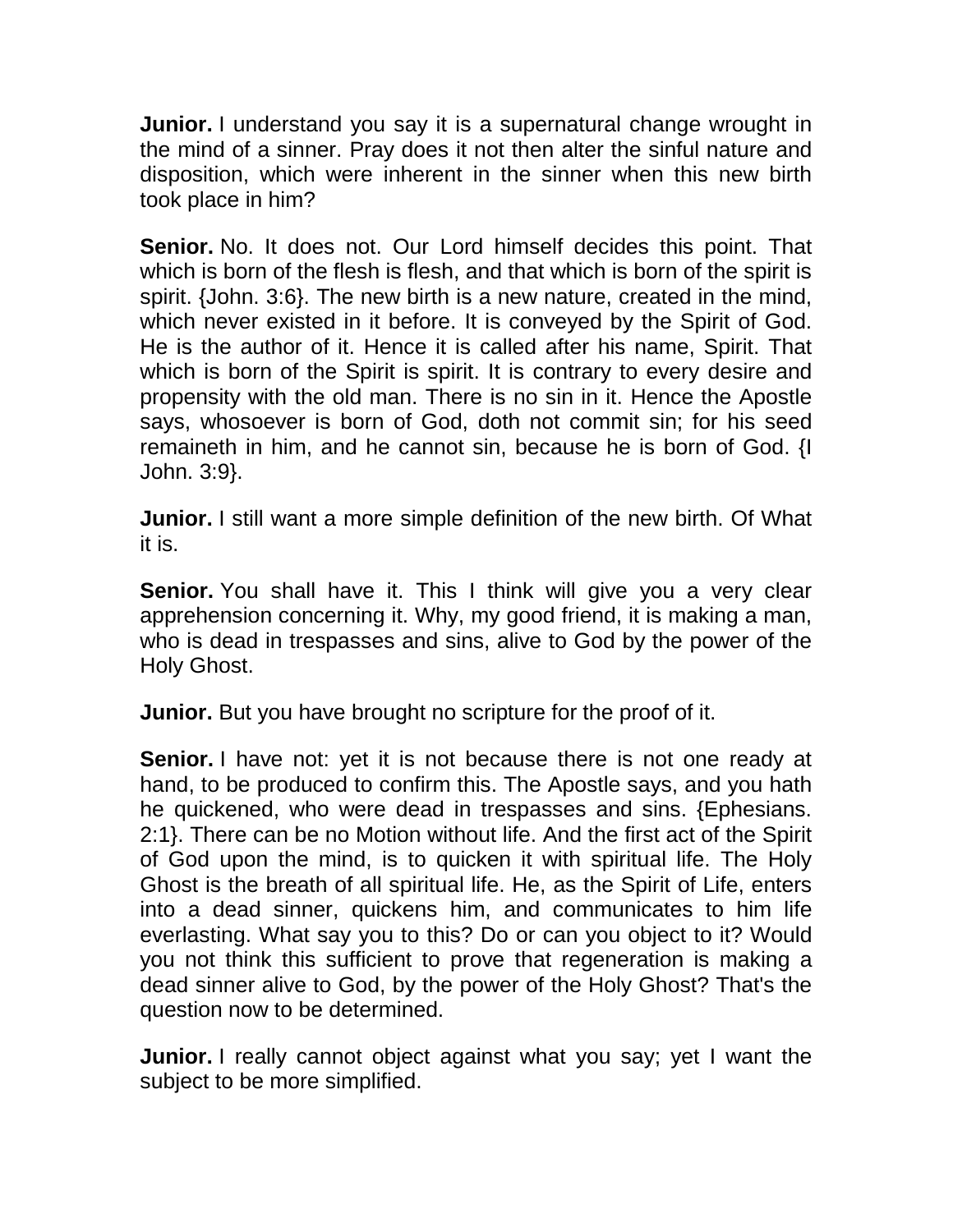**Senior.** I am sure I have no objection to this, nothing pleases me better. No one is a greater friend to have truth scriptural stated, rightly explained, properly defended, and most simply set forth; yet you will acknowledge, spiritual truth can never be brought down, so as to be properly apprehended by any, but such as are taught of God. Unto you (says our Lord) it is given to know mysteries of the kingdom.

**Junior.** Most undoubtedly it is, and must be so. But adduce all in one collection of scripture, you would yourself wish for, to prove regeneration consists in making a dead sinner alive to God. I will then rest Satisfied.

**Senior.** I will. The state of the elect before effectual calling takes place in their souls, and how it was with them to the very moment of their being quickened with life eternal, is thus set forth by the Apostle: And you who were dead in trespasses and sins, wherein in time past ye walked according to the course of this world, according to the prince of the power of the air, the spirit that now worketh in the children of disobedience. Among whom also we all had our conversation in times past, in the lusts of our flesh, fulfilling the desires of the flesh, and of the mind; and were by nature the children of wrath even as others. Observe very particularly what follows. But God, who is rich in mercy, for his great love wherewith, he loved us, even, when we were dead in sins, hath quickened us together with Christ, (by grace ye are saved.) {Ephesians 2:1,2,3,4,5}. Is not this all sufficient proof that regeneration is making a dead sinner alive to God by the power of the Holy Ghost?

**Junior.** Sir, I really cannot deny it. Then, according to this, regeneration consists in turning a sinner from darkness unto light, and from the power of Satan to God.

**Senior.** Yes. By it we are translated into the kingdom of God's dear Son. This is the state which every soul regenerated is brought into.

**Junior.** Shew me now the necessity for this. Our Lord says, Except a man be born again, he cannot see the kingdom of God.

**Senior.** We are all unholy by our first birth. We, have not the least true knowledge and apprehension of the things of God. The Apostle says, The natural man receiveth not the things of the Spirit of God,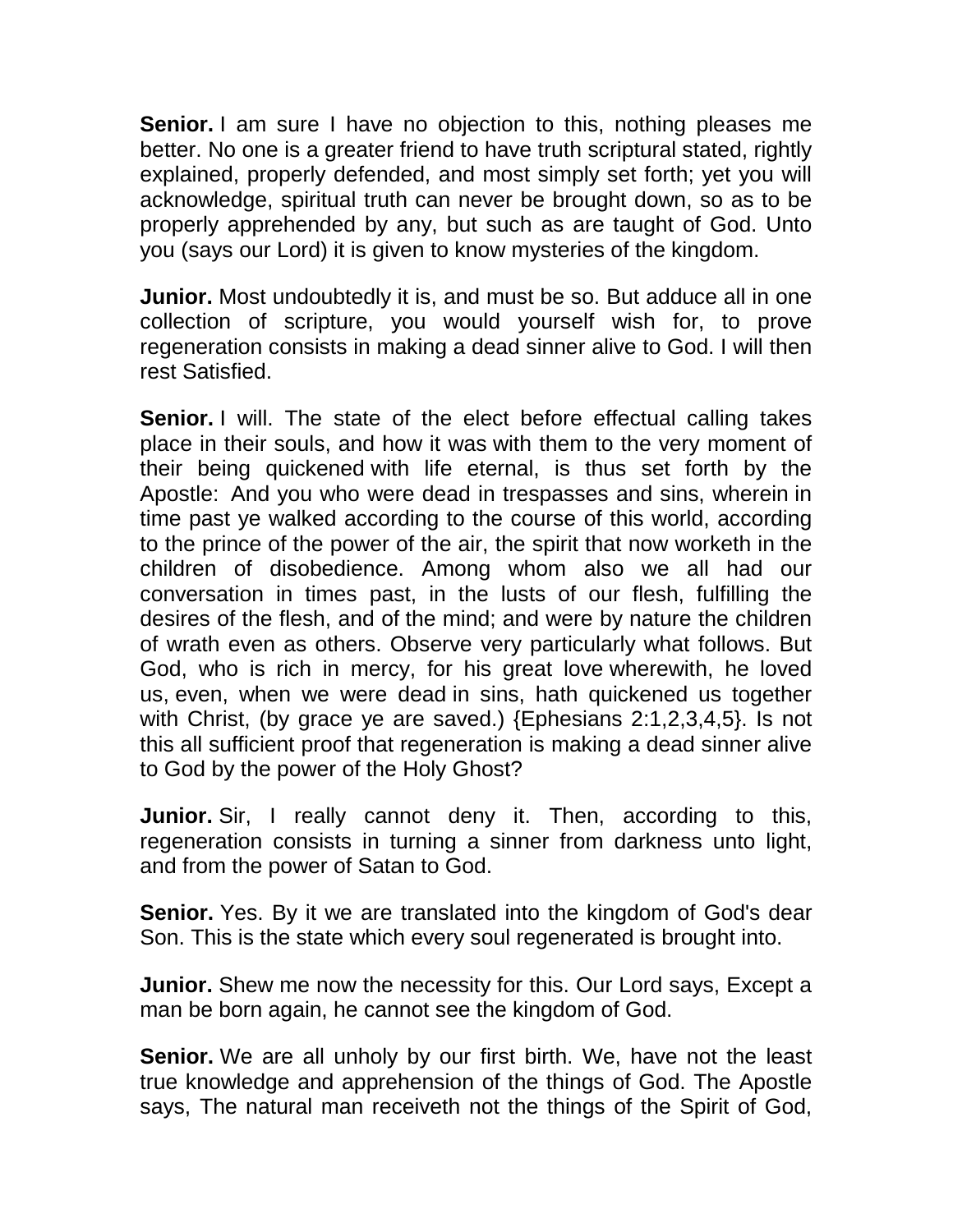neither can he know them, because they are spiritually discerned. {I Corinthians. 2:14}. There must therefore be a necessity for us to have spiritual minds supernaturally illuminated, that we may understand spiritual and supernatural subjects. I hope this is very clear to your mind. If so, then you cannot but understand our Lord's words, Verily, verily, I say unto thee, except a man be born again, he cannot see the kingdom of God. {John. 3:3}. And again, Verily, verily, I say unto thee, except a man be born of water and of the spirit, he cannot enter the kingdom of God. Verse,5.

**Junior.** But I ask, How am I to know that I am the subject of this grace? How am I to know that I am born of God? I want this question to be resolved.

**Senior.** The Apostle says, Whosoever believeth that Jesus is the Christ, is born of God. By which he gives us to know, that regeneration is faith in the habit, and faith on Christ is the same in the act. It is just what Paul says, Ye are all the children of God by faith in Christ Jesus. {Galatians.3:26}. It is to be known by this important question put by Christ himself: What think ye of Christ? If Christ is your object; if he be your hope; if you think, and delight inwardly and spiritually to think on him, this is full proof, and all sufficient evidence, of your being born again. Every act of faith on Christ, gives fresh and full proof of the same.

**Junior.** This is very satisfactory; yet I would fain have some scriptural proof of it.

**Senior,** You shall. Our Lord says, Verity, verily, I say I say unto you, he that believeth on me, hath everlasting Life. Whoso eateth my flesh, and drinketh my blood, hath eternal life. He that eateth my flesh, and drinketh, my blood, dwelleth in me, and I in him. {John. 6:47, 54, 56}. If you enter into the spiritual meaning of our Lord's words, they carry with them full evidence of the new birth being wrought where Christ thus dwells, and nourishes up the soul in communion with him, unto life eternal.

**Junior,** I am satisfied: only say, to complete my request, what are the fruits and blessings, which accompany the new birth.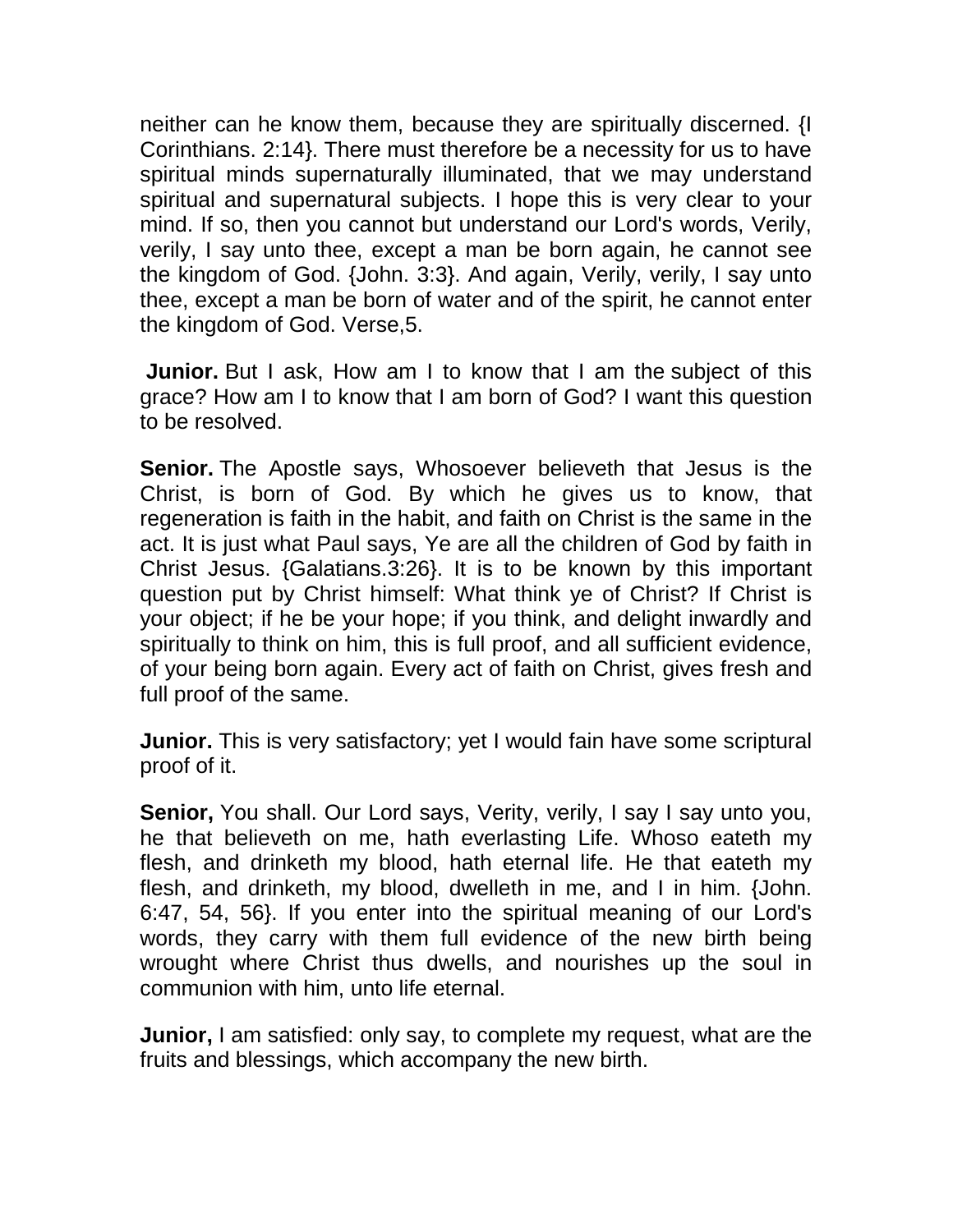**Senior.** Such as are born of God, have the Spirit of God dwelling in them. He possesses their bodies and minds. They are his temples. He consecrates their hearts for communion with the Father and the Son. He reveals Christ in them and unto them. He exercises their minds on him. He sheds abroad in their hearts the love of God. He is their comforter in all times of distress; yea, even in the article of death. He will dwell In them for ever. And thus he being their leader, He makes it manifest to them and others, that as many as are led by the Spirit of God, they are the Sons of God. Are you satisfied with this scriptural and experimental account of the subject?

**Junior,** I really am, and thank you for it; only I wish you to conclude with producing those scriptures which respect the new birth, and the state of the new born.

**Senior.** The term new birth, or being born again, is but sparingly mentioned after our Lord's discourse on it. I believe we must get into the Epistle of James before we shall find it. He says, Every good gift, and every perfect gift, is from above, and cometh clown front the Father of lights, with whom is no variableness, neither shadow of turning. Of his own will begat he us with the word of truth, that we should be a kind of first-fruits of his creatures. {James. I: 17, 18}. Peter blesseth God for regeneration, as the first act of God upon us and within us, and therefore the next blessing to election, and as the immediate fruit thereof within us. His words are, Blessed be the God and Father of our Lord Jesus Christ, which, according to his abundant mercy, hath begotten us again unto a lively hope, by the resurrection of Jesus Christ from the dead, to an inheritance incorruptible and undefiled, and that fadeth not away, reserved in heaven for you. {I Peter, I:3,4}. At the close of the chapter he addresses them thus: Being born again, not of corruptible seed, but Of incorruptible, by the word of God, which liveth and abideth for ever. In the next chapter be entitles them new born babes. John uses the expression, born of God. {I John. 3:9}. as also chap. {I John. 5:4}. As to what is contained and given us in the new birth, Peter sets before us in. these words: According as his divine power hath given unto us all things that pertain unto life and godliness, through the knowledge of him who hath called us to glory and virtue. {2 Peter. I: 3}. As to the state into which the regenerate are brought, it is thus expressed by John, We know that we have passed from death unto life. Paul, speaking of it,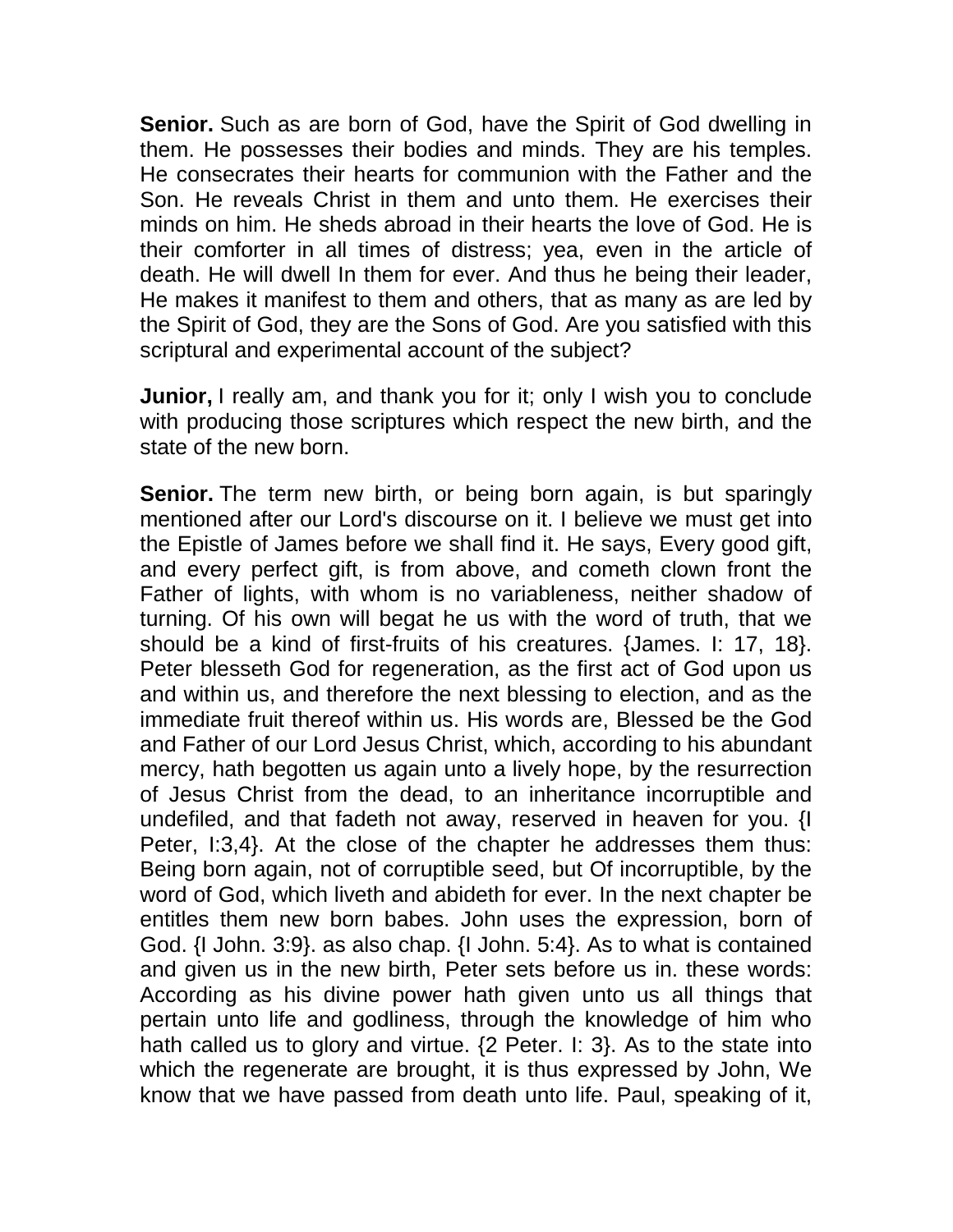says, Who hath delivered us from the power of darkness, and hath translated us into the kingdom of his dear Son. And Peter's account of it is this, But ye are a chosen generation, a royal priesthood, an holy nation, a peculiar people, that ye should shew forth the praises of him who hath called you out of darkness into his marvellous light. See {I John. 3:14; Colossians.1:13; I Peter. 2:9}. Regeneration is an act wrought instantaneously in us. We are altogether passive. It is an immutable act. Our meetness for heaven and glory is contained in it. It is an act once for all. It is altogether perfect and divine. It admits of no degrees. It is one and the same in all who are the subjects of it. Such are in a state of life: they are passed by it, out of the state they were in, whilst they were unregenerate: they are translated into the Kingdom of God's dear Son: they are called out of darkness into his (i. e. God's) marvellous light: they are hereby manifested to be the Lord's. In point of safety they cannot be more secure. I hope I have expressed the subject, in these scriptural proofs, satisfactorily.

**Junior.** You have. May the Lord's blessing accompany the same to my mind.

**Senior.** I most heartily join you in the same most important request. Amen.

### THE

### RICHES OF DIVINE GRACE

## UNFOLDED

## DIALOGUE III.

*Which contains a Discourse on Salvation, in its Nature, Fruits, and Effects, as proceeding from the Covenant of the Eternal Three in the one Incomprehensible Jehovah.*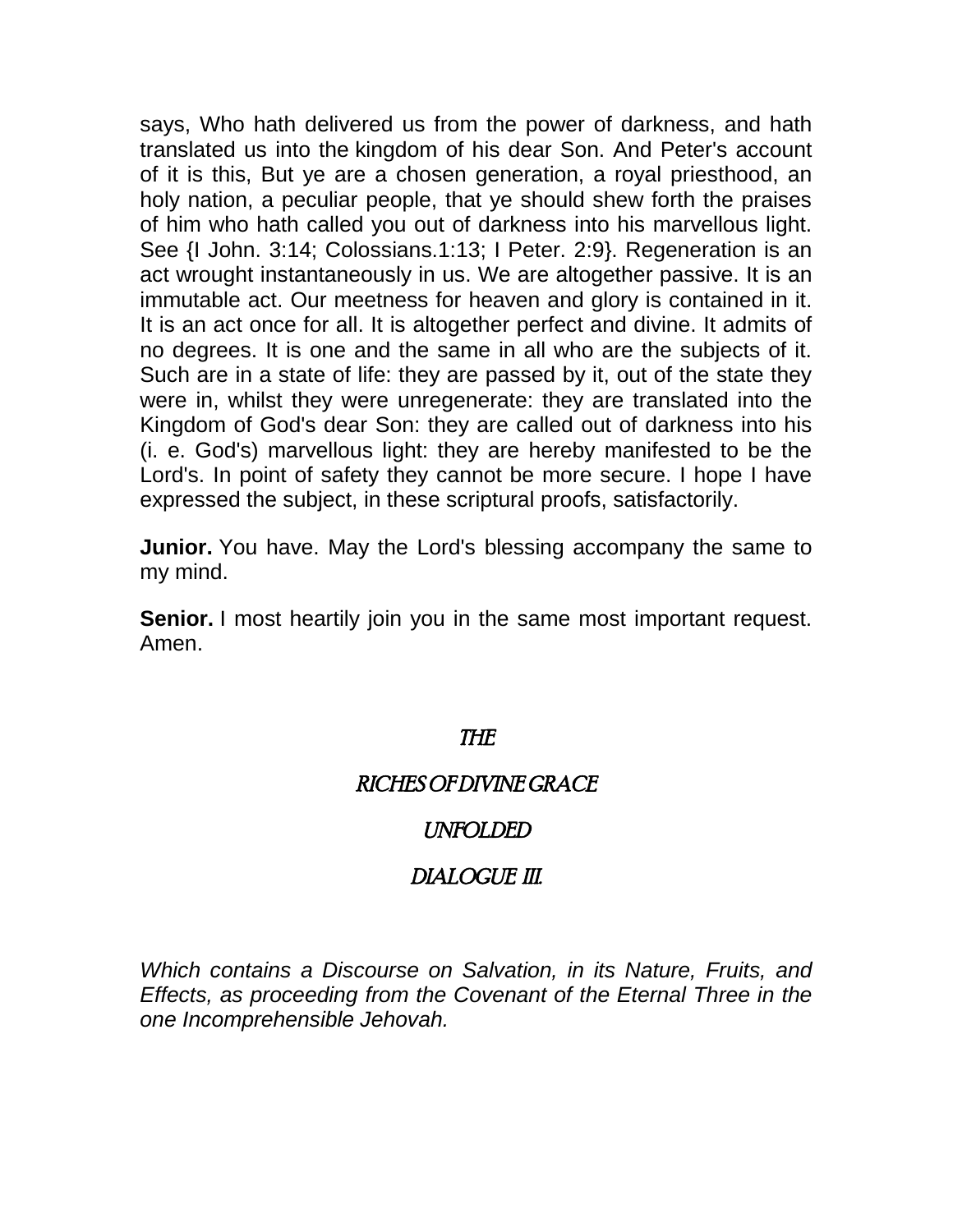The past conversations between **Mr. Enquirer** and **Mr. Instructor**, having been acceptable to both, they on a convenient season meet again; and, after some pleasing salutations, resume their discourse.

**Mr. Junior Sir**, your last discourse on the subject of regeneration, hath been very influential on my mind. I have ruminated on it over and over. I understand by what hath been said on the subject of regeneration, and the state in which the regenerate are, that I am created anew in Christ Jesus, and brought into the kingdom of God's dear Son, and have the Holy Ghost dwelling in me, and bestowed on me, that I may know the things which are freely given to me of God, and treasured up for my use in the fullness of Christ Jesus. Am I right in this?

**Senior.** You most certainly are. The Apostle says to such as were translated into the kingdom of God's dear Son, they had put on the new man, which is renewed in knowledge after the image of him that created him, where there is neither Greek nor Jew, circumcision nor uncircumcision, barbarian, scythian, bond nor free, but Christ is all and in all. The new man, the new creature, hath all its life in Christ; and Christ is the life and glory of the new creature. He is all and in all, in and throughout every part and, faculty of it. The new creature is all mind and understanding to know Christ, to apprehend and receive the knowledge of him. It is all will to choose him it is all heart to love him. All its affections are supremely fixed on him. It is all eye to behold him: all ear to hear him. It smells the savour of his name, person, blood, righteousness, and fragrant intercession. It hath a mouth to speak for him: a palate to taste the sweetness contained in his word and promises: hands to handle him: it hath feet to go to him, and to walk in him. In fact, all the spiritual acting's of the new creature are on Christ. Thus Christ is to the new man in Christ, all in all. But I am now preventing you. I think you proposed, were we permitted to pursue our mutual converse, to speak on salvation.

**Junior.** I assent to what you say. I want light into the subject of salvation. But pray are not regeneration, and the Spirit's operations within me, salvation? It is generally considered in this light and point of view.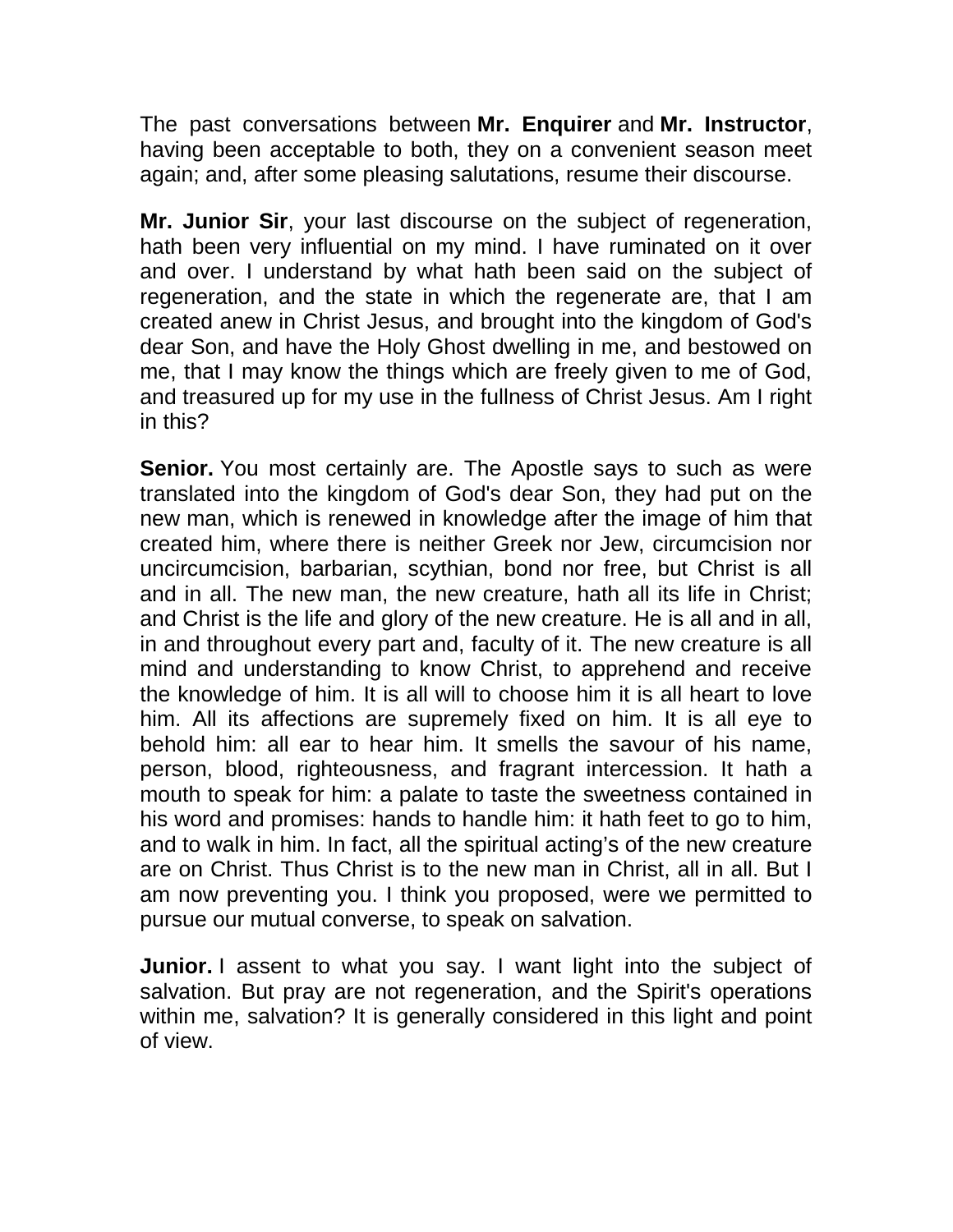**Senior.** I believe the generality of persons conceive, if they are born of God, (for that is John's expression of the subject,) it is salvation: but I say, no; it is not. The new birth is all of grace: it is the fruit of eternal election. By it we are born the sons and daughters of the Lord God Almighty. In it we are most divinely and evidentially manifested to be heirs of God, and joint heirs with Christ. Yet this is not salvation. The new birth is the fruit of adoption, not of salvation. Regeneration is the medium whereby we receive the knowledge of Christ into our minds. It is the faculty wrought in the renewed mind, by which we receive Christ and his salvation into our hearts.

**Junior.** Will you be pleased to entertain me with a free discourse on this very interesting and most important subject?

**Senior.** I am at your service, and most assuredly will; yet I would premise, it is a vast subject; it will be best therefore to take it up in order.

**Junior.** In what order would you propose to treat of it, so as that my mind might have a clear conception of the same?

**Senior.** When you put this question, I am bound to return an answer. I think the subject should be considered in all its parts, fruits, and effects, so as that the Holy Ones in the Incomprehensible Godhead, should have their just and proper tribute rendered to each of them.

**Junior.** I thought salvation was the incommunicable work of Christ, and that the sole glory was his personal due.

**Senior.** It is so; yet the Father and the Spirit are as truly concerned in it, as Christ. The Father appointed him, and the Spirit anointed him. He says, The Spirit of the Lord God is upon me, because the Lord hath anointed me, &c. {Isaiah. 56:1}.

**Junior.** It has ever appeared to me that the whole gospel is set before us, and fully declared by the apostle, when he says, This is a faithful saying, and worthy Of all acceptation, that Christ Jesus came into the world to save sinners. {I Timothy. I:15}.

**Senior.** It is the very sum and marrow of the gospel indeed. But this is a declaration of salvation. It gives no account of its originality; yet it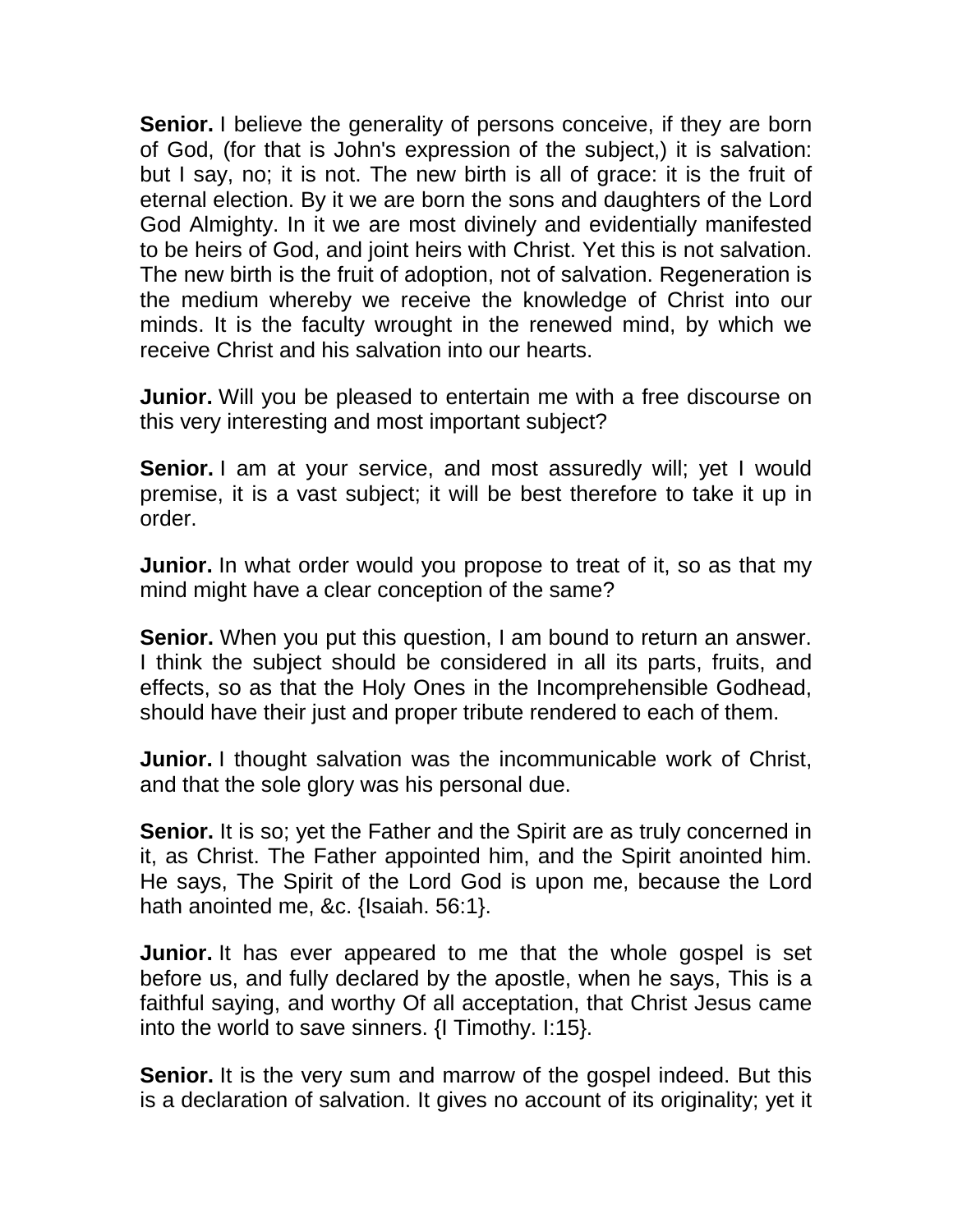lays a foundation for enquiring concerning it. For if Christ Jesus came into the world to save sinners, there must be a cause for it; and his coming into the world, must be the effect thereof. Our Lord most expressly says, God so loved the world that he gave his only begotten Son. {John. 3:16}. Now God's love is there set forth as the cause; and Christ was given as the effect of God's love; then put his coming into the world to save sinners, this is the end which he accomplished by his coming into the world. Yet, He must have performed some work in our world, or how could he have saved sinners?

**Junior.** Yes; it is true: for he lived and died to save them.

**Senior.** Then his life and death must be their salvation.

**Junior.** Doubtless they must be; but we must have the fruits and effects thereof to complete the same. We cannot be saved without them. You will not say we can.

**Senior.** I am by no means for robbing Christ of his crown. I would have Father, Son, and Holy Ghost; have the glory given to them for salvation work. If you will admit of it, I will entertain you very briefly, and as comprehensively as I can, with an account of Salvation of what it is of the originality of it of its nature of its fruits and effects, as proceeding from the covenant of the Eternal, Three in the one Incomprehensible Jehovah.

**Junior.** I can by no means object to this very kind proposal. But, Sir, I request you to be very clear, distinct, and particular on each of these parts of the subject.

**Senior.** My friend, what do you mean? Pray explain yourself.

**Junior.** Sir, this is what I mean. If you please, I should like you to make, Ist. Your account of salvation one particular; then, 2d. What salvation is; then, 3d. The originality of it; then, 4th. Its nature; then, 5th. Of its fruits and effects; then, 6th. How it flows from the covenant of the Eternal Three: for, I clearly perceive, from what you have hinted, it Is a vast and glorious subject, which I should be glad to retain in my mind, so as to be enabled to ruminate thereon.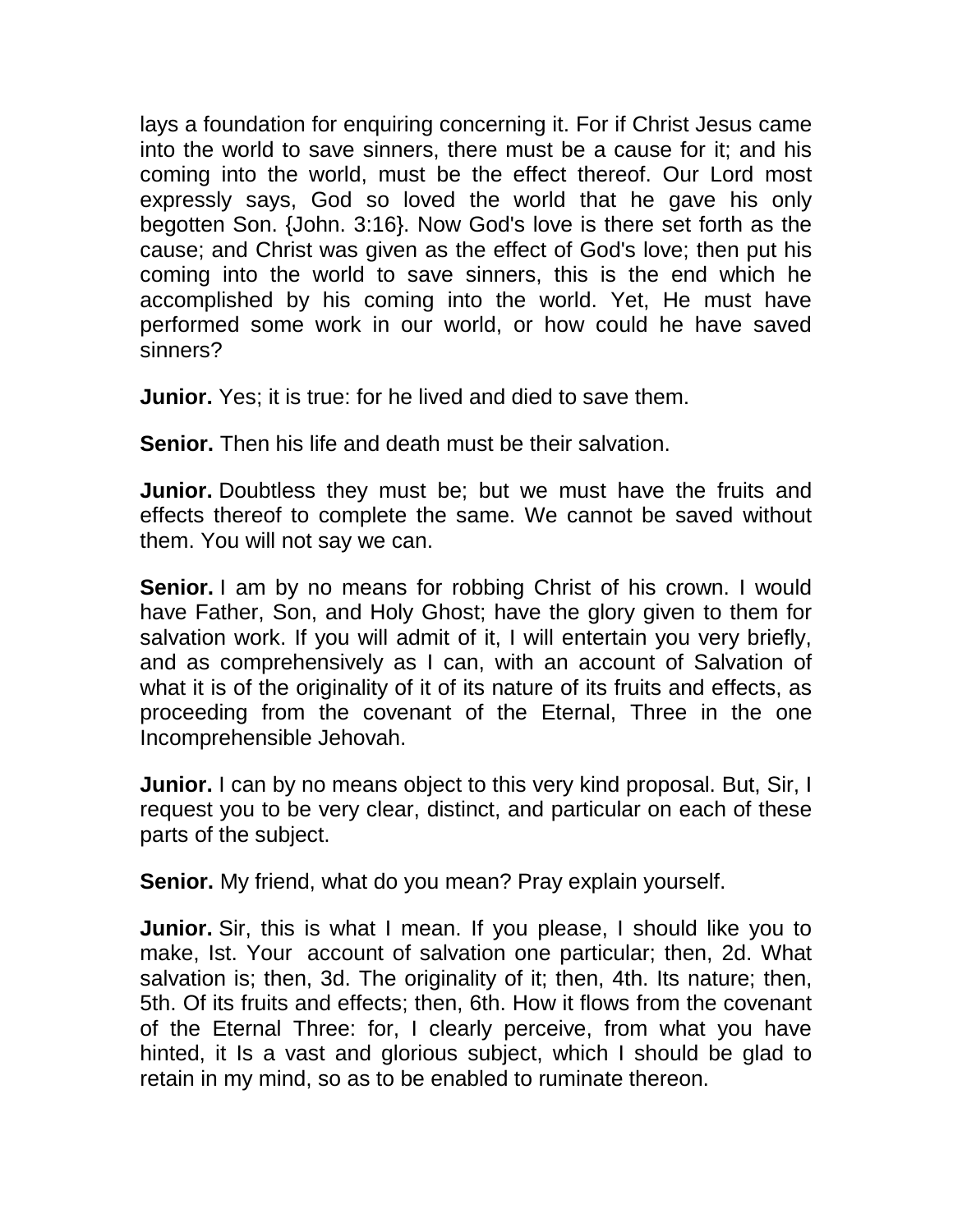**Senior.** Let it be even so. I will give you liberty to call for each of these subjects in the order which you please.

**Junior.** You are extremely kind and obliging. Will you then be pleased to give me a discourse on salvation, in its nature, fruits, and effects, as proceeding from the covenant of the Eternal Three, in the one Incomprehensible Jehovah, in manner and order as shall follow in my present conversation with you?

**Senior.** I will. My whole soul is in this service of love to you.

**Junior.** Then I request you, 1st. Of Salvation.

**Senior.** Salvation is a vastly comprehensive word, as it contains a vast subject. It is, as belonging to Christ, a deliverance from all evil. It is a salvation from all sin and evil; from Satan, the world, death, and damnation. It is a salvation for sinners. It is a free salvation a full salvation a finished salvation a present salvation a suited salvation to every case and circumstance a sinner can be in. It is a spiritual salvation. It is an everlasting salvation. This is salvation.

**Junior.** Then, according to this, it is a provision made for sinners to heal their wounds to wash them from their stains to deliver them from sin to raise them up out of the ruins of the fall to crush under their feet Satan to save them from the love of this present evil world to supply all their wants to comfort them Under all their distresses to suit their every case and circumstance to remove from their minds the guilt of sin to purify their consciences from the filth and stain of it to lift them up above the fears of death to fill them with hopes full of a glorious immortality to lay the sole foundation for a sinner's faith and hope in God: this is salvation, is it not? Have I received what you have delivered, rightly? Do I express myself agreeably to the request I made concerning salvation? Is this right with the account you have just given me of it? If not, do not deceive me.

**Senior.** It is even so. You may look to the Christian's Magna Charta, the Bible, and be satisfied of the truth of the same. What have you further to propose concerning this great subject? I may say of it, it is vast! It is infinite!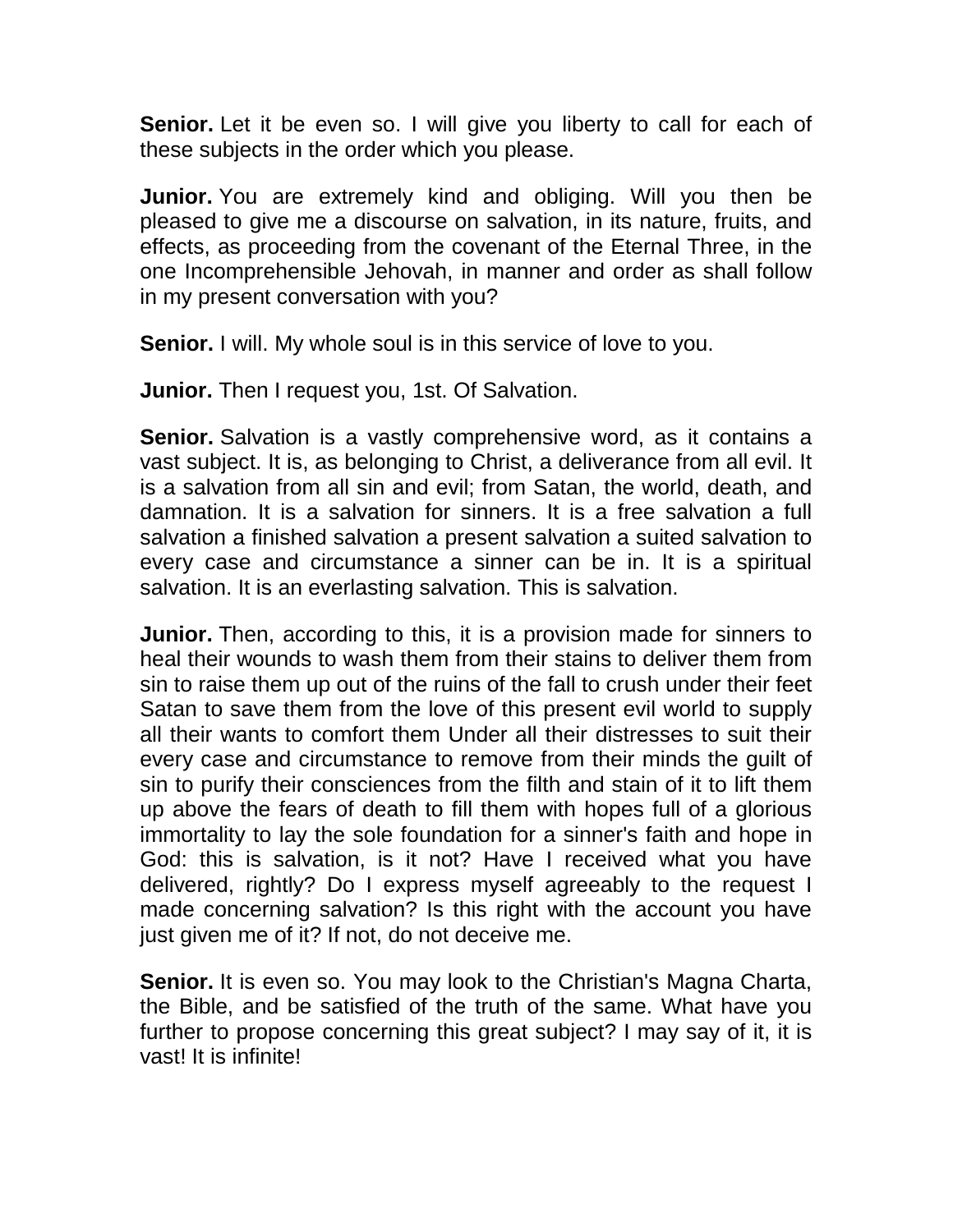**Junior.** As you have given me a general account of salvation, I want next to ask, What salvation is? This I before proposed, as the 2d thing to be discussed.

Senior. You did so., I have spoken, Ist. Of salvation; I will now, 2d. Show what salvation is? It is the taking away of sin; it is the bringing in everlasting righteousness; it is the removal of the curse; it is the entire conquest of Satan and his principalities and powers; it is the abolition of death; it is the destruction, and conquest of the grave. This is what salvation consists in; all which is tile work of Christ alone. He substituted his person in our room and stead; he bore our sins, and carried our sorrows; he was made sin; he sustained the curse; he put away sin by the sacrifice of himself; he hath redeemed us from the curse of the law, being made a curse for us; he hath brought in everlasting righteousness; he hath made peace by the blood of his cross; he hath trodden upon the head of the old serpent, called the devil; he hath vanquished principalities and powers; he hath destroyed death,; he hath perfumed the grave; he hath led captivity captive; he is risen from the dead; he is ascended on high; he is entered into heaven; he liveth in the presence of God for us this is salvation. It is in the person and work of Christ. Our whole complete salvation from all sin and every enemy, is in the person, work, victories, and triumphs of our Lord. Thus I have endeavourer to answer you. What think ye of it?

**Junior.** Truly, Sir, the great God our Saviour, and His great salvation, are altogether wonderful. If I understand you right, Jesus Christ acted the part of a Mediator. He, as the surety, was charged with all sorts of sin. He endured the very curse due to iniquity: so that those he died for, are discharged on his account. Is it not so?

**Senior.** Yes, verily it is! He was made sin, that we might be made the righteousness of God in him. Surely this is complete salvation: not completed in us, but completed for us, by our Lord Jesus Christ, in his own most adorable person, and by his most perfect righteousness, and precious blood shedding. What have you further to propose?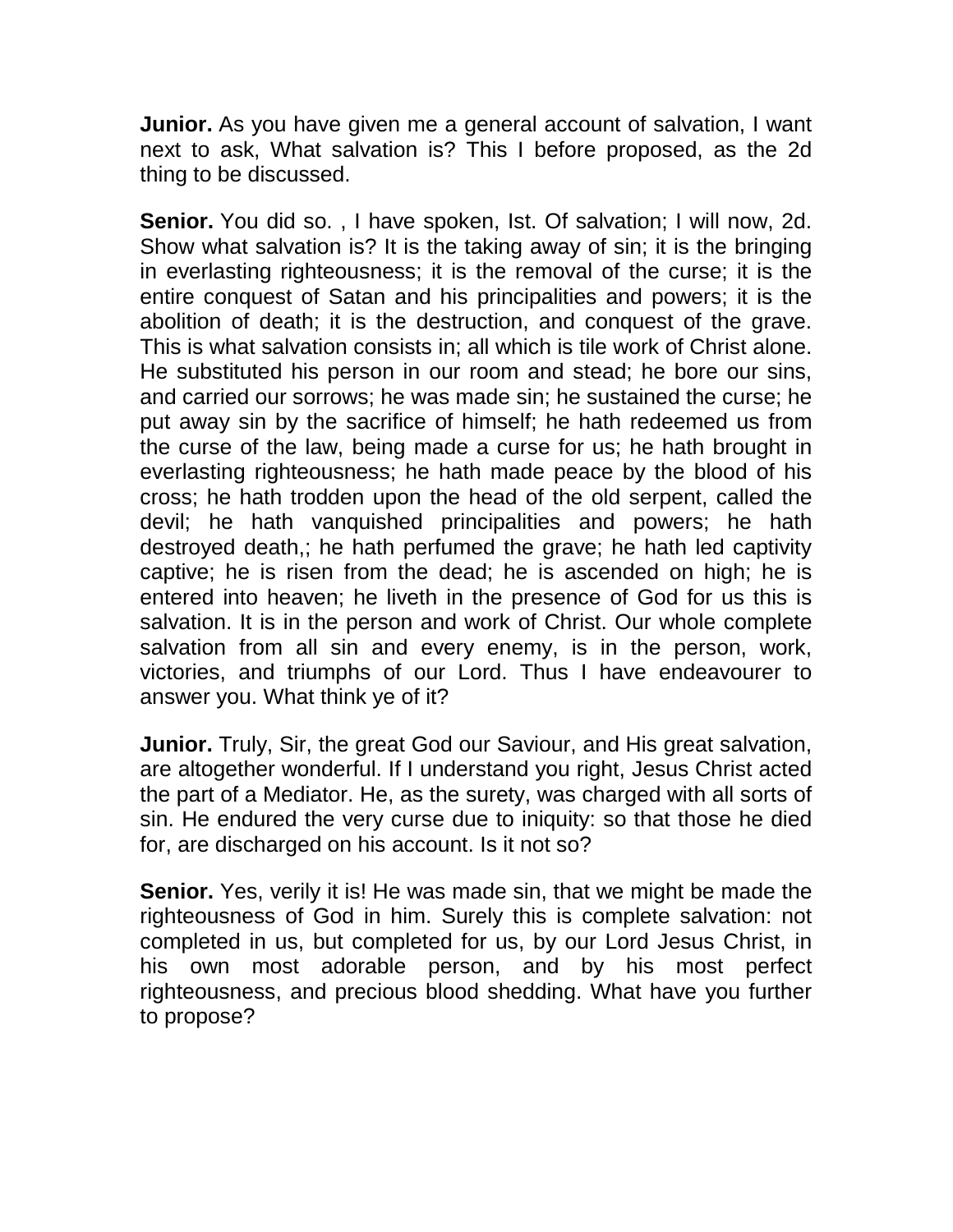**Junior.** If you please, to discourse on the 3d particular, which is concerning the originality of salvation. I apprehend from you this is of vast importance.

**Senior.** Indeed it is, as it gives validity to the whole. Salvation, in its original, is the consequence of an eternal council and covenant, which obtained before all time, between the Three in Jehovah, the Father, the Word, and the Holy Ghost; in which it was willed to save an innumerable company of the sinners of mankind, and raise them up above and beyond all the ruins of the fall, by the surety-ship engagements of Christ, the Son of God, on the behalf of his church and people. The Apostle tells us, God was in Christ, reconciling the world unto himself, not imputing their trespasses unto them. {2 Corinthians. 5:19}. This covenant was the fruit of everlasting love; yet the grand design of it, was to display everlasting love in acts of mercy and compassion towards the elect sons of men. In this covenant, all depended on the transactions in it. Every article and condition of it, was engaged for, and to be performed by the sacred Three. The grand article stipulated for, was the death of Christ. On this all depended. All blessings were to be communicated to the elect, on the Surety fulfilling his part in the covenant, which he most readily hath done; for, saith the Apostle, wherefore when he cometh into the world, he saith, Lo, I come, I delight to do thy will, 0 my God, yea, thy law is within my heart. Our Lord says, I came down from heaven not to do mine own will, but the will of him that sent me. And this is the will of hint that sent me that every one which seeth the Son, and believeth on him, may have everlasting life, and I will raise him up at the last day. {John. 6:38,40}. I hope you see from, the account given, that the covenant of the Three in Jehovah, is the original of the gospel. Is this clear to you?

**Junior.** It is so. I thus conceive of it. Christ is the book of life. All his people being chosen in him, their names were registered in him. He undertook for them, according to the council and covenant of grace. He undertook to become incarnate, to live and die for them. Hence he is styled the Lamb slain front the foundation, of the world. {Revelation. 13:8}. And his life and death are salvation. This appears to me the result of what you have delivered. Is it not so?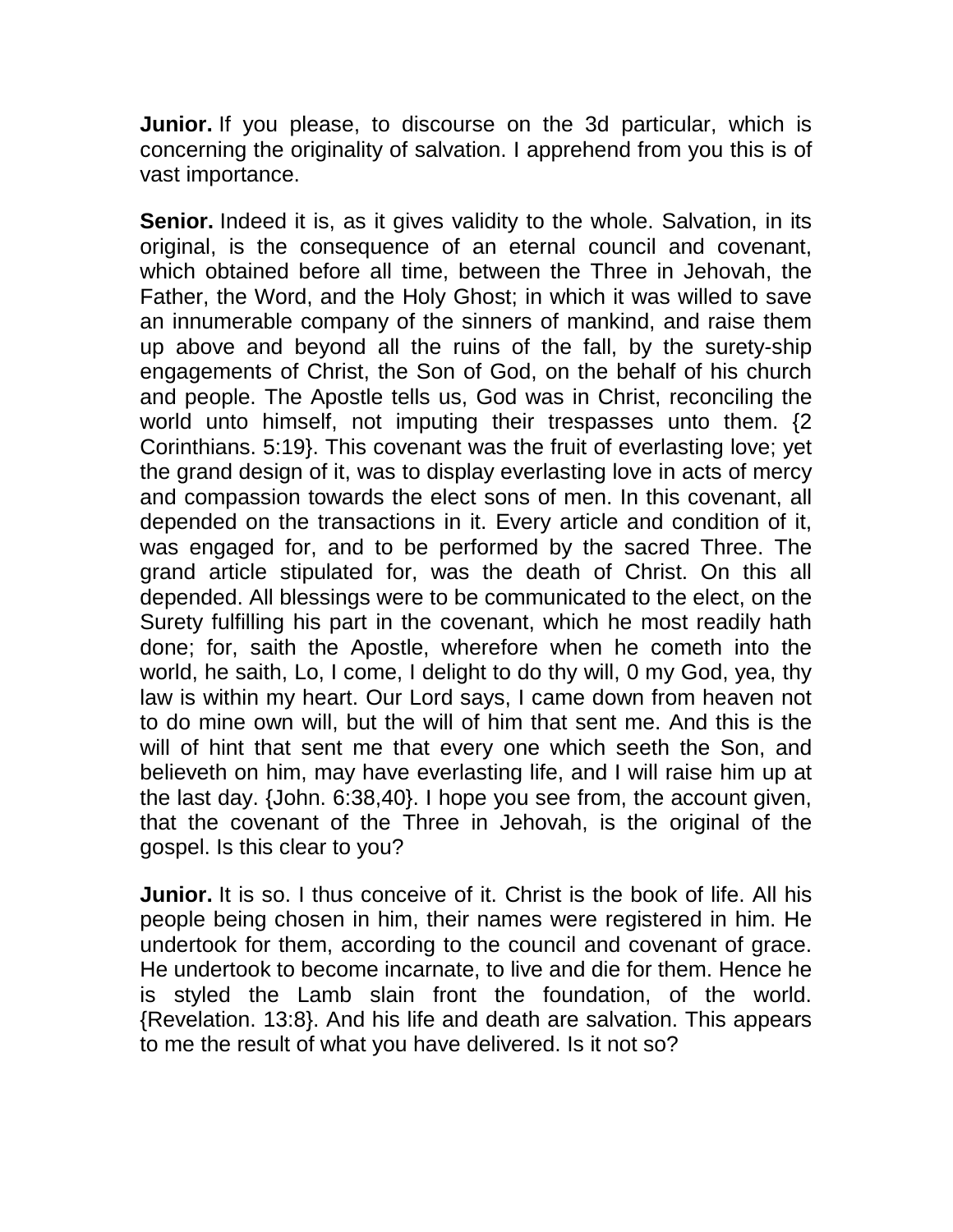**Senior.** Yes, it is. According to your own request, I have given you, Ist. An account of salvation. 2d. What salvation is. 3d. The originality of it. Now that which remains to be discoursed of concerning this great and vastly important subject, is in the following particulars, viz. 4th. The nature of this salvation. 5th. Its fruits and effects. 6th. How it all flows from the covenant of the Eternal Three. I might say, salvation itself "what salvation is" "the original of it" "the nature of it" "with its fruits and effects" and how it flows from the sovereign will and good pleasure of the Holy Trinity are but so many parts which from one grand incomprehensible subject of grace, which it hath pleased the ever blessed God to reveal and make known in the word of his grace.

**Junior.** I conceive of it thus. Yet I see the propriety of taking up tile subject in every distinct part and branch of it. I freely confess I had not this conception, until you first suggested it; yet I now see there is a peculiar beauty, and cannot but be a very particular satisfaction to the spiritual and enlightened, mind, to obtain clear, distinct, and personal apprehensions of the same. I want you, Sir, to Proceed with the subject in its further branches, and give me all account of the nature of salvation: this is the 4th part thereof.

**Senior.** It is so. With respect to the nature of it, this is God like and divine. It is full of grace and truth. It contains in it a full revelation of all the persons and perfections in God. It opens the very heart of God, and discovers all contained in the divine mind and will concerning us. It is a full copy and exhibition of what free grace and divine favor in Christ Jesus is. It is all free. It is all full. It is all grace, mercy, and peace, from God the Father, through Jesus Christ our Saviour, testified of to its by the witness of the Eternal Spirit in the word of grace., It shows God's views of sin, his hatred of it, his wrath against it, the immutability of his will, his essential righteousness and justice, his holiness and purity, in all its manifestative glory. Not a sin pardoned, but on the footing of an infinite satisfaction. Not one sin overlooked, connived at, or passed by, but all laid on Christ all visited on him. His life, his soul, his blood, his death, all go for the ransom of transgressors. God is just, and the justifier of him that believeth on Jesus. I think in giving you an account of the nature of the salvation we have been speaking of, you have another great and glorious view of the same subject expressed. What think you?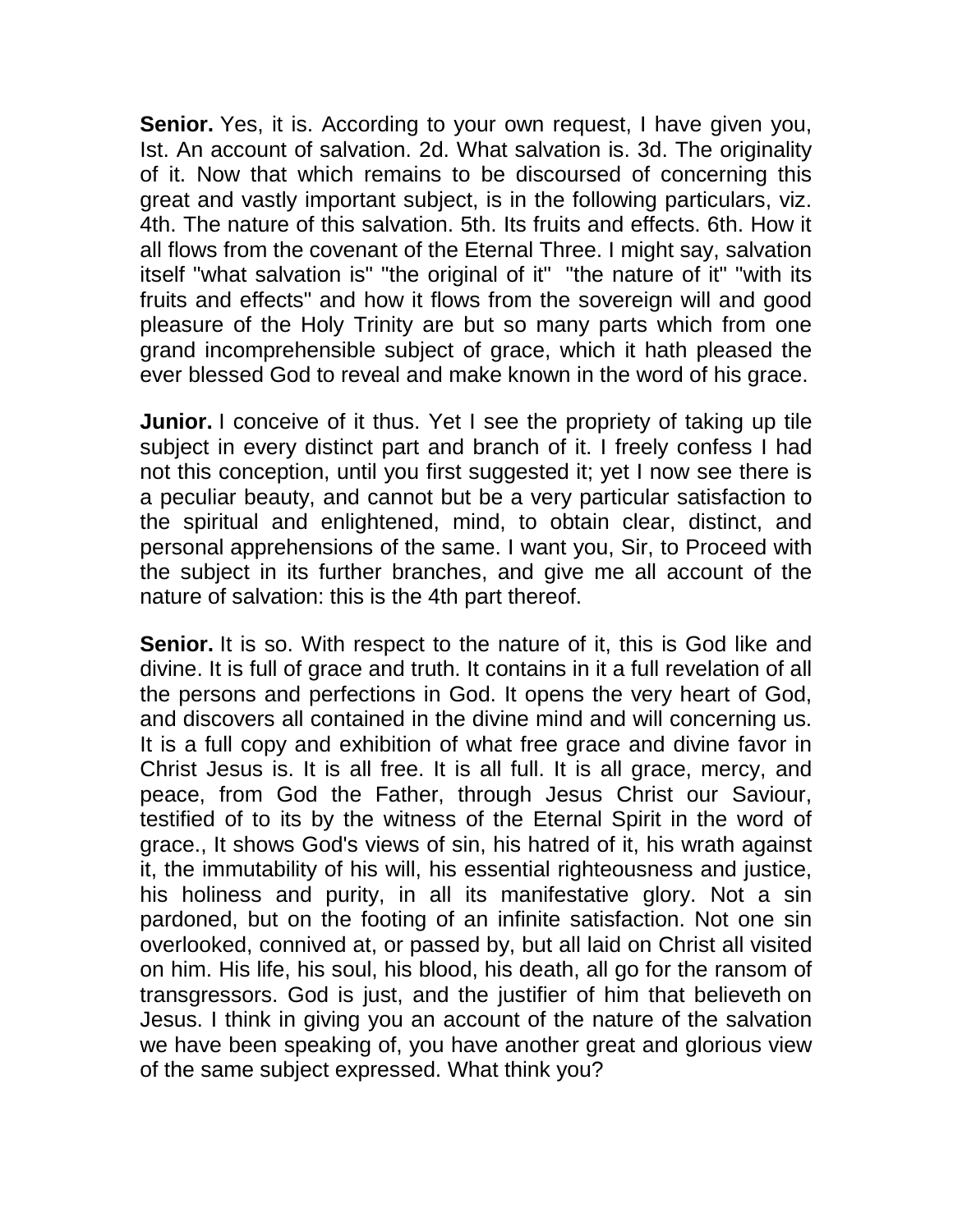**Junior.** Verily I think so too. But now" my good Sir, do give some general account of the fruits and effects of this salvation. This is the 5th division of the subject according to my request.

**Senior.** As it respects the fruits and effects of this salvation, they are very many. They are great and glorious. Pardon of all sin is the fruit of Christ's death. Justification unto life is, the fruit of Christ's obedience unto death, even the death of the cross. Deliverance out of the hands of all our enemies, is another. Its effects are as follows: Peace with God in the conscience deliverance from the bondage and tyranny of sin free access to God free walking before him in Christ, unto all well pleasing a freedom from all condemnation; there being no condemnation to them which are in Christ Jesus the, spirit of grace, and supplication a free access to the throne of grace at all times, as the matter may require an exemption from bondage to the fear of death a joyful hope of a glorious resurrection from the grave and power of death, on the second coming and appearing of our Lord Jesus Christ a full assurance of our entrance into heaven, immediately on our dismissing from our bodies by death. These are the fruits of this salvation. What think ye of them?

**Junior.** I think they are altogether supernatural and divine. When you say these are the fruits and effects of salvation, I do not apprehend you to mean that each and every one born of the Spirit, has an equal and alike perception of them, and a free and full enjoyment of them; yet I understand by you all the Lord's people have one and the same interest in them. Is it not so, Sir?

**Senior.** Yes; it is even so. You are quite right in this: but, if you please, let our present, subject be finished, as I do not like to be too long engaged even on the best of subjects; the mind naturally gets tired. I don't want to drop the subject; but I want to retire, and contemplate the subjects we have been conversing upon. Say, therefore, what you would add, before the conversation is closed.

**Junior.** Sir, I only want the 6th part proposed, to be spoken to, then I also shall be willing that the present intercourse should close.

**Senior.** This is, 6th, to show how all which hath been spoken, Ist, of salvation - 2d, of what salvation consists in-3d, the originality of it -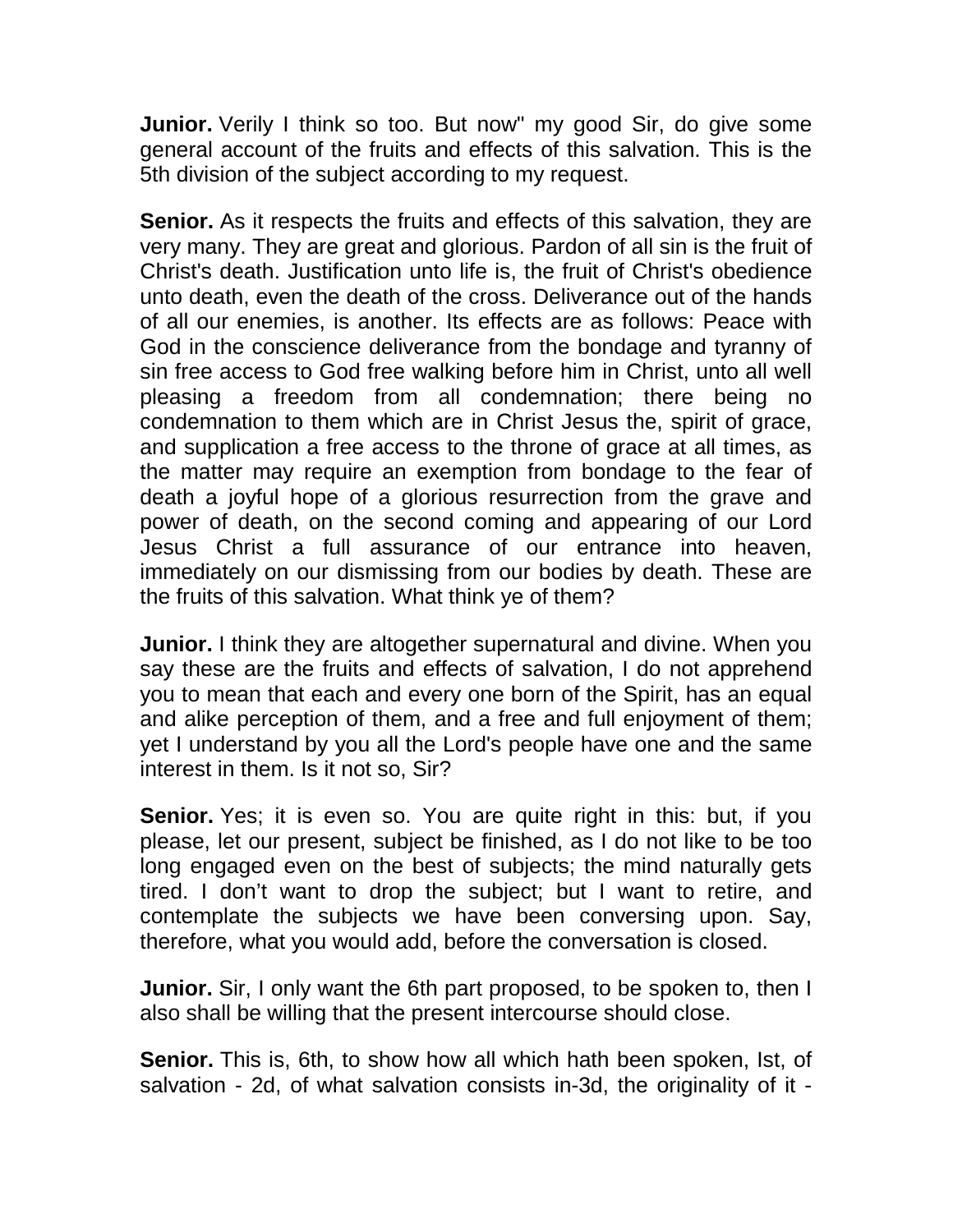4th, its nature 5th, its fruits and benefits flows from the covenant of the Eternal Three in the one incomprehensible Jehovah, which proves it to be altogether the effect of divine sovereignty. It was the will of Father, Son, and Spirit, from everlasting to love the elect in Christ to accept them in Christ to bless them in Christ to save them in Christ to continue his grace to them in Christ, in every state they should pass through to prove this unto them, by remembering them with everlasting kindness. The whole of which is grace. It is nothing more nor less than the good pleasure of God's will concerning them. The Father willed to love them with an everlasting love the Son willed to love them, and save them in himself with an everlasting salvation the Holy Ghost loved them, and willed to make them his living temples, to dwell in them and walk in them: all which was to be set before them in the person of Christ. In whom all of God shines forth; in whom the whole of God is revealed; in whom the will of God is declared; in whom all the council and covenant of Godhead is ratified; in whom the whole salvation of God is made known to us. Now, my friend, in a clear and scriptural statement of the acts and transactions of the Holy Trinity in the covenant of grace, we have the gospel in its original. You will profit in divine knowledge, as you understand the Father proposed all concerning salvation: the Son engaged to perform all which concerned salvation: the Holy Ghost undertook to reveal all concerning this wonderful subject. As hereby you will see you are equally and alike indebted to each of the sacred Three, for the whole of your salvation. I now want to retire. I leave the subject for your consideration, and to the Lord's blessing. Consider what I say, and the Lord give you understanding in all things.

**Junior,** I thank you, Sir. May the Lord bless the Subject you have left with me, to the enlargement of my mind, to the increase of my faith in the acts and transactions of' the Three in Jehovah, that I may draw all my support and consolation from them as my covenant God. I return you my sincere thanks for your free and instructive conversation. The Lord be with you. Amen.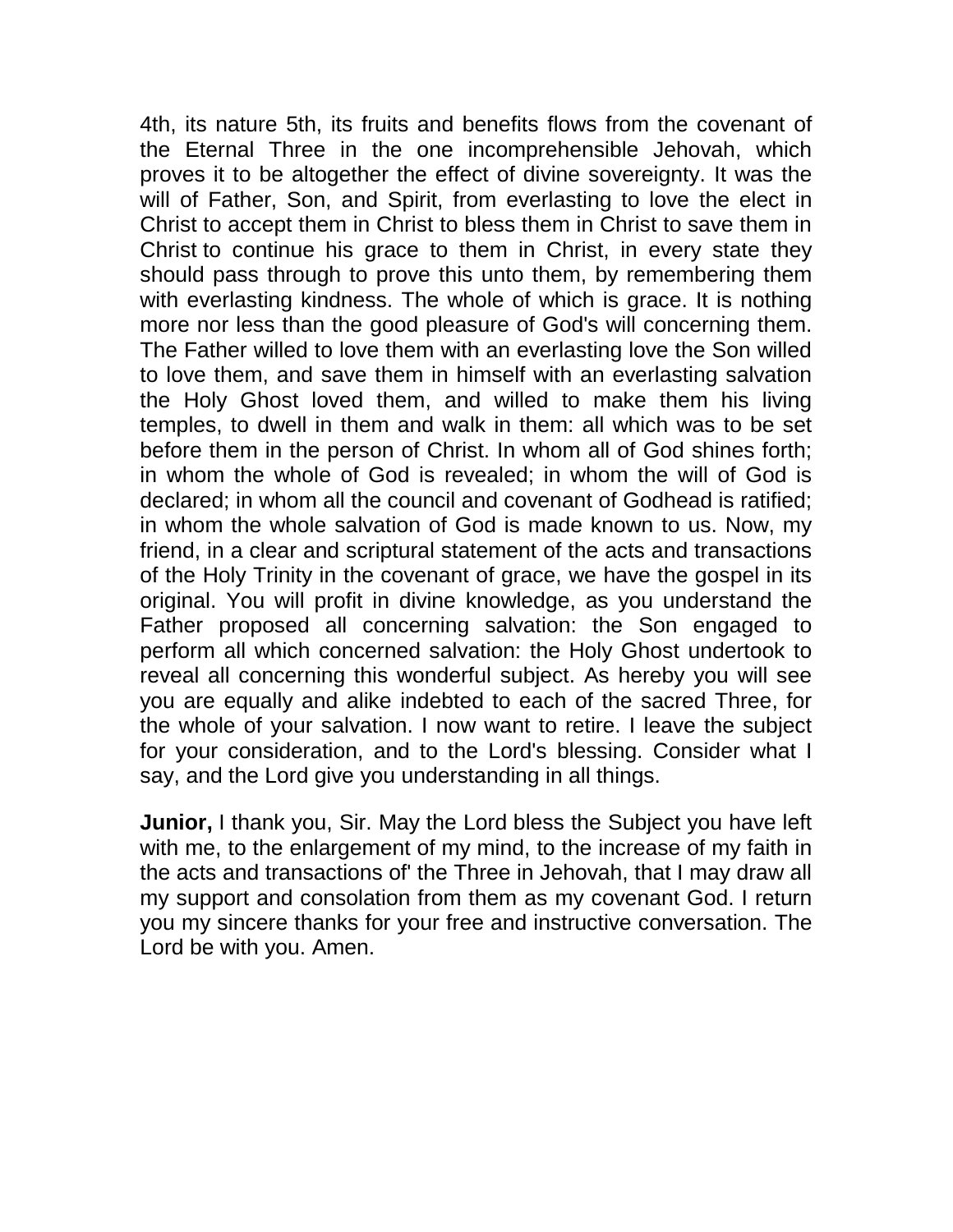## THE

### **RICHES**

### OF

## DIVINE GRACE UNFOLDED

# DIALOGUE IV.

*A Discourse, in which an Account is given how this Salvation is received, in the Knowledge of it, into the regenerate Mind, by the operation of the Holy Ghost upon it.*

**Mr. Enquirer.** Sir, our last conversation, in which you discoursed on salvation, has been a mean of opening my mind to apprehend the importance of that subject beyond my former views of the same. I understand salvation originates from the will, council, and transactions of the Incomprehensible Three, in, the Incomprehensible Jehovah, and that it is wholly and comprehensively contained in the Person, Incarnation, Life, and Death, of the Lord Jesus Christ. I used to conceive thus: If I were born again, or, in other words, if I were regenerated by the Holy Ghost, I was then a child of God, and should most assuredly be saved. From your account of that subject, I now see salvation is distinct from that of the new birth. Pray say if I understand you right in this matter.

**Mr. Instructor.** You know, Sir, the subjects we have been engaged in were, Ist. Of Sin-2-d. Regeneration-3d. Salvation. These subjects are thus connected one with the other. If we were not by nature the subjects of sin, we should not need to be regenerated in our minds, and be brought out of a state of death, into a state of life. When we are born again of God, then we begin to see and feel our need of salvation, which, when we have right apprehensions of, we perceive it to be altogether out of ourselves. The new birth is an act of God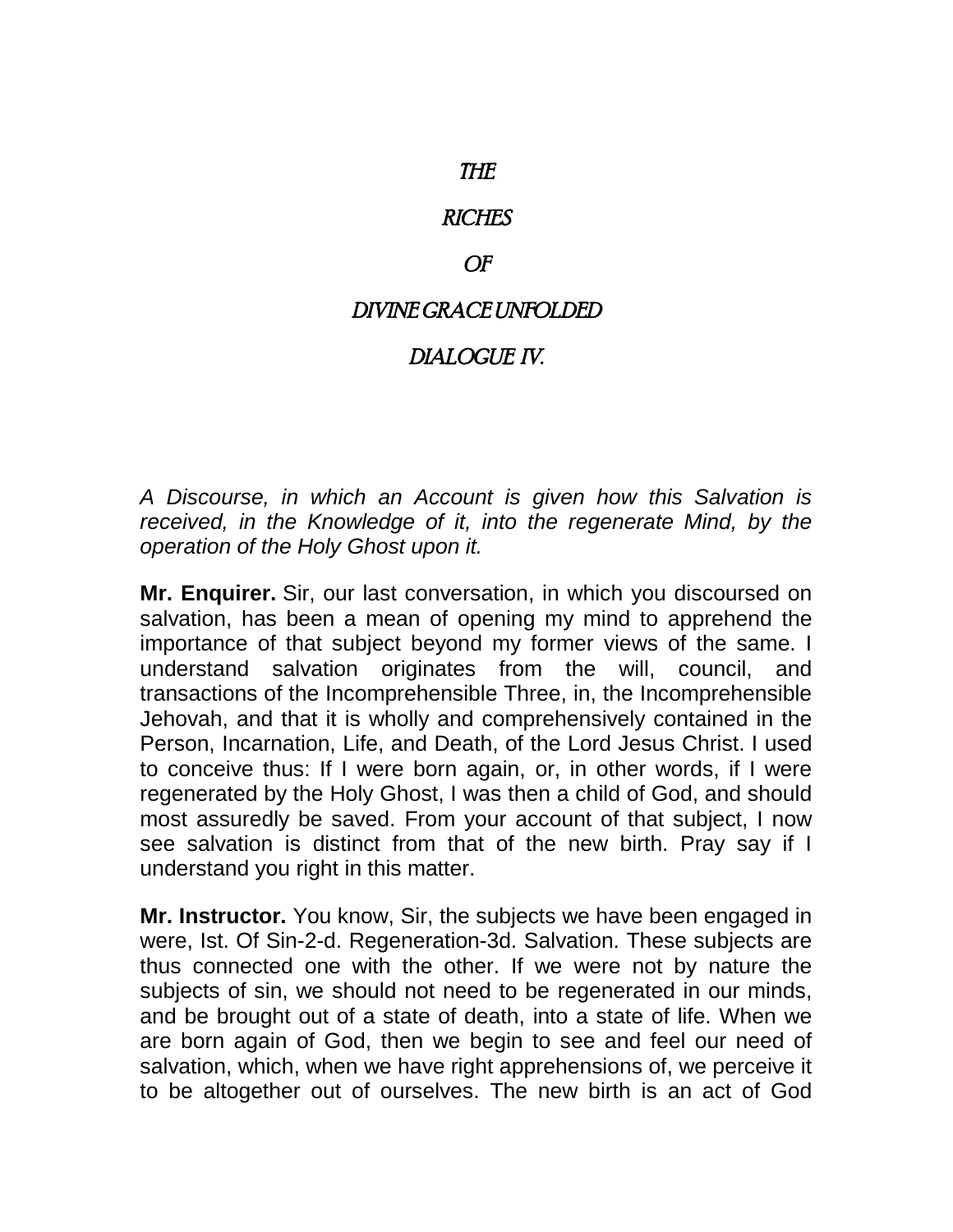within us: salvation is an, act of God without us. We are the subjects of the new birth. We are partakers of salvation. We receive it by faith. Whereas, regeneration is not received, it is, wrought in us once for all. It is our sole meet ness for eternal glory.

**Junior.** Pray, my good Sir, give me leave to be very free with you in my enquiries; it will be of use to my mind. Am I right in what I expressed concerning my former thoughts? which run thus: If I am regenerated by the holy Ghost, I am a, child of God, and shall most assuredly be saved.

**Senior.** It is all eternal truth, without you are regenerated by the Holy Ghost, you cannot be manifested to be a child of God, nor have the least good and proper thought of salvation; yet the new birth is not salvation, it is the medium whereby we receive the knowledge of salvation into our minds.

**Junior.** Indeed, when I reflect on what you have delivered concerning salvation, I must acknowledge, I conceive salvation must influence the whole mind: I want, therefore, to know the means whereby it does so.

**Senior.** I am very ready to inform you; only let these following truths be first acknowledged, that we may fairly understand each other, and not treat any of the subjects before us with confusion.

**Junior.** Sir, this will be to me most truly desirable.

**Senior.** You will be pleased to take up your words. You say your former thoughts have been, were you born again, then you were a child of God, and should be saved. Now, I do not deny, that as sure as you are born of God, you are a child of God, and shall be manifestatively saved; but regeneration does not make you a child; it is the evidence of it: nor is there salvation in the new birth; it is a spiritual faculty, which, as the Holy Spirit is pleased to open, to receive the revealed account of salvation given in the everlasting gospel, is the very mean by which you enjoy the same, with all the blessings thereof.

**Junior.** This is to open a new scene indeed. I confess myself satisfied with your discourse on regeneration; also with your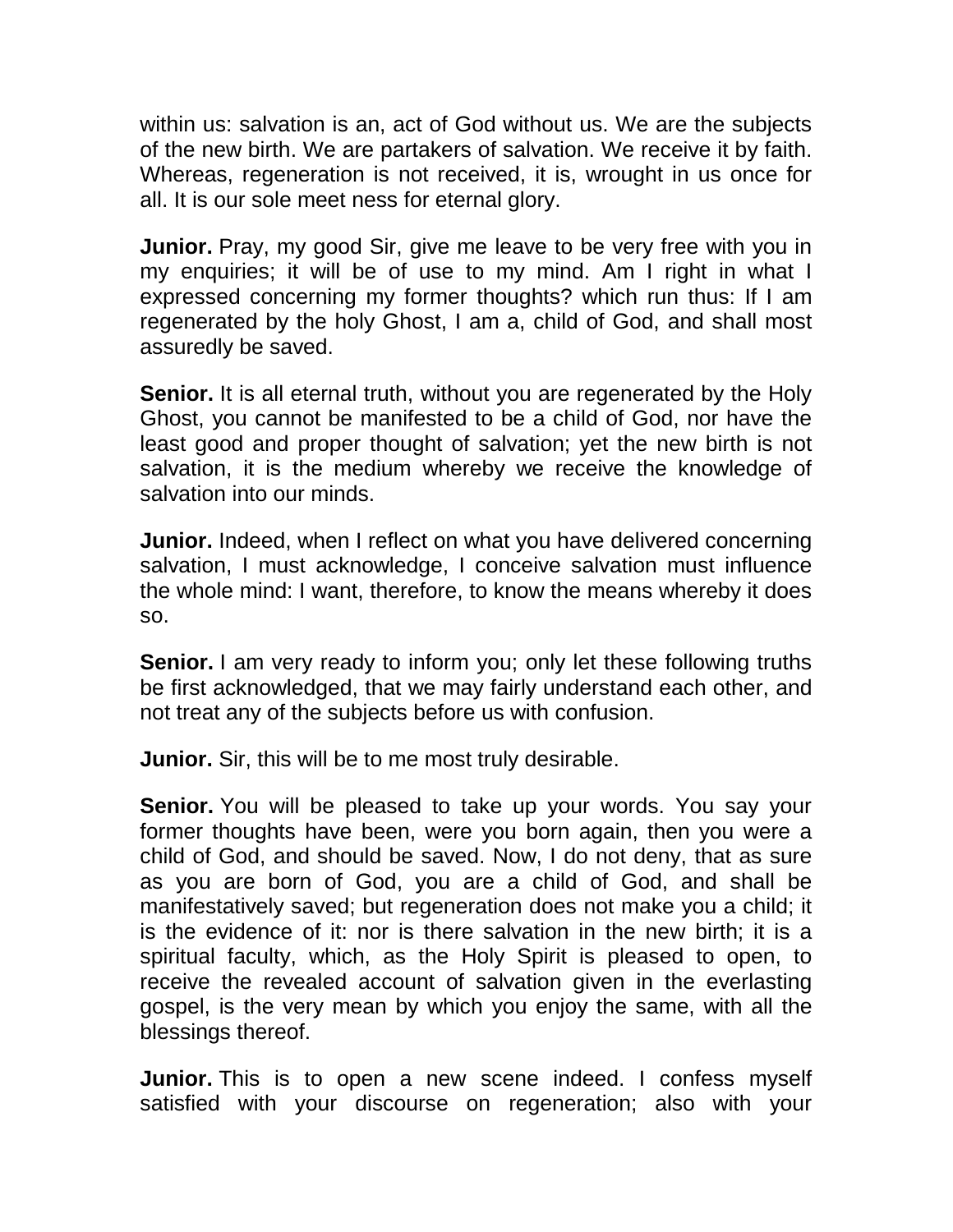conversation on salvation. Pray, Sir, for my further improvement in the knowledge of spiritual and important subjects, let our present interview be confined to an account how salvation is received.

**Senior.** I confess that I conceive this is a subject very interesting. I am truly willing to give you all the instruction I am capable of on the same.

**Junior.** You have, Sir, my best thanks; and pray let there be no delay, but proceed, as I desire to give the strictest attention to you; hoping the Lord will graciously bless it.

**Senior.** Salvation is the greatest blessing God himself can bestow, on you, on me, as sinners. It is entirely suited to us, as we are. It is freely given to us, without money or any qualification in ourselves. It is received by faith. This faith is by the operation of the Spirit of God in our minds. The Apostle says, For by grace are ye saved, through faith, and that not of yourselves, it is the gift of God. {Ephesians. 2:8}. This is what the Scripture says concerning the subject before us.

**Junior.** It is so; yet I am as far from the subject as I was before. I want to know what faith, is, and where to find it? I can no more doubt, from what you delivered in the second conversation which passed between its, on regeneration, that I am born again, and have divine impressions of heavenly things on my mind, and do really hunger and thirst after Christ; but I do not know what faith is. Now that is a subject I want you to clear up unto my view.

**Senior.** The new birth is faith, and faith is the new birth. The soul born of God, has the faith of the operation of God. This is discovered in the following way: he hears, reads, and converses about Christ; this draws out the mind after Christ, and his thoughts are exercised on Christ in a particular way and manner. Now this is regeneration drawn out into act and exercise.

**Junior.** Then I must look into myself to see if I have it, must I not?

**Senior.** No. I will treat you with all the simplicity I can. You look on yourself as born of God; do you not? You love to hear and read of Christ, and his great salvation; is it not so? You have some inward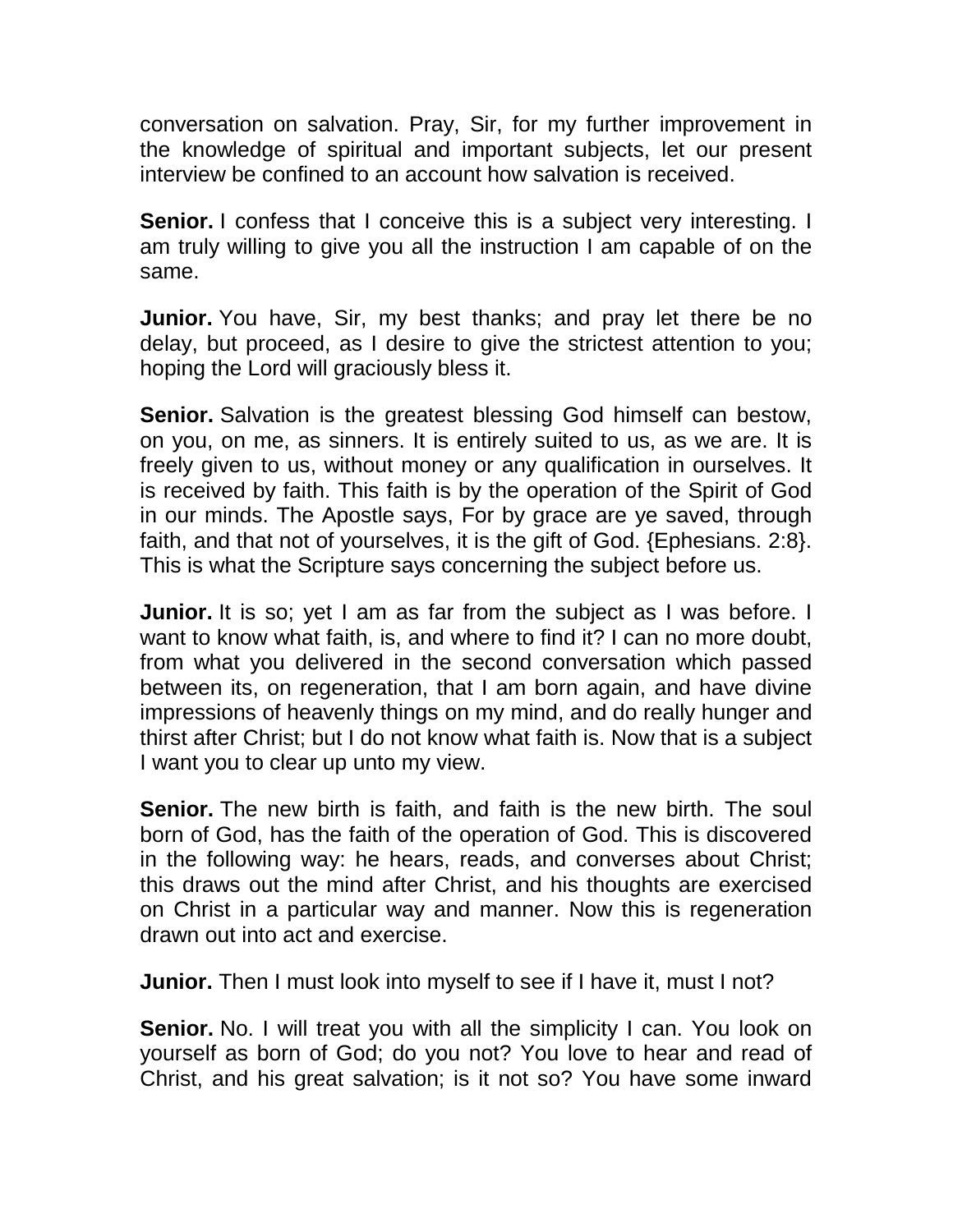relish and delight, herein; have you not? Why this is the new birth drawn forth into act and exercise towards the Lord Jesus Christ.

**Junior.** If this be faith, it is quite different front the conceptions I have been entertaining concerning it in my own mind. I have considered it as some grace wrought in me, which laid the foundation of all my confidence in the Lord, and which was to be supported, as I felt myself so and so conformed to the divine will.

**Senior.** I could wish, on your behalf, it might be given you to understand, that regeneration consists in creating in you a spiritual mind; and that every act of it, is drawn out by the Holy Ghost, and exercised on the Lord Jesus Christ: so that the new birth is faith in the habit; and the exercise of it in acts of love, faith, and hope, towards and upon our Lord Jesus Christ, is this same faith of the operation of God, of which the Scriptures speak.

**Junior.** You have given me some light into the subject, if I mistake you not; but give me leave just to give you my conceptions, I understand, if I were not born again, I could not have the least spiritual life in me. This spiritual life in me is faith. This is revived by thinking on Christ, and further expressed by its exercises on the person, grace, and salvation of the Lord Jesus Christ. Is this right?

**Senior.** It is. The Holy Ghost does not quicken your dead heart, and raise it up to believe on the name of the only begotten Son of God; but he quickens and raises up the spiritual life and faculty which he wrought in you in regeneration, and draws it forth into act and exercise.

**Junior.** Really, Sir, it is of great importance to know this, and have right and scriptural views of the same.

**Senior.** It is so; as it makes way for our so received in the knowledge of Christ and salvation into our minds, as lifts us off ourselves, and fixes us entirely on him.

**Junior.** But how am I made a partaker of Christ?

**Senior.** By faith; which is a receiving grace, and by which we actually receive Christ into our hearts.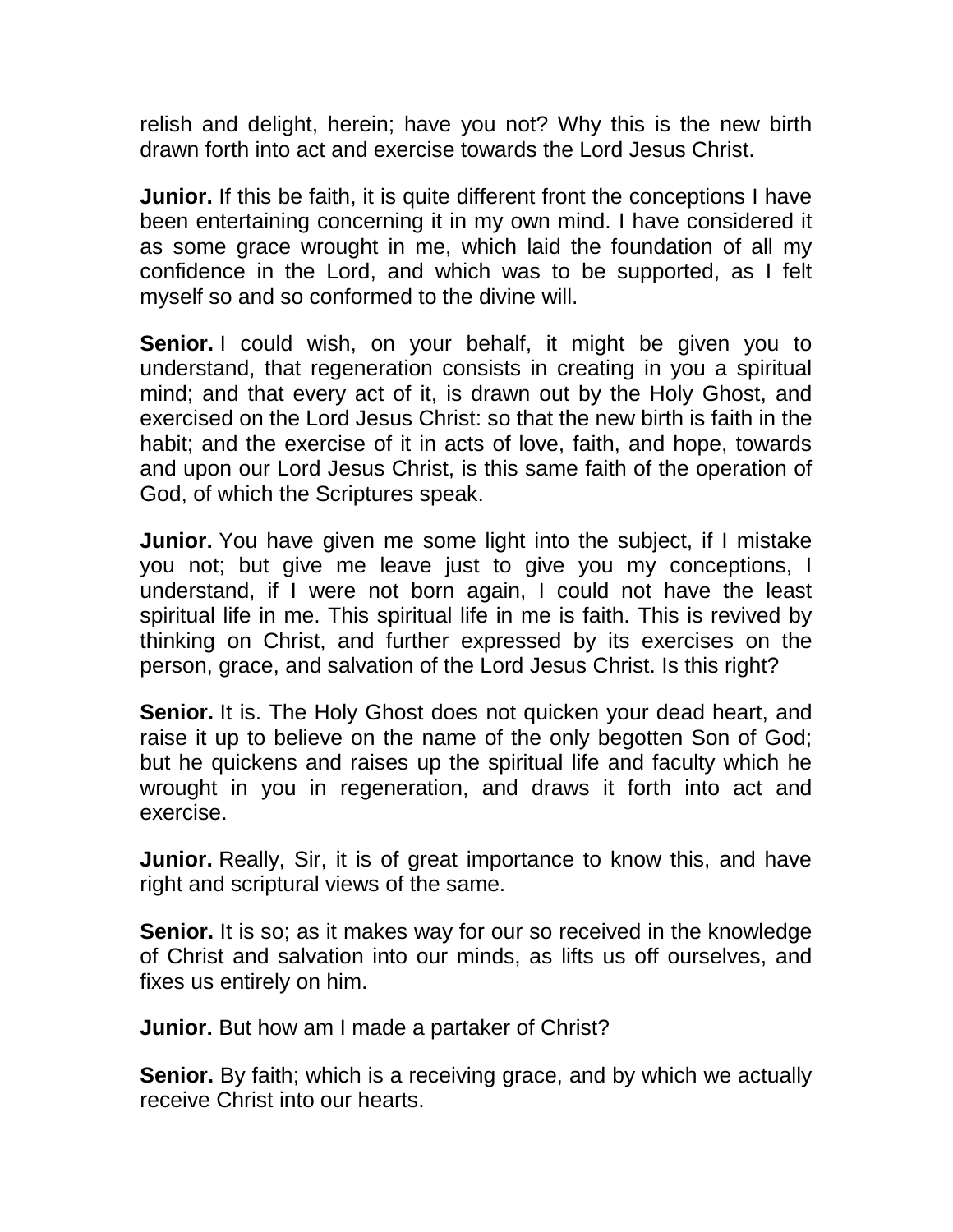**Junior,** But what must I do? I must act, that I may receive Christ. Must I not?

**Senior.** There is nothing to be done by you, You are wholly passive in all the work and operation of the Spirit of the Living God within you and upon you.

**Junior.** This I cannot apprehend, How can I receive salvation, if I act nothing?

**Senior.** Just as you received natural and spiritual life, without acting any thing, Did you not receive natural life without any act of yours? What act did you perform, when a living soul was imparted to you? None. It was utterly impossible you should. You had being and life given you; all which followed was but the effect of it. You had a spiritual birth and life in regeneration bestowed on you; all the acts of the same are the fruits and effects of it. So the knowledge of Christ is bestowed on you, and Christ is received into the mind actually and passively, under the influence of the Holy Ghost, and formed in you the hope of glory, without any act of yours. Many spiritual acts of the mind follow, which give proof and evidence of all this; but not one of these goes before, to give being to the cause which produces them.

**Junior.** Sir, I confess your conversation on these subjects, appears more and more to me very interesting. I want you most clearly and expressly to explain these subjects. I perceive you speak of them, as though they existed in your own mind as spiritual and divine realities.

**Senior.** Indeed they do. Not that it follows from hence, that I shall be able to give you such a clear statement of them, as will give you the fullest satisfaction.

**Junior.** I must confess that what hath been delivered has excited my attention; therefore, my mind being set upon thinking over, and pondering on what you may further deliver, it may be an encouragement that your labor shall not be in vain in the Lord.

**Senior.** The new birth contains the spiritual faculties of understanding, will, memory, and affections. The Holy Ghost enlightens the understanding with the knowledge of Christ. The Apostle says, And we know that the Son of God is come, and hath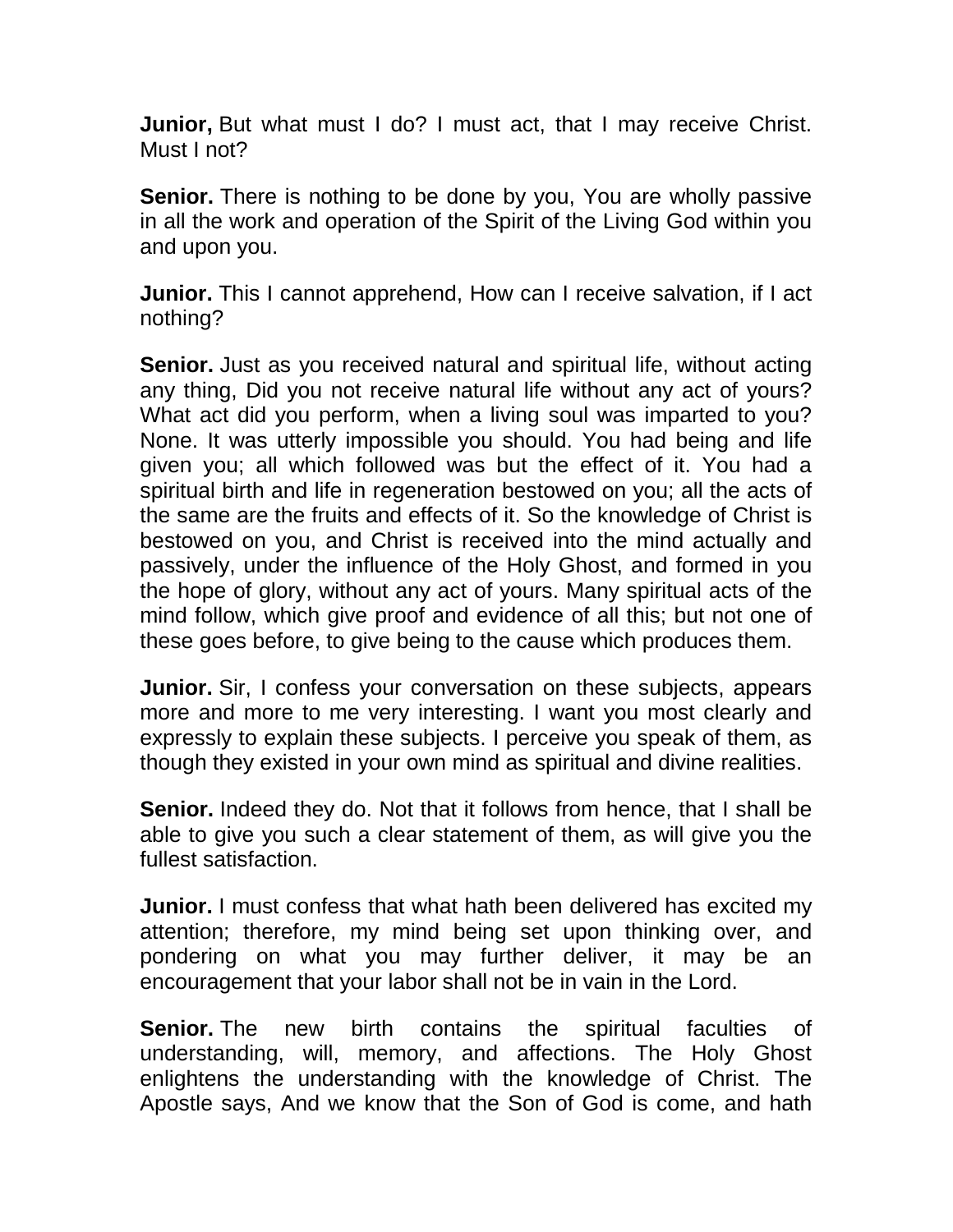given us an understanding, that we may know him that is true, and we are in him that is true, even in his Son Jesus Christ. {I John,5:20}. The Holy Ghost enlightens the renewed mind, and opens the spiritual understanding to receive and apprehend Christ, as revealed in the everlasting gospel. By this means Christ is most truly known spiritually received. He exists in the mind. The renewed will bows, submit, yields itself unto him, as the one alone and only Saviour. The, affections are fixed on him as all sufficient for life and salvation. The memory is sanctified to think on, and, to remember his work of salvation, and the gracious words which proceeded out of his mouth, and which are recorded in the Sacred Volume of Inspiration. The spiritual faculties of the renewed mind are altogether suited to Christ: to know him to apprehend him to receive him to believe on him to love him to cleave to him to delight in him to glory in him to live on him alone. You understand me, do you not?

**Junior.** Yes, I do. You say the Holy Ghost reveals Christ to the enlightened mind. This revelation is from the word of grace, and altogether agreeable with it. He takes of the things of Christ revealed in it, and gives to the mind a real spiritual apprehension of the same. He realizes them in the mind, that they have their existence there, and are found and experienced by the soul born of God to be divine realities. Is it not so?

**Senior.** It is even so. And hereby your new birth is most clearly evidenced; as you have a real knowledge of Christ formed in your mind, and of the Father's love in him, and are drawn insensibly to yourself, by the grace and energy of the Holy Spirit, to think and meditate on Christ's salvation, and the Father's love to you in him.

**Junior.** I could wish to request you, in the most simple and clearest manner, to give me an account how you received Christ; I conceive it will serve, should I have made any mistake in what hath been delivered on the subject before us, to set me right.

**Senior.** I most certainly will, and with the greatest pleasure. You are to know, that the Lord had wrought effectually on my soul, some years before I knew Christ as he is set forth in the everlasting gospel of the blessed God. When I was, through his good pleasure, to hear the everlasting gospel, it was under the ministry of the truly excellent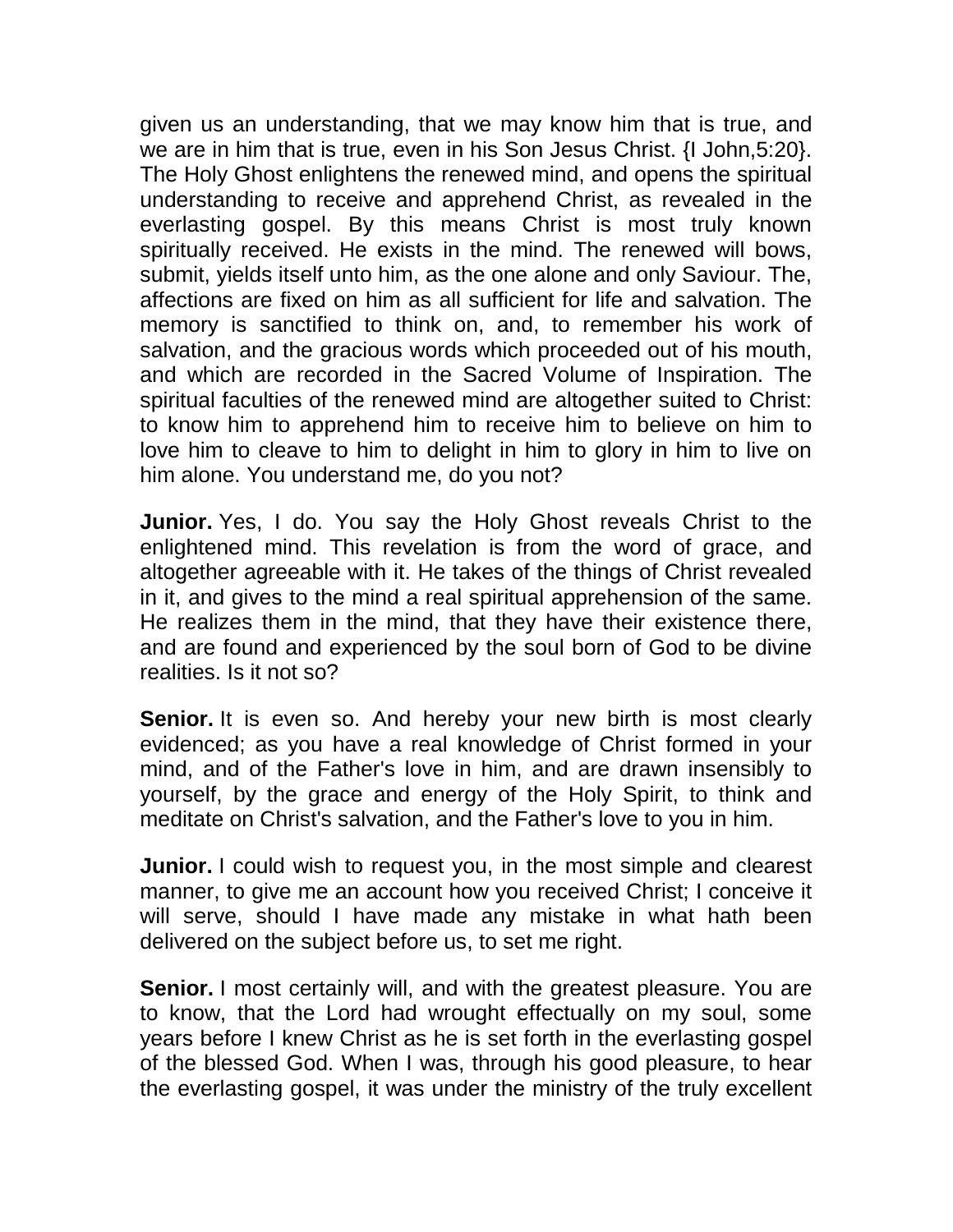Mr. Romaine, a man whom I never conversed with. I am truly glad I never did, as I conceive it has answered a far better end, to receive what I did from him in ordinance way, than in a way of conversation. When I first heard him, I was struck exceedingly with the subject. He was at that time constantly speaking concerning tile covenant of the Eternal Three. He used to express how the Father had laid on Christ all sorts of sin that Christ had offered himself as the sacrifice for them that his offering had perfected for ever the putting away of sin that, the Father was infinitely and everlastingly well pleased with the life and death of his co-equal Son, and well pleased with that sinner who was well pleased with Christ that the Holy Spirit bore his testimony to the truth of all this in the word and that there was now nothing, to be done for salvation. He used to express himself thus: When persons begin to be, concerned about salvation, they all think there must be some great work wrought, that they may be saved. Sirs, there is nothing to be done for salvation, but what hath already been. The sacrifice which takes away all sin, hath been offered. The Father hath accepted it, and Christ is entered with his own blood into the holiest of all; and nothing remains but for God to send down his Spirit, to bring you to believe in the righteousness and sacrifice of Immanuel. I used to be all ear in hearing these important sentences: and my whole attention being most powerfully arrested with a consideration of the importance of what was contained in the subject, my wind was led secretly anti imperceptibly to believe on the righteousness, and most precious blood shedding of the Lamb of God, and the Father's infinite and everlasting delight in him, and acceptance of his work, without any thought about faith,, or interest in the subject. This is the way in which the Lord the Spirit led me to receive Christ. It was thus Christ was formed in my heart; and hereby I was led to rest and center in Christ for my whole salvation.

**Junior.** But did you not experience something very remarkable and particular when you received Christ?

**Senior.** No: I did not. My whole mind was engaged with the subject. Christ was my one object. All my thoughts were exercised on the everlasting perfection of' his righteousness, and the eternal worth and virtue of his blood.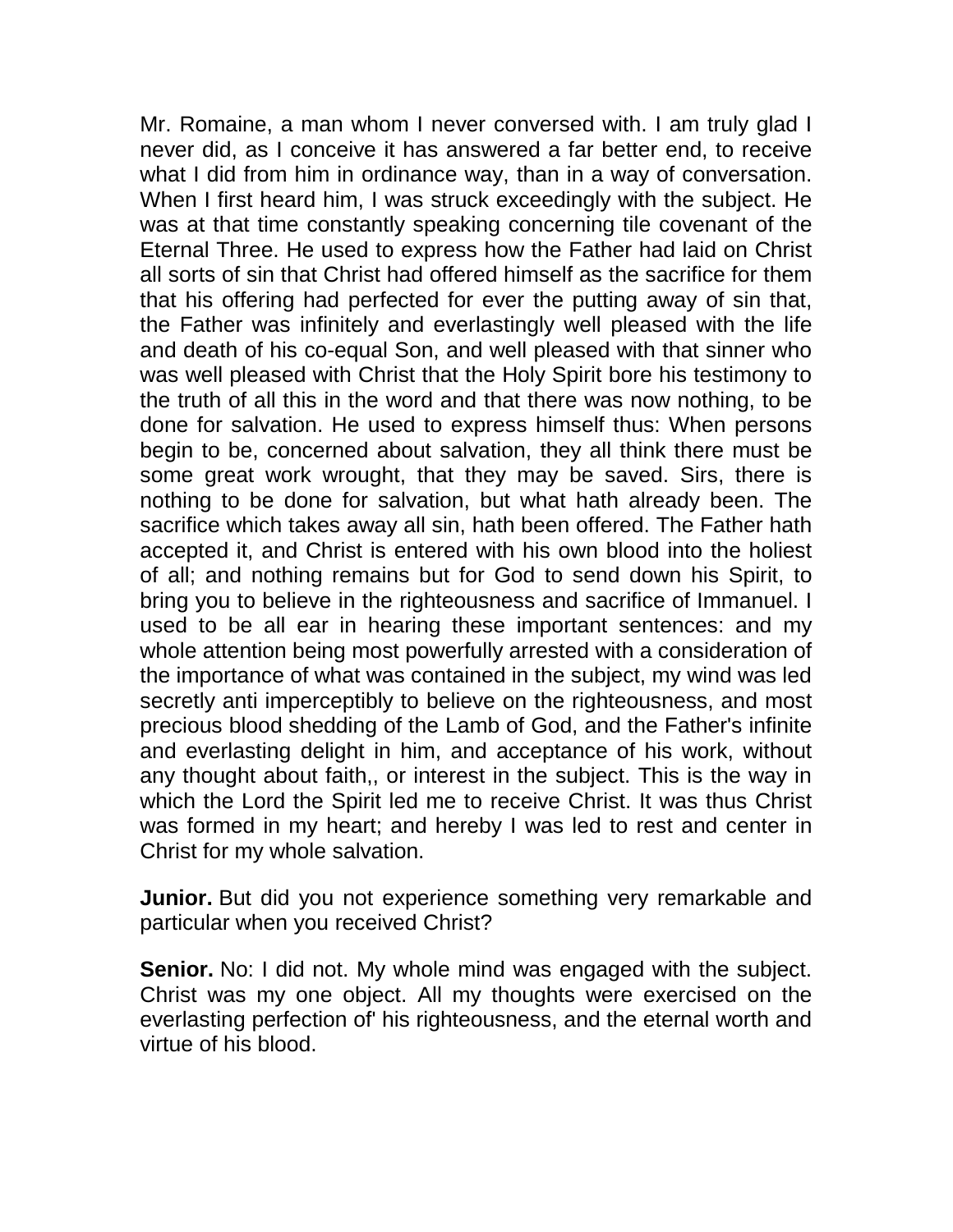**Junior.** It seems faith is nothing, according to your account. I always conceived it a great and surprising act, to believe in the name of the only begotten Son of God. I have heard many say it is as hard a work to believe, as to make a world.

**Senior.** I have nothing to do, my good Sir, with what you have heard, or with what others say, I am very freely disposed to speak to you of the subject now before us; and I can but speak according to my own knowledge and experience thereof..

**Junior.** My good Sir, I dare say nothing against what you have said. I know not but it may all be truth. All I say is, it seems to make no difficulty of believing. I should really, like the subject to be more freely and fully opened; for, it really appears to me, what you have said, amounts to this that you found no difficulty in believing on Christ for salvation that you believed without any regard to what you were in yourself that you did not examine yourself, whether you ought to believe or not and, that you did not attend, in the act of believing, to whether you were interested in Christ or not. I gather all this from what you have before delivered unto me in this present conversation.

**Senior.** I cannot but address you very affectionately, and say, my dear friend, I have said all you suggest; and it pleases me well that you have so clearly perceived what I have delivered. I have made no difficulty of believing; and I have expressed myself clear enough for you to perceive, that I paid no regard to what I was in myself, in the act of believing on Christ for salvation. You understand me right, in suggesting, that I did not examine myself whether I ought to believe or not; nor was I in the least concerned, for it was not in all my thoughts whether I had interest in Christ or not: so that you have clearly understood my words. Now, I am very free to explain myself on all this, if you are disposed to attend.

**Junior.** Indeed, that I am; and should be quite pleased to have the whole explained: for, I must confess, your conversation hath done me good; yet the present is such, as I really want and wish much, to request you would explain it to me.

**Senior.** I am willing, and want nothing but your attention. If you will give me your ear, I will give you my whole heart on these subjects.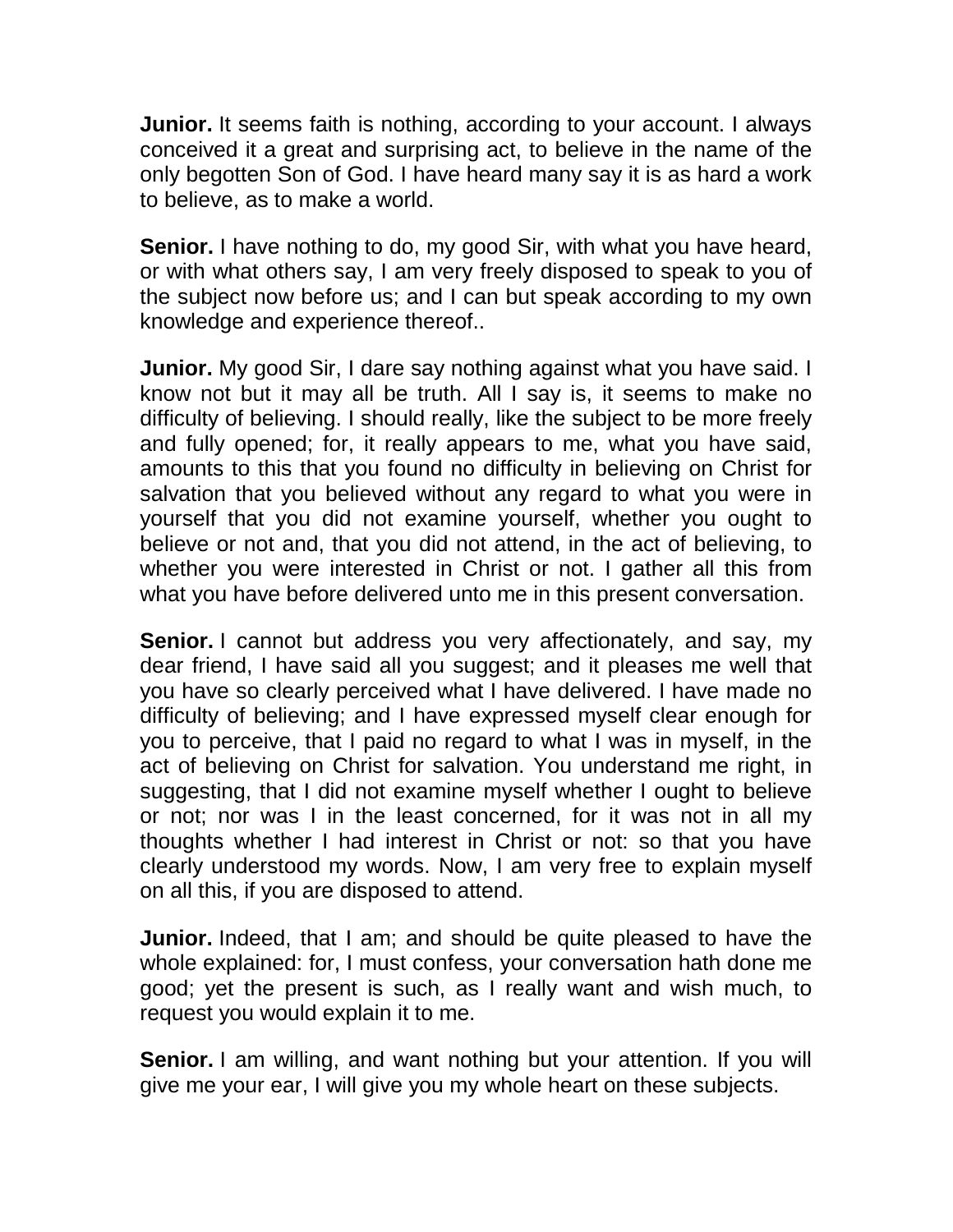**Junior.** I will, Sir, most assuredly; for I never attended to the voice of information more, than when you are pleased to converse with me.

**Senior.** We will both of us avoid all compliments. I am a sinner. When I heard the gospel, I heard it as containing life and salvation; whilst, as to its great and grand subject salvation by the blood and righteousness of Christ, I had no right knowledge of it; yet the novelty of the subject, its sublimity, the freeness and generosity of Christ as expressed in it, and set forth by it, wrought on my mind. Thus I found that the Apostle says to be true, that faith cometh by hear in and hearing by the word of God. {Romans. 10:17}. Through the supernatural light and teaching of the Holy Ghost, I received into my mind the knowledge of Christ. I was altogether passive in this. Having been led by the Holy Ghost, under the preaching of Christ, into some real and gospel apprehension of him, I was led to think over, and exercise my mind on the same. Thus I was actually admitted into the knowledge of Christ and salvation, and found therein life everlasting: so that, if you understand me, I was wholly passive in all this. The Lord the Spirit opened my ear to hear Christ preached: the Lord the Spirit conveyed the true knowledge of Christ to my understanding, by means of what I heard delivered concerning him: the Lord the Spirit by this very means revealed Christ in me. It was thus that he took of the things of Christ, and made them known unto me; and thus he brought me to trust wholly on Christ for eternal life.

**Junior.** But did you not feel some very sensible comfort in your soul when you first believed?

**Senior.** No. Christ was the object of my faith. His salvation was the subject my faith was exercised on. I was therefore taken off myself entirely. I was not led to think concerning myself. It was no subject of importance with me what I was, or what I was not; but who Christ was, and what he had done. These, in my views, were the only subjects I had any concern with.

**Junior.** It may all be very right; yet, if it be, I am confident I want a more clear view of the subject.

**Senior.** Possibly so. I can only inform you how I was brought to believe on the Lord Jesus Christ to the saving of the soul, and what I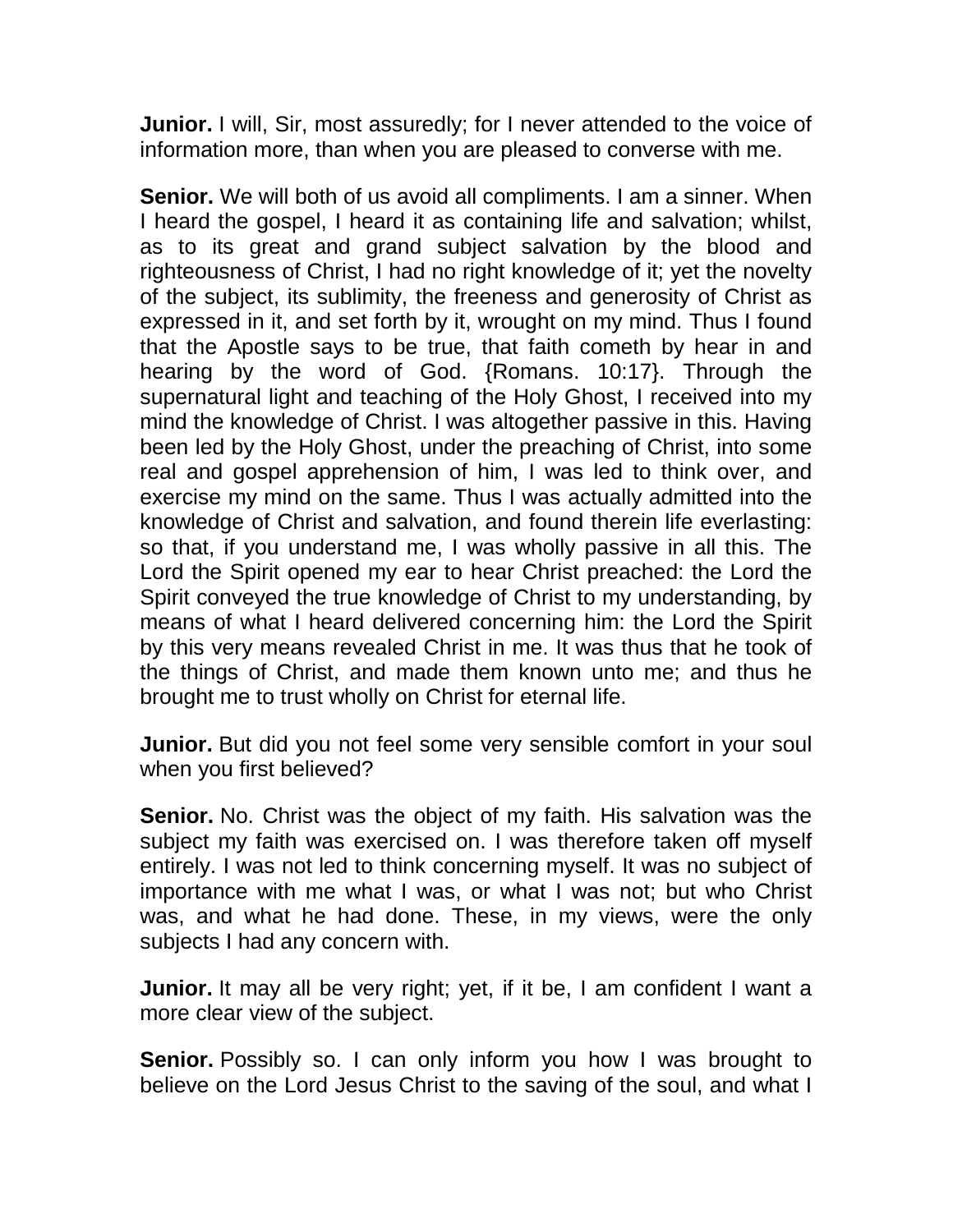believed concerning him. It may be, were I to tell you all I believe regarding him, and what the substance of my faith is, or what it consists in, you would think still less of my faith.

**Junior.** I cannot say as to this; yet I should really like you to touch on this part of the subject. I cannot but confess, I conceive you may, and must be right in the subject; but you are so far above me, I want you to descend lower, and come down to me, that I may most plainly understand you,

**Senior.** Christ himself is the object of my faith. What I believe concerning him is this that God made him sin, that I might be made the righteousness, of God in him, My faith consists in believing the everlasting virtue of Christ's blood to make me clean from all sin; and the infinite perfection of his obedience to make me now and evermore righteous before the Lord, at this present moment, and when I stand before him at his bar; and on this I rest my everlasting all.

**Junior.** Yet I have not heard you say one word relative to your believing your interest in Christ, and Knowing he died for your sins in particular, and that you are brought to believe that you are a pardoned and saved person.

**Senior.** You have not. Yet that I am a saved man, a justified, pardoned person, is as clear to me, as that I exist. This is not, however, what I look at and believe in for salvation. No. The true knowledge of Christ, and faith in Christ, make way for the knowledge of this. Yet my faith is not exercised on any of these; but my faith in Christ makes way for my knowledge and enjoyment of all these blessings and benefits of salvation.

**Junior.** Why, don't you look on Christ dying for me, and my justification, and pardon, and knowledge of this salvation?

**Senior.** My friend, I am for Christ alone to wear the sole glory of salvation; which consists in his taking away sin, and bringing in everlasting righteousness. The Apostle sets the great subject of believing before us very clearly in the following words. The word is nigh thee, even in thy mouth, and in thy heart: that is the word of faith, which we preach; that if thou shalt confess with thy mouth the Lord Jesus, and shalt believe in thine heart that God bath raised him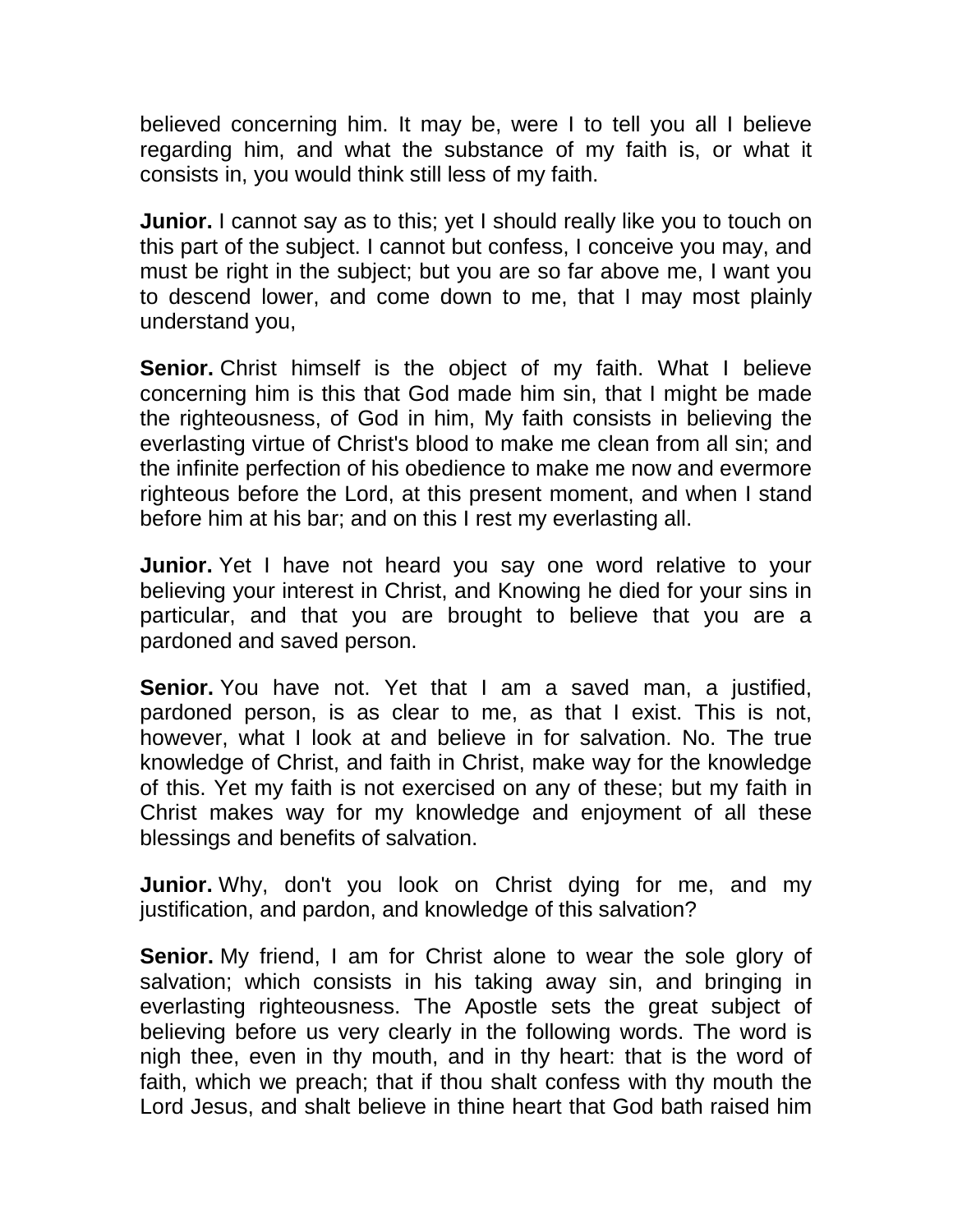from the dead, thou shalt he saved. For with the heart man believeth unto righteousness, and with the mouth confession, is made unto salvation. {Romans. 10:8, 9,10}. Here is Christ in his death and resurrection set forth, as what faith is exercised on and believes in. The revelation of Christ in the word is the ground and warrant for faith. The Lord Jesus Christ in his life and death, is the immediate object of our faith. It is the record and testimony which God hath given us of his Son in the scriptures of truth, that are the support and encouragement of our faith. It is in believing in Christ, we have actual fellowship with Christ, and know our interest in him. When we trust on Christ, we wholly and altogether renounce ourselves. It would be well to look at such scriptural expressions concerning faith as these: Christ styles it faith which is in me. {Acts. 26:18}. Whosoever believeth in him, shall receive remission of sins. {Acts. 10:43}. Us who believed on the Lord Jesus Christ. {Acts. 11:17}. Believe on the Lord Jesus Christ, and thou shalt be saved. {Acts. 16:31}. We believe, that thought the grace of the Lord Jesus Christ, we shall be saved. {Acts. 15:11}., Also the acts of faith are represented by looking, by coming, by flying, by taking hold of Christ. Look unto me. Verily, verily, I say unto you, he that believeth on me hath everlasting life. As Moses lifted up the serpent in the wilderness, even so must the Son of Man be lifted up; that whosoever believeth on him should not perish, but have eternal life. Him that cometh unto me, .I will in wise cast out. This is the will of him that sent me, that every one which seeth the Son, and believeth on him, shall have everlasting life. Who hath fled for refuge to lay hold, of the hope set before us.-He is able to save to the uttermost, them that come unto God by him. Whosoever will let him take of the water of life freely. If you look at all these expressions, you may clearly perceive the object of faith, and the act of faith, distinguished; also, that faith is the act of the spiritual mind on Christ the object.

**Junior.** You have set forth Christ as the object of faith, and his salvation as the subject on which faith is very particularly exercised, in a way I have not been accustomed to consider it. If I conceive aright of your expressions, you make the knowledge of interest in Christ, or your personal justification, pardon, and salvation, the fruits of your knowing Christ, do you not?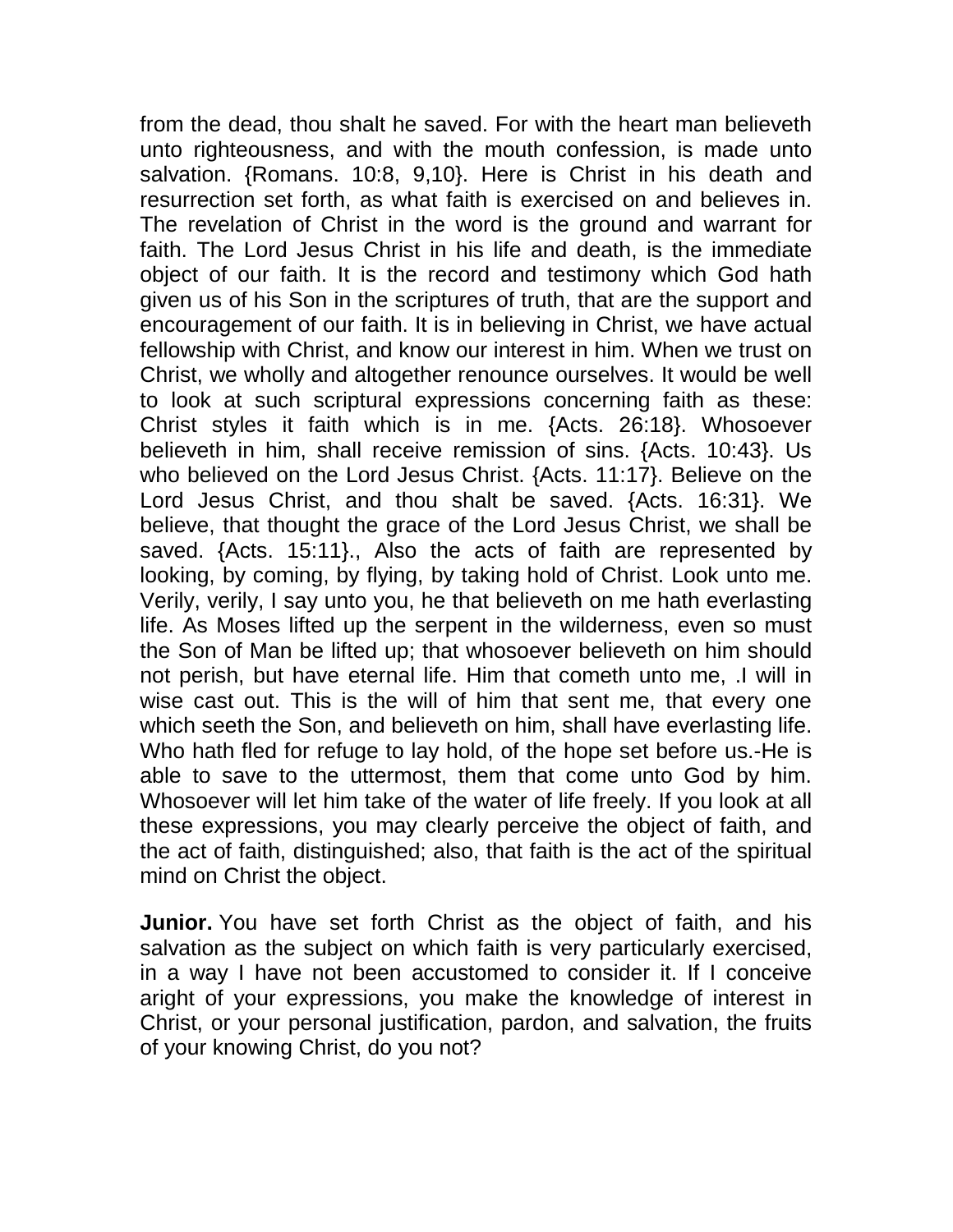**Senior.** Yes, The knowledge of Christ is life everlasting. Communion with him is the fruit of it, and one of the greatest of all blessing this side heaven. In this Holy Communion between Christ and the believer, he is admitted into a knowledge of his personal interest in Christ, and all the blessings and benefits of his salvation.

**Junior.** So, then, according to what you have delivered to me, Christ and salvation are received, in the knowledge of him and it, into the regenerate mind, by a spiritual perception and apprehension thereof?

**Senior.** Most assuredly it is even so. I would recommend the following scripture to your consideration, that you may see for yourself it is so. The apostle says, Therefore it is of faith, that it might be by grace; to the end the promise might be sure to all the seed; not to that only which is of the law, but to that also which is of the faith of Abraham; who is the father of us all. {Romans. 4:16}. I conceive these words are very expressive how Christ, salvation, and every spiritual blessing, are received into the renewed mind. It is by faith. It is through faith. All which proves it to be wholly through grace. I look on it a real blessing rightly to know salvation in its clear and proper distinction from all other subjects, and also how it is received. When this is clearly understood, it saves from many perplexities, and makes way for living Christ, which we cannot do, until we have a true, clear, and gospel knowledge of him. The whole of Christ is set before us in the word. We receive the same distinctly into our minds. Hereby Christ dwells in our hearts. Our faith is the exercise of our minds on him. Hereby we know that he abideth in us, by the Spirit which he hath given us. He takes of the things of Christ; He shows the same to us; He leads us to hold fellowship with Christ by these discoveries which He gives us of him. Thus the Lord Jesus becomes increasingly precious to our hearts. We have increasing knowledge of him, and hereby are brought under the mighty influence and authority of his grace. Thus we are made partakers of Christ, and have the true knowledge of him in our renewed minds, by the divine energy and operation of the Holy Ghost, and his sealing home the truths and doctrines of the everlasting gospel on our hearts. The Lord Jesus Christ, in his life, death, burial, resurrection, ascension, glorification, and advocacy, is received, in the knowledge of the same, into our minds. Our thoughts are spiritually engaged hereon. On the subject the life of our souls consists. In the enjoyment of it, we have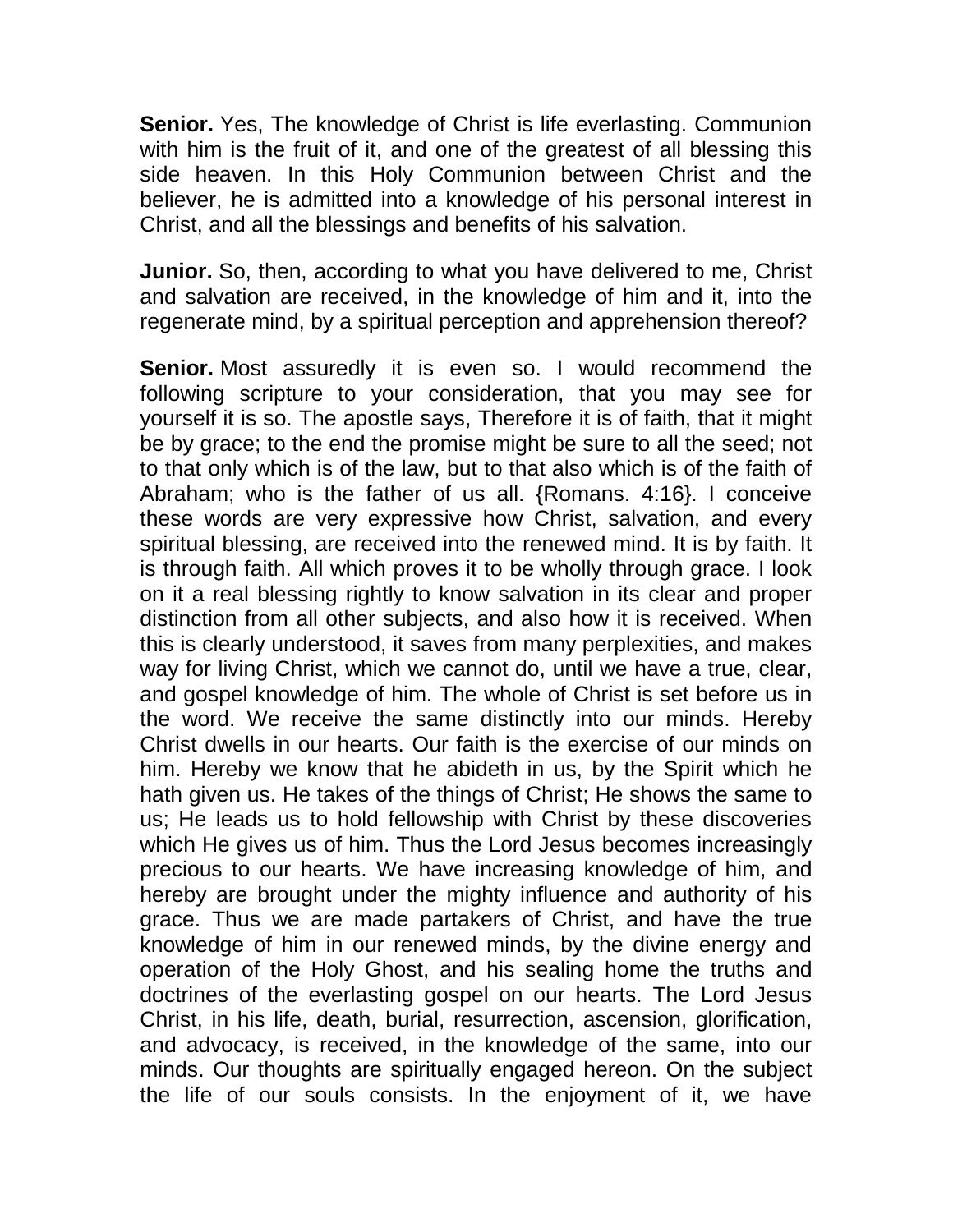communion with the Father, and the Son, through the Spirit. What will follow on it, are the fruits and effects of believing on the Son of God. I hope I have made the subject clear and plain, so as for you to understand me.

**Junior.** Indeed, Sir, I am bound to thank you for the same. I understand faith in Christ springs from the word of God: that he is spiritually apprehended by it: that he is looked at, trusted in, enjoyed, lived on, so far as we receive the knowledge of him into our minds from the word and by the Spirit. I confess it conveys such views of him to my understanding, as exceed all my former conceptions. I was prone to look for Christ, and expected the enjoyment of him, in some wonderful ecstasies and raptures of spirit. I had no idea of looking for him in the revelation given concerning Him in the Holy Scriptures. I should be glad of further conversation on subjects like unto these; but as time will not at present admit of this, I most heartily thank you for the present interview, hoping for another. Farewell.

## THE RICHES OF DIVINE GRACE

### UNFOLDED

# DIALOGUE V.

A Discourse on the Holy Trinity, as made known by the Doctrine of Christ's Person, to such as are born again of God.

AFTER an interruption of conversation, owing to want of convenient season for the continuation of it, these two friends, Junior and Senior, met again, to entertain each other, by renewing their mutual intercourse; and having saluted, expressing their pleasure in being once more together, the conversation began.

**Senior.** My good friend, I hope you have been reflecting seriously and judiciously on the subjects of our past conversation. It would be vastly pleasing to me, to be of the least advantage in assisting your mind in thinking rightly on such important subjects as we have been discoursing on. Not that I would by any means insinuate you are beholden to me for any light I can communicate. I am willing, if you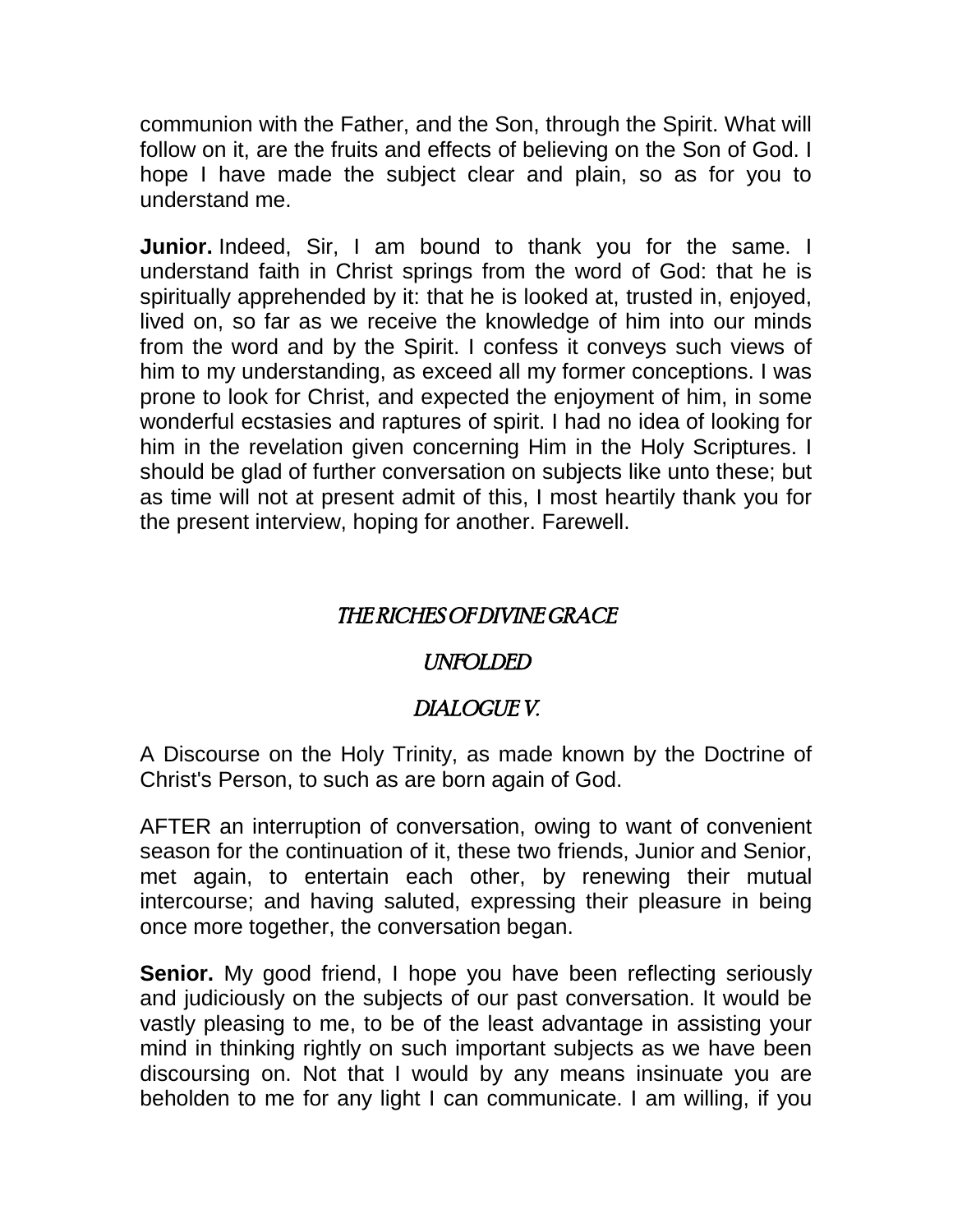please, to enter on some spiritual conversation. If you are so disposed, speak your mind, and fix your subject.

**Junior**. Sir, I most certainly have attended closely to what you have delivered in the former Conferences I have had with you. I must confess my being profited by them; yet I would not wish to have the same subjects resumed. Not that they are not momentous. No: They most certainly are. None more so; yet I want to proceed, and get on to such as may still increase my mind with light and grace. It was the Apostle's prayer for some real saints, that they might be filled with the knowledge of the Lord's will, in all wisdom and spiritual understanding.

**Senior.** You say right. I also will show you my opinion. I conceive there can be no spiritual growth, but as the soul increases in spiritual knowledge. The subjects we have treated of were Sin a most awful and tremendous evil; you and I are the subjects of it. We then discoursed on Regeneration: you and I are the subjects of it. We are born of God: we are in the kingdom of God's dear Son. We need not, therefore, go over this ground again. We then proceeded to that most blessed and comfortable subject, Salvation. This is a finished work. It is wholly and altogether without us. There can be no change in it. Christ is our salvation. We are saved in him with an everlasting salvation. From this we proceeded to speak concerning the Knowledge of this Salvation: how it is received into the regenerate mind; that, by the operation of the Holy Ghost, we are made the partakers of it in a way of believing. I should wish to know what effect our last conversation had on you.

**Junior.** Why, truly, Sir, I cannot but acknowledge it has produced very singular and blessed effects, in my mind. Heretofore all my thoughts were swallowed up about inherent grace. I expected to be saved on account of it. What I called faith, was built altogether on myself, and what I found and experienced in myself. I really had no distinct, clear, and scriptural perceptions of the salvation of our Lord Jesus Christ. In pondering over what you delivered concerning it, and the way in which it is received, I see myself to have been hitherto very very dark, in my knowledge and view of these important subjects. From your last discourse, I have, by close attention to the same, learned that Christ is the immediate object of my faith: not my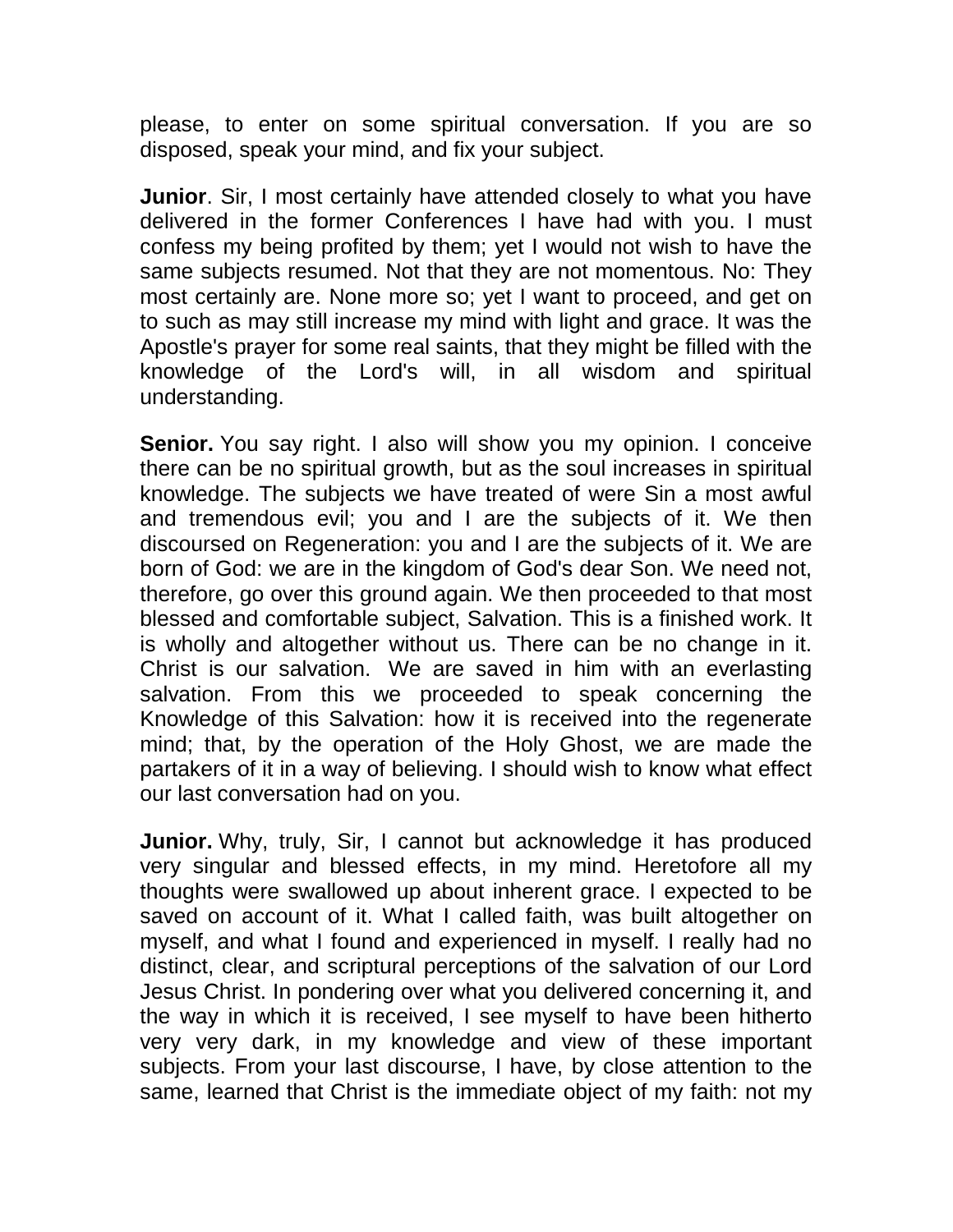graces, frames, feelings, or experiences. That his salvation is the proper subject for my, mind to be exercised on: not what I am in myself, That his word is the foundation of my faith: not any thing wrought in me. I perceive, impressions of any sort, are not believing. I clearly see that it is what God the Father hath revealed of Christ, and what the Holy Spirit bears witness of him in the scriptures of truth, are of more importance, and of greater consequence to me, than what I am in myself, or feel of myself. I must confess I never thought concerning the record which God had given of his Son in the everlasting gospel; yet, now my eyes are opened, I read, He that believeth on the Son of God, hath the witness in himself. he that believeth not God, hath made him a liar; because he believeth not the record that God gave of his Son. And this is the record that God hath given to us eternal life, and this life is in his Son. He that hath the Son, hath life: and he that hath not the Son of God, hath not life. {I John. 5:10, 11, 12}. It seems to cast light on the whole of your last conversation with me. I am, in my own views, "though I had never heard of the Lord Jesus Christ, and of faith in him. You speak of taking in the knowledge of Christ, under the operation of the Holy Ghost upon the renewed mind, and of a discovery of this, by the acts and outgoings of the mind, under the influences of the same Holy Spirit: now, of this, I had not the least idea.

**Senior.** If you have received any spiritual advantage, I very sincerely do rejoice at the same. I most assuredly am willing to impart any spiritual gift in my power. The Apostle, writing to the saints at Rome says, I long to see you, that I may impart unto you some spiritual gift, to the end ye may be established; that is, that I may be comforted together with you, by the mutual faith both of you and me. {Romans. I:11,12}. You and myself being present, we cannot long to see each other; but we may, even whilst present, long to edify each other. Do you of yourself speak out, and say what the subject of our present discourse shall be.

**Junior.** If you please, I would request a discourse concerning the Trinity.

**Senior.** What, my good Sir, do you mean? You cannot expect me to speak on that sublime subject, most surely, as in itself considered. You do not expect me to speak of the nature of God, the persons in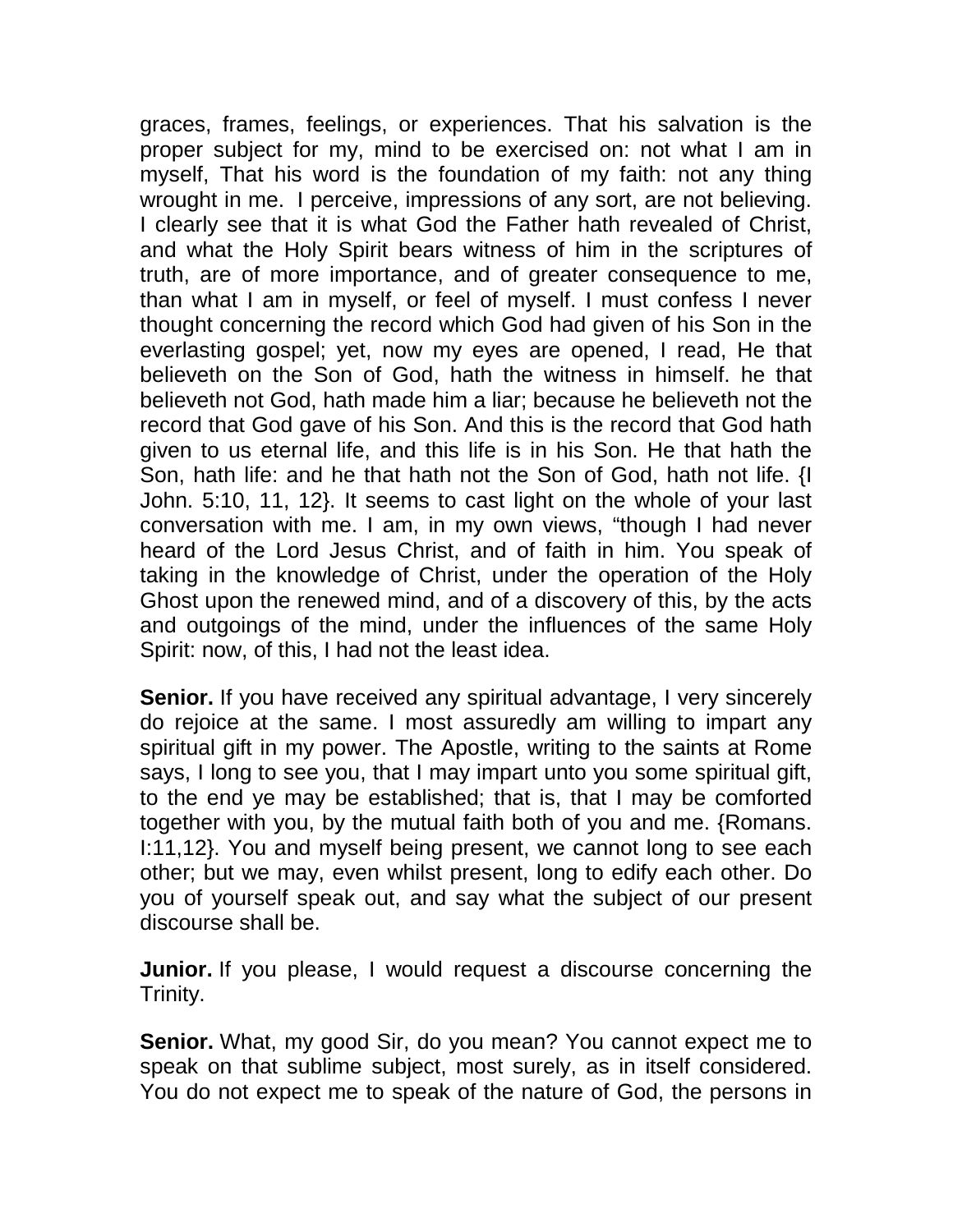God, the essential perfections of the infinite and self-existing Essence; as in its absolute nature and necessity, infinity and blessedness. Give me leave to say, the Godhead, with its personalities, blessedness, and glory, is incomprehensible. The Father, the Son, and the Spirit, exist and co-exist in an incomprehensible manner. The Unity of, the Divine Essence, and the Trinity of Persons, are subjects which cannot be comprehended. We must go to the Bible for any proper ideas of the same. We have there the doctrine of it, not explained, but positively set forth, stated, and declared. If you enquire concerning this, I am at your service, to declare and set it before you.

**Junior.** I thought, to know the doctrine of the Three in Jehovah, was the same with knowing the Three in Jehovah; but I observe you make a difference, otherwise you would not have expressed yourself as you have done. I plainly perceive you want me to consider, that Jehovah is essentially and incomprehensibly, and by necessity of nature, what he is; that the Three in Jehovah are essentially Jehovah; that their existence in Jehovah is as essential as Godhead is; that they are incomprehensible as to their existence, and mode of existence: so that the Three in Jehovah are as incomprehensible, as the nature in which they exist. Is not this what you mean to suggest to me?

**Senior.** Yes; and also, that all thoughts of God-head, and the Three in Godhead, out of Christ, and without the consideration of him as God-man, lead but to the contemplation of absolute Deity, and leave us without viewing this glorious subject, as revealed in the glorious gospel of the blessed God.

**Junior.** My good Sir, from what you have said, I seem to think you make a distinction between the sacred Trinity in Unity, and the doctrine concerning them.

**Senior.** I do; and will give you clearly my conceptions of the same. I cannot, I dare not say what Jehovah in his Persons, Life, Blessedness, Glory, and Immortality is. He was, and is, and is to come. Abstracted from all worlds, beings, and things, he is of himself, and from himself alone. He dwelleth in that light which no mortal eye can approach unto; whom no Man hath, seen, or can see; to whom be honor and power everlasting, Amen. Now the doctrine of the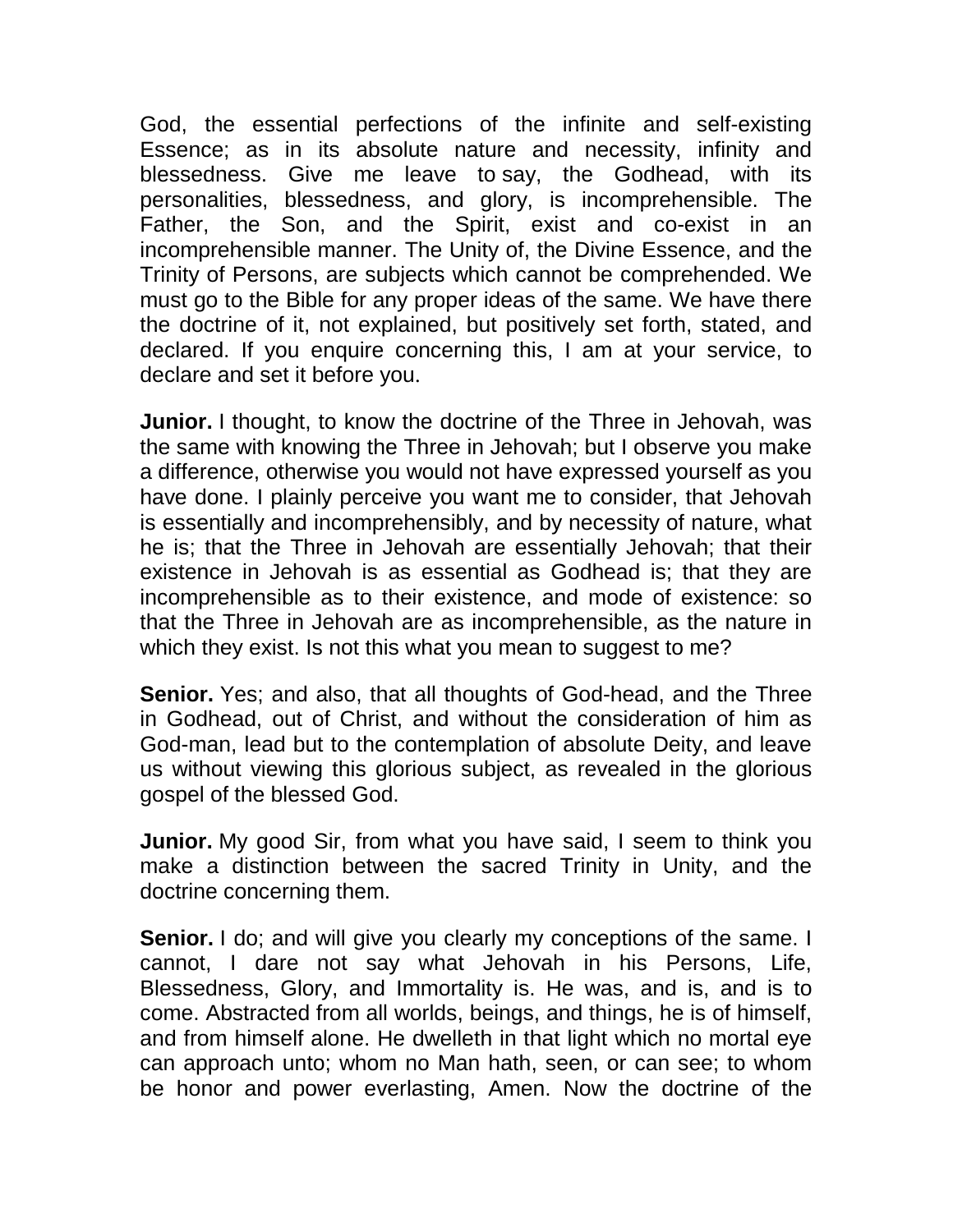Trinity is a revelation which God hath given us concerning his Nature, Persons, and Perfections in Christ. whilst it is universal with all Christians to say, the doctrine of the Holy Trinity is a mystery, yet I do not think this to be true and right. No. The doctrine is not a mystery; but what is contained in it, is absolutely so: yet we are called only to believe the doctrine, not to comprehend the same. The truth of the doctrine is realized in every article of faith, in every doctrine, and truth throughout the gospel of the Lord and Saviour Jesus Christ. Nay, the very system of Nature has evident proofs, and bears testimony, that the Three in Jehovah were concerned in their formation. Yet it is to us of the greatest importance, to know them in their covenant transactions, and how they stand related to us in Christ Jesus. The Scriptures are very clear and copious on these subjects; and, I conceive, this is what you are so desirous to be instructed in.

**Junior.** I would state the subject I wish to receive your instructions in, thus How the Holy Trinity are made known by the doctrine of Christ's Person, to such is are born again of God?

**Senior.** Such as are born again of God, have the following indubitable evidence of the doctrine of the Holy Trinity in their own souls. When they were first convinced of sin, it was very evident to them, that they had sinned against an infinite Majesty that there was an infinity of evil in Sin that it required an infinite satisfaction that He who had made satisfaction for the same, must be an infinite Person and, that he also, who was pleased to make known this satisfaction, must be equal in power and Majesty with him who finished transgression, made an end of sin, made reconciliation for iniquity, and brought in everlasting righteousness. Thus the ground work is laid in the renewed mind, concerning the knowledge of the Holy Trinity; which is afterwards improved by the divine teachings of the Holy Ghost from the scriptures of truth.

**Junior.** I have sometimes conceived it must be so; and that every truth is, as it were, implanted in the mind in regeneration, and that it is afterwards variously drawn out, opened, and discovered. For in conversing with you, I have frequently perceived, whilst the truths you have delivered and opened to me, have far exceeded any knowledge or conception I ever before had of them; yet I have found an inward delight in them, and perceived a glory, sublimity, excellency, and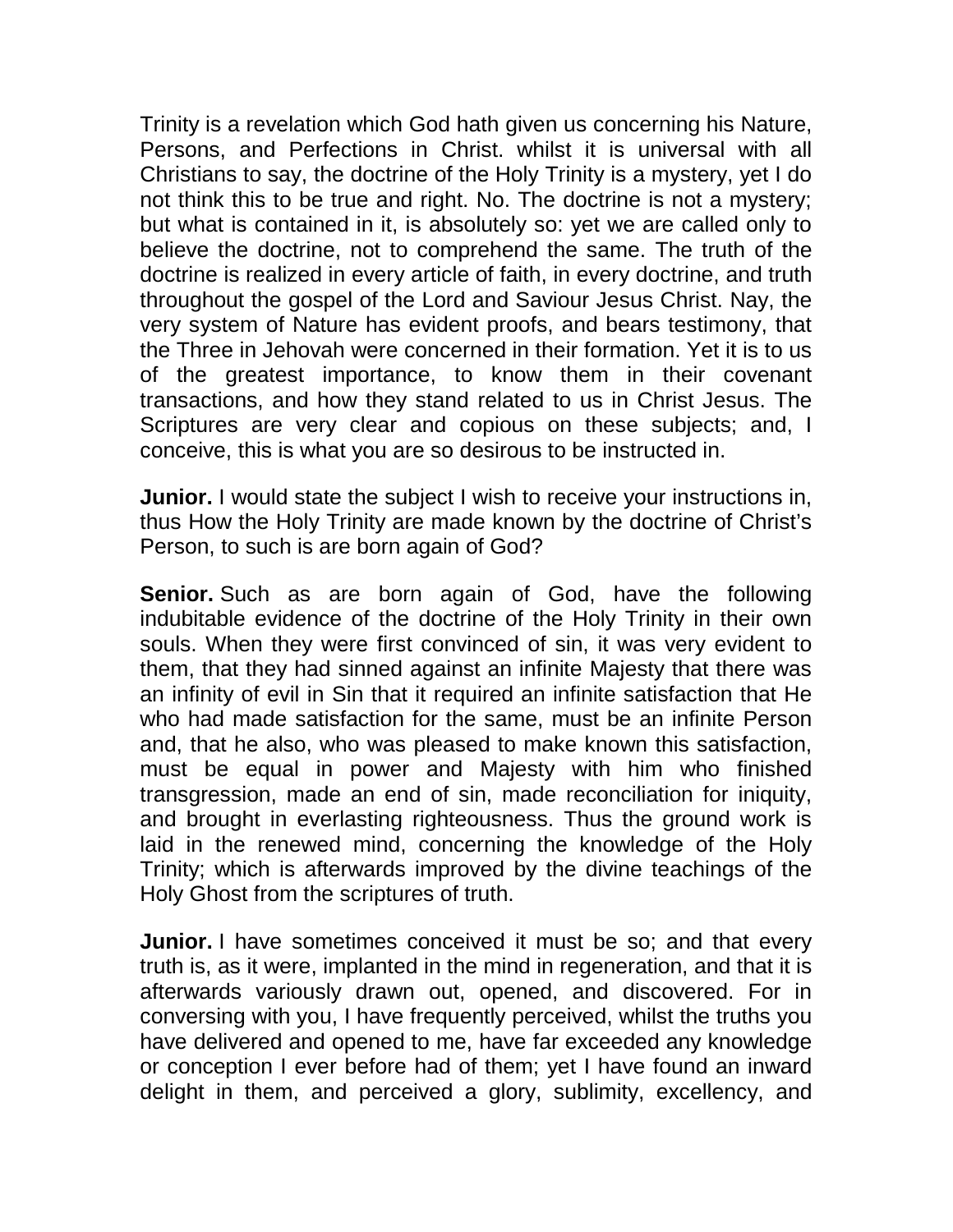majesty in them. It has, therefore, been sometimes in my thoughts, whether I wanted any thing more than the opening the mysteries of the gospel more clearly and freely to my mind.

**Senior.** You have, in what you have said, expressed very proper conceptions on the subject. Peter says of believers in the righteousness of God our Saviour Jesus Christ, that on such is bestowed all things that pertain unto life and godliness, through the knowledge of him that hath called us unto glory and virtue. This was all bestowed in our new-birth. In it our spiritual faculty consists. This is capacitated to receive all revealed truths concerning Christ, and the Father's love in Him, through the divine light and operation of the Holy Ghost on it. , I have really found it to be so in my own experience.

**Junior.** How is it then, if it be so of a truth, many of such as we look upon as born from above, so often say, this truth is not fit for such and such to hear. It ought not to be by any means proposed to them it is too far beyond them they cannot apprehend it. If the spiritual mind is a capacity suited to all revealed truth, and all truth suited to it, how is there any propriety in speaking so and so as I have related?

**Senior.** It is a truth, that some glorious mysteries of grace may be more suited to the spiritual mind at one time than at another. You have discovered this to be your own case, as you have requested leaving past subjects, and proceeding to speak of such as are more deep and out of sight. Yet it should not be said at any time, there any truths in the gospel we have no concern with, neither that they are beyond us, because hereby the mind is taken off from considering the importance of eternal verities. The Apostle tells us, we have received the spirit of God that we may know the things which are freely given to us of God. It is as he opens them to our minds, that we are spiritually quickened by them. It is as he seals them in our hearts, that we experience the divine good and reality of them. Therefore as they are the bread of life, and the daily bread of it, and we cannot be nourished up into everlasting life, but by the wholesome words, or life giving, and life maintaining words of our Lord , Jesus Christ, and the doctrine which is according to godliness; it should never be, that any of God's beloved ones should speak slightingly of the truths of any of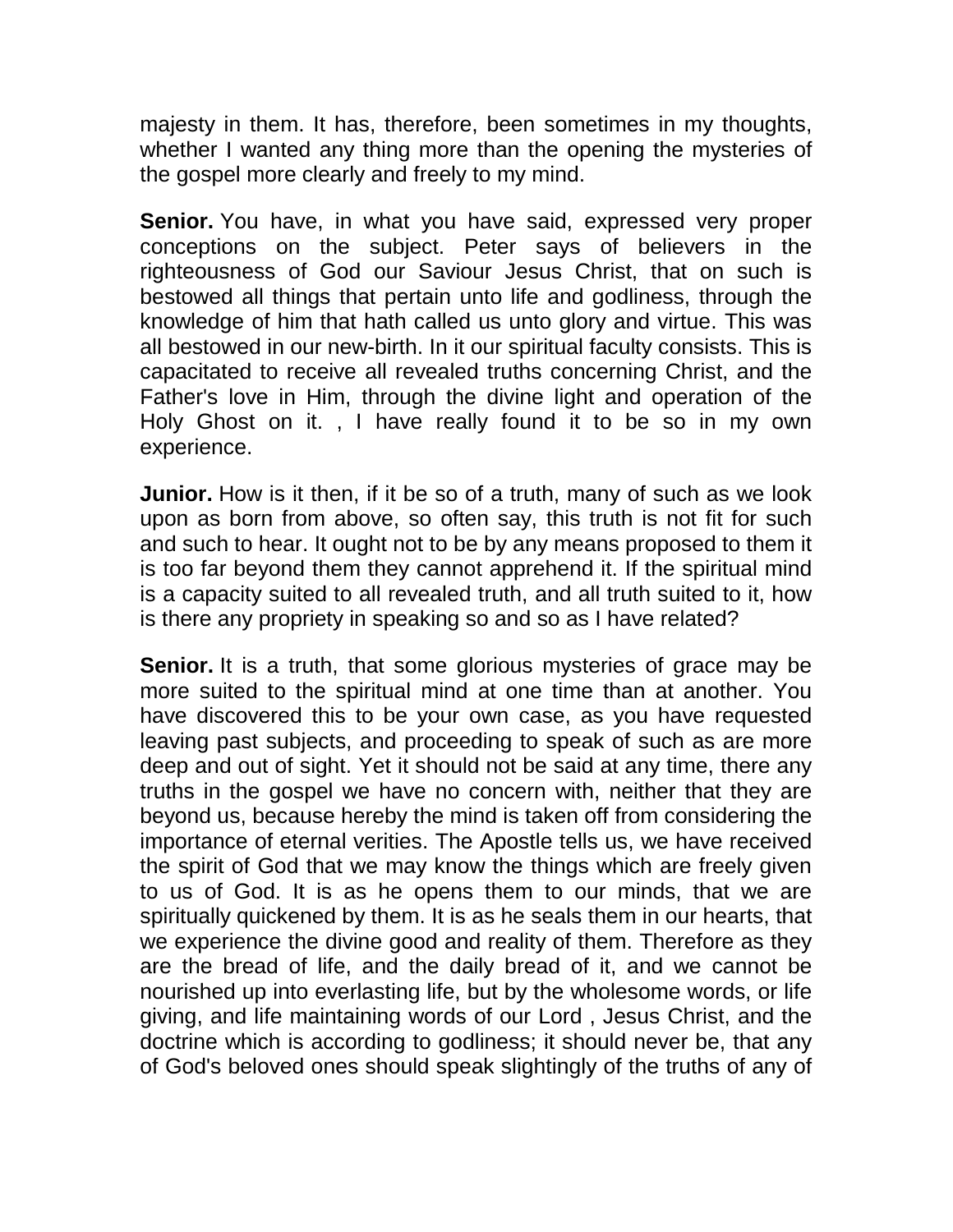them, of the least or greatest of them, in any way of diminution, they being all worthy of God.

**Junior.** I, confess I have been often grieved, at what seems to be so, in many of the godly. But our Lord said to Peter, when he asked an impertinent question concerning John, what is that to thee? Follow thou me: so I would drop all other subjects, and in treat you to set before me that which I have requested you to converse with me upon.

**Senior.** You desire to be informed, how the Three in Jehovah are made known, by the doctrine of Christ's Person, to such as are regenerated. I will endeavor to answer you to the best of my power, and give you all the scriptural evidence of this I may be assisted with. I would have you to observe, it is a great subject, a spiritual subject, an important one, an experimental one. It is not a mere speculative point. No. Indeed, indeed it is not, You must, therefore, carefully attend to every part and branch of conversation on the same: without it, even should the Lord enlarge my mind, and open my mouth to speak ever so clearly and freely, it will be lost on you.

**Junior.** You may depend on it, I have some inward sense of the greatness of the subject, and an inward relish and spiritual appetite to feed on it, or I had not proposed this to be the point now to be opened.

**Senior.** Sir, we must here be confined and circumscribed on all sides by the written word. No abstract views and thoughts of Deity must be admitted. We must be contented here to be guided by the infallible word and Spirit. What think you of this?

**Junior.** I am willing, most readily, to submit to these two guides, God's word, and Spirit. My good Sir, you have prepared me for all this, by what you before spoke on this subject, and which, I hope, never to forget. That it is not what the Father, the Word, and the Spirit are in the Essence, as the Incomprehensible Three in the Incomprehensible Jehovah; but what they to us in Christ, and what they have revealed of are their natural love to us in Christ. My enquiry is simply this, How they are made known, by the doctrine of Christ's Person, to such of us as are born of God?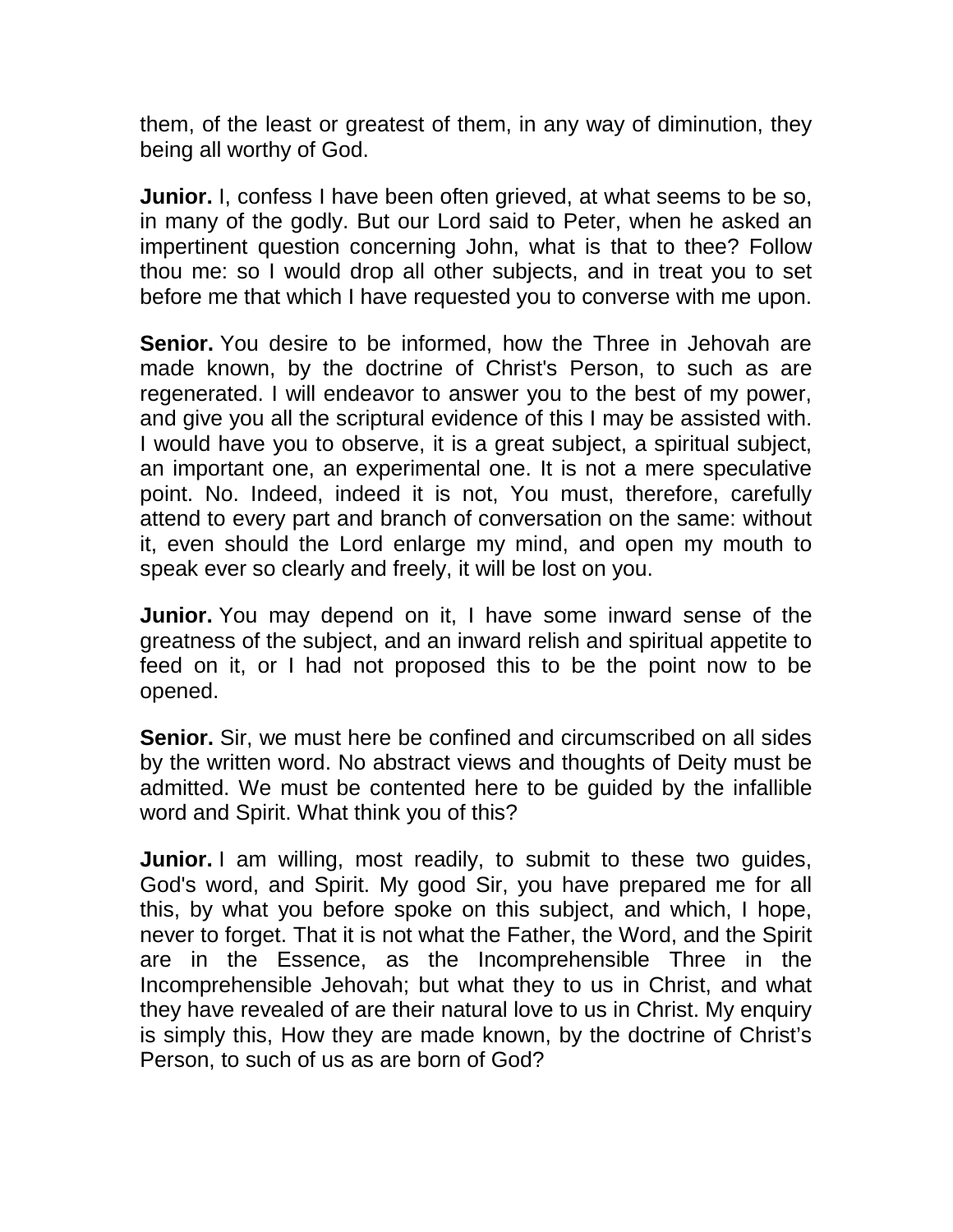**Senior.** This is a very interesting subject indeed. May the Holy Ghost, the Spirit of Wisdom and Revelation, be with me of a truth, whilst I aim to give you satisfaction in this great point.

**Junior.** The Lord hath blessed your past discourses to me. I have received into my mind what you have delivered; I cannot, therefore, doubt of receiving further instruction from you. I conceive it is your delight to dwell deeply and intensely on the deep things of God; and, I doubt not, but the Lord will be with you, and give us both his blessing and his Spirit.

**Senior.** May it be so, for his name and for his truth's sake, Amen. Whilst I by no means question it, yet I would neither be presumptuous nor careless. I should look on it as bold and awfully wrong, to enter on this subject, as if I conceived myself inherently sufficient for it. I should consider it very shocking carelessness, to engage on such sublime points as these, without confessing that all my sufficiency is of God. May the Lord the Holy Ghost bestow on me afresh his divine unction, so as to enable me to speak rightly and acceptably on what you have proposed. From your words in the proposal, How the Three in Jehovah are made known by the doctrine to such as are regenerated? you are not asking what the Three in Jehovah are, as considered in their infinite Essence, and personal distinction in the Self-existing Essence; but what they are as revealed in Christ, and according to the doctrine concerning them in the written word; and how the Three in Jehovah, in connection and agreement with this are made known by the doctrine of Christ's Person, to the minds of such as are born of God: this is the full substance of your enquiry, is it not?

**Junior.** It is the whole of it. May the Lord him self direct you in what you are about to express on the same. May he open my ear and heart to receive it; whilst it pleases him to make your tongue like choice silver, to convey the same to me.

**Senior.** In the doctrine of the ever-blessed Trinity, as revealed in the Bible, we have the whole which concerns us respecting them set forth, and fully and openly declared. In the Person of Christ, God-Man, who is the glory of scripture, we have it realized. In every ordinance and act of divine worship, we have an acknowledgment made of it. All saints, in earth and heaven, give blessing, honor, glory,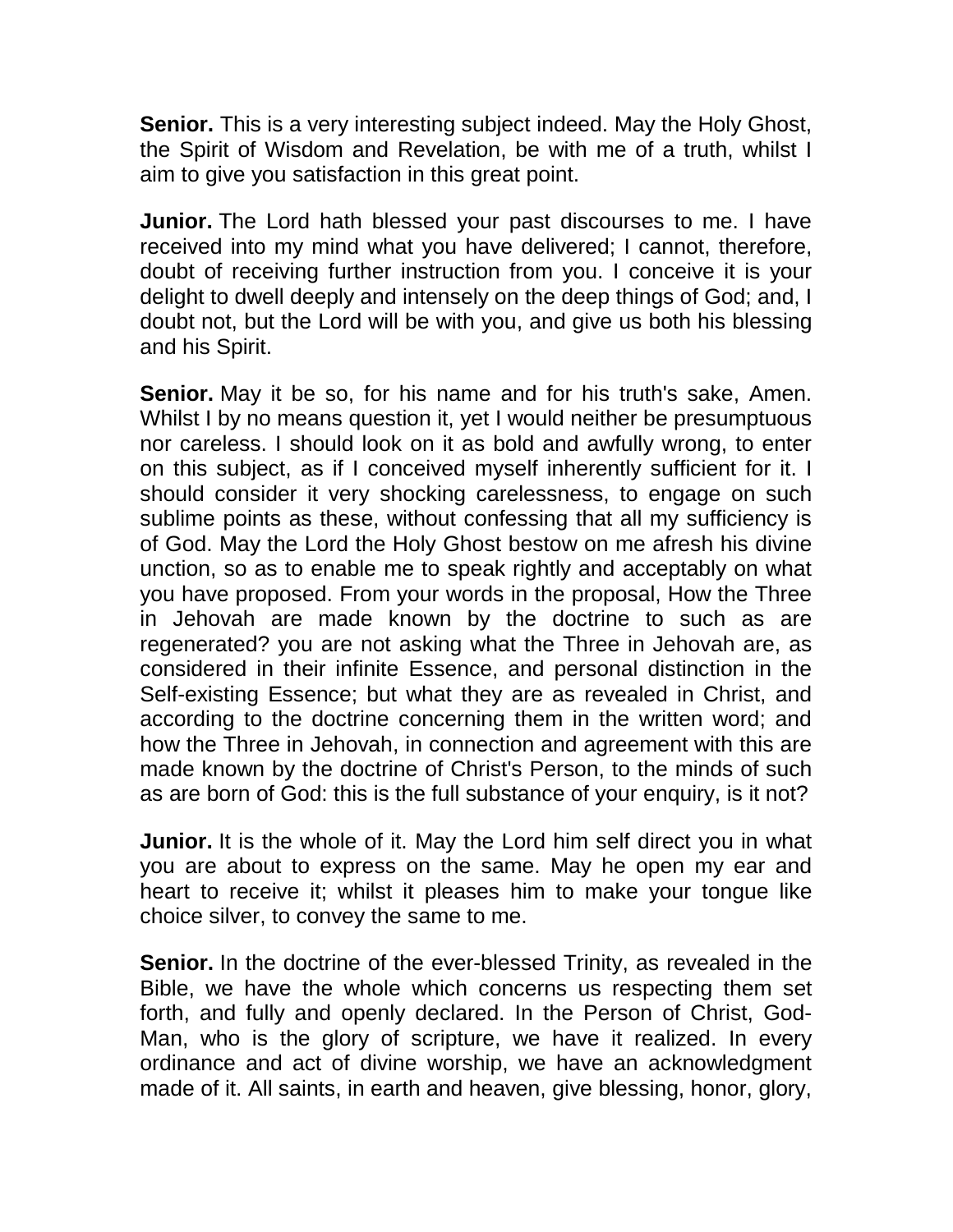and power, to the Father, to the Son, and to the Spirit, to him that liveth for ever and ever; saying, Holy, holy, holy, Lord God Almighty, which was, and is, and is to come. The Divine Persons have manifested themselves in the distinct acts of their wills towards us; in their eternal purposes, and vast designs in Christ respecting us; in the salvation planned by them in Christ before all time wrought out for us in the fullness of time, and set before us in the everlasting gospel: the truths of which are immutable and everlasting: the glory of which reflects the knowledge of the Divine Coequal, Coessential, and Coeternal Three on us: so as that we thereby know them, believe on them, rest in them for everlasting life, and center in them for eternal glory. The Apostle says, God, who commanded the light to shine out of darkness, hath, shined in our hearts, to give the light of the knowledge of the glory of God, in the face of Jesus Christ. The term Person, made use of by Divines, when treating on the doctrine of the Trinity, is not to be understood in any gross sense; it is found in scriptures as you may see from the passage just quoted: and Christ is a Person in, the Godhead distinct from the Father and the Spirit. It is used to express the real distinct subsistence's in the Essence, who are relatively, not essential distinct. That which gives them personal and distinct subsistence in the Incomprehensible Godhead, is as eternal, and as truly by necessity of nature, as the Godhead in which this personal distinction is. Now this is most fully Opened to us, it is reflected on us, and shines forth to our view, so as for us to have a scriptural and intuitive view, and spiritual apprehension of it, in the Person of God-Man.

**Junior.** There is a glory, majesty, and sublimity in the subject. It fills the mind with solemnity indeed, to contemplate the same. I understand. what you have suggested: it is the everlasting love of the Father, the salvation of the Son, and the revelation of the same to our minds, by the grace and power of the Holy Ghost, which give divine proof and evidence to us, that there are Three that bear record in heaven, the Father, the Word, and the Holy Ghost, and these three are one. {I John. 5:7}. Not one in person, but three in personal distinction; yet one in nature, life, blessedness, and glory.

**Senior.** You rightly conceive, and most clearly express yourself. It is the distinct acts of the Three in Jehovah, manifested in grace, in creation, in salvation, in providence, in glory, that give full proof of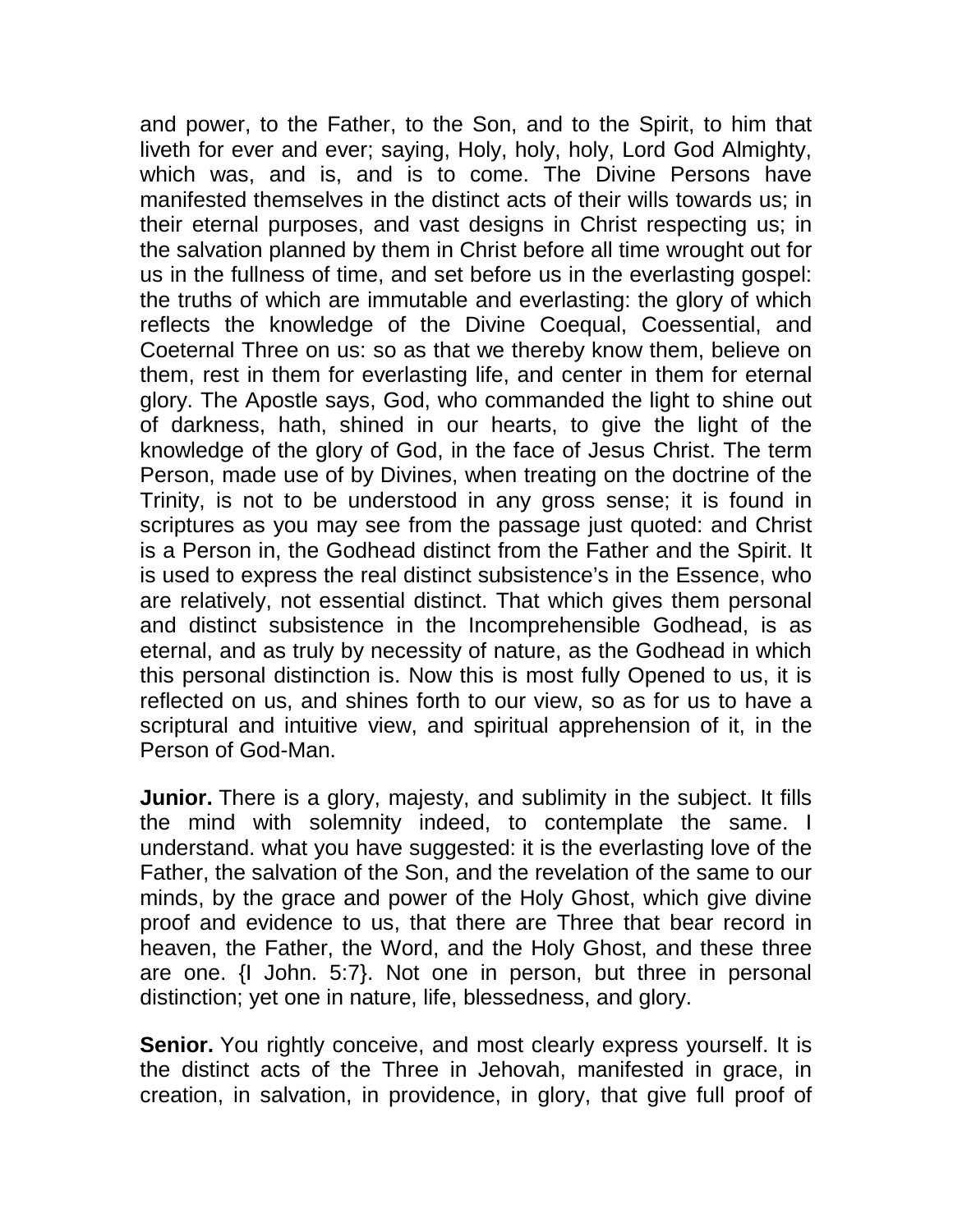their existence. The everlasting love of the Father to his own elect in Christ; the love of Christ to them, with what he hath done for them, as their Head and Saviour; the work and office of the Holy Ghost within them an upon them, in conforming them unto Christ, and making them his epistles, seen and known of all men to be so: we are led to see our obligations to the holy, blessed, and glorious Trinity for. Now it would be pleasing for you to say, very freely and fully, what your own apprehension of these important truths is, as thereby I may be assisted to encourage and strengthen you.

**Junior.** I do not presume to cast light on the subject, yet, what I conceive of the same, from the light I have received in reading the scriptures, is this that the knowledge of the covenant acts and transactions of the Three in Jehovah, as stated and recorded in the inspired volume, is the most clear and easiest way of receiving the doctrine of the blessed Trinity into the mind; so as to be led to worship, love, adore, and praise Jehovah in all his persons, for what they are to us as the Lord our God, and for their covenant settlements on our behalf, and for their distinct offices in the whole economy of their grace unto us.

**Senior.** I most sincerely approve of what you declare on the subject before us. It is hereby we are actually led to a real knowledge of, a real acquaintance with, and a real love to, each of the persons in the Godhead. As we know the Father in his love to us in Christ, we love him for the same; as we know the person and salvation of Christ, we love him who loved us, and gave himself for us, an offering and a sacrifice to God for a sweet smelling savour; as we know the Holy Ghost, and his love to us, his office on our behalf, how he dwells in us, how he makes Christ precious to us, how he sheds abroad the Father's love in our hearts, and carries on communion between the Father and the Son in our minds, hearts, understandings, will, and affections. I consider all the Lord's people have communion with the Three in Jehovah in this way, beyond what they commonly conceive; and that their inward conceptions of the Trinity in Unity, are beyond what they can possibly express; yet not withstanding all this, they are frequently perplexed in giving any clear statement of the same.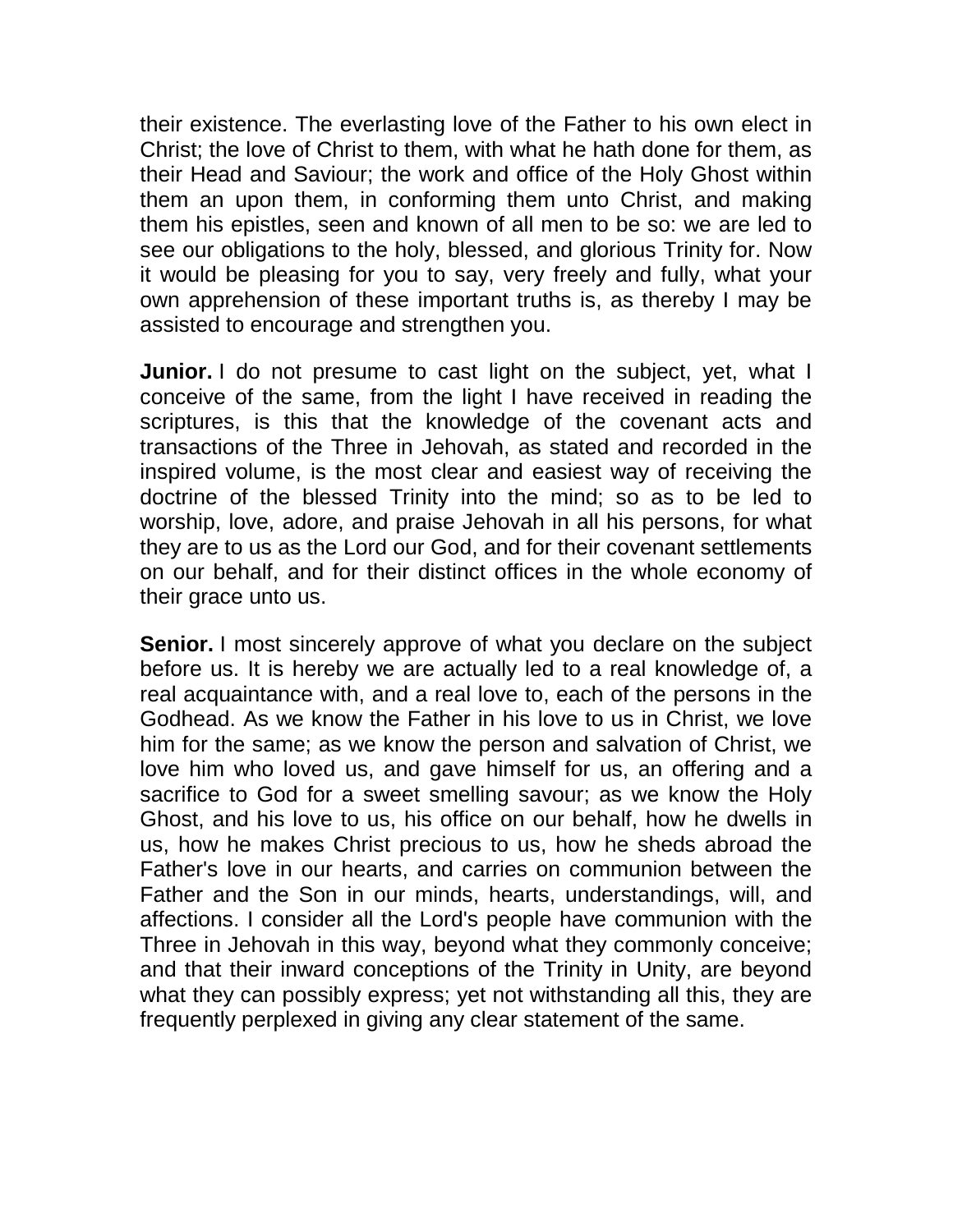**Junior.** My dear Sir, do you think the gospel can be properly preached, without giving a clear and scriptural account of the engagements of the eternal Trinity in the everlasting covenant?

**Senior.** I do not; because the proper statement of the will of each of the Divine Persons in this compact, is the very gospel itself. In the true and scriptural account hereof, each and all of the Divine Persons, have their proper glory for the expressions of their mutual love to the elect, who are saved herein and hereby, with an everlasting salvation. The Father's love, the Son's salvation, and the Spirit's testimony concerning the same, are the subject, and the whole substance, of the gospel of the grace of God.

**Junior.** Does not a proper understanding of this lead, under divine influence, into real, distinct, and particular communion with each of the Three in Jehovah in their covenant acts? And, if so, is not the want of a clear statement of this, and a neglect of it in the public ministry, very detrimental to spirituality, to spiritual growth and fruitfulness, in the knowledge of our Lord and Saviour Jesus Christ?

**Senior.** This cannot be denied. The Apostle says to the saints at Colosse, I would that ye knew what great conflict I have for you, and for them at Laodicea., and for as many as have not seen my face in the flesh; that their hearts might be comforted, being knit together in love, and unto all riches of the full assurance of understanding, to the acknowledgment of the mystery of God, and of the Father, and of Christ; in whom are hid all the treasures of wisdom and knowledge. {Colossians. 2:1, 2, 3}.

**Junior.** Pray, Sir, is not the whole Trinity in the Person of Christ?

**Senior.** I am not fond of saying or speaking thus. The doctrine of the Trinity is in the doctrine of Christ; nor can the doctrine of Christ be maintained without it, because it is founded on it; I rather conceive, the other is not a safe way of speaking, as it seems to swallow up the Persons of the Father and the Spirit, in the Person of Christ, which cannot be right: yet Christ, God-Man, is the image of the Invisible God. He is God manifest in the flesh. In him all the Three in Jehovah are made known, and manifested to their uttermost discovery. The whole of Godhead, with all the persons and perfections in Godhead,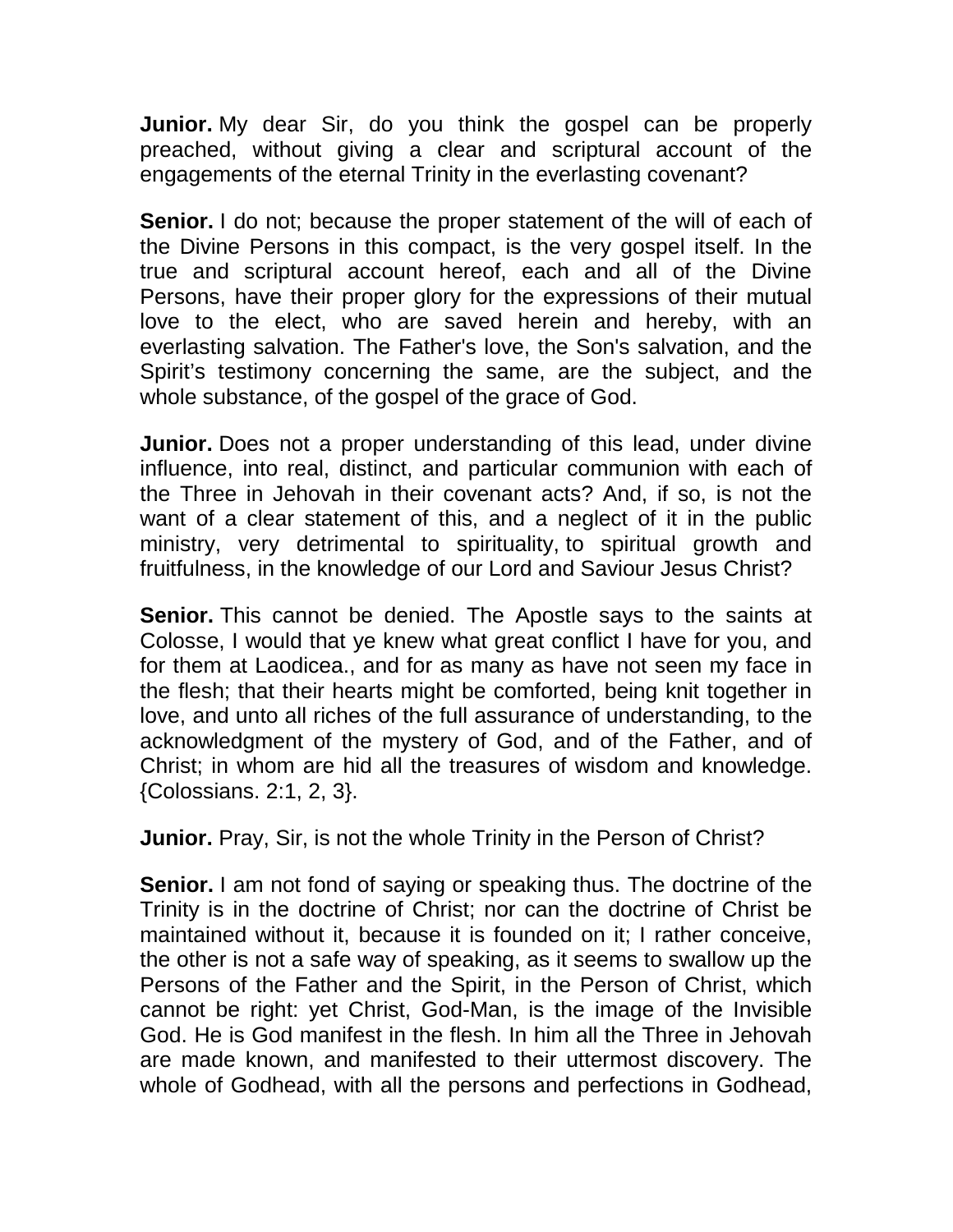is made known in Christ. He is one with a Person in the Essence: he is the Fellow, of the Lord of Hosts. In him dwelleth all the fullness of the Godhead. He was set up from everlasting, by the will, council, and covenant, of each of the Divine Persons. In him the selfexistence of the self-existing Nature is manifested to the uttermost display. of it so far as is consistent with the glory of God, and so far as will suit the intellectual minds of elect saints and angels. In the Person of Christ, all the Divine Three are manifested: so that when Christ was openly declared at his baptism, heaven was opened a voice from the excellent glory was heard, pronouncing with an audible voice, This is My beloved Son, in whom l am well pleased. The Holy Ghost descended in a visible symbol on Christ; and the Baptist saw it, and knew thereby that Jesus of Nazareth was the Son of God. Here the whole Three Persons were most clearly manifested. The Father spake; the Son in our nature was he to whom, and of whom, he spake; and the Holy Ghost descended on him, and anointed him, and sealed him up as the Christ of God; and it is in Christ God shines upon his elect angels and saints in heaven, and reflects on them the full blaze of his deity, personalities, and perfections. It is in God-Man, the brightness of glory, they enjoy God in all his persons and love, and live for ever. Christ is the medium, the mirror, in which they see God., worship him in the acknowledgment of his persons, as Father, Son, and Sprit, and live for ever; and it is in the true intuitive knowledge of the person of Christ, God-Man," that the true knowledge of the Father and the Spirit is reflected on the church of the living God in this our world. Hereby we receive the true knowledge of the incomprehensible Three in the glorious Jehovah, into our minds. Our Lord, in his incarnate state, said, I thank thee, 0 Father, Lord of heaven and earth, because' thou hast hid these things from the wise and prudent, and hast revealed them unto babes: even so, Father, for so it seemed good in thy sight. All things are delivered unto me of my Father; and no man knoweth the Son, but the Father, neither knoweth any man the Father save the Son, and he to whomsoever the Son will reveal him. Which, when, and to whom he does, it is by the Spirit; and it is in the person and salvation of Christ, and by the revelation of him in the hearts of his regenerate and believing people, that the doctrine of the Holy Trinity is made known, and most clearly manifested to such as are born again of God. I hope you are satisfied with what hath been delivered on this very deep and sublime subject.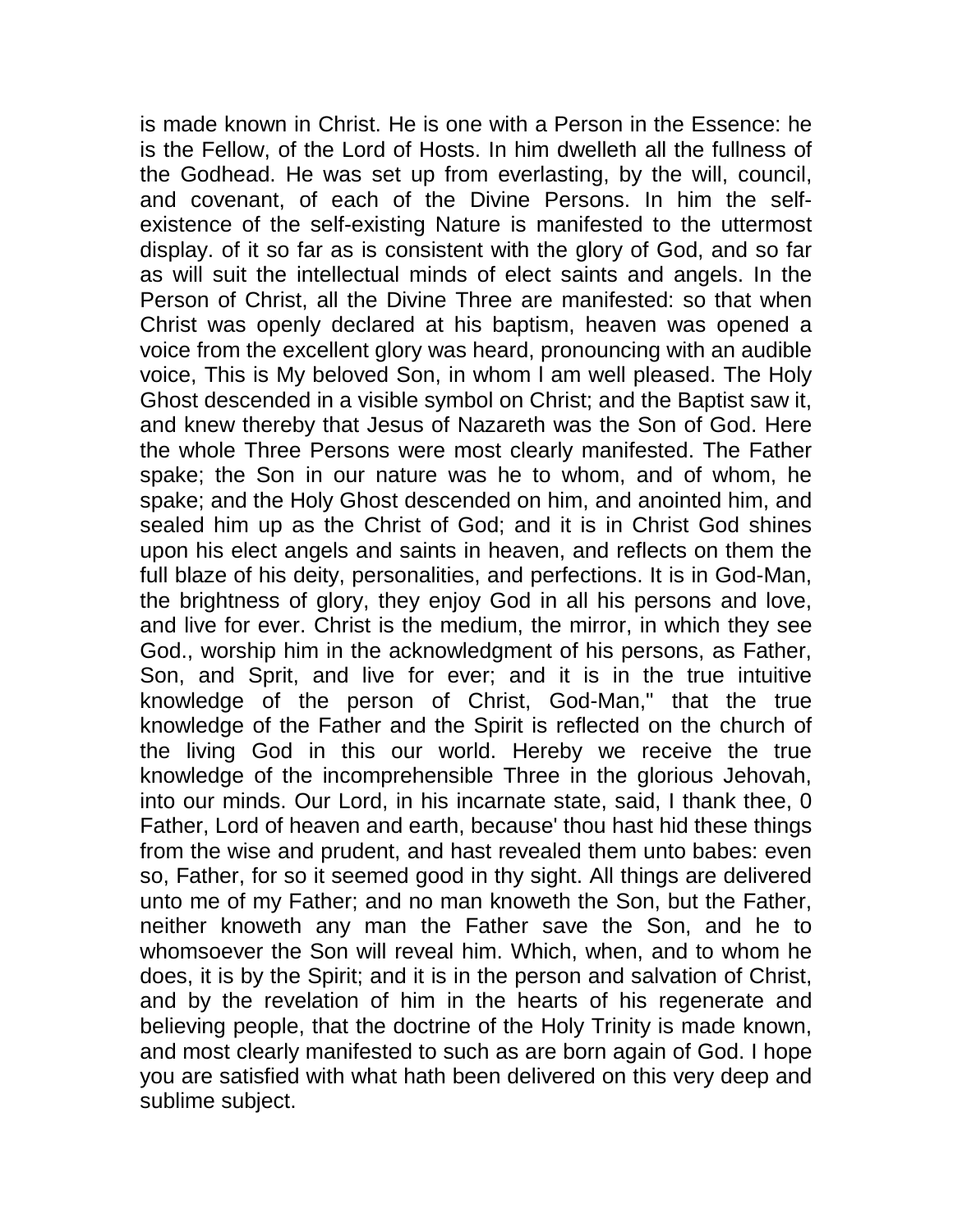**Junior.** I have attended closely to what you have delivered. I cannot conceive it can be in any other way, than according to your statement, that this most truly great and important verity can be received in the mind, believed in the heart, and so enjoyed, as to draw out all the faculties of the soul to worship the Trinity in Unity, as the Lord God of saints; as the God of all grace; as our God, Father, Saviour, Comforter, and Sanctifier. I wish you would give me a few scriptures, in which the worship of the Trinity is set forth.

**Senior.** I will. The blessing pronounced by the Lords command, under the Old Testament, was as follows,The Lord bless thee, and keep thee: the Lord make his face shine upon thee, and be gracious unto thee: the Lord lift up his countenance upon thee, and give thee peace. {Numbers. 6:24, 25, 26}. This was pronounced in the name of all the Three Persons. It is equal with the Apostle's benediction, which runs thus: The grace of the Lord Jesus Christ, and the love of God, and the communion of the Holy Ghost, be with you all. Amen. {2 Corinthians.13:14}. The same Apostle says to the saints at Ephesus, For through him (Christ) we both have access by one Spirit unto the Father. {Ephesians. 2:18}. Here are Christ, the Father, and the Spirit, worshipped by prayer. In his third chapter, we have in his apostolic, prayer, all the three persons mentioned, with their particular interest in the saints, and the whole concluded with this doxology "Now unto him that is able to do exceeding abundantly above all that we ask or think, according to the power which worketh in us, unto hint be glory in the church by Christ Jesus, throughout all ages, world without end Amen". In the following word, which is a prayer, you have each of tile Divine Persons mentioned: And the Lord direct your hearts into the love of God, and into the patient waiting for Christ. {2 Thessalonians. 3:5}. In the ordinance of baptism, faith in each of the sacred Three, is expressed and exercised, according to the words of institution. Baptizing them in the name of the Father, and of the Son, and of the Holy Ghost. {Matthew. 28:19}. The following words, with which I will end, contain a prayer to the Holy Trinity. Grace be unto you, and peace from him which is, and which was, and which is to come; and from the seven spirits which are before his throne; And from Jesus Christ, who is the faithful witness, and the first-begotten of the dead, and the Prince of the kings of the earth. Unto him that loved us, and washed us from our sins in his own blood, And hath made us kings and priests unto God and his Father; to him be glory and dominion for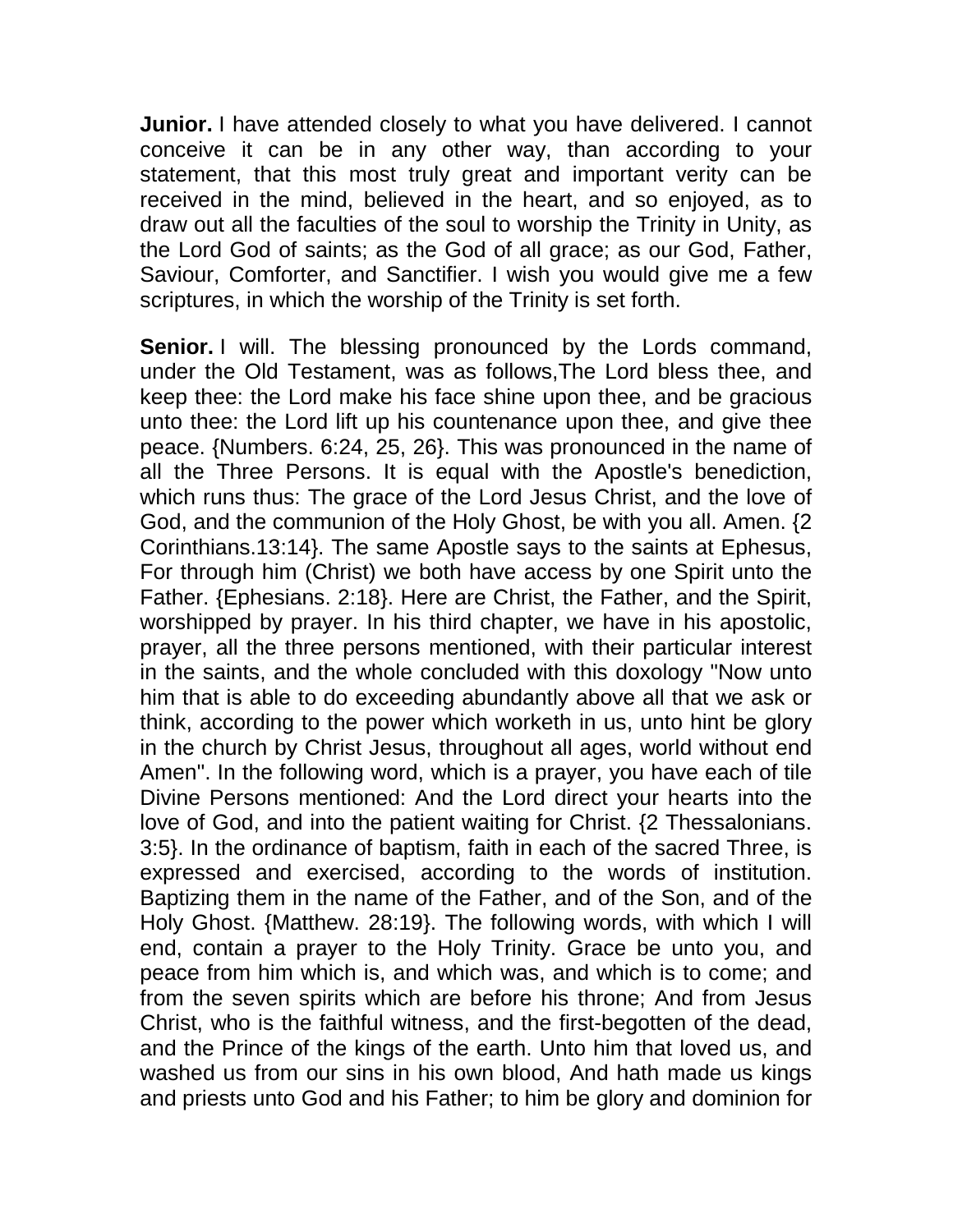ever and ever. Amen. {Revelation. I: 4, 5, 6}. I hope these are sufficient to answer the end.

**Junior.** Indeed, Sir, they are; yet, I recollect the seraphim, in Isaiah, worship the sacred Trinity, saying Holy, Holy, Holy, is the Lord of Hosts. Daniel styles the Three in Jehovah, the Holy Ones; and the prophet John speaks of the worship of them thus: Holy, holy, holy, Lord God Almighty, which was, and is, and is to come. But I know it is your time to retire, I most sincerely thank you for your conversation, and hope to be admitted to enjoy another spiritual interview with you when it maybe convenient. Mercy and peace be with you. Amen.

**Senior.** May your Lord and mine say amen to it also, Adieu.

#### THE

### RICHES OF DIVINE GRACE UNFOLDED

## DIALOGUE VI.

*On what is contained in the Knowledge of Christ, and how the Saints, are brought to know him, are the subject of this discourse.*

*A CONVENIENT season being come for Junior and Senior to converse with each other, their discourse thus began.*

**Senior.** I am glad, my friend, on the return of a suitable opportunity, of renewing our further improvement on the most important of all subjects. I have lived many years in this world, in the course of which I have enjoyed many mercies, both temporal and spiritual, and experienced many miseries, both of body and mind. I ever found but one grand catholicon and complete cure for what I have been, and still am, the subject of; and that is the knowledge of the Lord Jesus. I remember one, who said, a son being born to him, whose name he called Noah, This same shall comfort us concerning our hands, because of the ground which the Lord hath cursed. He found none but Christ could comfort him, and bear up his body and mind, under the views and experience which he had in himself, of the evils contained in his fallen nature.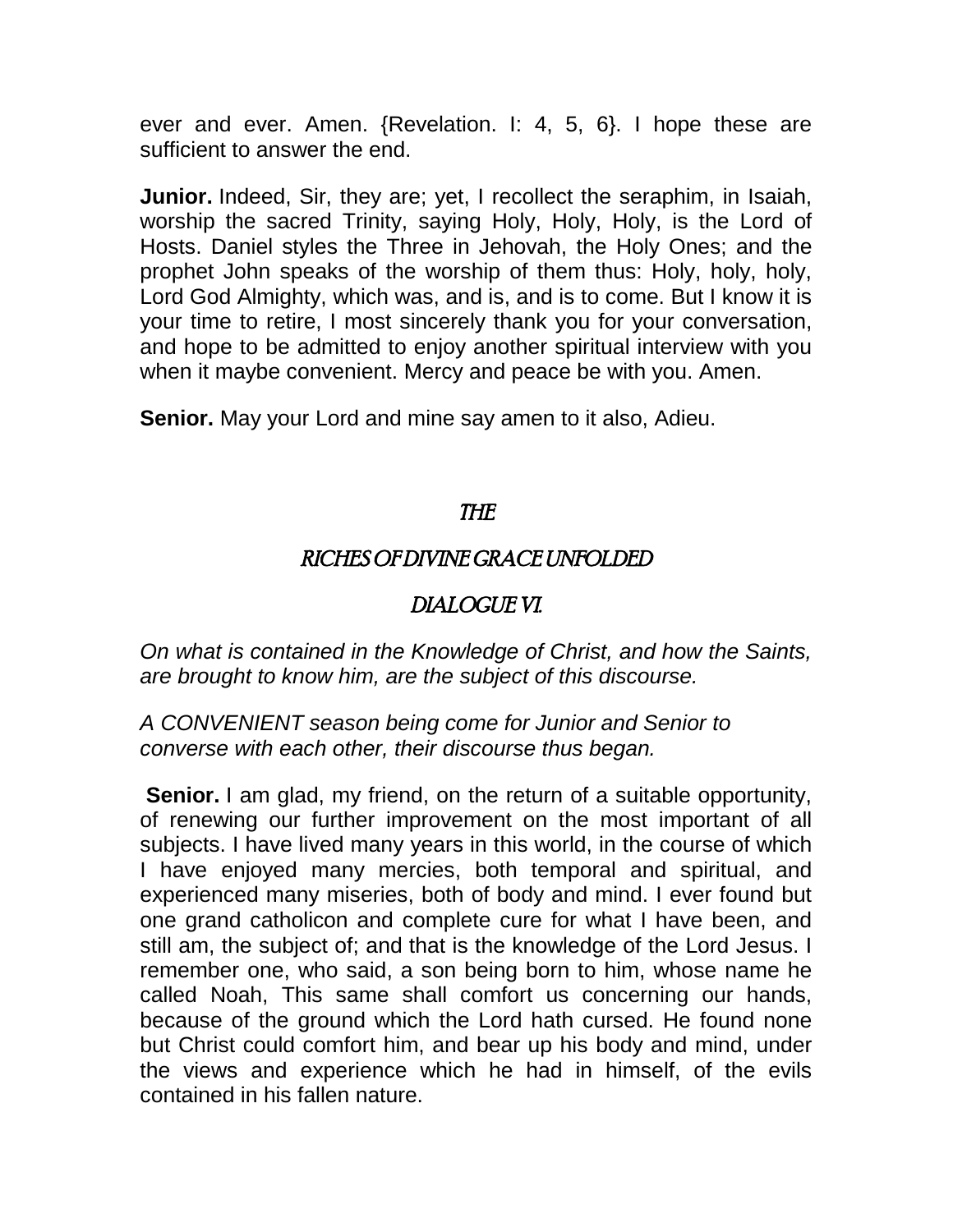**Junior.** Your last discourse has so wrought on me as most sincerely to desire this present season, to obtain an interview with you. I have been lately soaring high in heavenly contemplations on the doctrine of the blessed Trinity. I see all flows from their free, sovereign, and immutable love. I long to have more free and full communion with them in all the blessings thereof. I really long to be leaving past views and attainments even in spiritual things, and to be pressing toward the mark for the prize of the high calling of God in Christ Jesus, What say you of this?

**Senior.** It is very pleasing to hear this from you. I know spiritual views of Christ, beget fervent hungering and thirsting after Christ; and discover the state of the mind, and the spirituality thereof.

**Junior.** I want to be swallowed up in Christ, to be personally, and practically, and experimentally, and intuitively, acquainted with him.

**Senior.** This is most truly blessed; but you, are in a measure acquainted with him. You don't mean to deny this surely? Let us speak the truth in Christ, and lie not.

**Junior.** Your discourses with me have, in the hands of the Lord the Spirit, done me much good; yet, when I hear and attend to what you say, I perceive so much in Christ, which lies, as yet undiscovered unto me, as makes me most truly desirous of hearing you declare more and more of him.

**Senior.** Whilst I find a real heaven in conversing with Christ, and in conversing with you of him and his great salvation, yet I cannot go further than to speak words to you; it is the Holy Ghost who alone can glorify Christ in your understanding, and give you soul satisfying and heart warming apprehensions of his love. You must not look, my good Sir, to me for this; you must look wholly to him.

**Junior.** I do, I do; yet, to the honor of his name, I must say, he has made your conversation an ordinance to my mind; I must, therefore, request you will at this time entertain me with a conversation altogether concerning Christ. I have been reading these words of the Apostle, That I may know him. I perceive a depth in them, which I cannot fathom. I want to know more of the Person of Christ. I request you to inform me what is contained in the knowledge of Christ, and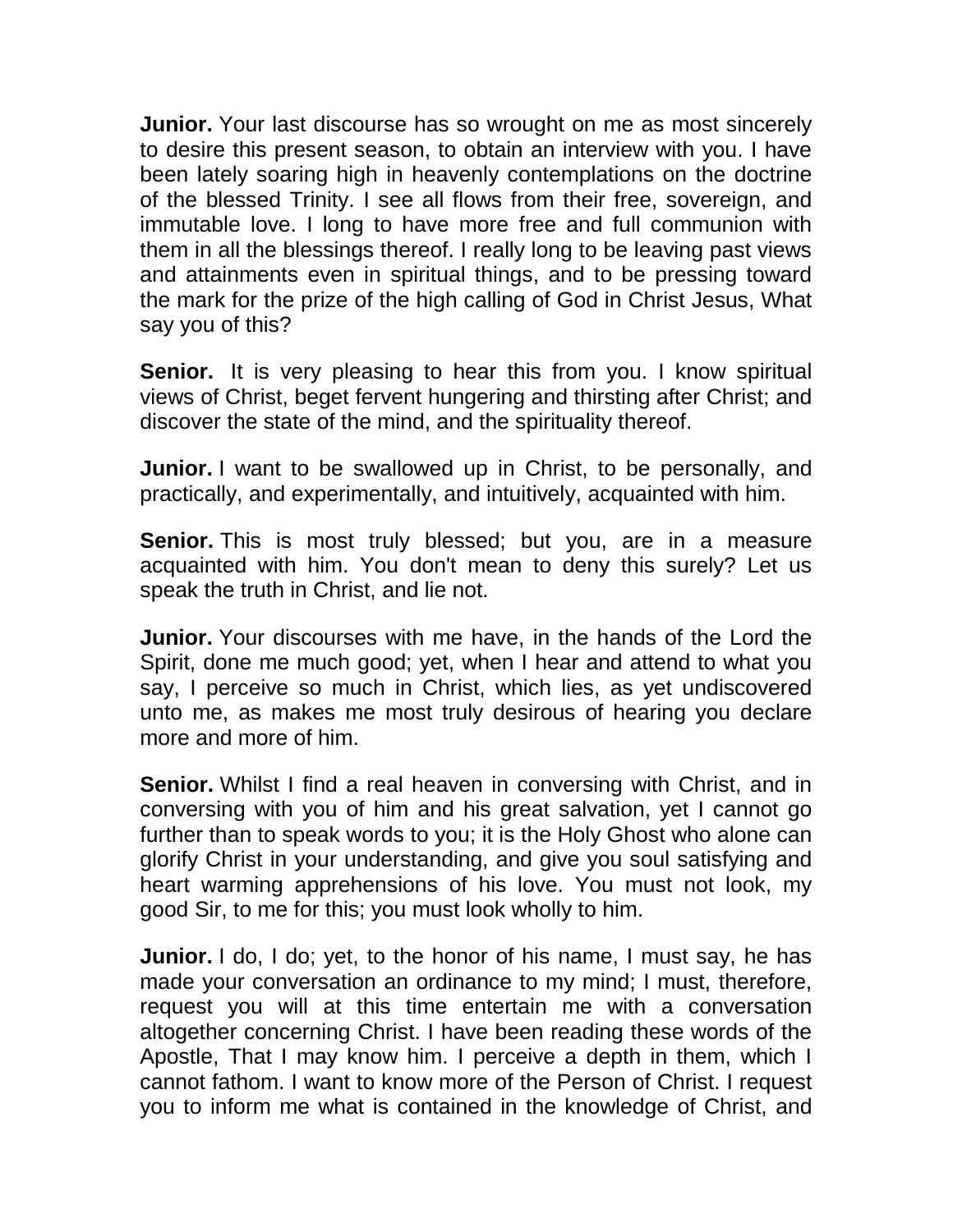how saints are brought to the knowledge of Him. Let this be our present subject.

**Senior.** The knowledge of Christ is a vastly comprehensive subject. It contains in it eternal life; and a variety of particulars. I am myself a very babe in this. It is the utmost perfection of Christianity. I may truly here adopt the words of Jeremiah, who, when the Lord called him to speak in his great name, cried out, Ah, Lord God! Behold, I cannot speak: for I am a child.

**Junior.** I only want and request you to speak in a very plain way and manner, of what you know of Jesus, of what you have seen of him, and all this from and agreeable with the word: it will do your soul good, as it will also mine.

**Senior.** Well, I will do my best; but who either in earth or heaven, can speak his worth? One says of him, His name, is exalted above all blessing, and praise, another says, His glory is above the earth and heaven a third, His name is as ointment poured forth; a fourth, His name is from everlasting. Indeed, the whole scriptures are full of his praise. His glory is beyond conception, His love exceeds all which can be expressed of it either on earth or in heaven. His work of salvation is most truly divine His offices are worthy of himself: such as none but himself can fill. His titles are most glorious; yet they add no honor to his person: it is his person adds honor, dignity, majesty, and glory, to them. His power is Almighty. His fullness inexhaustible. His wisdom is infinite. He is the head over all things to the church, which is his body, the fullness of him that filleth all in all. He is the head of nature. He is the head of grace. He is the head of glory. He is the Father's beloved: the beloved of his church: the praise of all his saints. He is their salvation on earth. He will be their glory within the vail. He will be their heaven of heaven of heavens, in the ages of eternity. What can. I say more? Will not this satisfy you?

**Junior.** I deny not, 'but what you have said, is heart-warming and soul-cheering; yet it does not satisfy me. I make no objection to what you have delivered. Christ is all this; yea, he is infinitely more, above, beyond, and transcendently excellent: so as that the minds of saints can never have any tolerable conception of what is; yet I want you to say who and what he is.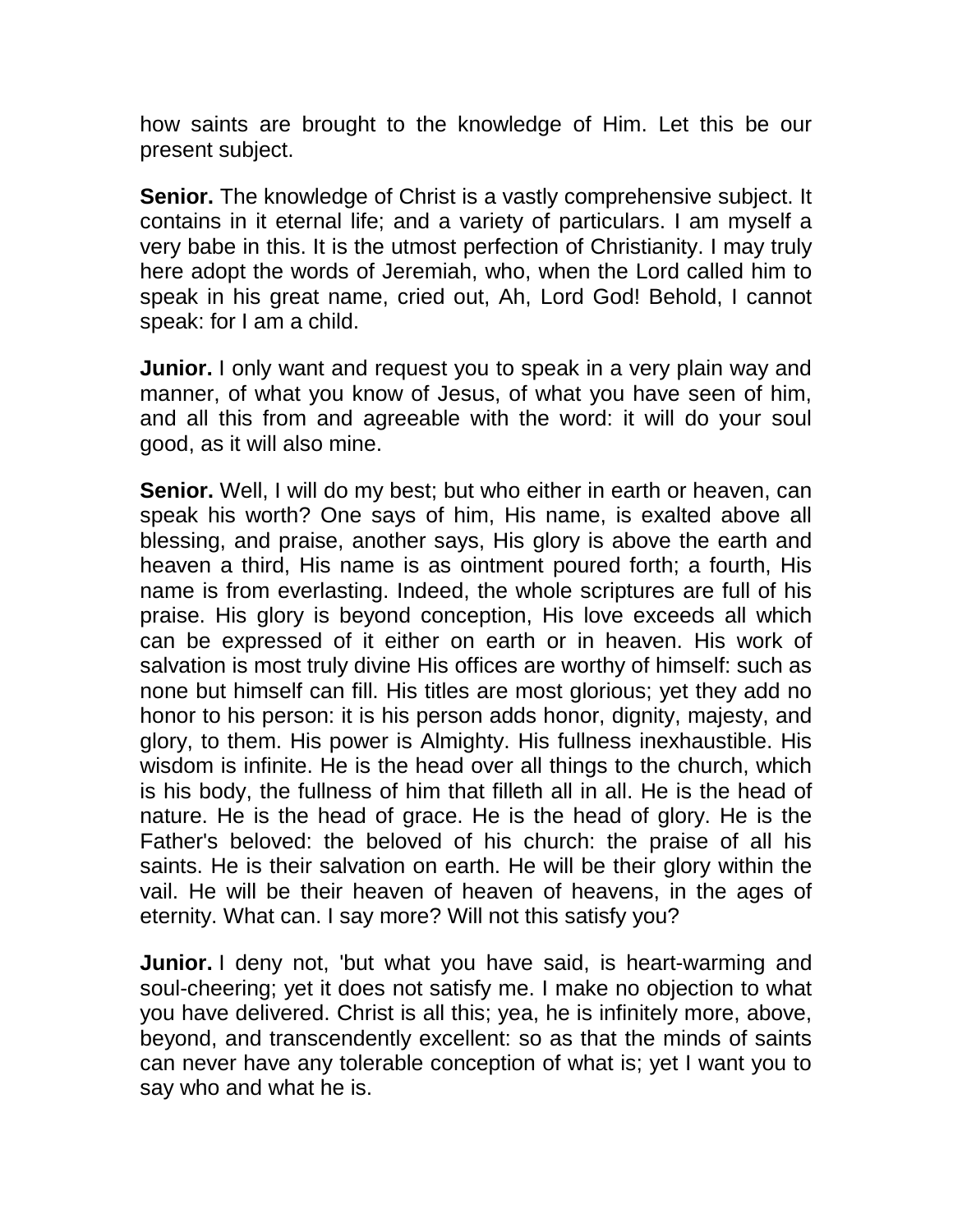**Senior.** Should I take upon me to declare his glories, it would then be necessary to set bounds to our conversation. His person is God-Man. His glory is as the glory of the only begotten of the Father. He hath an essential glory: he hath a personal glory. He is the head of his church. He hath the glory of it. He is the saviour of his church. As such, he hath a glory given him, which He wears and shines forth in. He hath a mediatorial glory. He hath a relative glory. He is the head of his body the church; she is his glory: so that He is the Lord of Glory. He is the glorious living Lord, who is the glory of heaven. The fountain of living waters. Their all in all.

**Junior.** My soul is all on fire, and nothing will Content me, except you will kindly go over very briefly some of these subjects. I want a sight of my beloved. I think I should gain, by your conversation on these most sublime verities, some conceptions of him whom my soul loveth, so as to be more completely enamored with him.

**Senior.** Surely, He is altogether lovely; and such as have seen him in the glass of the gospel, must confess He outshines all description. He exceeds all on earth and all in heaven. All the perfection of the whole creation, and all the excellency which is, or can be enjoyed in glory, are but as a drop, compared with Christ. If you would have me to go over, and give you an account of his glories, how would you have me proceed? We must have some order. It is so necessary on a subject of this importance, that without it, we ourselves shall be losers. Think, therefore, and Say, shall I give his glory in some general expressions? Or shall I enumerate the same? that is, shall I say He God, and He is Man, God and Man in one Christ, and there leave it! Or, would you have me give an account of what is contained in the knowledge of Christ, and how saints are brought to know him, and then close?

**Junior.** If yon would oblige me, by acting according to my wish, I should request you to give a short statement of each of these subjects. 1. Of the Essential and Personal Glories of Christ. 2. The Glory of his Headship, including therein his relative glory. 3. His Mediatorial Glory. 4. His Glory in which he shines forth now in Heaven. I could wish to obtain some scriptural view of these. You could after this cast in some thoughts on the subject of what is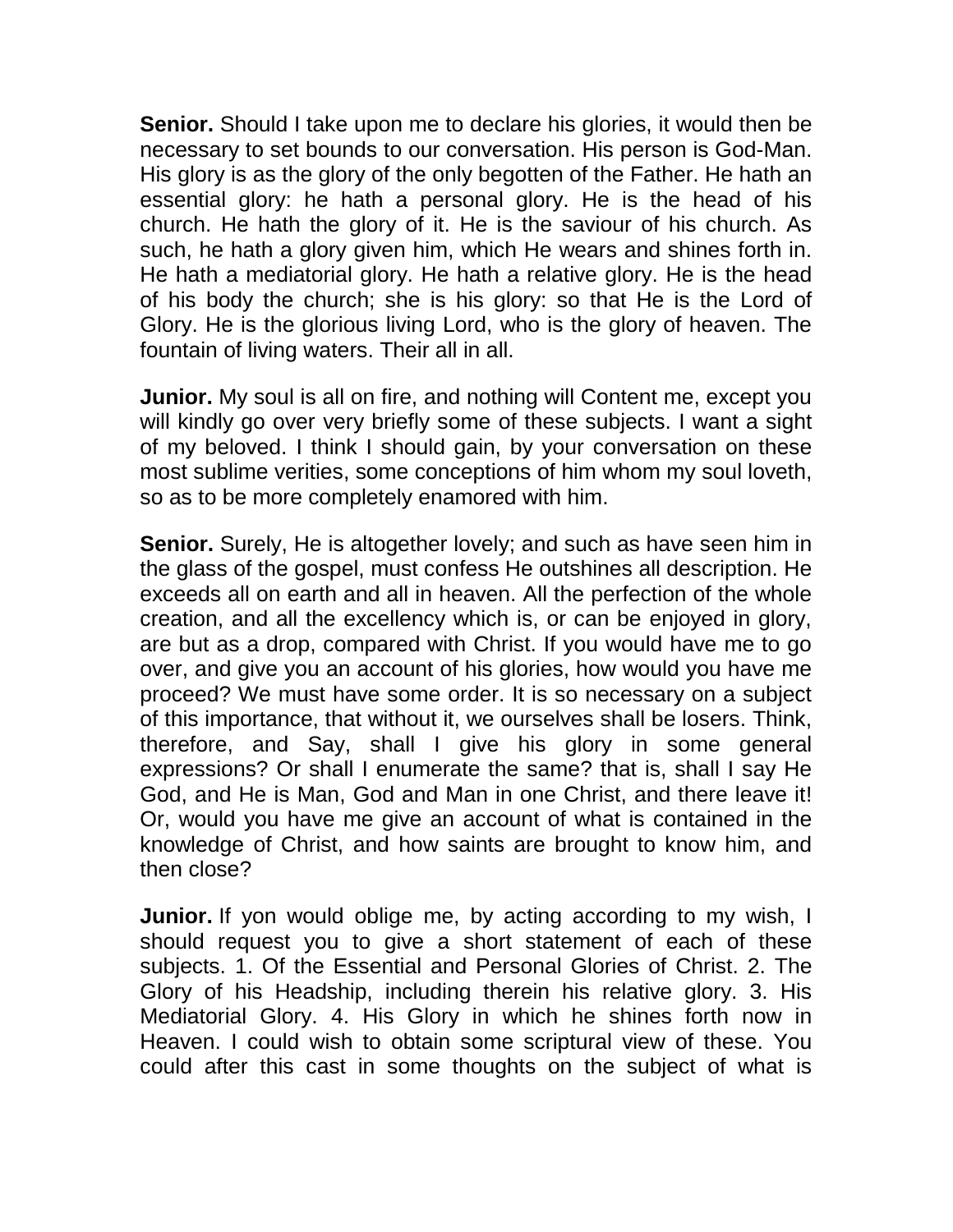contained in the knowledge of Christ, and how saints are brought to know him.

**Senior.** Truly, Sir, you have found a sufficiency of employment for my mind and tongue. However, I will speak of the glorious honor of my Lord's majesty, as he may be pleased to give me utterance. Ist. Of his Essential and Personal Glories. His Essential Glory is this: he is one in Essence with the Father and the Spirit, true and very God.. He is Jehovah God over all, blessed for ever. He is God and Man. His glory, as such, is set forth in the 8th chapter of the Proverbs, and in the Ist chapter of the Colossians. In the former, he says, I was set up from everlasting, from the beginning, or ever the earth was. When there were no depths I was brought forth; when there were no mountains abounding with water. Before the mountains were settled, before the hills was I brought forth: while as yet he had not made the earth, nor the fields, nor the highest part of the dust of the world. When he prepared the heavens, I was there; when he set a compass upon the face of the depth: when he established the clouds above: when he strengthened the fountains of the deep: when he gave to the sea his decree, that the waters should not pass his commandment: when, he appointed the foundations of the earth: then I was by him, as one brought up with him: and I was daily his delight, rejoicing always before him. Then it was Jehovah possessed me in the beginning of his way, before his works of old. See verses, {Proverbs. 8: 22, 23, 24, 25, 26, 27, 28, 29, 30}. Here is the first place in all the written word, in which we have Christ speaking as the first-born of all Jehovah's thoughts, views, purposes, and designs: as the man in God, who was with God, and was God, the Fellow of the Lord of Hosts; for Christ, as God-Man, is not one in the Essence, but he is taken up into personal union With one in the Essence.

**Junior.** Sure, Sir, could I convey to you the glories which break in upon my mind concerning Christ, from this scriptural account, you would think yourself well rewarded for your trouble; but, pray let me hear more of this most sublime subject.

**Senior.** You shall, for I have not finished it. In the first chapter of the {Colossians.1:15,16,17}, you have the personal glories of Christ thus expressed and set forth: Who is the image of the invisible God, the first-born of every creature: for by him were all things created, that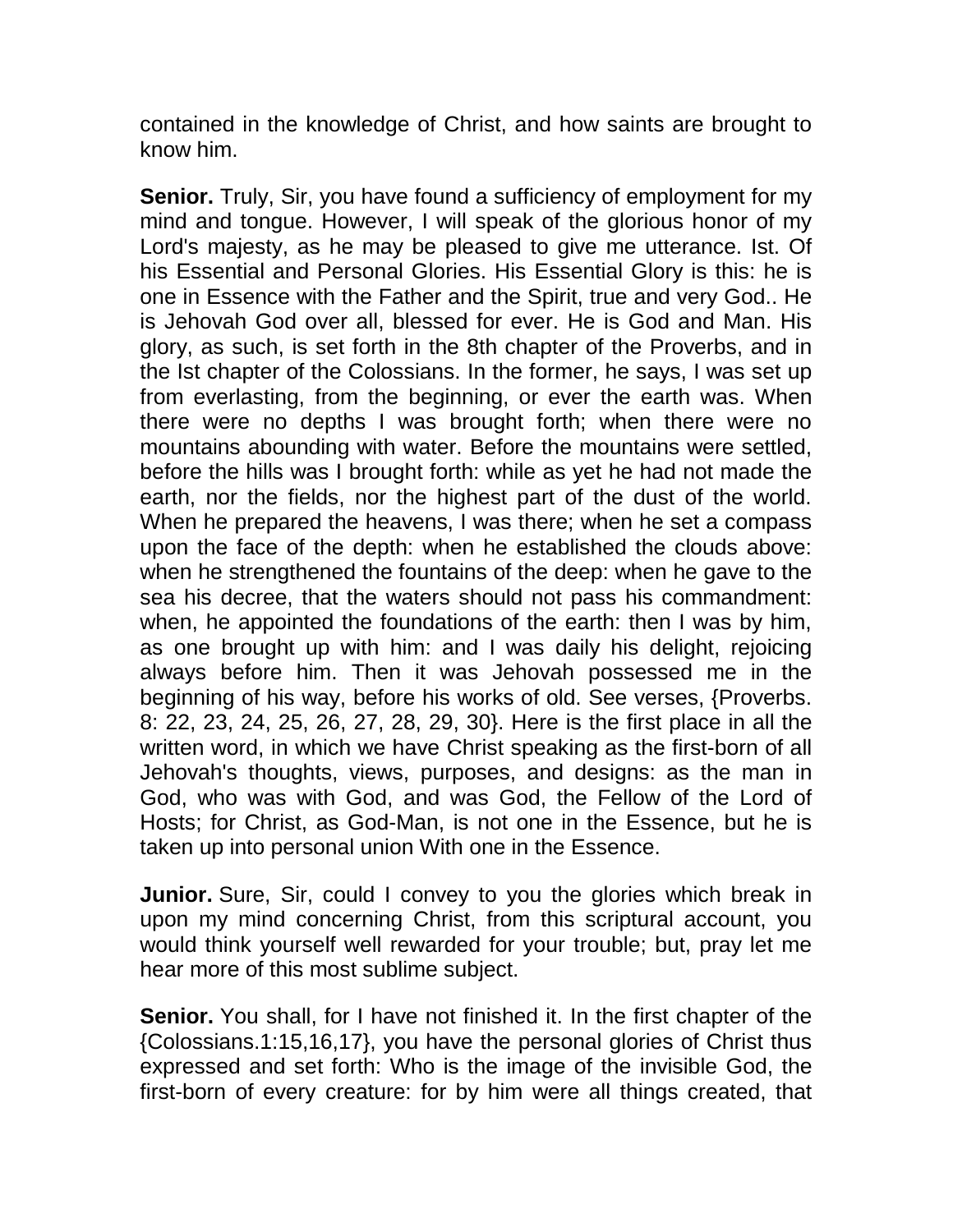are in heaven, and that are in earth, visible and invisible, whether they be thrones, or dominions, or principalities, or powers: all things were created by him, and for him: And he is before all things,. and by him all things consist. Here an account is given of the ancient, personal, primordial glories of Christ, God-Man. All the fullness of the Godhead dwelleth in him. He is God manifest in the flesh. The Son of the living God dwelleth by personal union and inhabitation, in the Man Christ. He is heir of all things the Image of the Invisible God the Brightness of Glory. In him, Jehovah in all his persons and. perfections, shines forth to the very uttermost manifestation thereof. Hence he is styled the Image of the Invisible God. This is Christ's personal glory. He it is in whom my soul delighteth, says Jehovah the Father. {Isaiah. 42:1}. If Christ were not in his divine nature and person as one in the Essence, God essentially, he had not been in our nature God and Man truly. The one is the foundation of the other, so that you may look on him in his essential and personal glory, and behold him who, being in the form of God, thought it not robbery to be equal with God. Thus I have given you a glimpse of our Lord's personal glory: that is, I have spoken a few words concerning it.

**Junior.** Thank. You, Sir. I cannot but conceive, from the faint apprehensions I have received concerning the subject, that it must be the uttermost perfection of heaven, to see Christ in his personal glory.

**Senior.** It is so. Our Lord expresses himself on this subject, thus: Father, I will that they also, whom thou hast given me be with me where I am; that they may behold my glory, which thou hast given me: for thou lovedst me before the foundation of the world. {John. 17:24}. This is the very ultimatum of eternal glory and blessedness.

**Junior.** So it must indeed be. But glorious as it is, how came it to pass, that our Lord revealed none of his personal glory to his disciples? It really seems next to the doctrine of the Trinity, the greatest of all subjects.

**Senior.** Our Lord shone forth in his personal glory once, and but once, in his incarnate state on the mount of transfiguration. John and Peter, who saw him in his glory, thus speak of it. We beheld his glory, the glory as of the only begotten of the Father. {John. I: 14}. We were eye-witnesses of his majesty. For He received from God the Father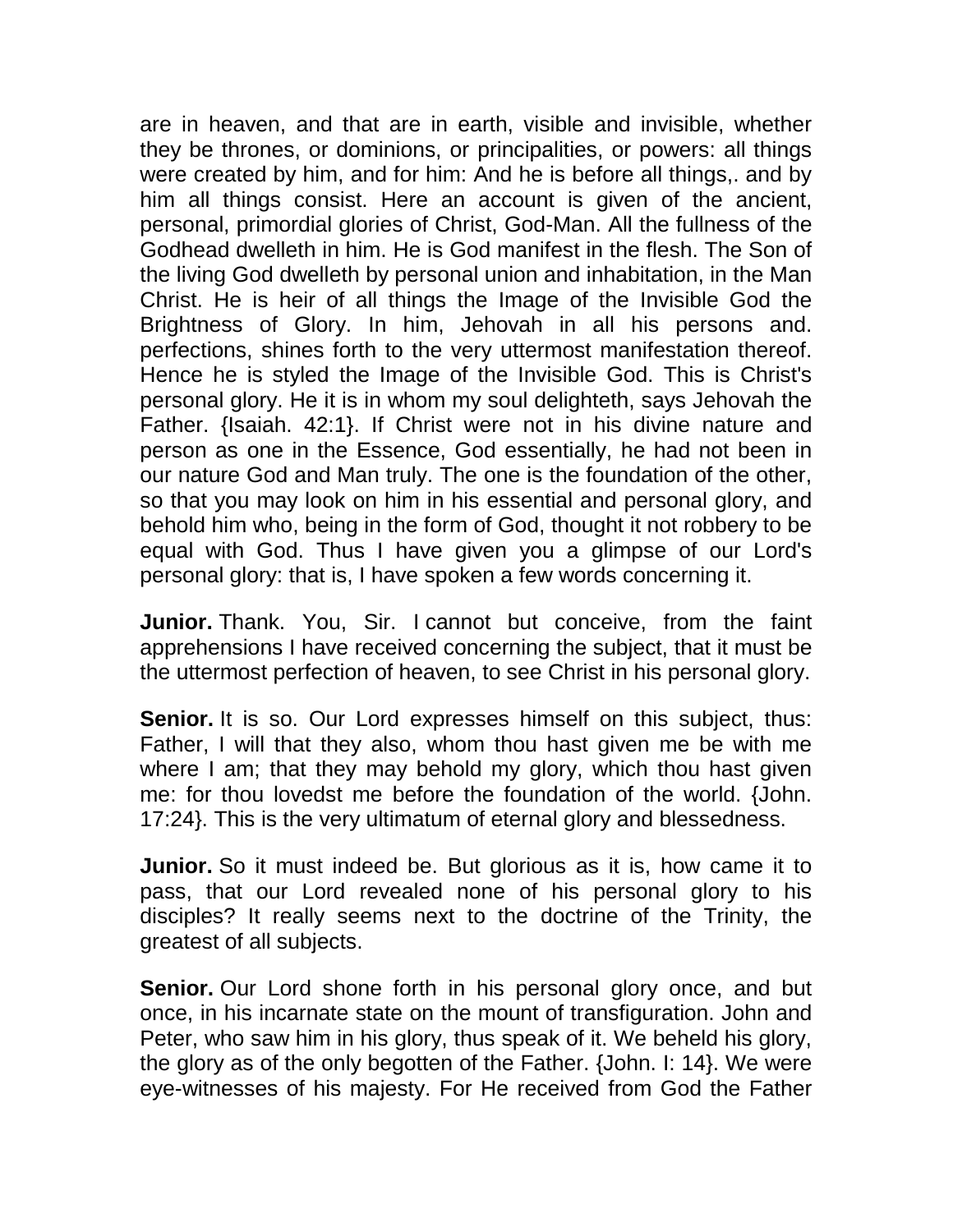honor and glory, when there came such a voice to him from the excellent glory, This is my beloved Son, in whom I am well pleased. {2 Peter. I: 16, 17}. But let us proceed to the other subjects you proposed, or our time will be up ere we are aware of it.

**Junior.** Truly I could dwell on what you have related from the scriptures concerning the essential and personal glories of Christ, with real delight for a long season; but proceed, if you please, to enter on the subjects in connection with this, as proposed.

**Senior.** The next glory that belongs to our Lord, which we are to speak of is, 2dly. The Glory of his Headship, including therein his relative glory. He is God-Man, the, Lord, the head, the proprietor of every creature, visible and invisible. All things were created by him and for him: he is, therefore, Lord of all. He is the beginning of the creation of God: the first-born of every creature. All were made by him: all were made for him. He is the center of all; he is the glory of all; and a glory ariseth out of all, to show forth the majesty and greaten him in a manifestative way, who is Lord of all the glory of all the foundation of all who upholds all and filleth all in all. He, as the head of his elect bride, hath a relative glory, arising from his being to her the head of grace and glory. He is her Lord and husband: she is his bride and social companion; as such, she is his glory.

**Junior.** Well, this is glory upon glory, sure. Could you in one short scripture, give me a sight of Christ's view of the church from everlasting?

**Senior.** Yes. I conclude the following words contain this: Then I was by him, as one brought up with him: and I was daily his delight, rejoicing always before him; Rejoicing in the habitable part of his earth; and my delights were with the sons of men. {Proverbs. 8:30,31}, May the Lord the Spirit open these words to your mind, and your mind to apprehend what is here expressed and contained, you will then be admitted into the view and delights of Christ in his church, who is to be with him in heaven for ever, and be made perfectly like him, by seeing him as he is.

**Junior.** I more and more enjoy the benefit of conversing with you, as I see the propriety of what you say concerning our being entirely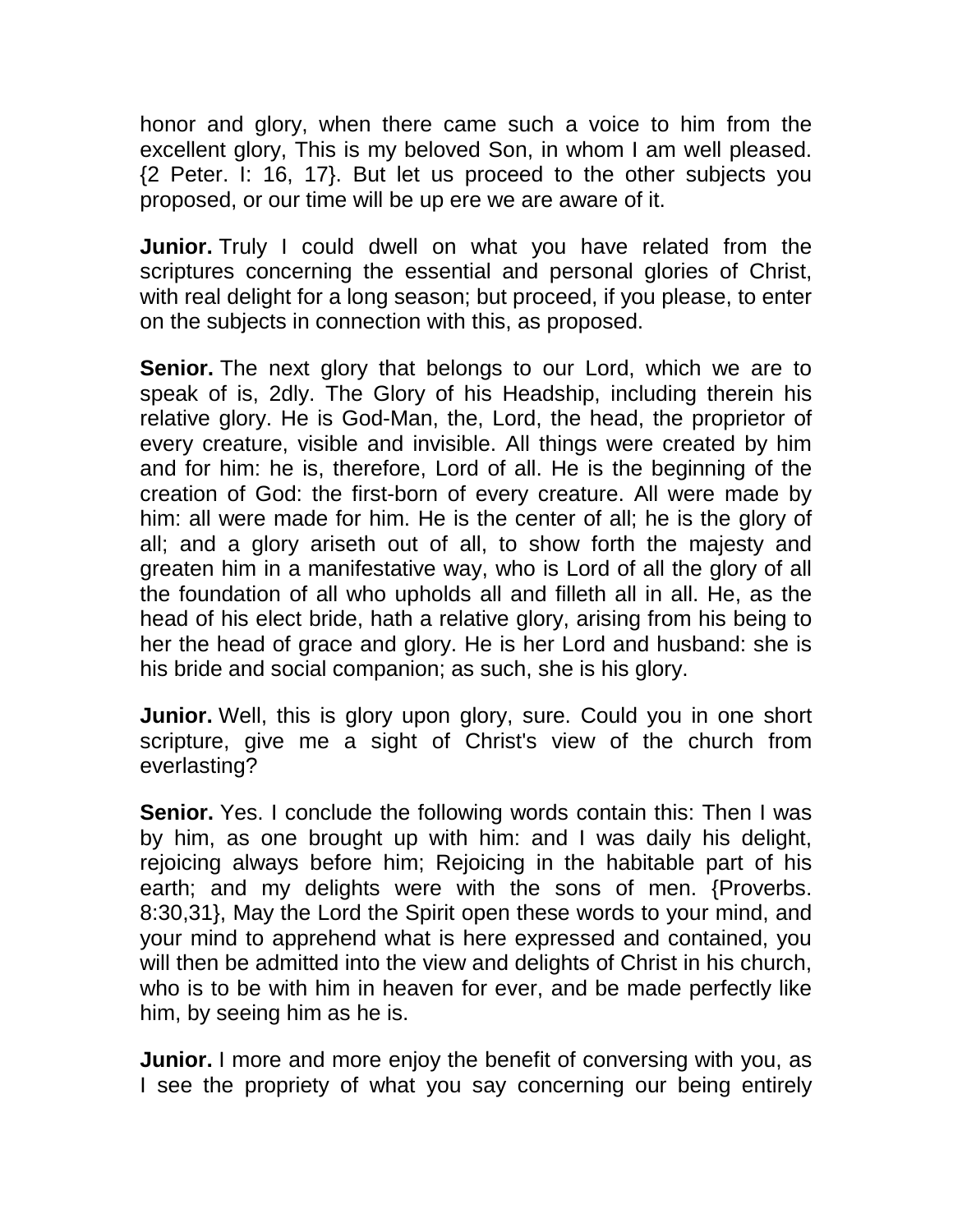passive in all God's work within us and upon us. Whilst I have been attending to what you relate concerning the glories of Christ's Person and Headship, with his relative glory, he being the head and husband of his church, I have found such ideas and thoughts created concerning the Lord of Life and Glory, as I cannot express; neither can I relate the spiritual unction and perfume which have followed, and still accompany the subject; yet I am, and have been, under all this, entirely passive. I really conceive, I shall be so in the immediate sight of Christ in the state of glory.

**Senior.** You will be, in receiving all from him; and all your worship and bliss in heaven, will be the effect thereof. In the state of grace, the Holy Ghost operates on your spiritual faculties un-discernable by you. He lets in thoughts, and creates apprehensions of Christ in your mind, as fill it with holy wonder and admiration at the revelation of Christ, and the Father's love in him, so as there is nothing but this uppermost in your soul. This is the work of God. When you are most under it, you act nothing; but it so influences you, and leaves such divine effects on your mind, as draw out afterwards your whole soul into spiritual acts and exercise. You cannot be more blessed, than to be entirely under the teachings of the Lord the Spirit; and at such times you are entirely passive.

**Junior.** Do, Sir, proceed with declaring further the glories of Christ you have not yet spoken of; for I long to have a further account of him, and his dignity and honor.

**Senior.** It was proposed to give, 3dly. An Account of Christ's Mediatorial Glories. He is the Mediator of union, of communion, of reconciliation. He wears the glory of putting away sin; of bringing in everlasting righteousness; of making peace by the blood of his cross; of reconciling all things to himself, whether they be things on earth, or things in heaven; of subduing Satan; of spoiling principalities and powers; of abolishing death; Of rising from the dead; of saving his people in himself, with an everlasting salvation: for all which he is crowned with glory everlasting. His mediatorial glories are his coronation in heaven; his session at the right hand of the Majesty on High his offices of prophet, priest, and king, which he is fully invested in, and He exercises them as now exalted to be a Prince and Savior, to give repentance to Israel, and the remission of sins. There is a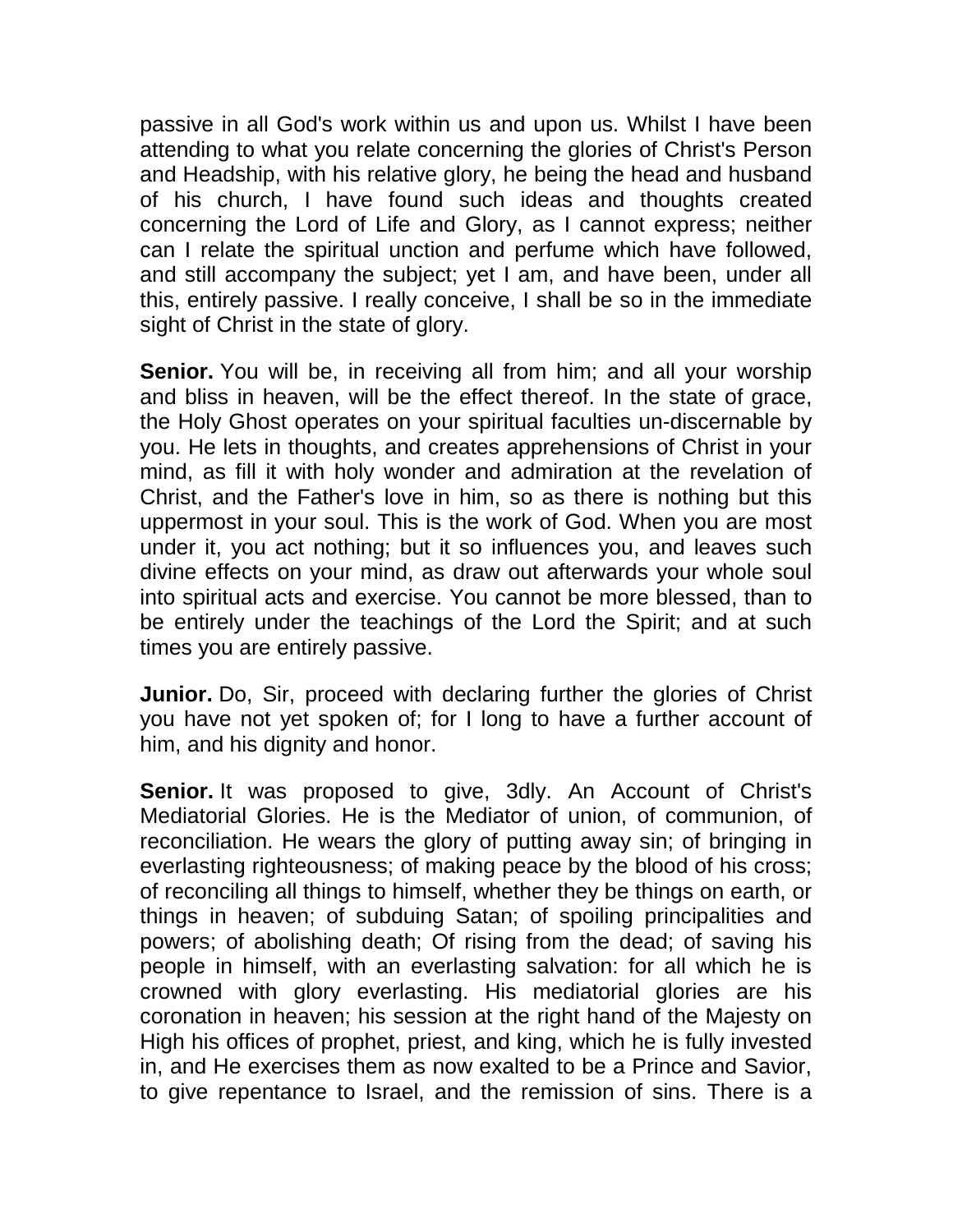wonderful variety in all these glories. They all differ from each other. They all are his. He is worthy of them. He will wear these glories for ever. Yea, his saints will greatly rejoice in all which results unto him from it; as they will in casting their crowns at his feet, and saying, Thou wast slain, and hast redeemed us to God by thy blood.

**Junior.** Pray, Sir, I have read these words of the Apostle, Unto me, who am less than the least of all saints, is this grace given, that I should preach among the gentiles the unsearchable riches of Christ. {Ephesians. 3:8}. I always conceive he refers to the riches of Christ, which he displays in saving sinners, in healing their wounds, in supplying their wants, in bestowing himself and his riches, which are unsearchable, upon them, to make them rich to the ages of eternity; but I think you have been really opening the unsearchable riches of Christ's glory.

**Senior.** If Christ is glorified in your mind, all is well. If the Holy Ghost hath been pleased to show you the glories of Christ, and made the conversation the medium of it, all the glory is his. My desire is, that he should receive all the praise and glory.

**Junior.** Pray, Sir, finish the discourse concerning what further remains on this subject, as proposed; then, if you can add to it, do.

**Senior.** Christ's personal glory, and the glory of his headship, in which was included his relative glory, have been touched on. We have glanced at his mediatorial glory. It was proposed, 4thly. To speak of the Glory in which he shines forth now in Heaven. This, I conceive, must comprehend all his glories. The glory he shone forth in at his Transfiguration, is the same glory he will shine forth in at his second coming. He shines forth in his personal glory now, at the right hand of the Majesty on High. He must of necessity shine forth as the head of his body, the church. He cannot but shine forth in all the honors and glories of his mediatorial person and office in all the glories of his victories and triumphs; and He will one day so shine forth, as we shall have a most blessed sight of him by sense and vision. The beloved John says, in his first epistle, Behold, what manner of love the Father hath bestowed upon us, that we should he called the sons of God; therefore the world knoweth, us not, because it knew him not. Beloved, now are we the sons of God, and it doth not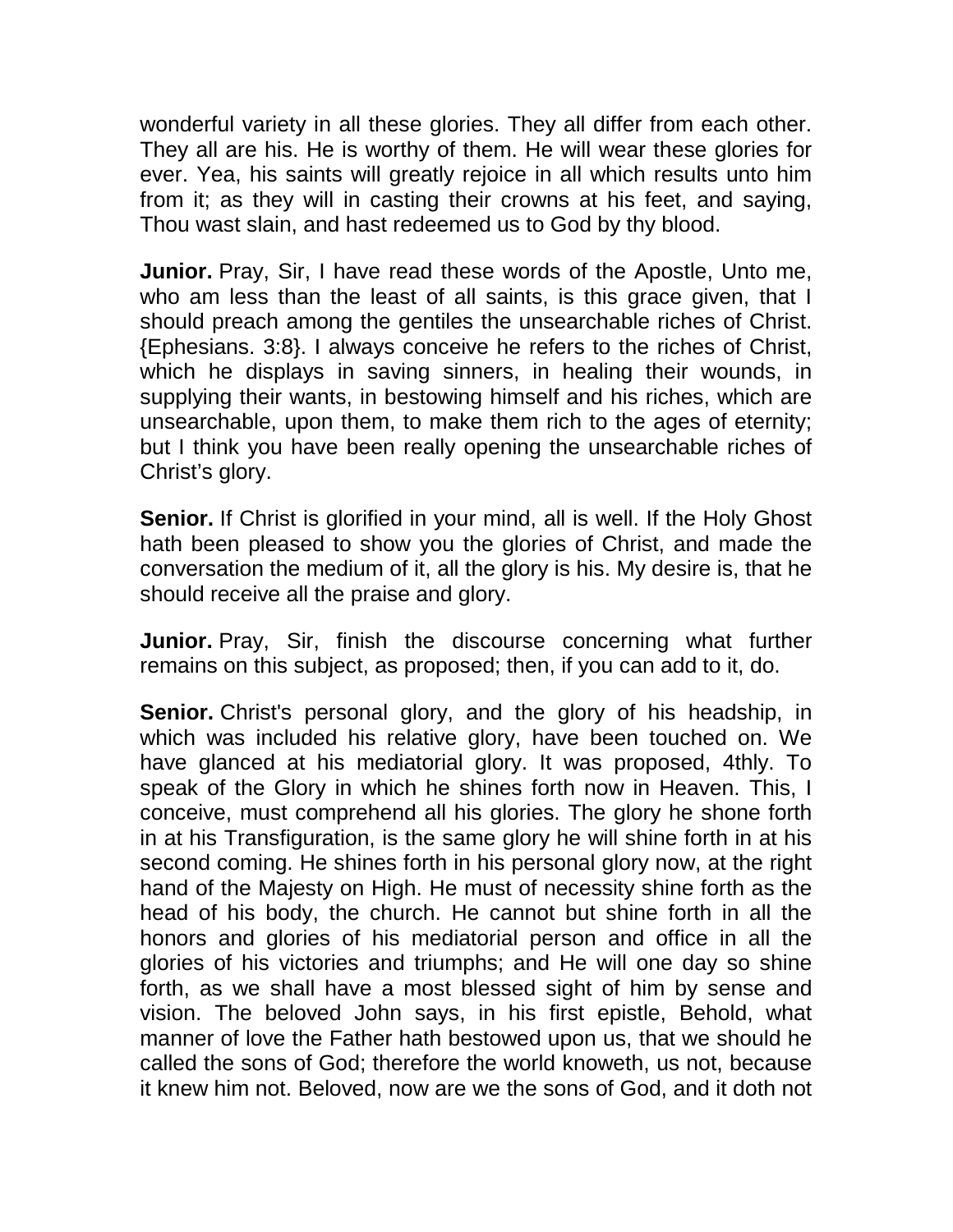yet appear what we shall be: but we know that, when he shall appear, we shall be like him; for we shall see him as he is. {I John. 3:1, 2}.

**Junior.** My dear Sir, will you kindly enumerate our Lord's glories, and just mention his appearances in his kingdom and glory which have taken, and are yet to take place; after which I shall only request you to say very briefly, what is contained in the Knowledge of Christ, and how the Saints are brought to the knowledge, of Him; as I do View and consider the subject to be of the greatest importance to saints as saints.

**Senior.** According to the order in which Christ's if glory is set before us in the word of the gospel, we have, 1st. His Essential Personal Glory, which he had with the Father before the world was; 2d. He had the glory as God-Man, to be the Head of the whole creation of God. He was before all: He created all: he was the universal head of all: He was the end of all; 3d. He was the Head of the Elect, and of all Principality and Power, which, as I understand it, comprehends elect angels. The church is Christ's body; he therefore stands as head to it, in a different relation to what he does to the whole creation. He is the creator of the one; He is the husband of the other, This is, therefore, 4th, a distinct glory which belongs to him, and which I style his Relative or Relation Glory. He is so one with his church, That we are members of his body, of his flesh, and of his bones. See {Ephesians. 5:30}. 5th. He hath a Mediatorial Glory, which consists in the glory due to his, person and office. This he is fully invested with, of which the Apostle speaks in these words, When he had by himself purged our sins, sat down on the right hand of the majesty on high. {Hebrews. I: 3}. It might, 6th, be said, Christ hath the glory and honor of being the Judge of quick and dead. As to his appearances in his personal and mediatorial glories, he shone forth in his personal glory on the holy mount. He shines forth in it now in heaven; so he does in his mediatorial glory. He will shine forth in his glory at his second coming in the clouds of heaven, with power and great glory. He will shine forth in the New Jerusalem State so gloriously, that it shall be said, Behold the tabernacle of God is with men, and he will dwell with them. And they shall see his face, and his name shall be in their foreheads. He, will shine forth in the full meridian of the glory which he had with the Father before the world was, before all his saints, in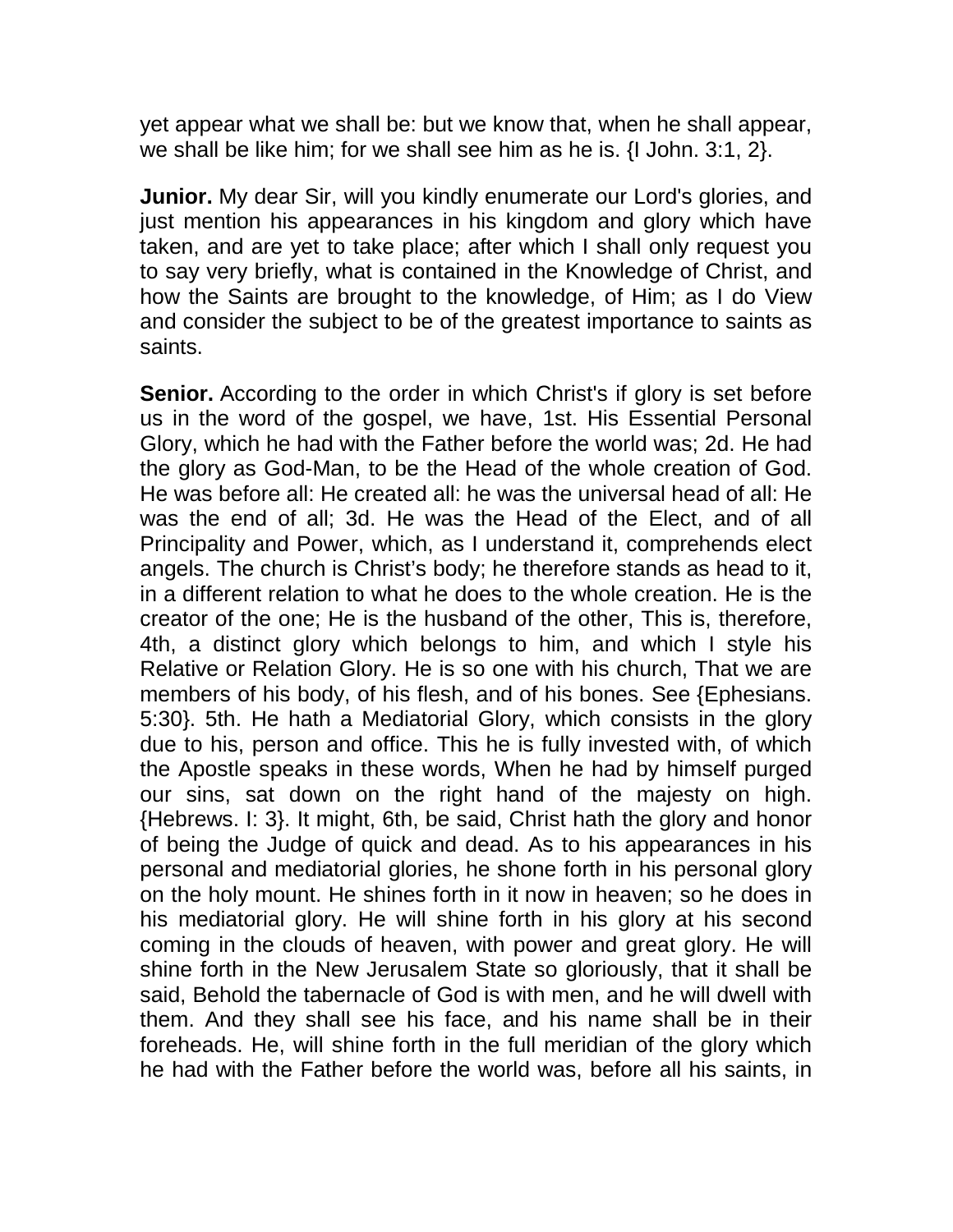the ultimate state of glory. Now, my good friend, I have done as you requested me. What have you more to say?

**Junior.** I only wish you to say what is contained in the knowledge of Christ, and how saints are brought to apprehend it. You have given an account of his person, of his glory. I am now where you never left me before. I see you can do nothing for me. I want to take every particular you have notified on this subject. I need, therefore, the Lord the Spirit, to give me such clear and. distinct apprehensions of this subject, as that I might go over in my thoughts every part of it. I do indeed now apprehend you, concerning the doctrine of the Eternal Three in the One Incomprehensible Jehovah: that you would have me learn it, and all connected with it, in the Person of Christ. Is it not so?

**Senior.** Yes, it is. I would not have you plunge your thoughts into the contemplations of absolute deity, nor into abstracted thoughts of the persons in Godhead. No. The Lord himself keep you from this. But I would have all your knowledge of Godhead, and of the Persons in the Trinity, confined to Christ God-Man, in whom alone you can approach God, worship him, have communion with him, and live for ever.

**Junior.** I am very highly indebted to you; but give me an account of what is contained in the knowledge of Christ.

**Senior.** Life and salvation are contained in it. Our Lord says in his great prayer to the Divine Father, which is recorded in the 17th chapter of John's gospel, And this is life eternal, that they might know thee the only true God, and Jesus Christ whom thou hast sent, We have not eternal life in our souls, if we have not the true spiritual and supernatural knowledge of his person in our minds. The apostle John, speaking after his divine Lord, says, God hath given to us eternal life, and this life is in his Son. He that hath the Son, hath life; and he that hath not the Son of God hath not life. {I John. 5:11, 12. I prefer the knowledge of Christ, beyond all the enjoyments of him: yea, I absolutely do prize the knowledge of the God-Man, the object and subject of the love and delight of all the Persons in the Essence, beyond heaven and eternal glory. I conceive of nothing in heaven, beyond seeing him as he is; and I am sure this will so perfect my knowledge of him, as will fix my mind immutably on him for ever and ever: and in this all true blessedness consists. There is also salvation,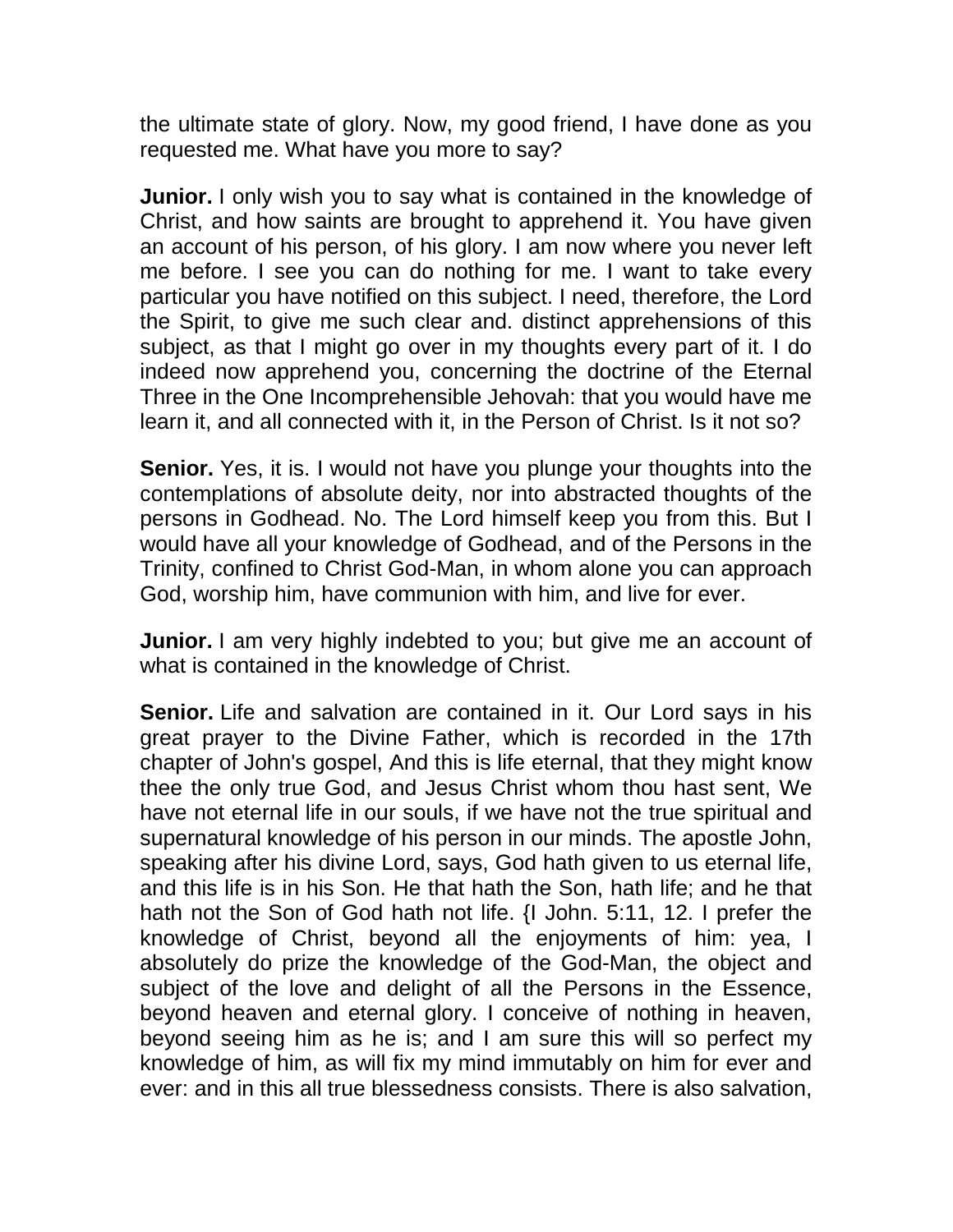and all the blessings of life everlasting, contained in the knowledge of the Person of Christ. There is none other name given under heaven among men, whereby we must be saved One said of old, Whom have I in heaven but thee? and there is none upon earth that I desire besides thee. {Psalm. 73:25}. The Apostle says, Yea, doubtless, and I count till things but loss for the excellency of the knowledge of Christ Jesus my Lord: for whom I have suffered all things, and do count them but dung, that I may win Christ, and be found in him. That I way know him. All this gives full evidence of what is contained in the knowledge of Christ, and also how highly he is prized by such as know him. I know not what to add to this, as I conceive it must be satisfactory.

**Junior.** It really is so. Every thing is contained in the knowledge of Christ which can enrich it, and give it complete satisfaction. In it is contained eternal life, which is the greatest blessing we can enjoy. In him we have every grace and blessing. In him we have eternal redemption. In the knowledge of him, we know our personal interest in him; and in the same knowledge of him, we have fellowship with the Father and the Spirit. Now, my good Sir, just to close the conversation, only say how saints are brought to the knowledge of Christ.

**Senior.** By the word, and by the Spirit. The word contains the revelation of Christ; the Holy Spirit from the word reveals Christ. In a spiritual apprehension of him, everlasting life is begun in the soul, which issues in all the acts of it up into life everlasting. We cannot know Christ but by the word, which, whilst it is full of Christ, yet we do not see, know, and believe on him to life everlasting, until the Lord the Spirit become our teacher and instructor.

**Junior.** Then you conceive Christ is as fully revealed in the word before we have eyes to see him, as when we are blessed with that faculty.

**Senior.** Yes; most undoubtedly I do. There will never be any other or clearer revelation of Christ, than is made already concerning him in the everlasting gospel. I look on it, the proper title thereof is, The revelation of Jesus Christ. In it he is expressed to the very uttermost of his heart and bowels of mercy, and above and far exceeding all our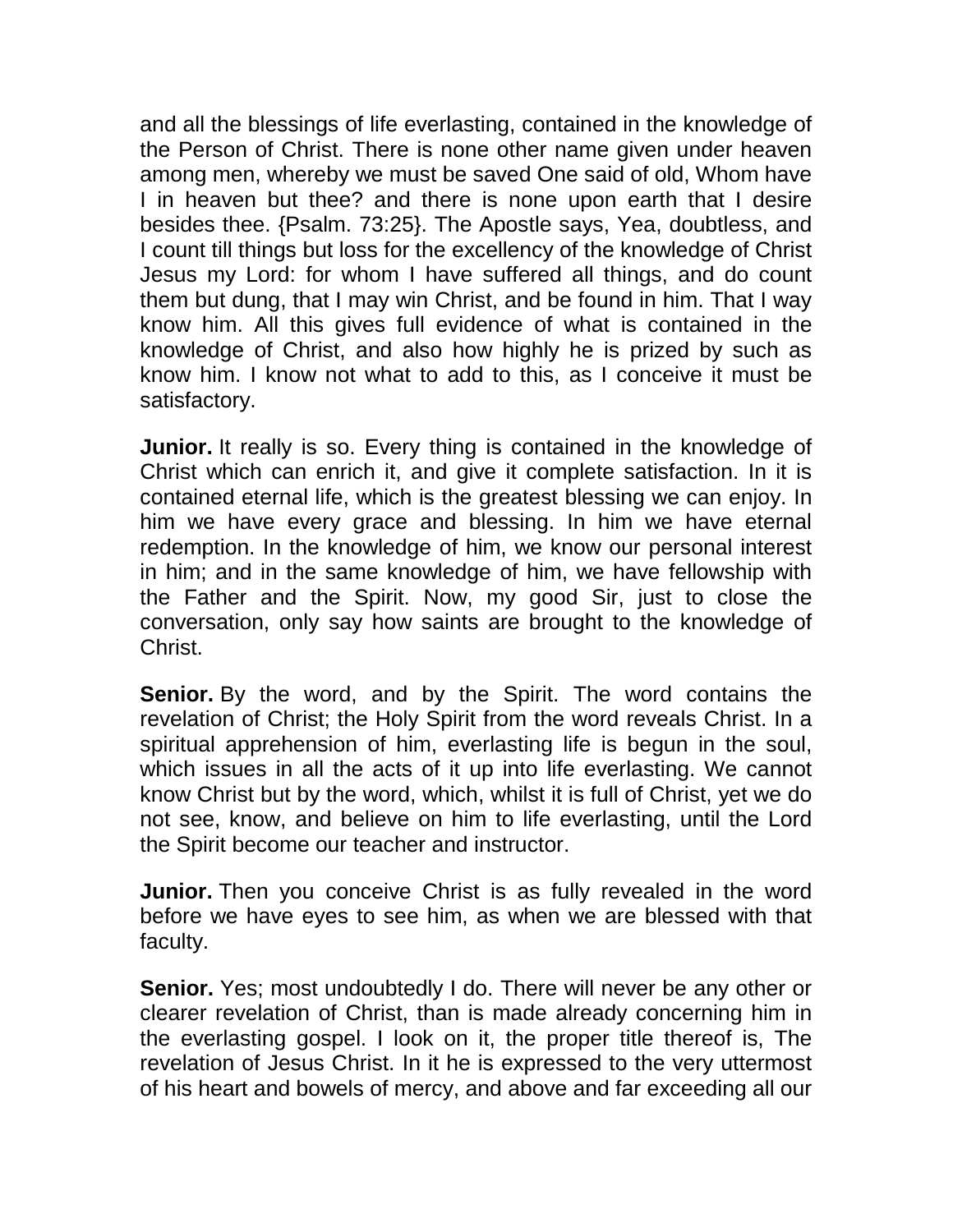sin and misery. When the Lord the Spirit is pleased from the word of grace, to give us to conceive rightly of Christ, we receive the true knowledge of him into our minds, and this is life eternal.

**Junior.** I conceive from what you say, that the least true knowledge of Christ, is as great an evidence of being in him, as the most enlarged and comprehensive acquaintance with him.

**Senior.** Yes; it is even so. Indeed, the first view received into the renewed mind, concerning our Lord Jesus Christ, is that of a Saviour. He is generally at first looked on and at, as able and mighty to save. Hence it is a real truth, if our Lord in the preaching of the gospel, was to be set forth in the glories of his person and majesty, the poor awakened and enlightened sinner would find no real delight in him.

**Junior.** How so? I thought faith was one and the same, whether in its infancy or in its maturity: that it had no other object but the Lord Jesus Christ; that it centered alone in him.

**Senior.** All this is the truth of the case; yet the eye of faith is opened to take in Christ in a gradual way and manner. When it is first opened, it sees Christ as having been crucified: as having died for sin and sinners. It finds all its peace and happiness in the blood and righteousness of Christ, who came into the world to seek and to save that which was lost. It closes with Christ in the full belief of his own word, Him that cometh unto me, I will in no wise cast out; and it looks wholly at, and trusts simply in, the wounds and blood of Jesus Christ. This is agreeable to the preaching the gospel of salvation to what is first experienced in the mind at our first believing on Christ; He saith Look unto me, and be ye saved all ye ends of the earth for I am God, and there is none else. It is also agreeable to what the apostle John says, I write unto you, little children, because your sins are forgiven you for his name's sake. {I John. 2:12}.

**Junior.** I must certainly subscribe to this. It was so in my own personal case; but then I really cannot trace the progress of this. I now find myself most blessedly enlightened and enlarged. I was therefore ready to conclude I never believed in Christ before. Will you kindly explain this to me? It will most certainly be advantageous to my mind, and it may be to others also.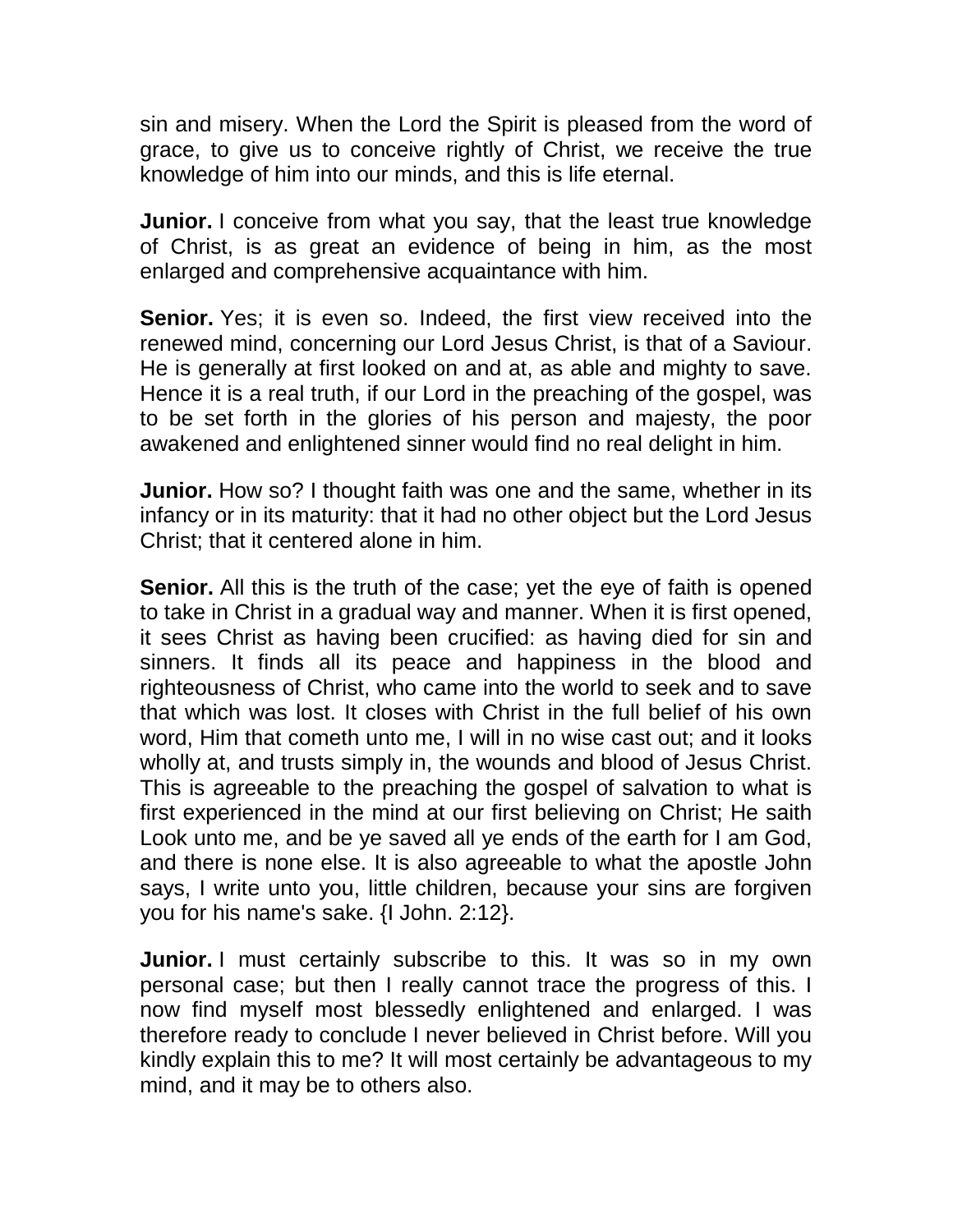**Senior.** I will. As the eye of faith is afresh illuminated, and we are favored with more glorious discoveries of Christ, we naturally forget our former apprehensions of him, because the present are more enlarged, and in this sense more glorious. Yet you were as truly a believer when you first trusted in Christ, as you are now; but you had not the same conceptions of him then, as you have now. When you were a babe in Christ, you were chiefly attentive to his love and salvation: as you advanced and came to be a young man in Christ, you were then chiefly concerned to look to him for strength against sin, that you might not fall to the dishonor of his most holy name. To be strong in the Lord, and in the power of his might, was then the most principal thing with you as now, the most sublime mysteries in the book of God, are become your one grand study; and this is but one and the same faith, only more distinctly and immediately exercised. I hope this clearly opens the case. It is the highest stage in Christianity, to be taken with the spirituality of the gospel; and the study of Christ's, Person promotes this beyond all other meditations whatsoever. But we must now part.

**Junior.** As you have explained the matter, I see it all to be just as you have stated it. A right statement of every gospel truth, is of very great consequence to the enquiring mind. I sincerely thank you. The Lord bless you. Farewell.

### THE RICHES OF DIVINE GRACE

#### UNFOLDED

### DIALOGUE VII.

The subject of this Discourse is, on Communion with Christ; in which fellowship, the Lord is pleased, in an especial manner, to open his heart most freely to his beloved ones.

*A CONVENIENT time being come, and these two friends being favored with an interview with each other, the conversation began thus:*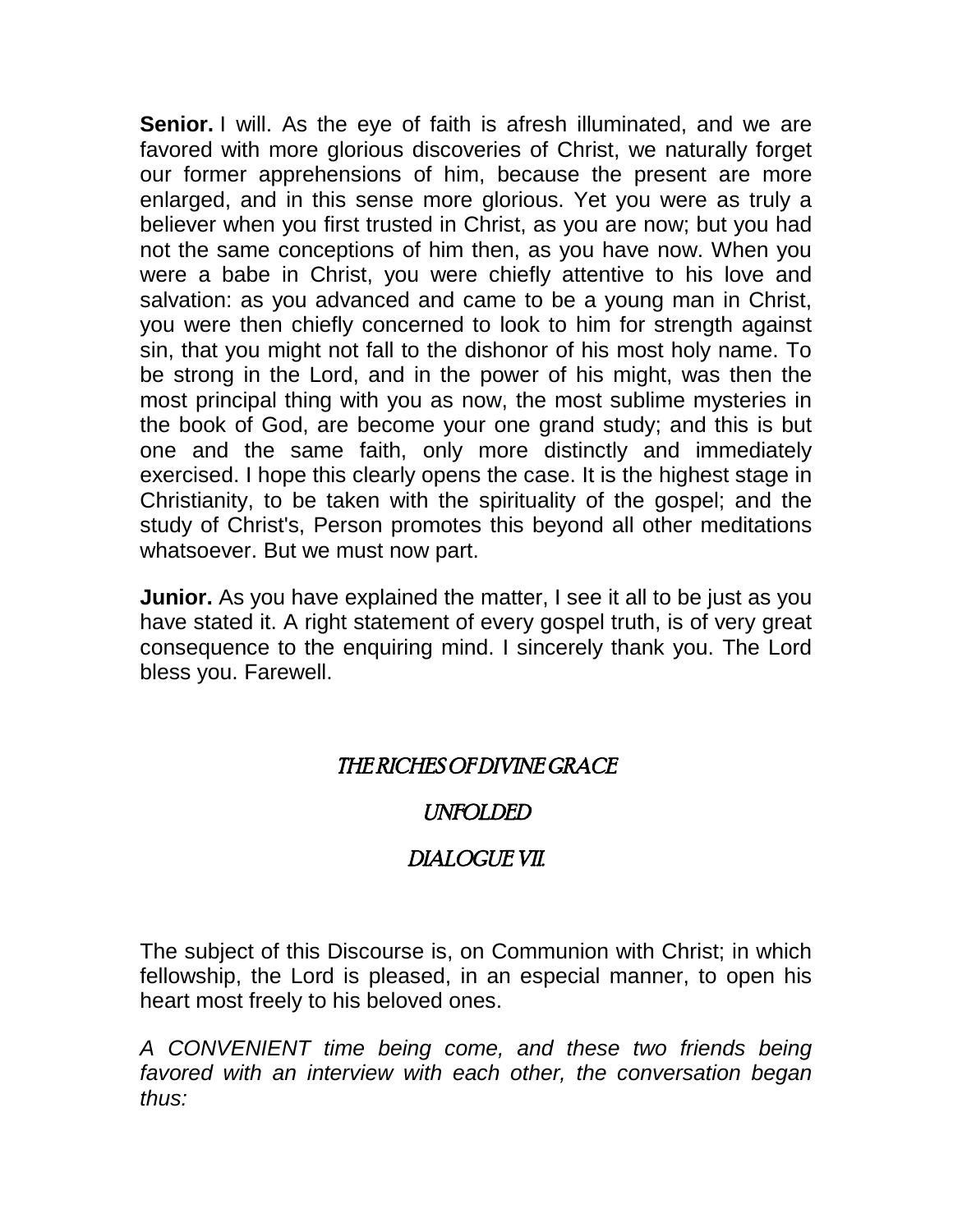**Senior.** My good friend, by the good hand of our God upon us, we are once more admitted to see each other: may the Lord sanctify and bless our meeting. Pray, how is your mind disposed, and what are the present subjects on which you may now be ruminating? I only ask, as it may lead to a fixation on a certain subject for our present discourse, and that may be the more acceptable unto you.

**Junior.** I cannot but most sincerely thank you, my good Sir, for your great kindness and friendship which you have showed me, in aiming to improve my mind, as you have already done, and in being so affectionately disposed in addressing me as you now do. As to my present thoughts, they are exercised with pleasure, in looking forward to the subjects before us, that we proposed to converse on, which are On Communion with Christ; on the Ordinances of Baptism and the Lord's Supper; on Church Fellowship; on Death, on the Entrance into the Invisible State; then, on Heaven, Glory and Eternal Life. To have you speak on, and unfold these subjects to me, with the apprehensions which by the light of the Lord the Spirit, he may, be pleased to let in upon my mind concerning these important things, is what is at present uppermost with me.

**Senior.** I cannot but bless the Lord for keeping up your mind, and giving you: a spiritual relish and appetite for truths so inestimable and divine.

**Junior.** Blessed be his name, the subjects we have before conversed on, have sunk into my mind: they are not only remembered, but they have been realized in my soul by the Holy Ghost. I do esteem them more than my necessary food: the reason for which is because my understanding is more enlarged, my affections more raised, and I am more engaged in delighting greatly in the Lord Jesus Christ and God my heavenly Father in him: all which I do ascribe to the Holy, and Eternal Spirit.

**Senior.** Then you ascribe nothing to me, for opening the subjects we have before conversed on, or may in those we propose still to pursue?

**Junior.** No, Sir, I do not. I must acknowledge, unless, these subjects had been opened and explained as you have opened them to, me, I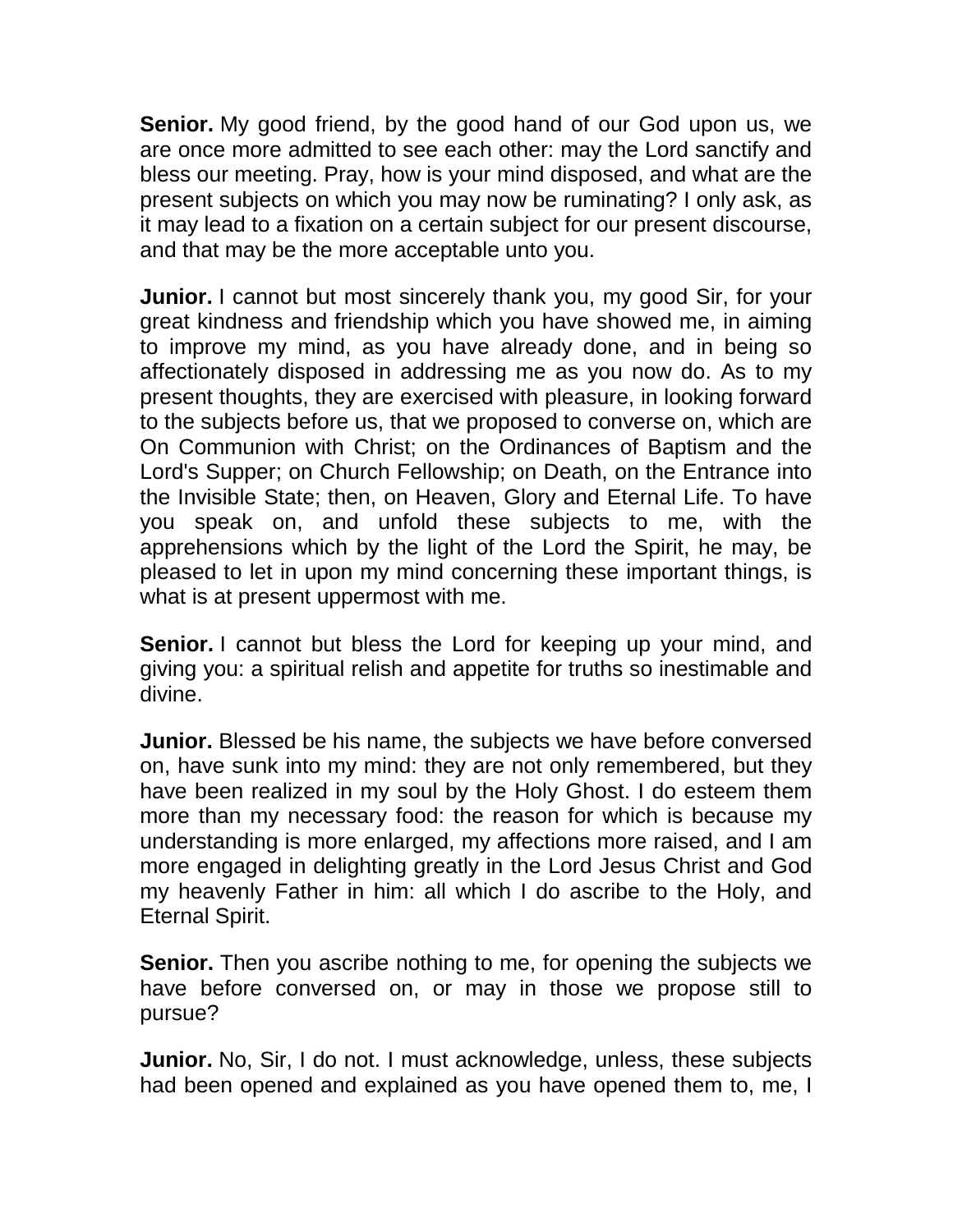had not had the views of them which I now have, nor had I been raised up in heart and affection to the Lord as I really am. It is these subjects spiritually explained, and rightly understood, and received into the mind, that make, way for the true exercise of all spiritual affections and aspirations after God; and it is the Holy Spirit's operation on these supernatural subjects, which fixes the thoughts, the mind, the will, the affections, on the Lord. All this I can say from what the Lord hath taught me whilst conversing with you, and more especially when I have been considering over in my own mind, what was contained in the subjects you had delivered to me.

**Senior.** All you say is right. There is nothing to be attributed to me. I only, proposed the question merely to hear your reply. When you make use of a pen, you attribute none of your thoughts to it, whilst it is the mean of your committing the same on paper, and communicating the same to others; just so it is in, the case before us: I am willing to impart my mind to yon on the best of all subjects, yet you cannot receive nor be profited by the same, much less quickened, and raised up in heart and affection to the Lord thereby, but by the power of the Holy Ghost. But let us now enter on what that particular subject is you would have discussed on at this time.

**Junior.** Sir, I wish it to be on communion with Christ. I hope to receive much light into this, subject, from your discoursing with me on it; lot me therefore request it to be our present.

**Senior.** I consider it a very interesting one; more especially if we, for the whole of our subject, state it thus: On Communion with Christ, in which fellowship the Lord is pleased, in an especial manner, to open his heart most freely to his beloved ones.

**Junior.** This, Sir will be an additional advantage, which will be most highly acceptable.

**Senior.** Union to Christ is the foundation of all communion with him; and this was from everlasting, and is the fruit of eternal election. The elect were chosen in him before the foundation of the world, consequently they were in him by this act before the world began. They could not be in Christ, but they must be one with him; they could not be one with him, but they must be in union with him; he could not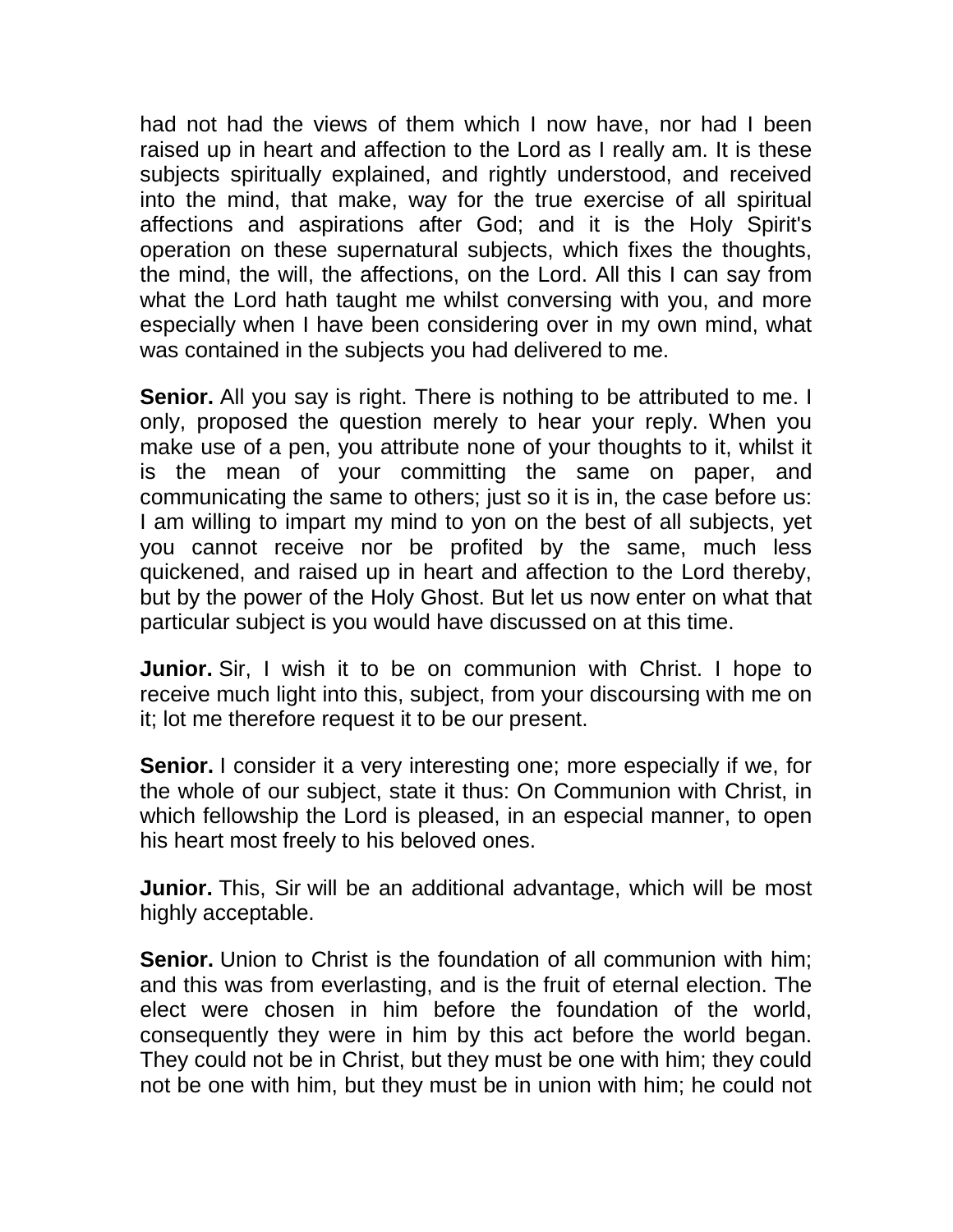be their head, and they his members, but they must be united to him as members in an head; or could he be their head, but he must be united to them as his members. It is from the grace of union to the Person of Christ, all his communicable blessings flow forth: towards them, All the communion the saints on earth or in heaven have and enjoy with Christ, and Christ has and enjoys with them, is the sole and entire fruit of his union to them, and their union with him.

**Junior.** I thought communion with Christ was the greatest blessing in earth or heaven, as I conceive it is therein and thereby, we enjoy communion with the Father and the Spirit.

**Senior.** Union to Christ is the blessing of blessings. It far surpasses all the communion we shall ever enjoy with the Lord, either in the state of grace or glory. It is the grand original and cause thereof. It is one of the blessings of election. It flows from the, Fathers everlasting love. It is immutable. It cannot be dissolved. The fall of all the elect into a state of sin, in Adam their nature head; their total loss of the image of God, in which they were created in him; their own inherent guilt,, sinfulness, and apostasy from the Lord, the fountain of living waters; their own actual rebellions in the course of their lives can by no means dissolve this union. No: nor death itself; for the elect, each and every one of them, die in Christ, in union to him, and with him: nor can the grave dissolve it, for Christ himself says, This is the Father's will which hath sent me, that Of all which he hath, given me, I should lose noting, but should raise it up again at the last day. {John. 6:39}.

**Junior.** I never thought union to the Person of Christ, to be of any such vast importance, so that I never gave myself any consideration concerning it; all I wanted was communion with him. From what you, have delivered, I am led to see this to be a subject of great importance indeed.

**Senior.** Verily, it is so. Our being united to Christ, and related to the Person of Christ, and interest in him, with his union to us, his relationship to us, his interest in us these are some of the deep things, of God: from the knowledge of which, everlasting consolation flows into our mind, and intercourse with Christ is hereby most spiritual, and more easily apprehended.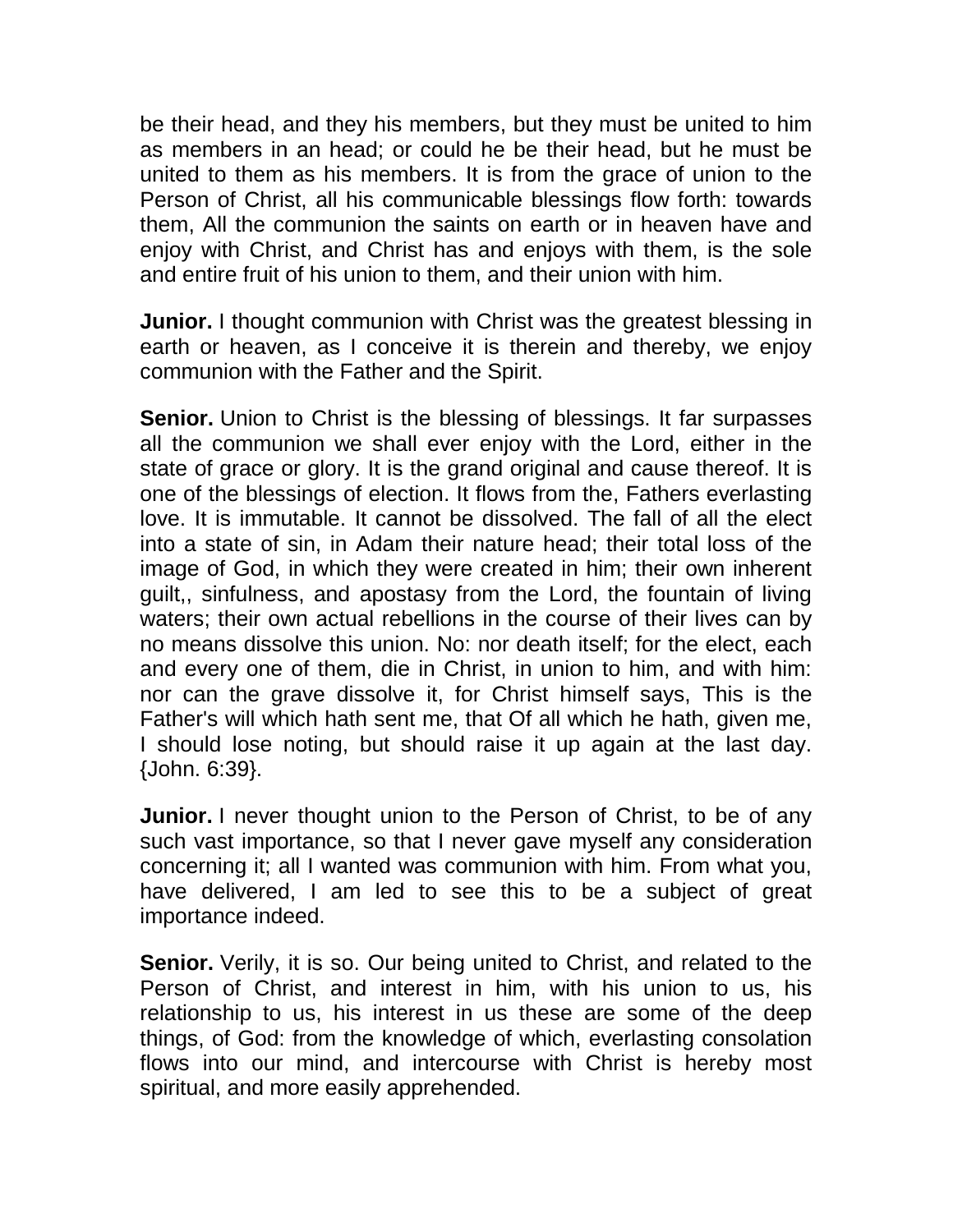**Junior.** I really conceive it must be so; I could therefore wish and request the favor that you would briefly name the several unions there are between Christ and his people.

**Senior.** I will, as you desire it. There is an election union, which comprehends the Person of Christ, and all the elect in him. The soul and body of Christ, are united to the souls and bodies of all the elect; for we are his body. We are members of his body, of his flesh, and of his bones. {Ephesians. 5:30}. Their is a representative union, Christ represented the church in his own person, and as one with him, from everlasting; and they were set up in him as his bride and social companion, as one who was to share and be a partner with him in all his, communicable titles, honors, riches, glories, and excellencies. There is likewise a marriage union between Christ and his church. There is also a manifestative union, which was evidenced by the Incarnation of Christ, who came thereby into our world, to save his people from their sins. There is, lastly, a glory union, which will openly shine forth in the New Jerusalem State, as also in the ultimate glory for ever, when all contained in the following words, will be fully realized, and most fully evidenced That they all may be one, as thou, Father, art in me, and I in thee; that they also may be one in, us. And the glory which thou gavest me, I have given them: that they may be one, even as we are one. I in them, and thou in me, that they may be made perfect in one, and that the world may know that thou hast sent me, and hast loved them, as thou hast loved me. {John. 18:21, 22, 23}.

**Junior.** I find this benefit in your conversation, it sets me on thinking; and whilst so employed, the Holy Spirit is pleased to create light in my renewed understanding, so as for me to receive the subject. But I long to hear you on that of communion.

**Senior.** My friend, where would you have me begin this subject? What must I say now on this point? Shall I begin with Christ's communion with us, or our communion with him? Say which.

**Junior,** Sir, I freely confess, I never thought of any other communion with Christ, but what was wholly on our, parts, and enjoyed by us in the ordinances of worship, I have never been in the least led to contemplate this grace any higher.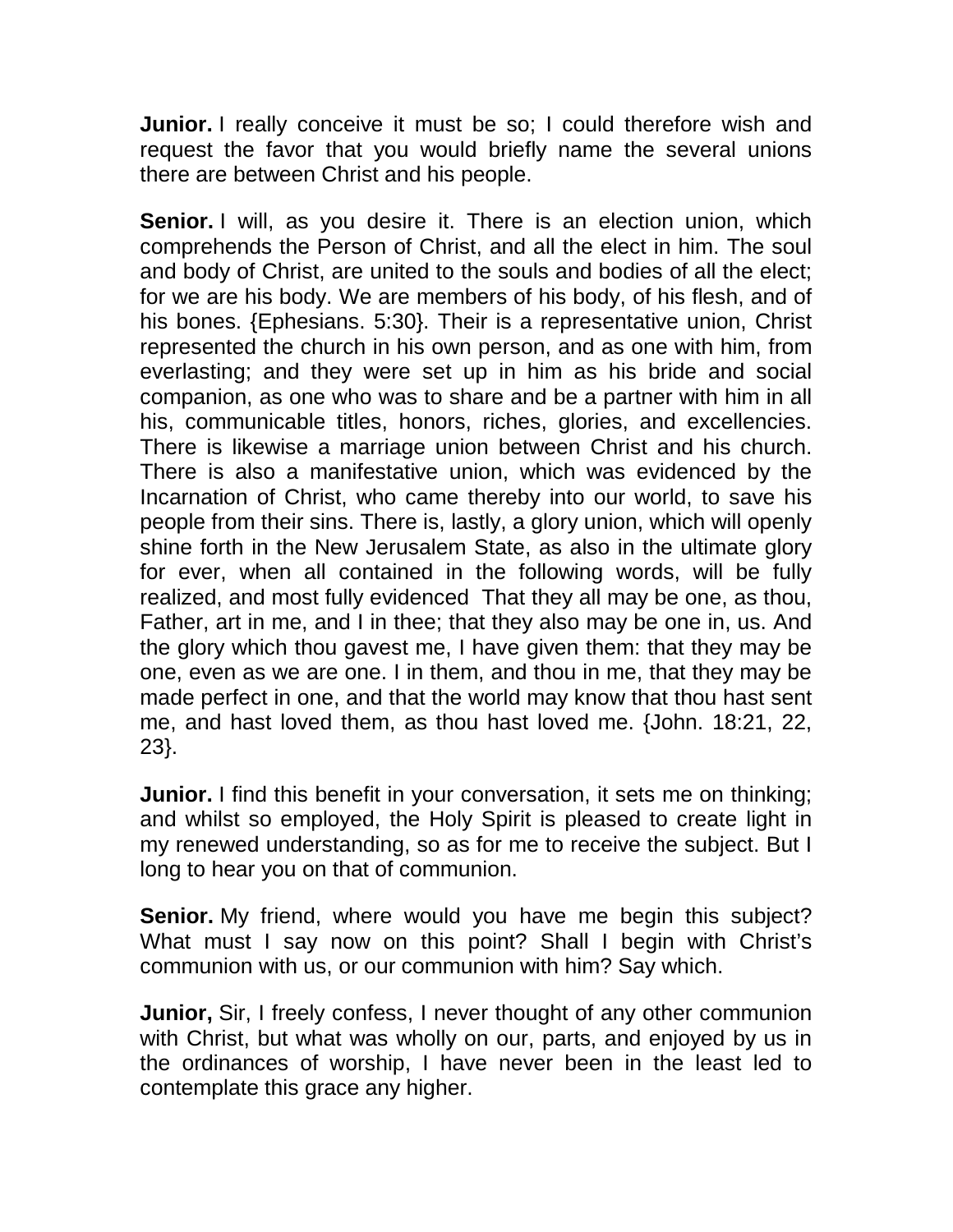**Senior.** Yet, my friend, the subject must, if entered into, and properly stated, lead us to consider Christ's communion with us, to be of more and far greater consequence than our communion with him.

**Junior.** Pray, Sir, give me some general apprehensions of what Christ's communion with us consists in.

**Senior.** The communion of our Lord's fellowship with us, must consist in all his views of us; in all the outgoings. of his heart towards us; in all his delights in us; in all the expression of his love to us; in all that he hath done for us; in all his communications of his grace to us; in all the open and free manifestations of his good will to us; and also in that free and full communion he will hold with us in the world, of glory this is what our Lord's communion with us, must most certainly consist in.

**Junior.** Say you so! Why, then, wherein consists the Communion with our Lord?

**Senior.** I reply, in real spiritual intuitive views of him; in the out goings of our minds, thoughts, hearts, and affections after him; in our real delights in him; in being pleased with all the expressions of his love to us; in all that he hath done for us; in rejoicing in all the open manifestations of the same to us. Herein it is our communion with him consists. It is of the same nature on both sides, yet not to the same degree: that is wholly impossible; for in all things our most precious Christ must have the pre-eminence.

**Junior.** The longer I converse with you, the more I am filled with wonder and surprise. The subjects you converse with me upon; I have the highest esteem for; yet you enter on these in such a way and manner, as seem to add dignity to them. I see plainly, what I have conceived to be communion with Christ, falls vastly short of your views of the same. For my part, I really have swallowed up, and made but one subject of it, Christ's communion with us, and our communion with him.

**Senior.** You have always considered, when your heart was truly happy in the love of Christ, and you, had spiritual delight in him, this was communion betwixt Christ and yourself. It never came under your spiritual reflection, how Christ held fellowship with you, and how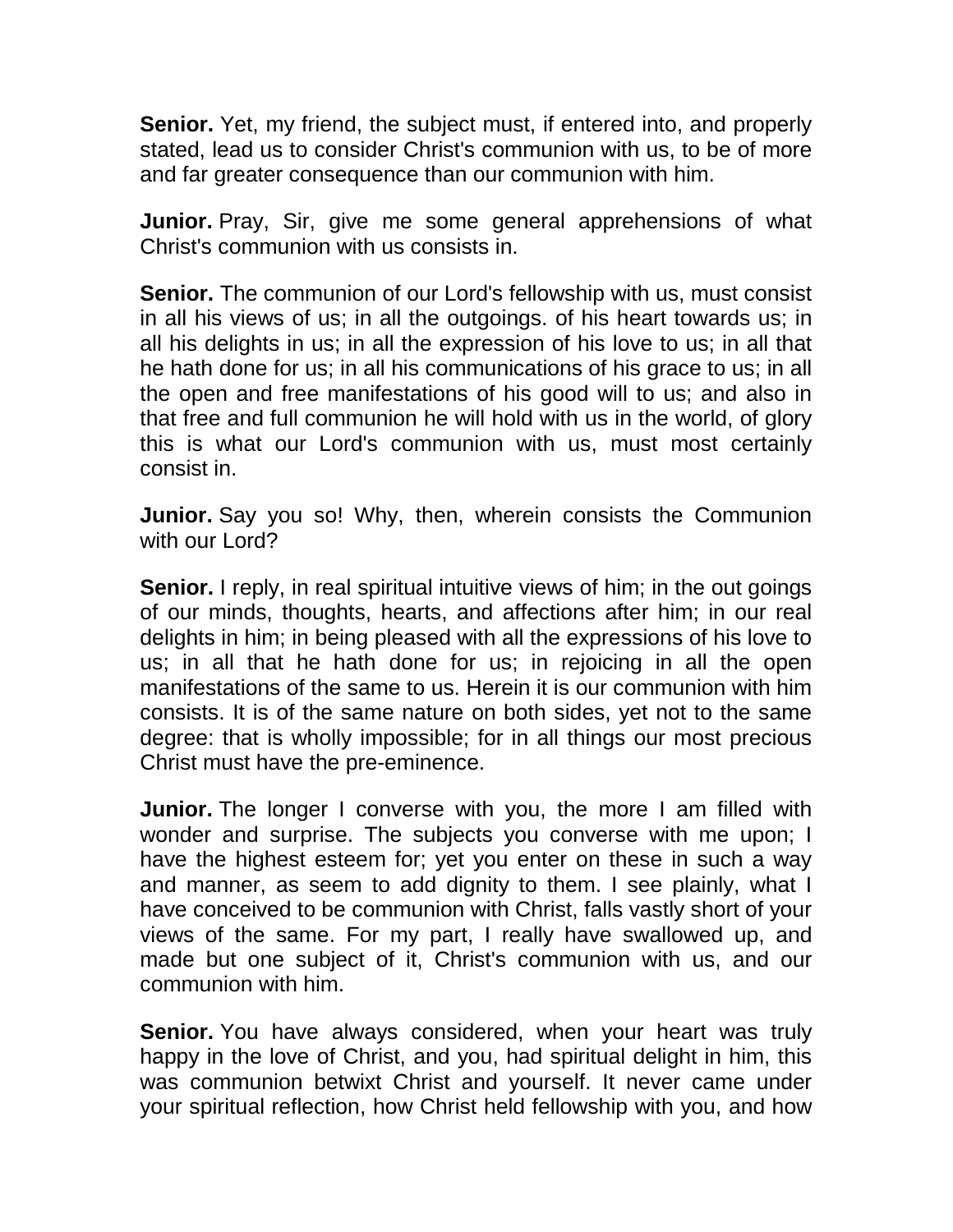he admitted you to hold fellowship with him, and it gave you no concern to be admitted into this secret.

Junior. Indeed, indeed, it did not; yet, from what you have now dropped concerning our Lord's communion with us, and our communion with him, it seems to me I have no real apprehension of the subject.

**Senior.** My good friend, I do not want you to be either encouraged or discouraged, by any thing I deliver; all I aim at is to convey right apprehensions of truth, and especially on those most important points we are, now upon. I have actually had communion with Christ, when I really knew not wherein it consisted; and, when under sacred opportunities in preaching, this great mystery of grace hath been opened, and put into proper words, I have been led to see, if what was described in the sermon was real communion with God, I had been favored with it years before. I would not, therefore, have you utter any hasty expressions, and say you know nothing, of it; but, as I really conclude you do, put any questions on the same you please, and I will, so far as it is given me, give a reply to the same, according to the best of my ability.

**Junior.** I must say you are exceedingly kind. Will you, Sir, be pleased, in a very particular manner, to explain all your words have expressed, concerning our Lord's communion with us?

**Senior.** I will, with the greatest readiness. My dear Sir, I love you in the bowels of Christ Jesus. I have been in the same state of mind you are. I was never quick in apprehension, but ;vas always thoughtful; so that a word of importance of Christ and eternal things dropped, led me, as one of a contemplative turn, to consider over and ponder on the same; and I now live to be a witness it is better to be so, than of a more quick and lively disposition.

**Junior.** Pardon me, Sir, I do not know what to make of this. I am sure I think such are the most blessed, who are of a quick and lively frame: it is what I covet.

**Senior.** You may, I do not. I prize a sound judgment in the truths of God, above all the liveliness and vivacity in the world. I consider and look upon much called life and liveliness, to be nothing more than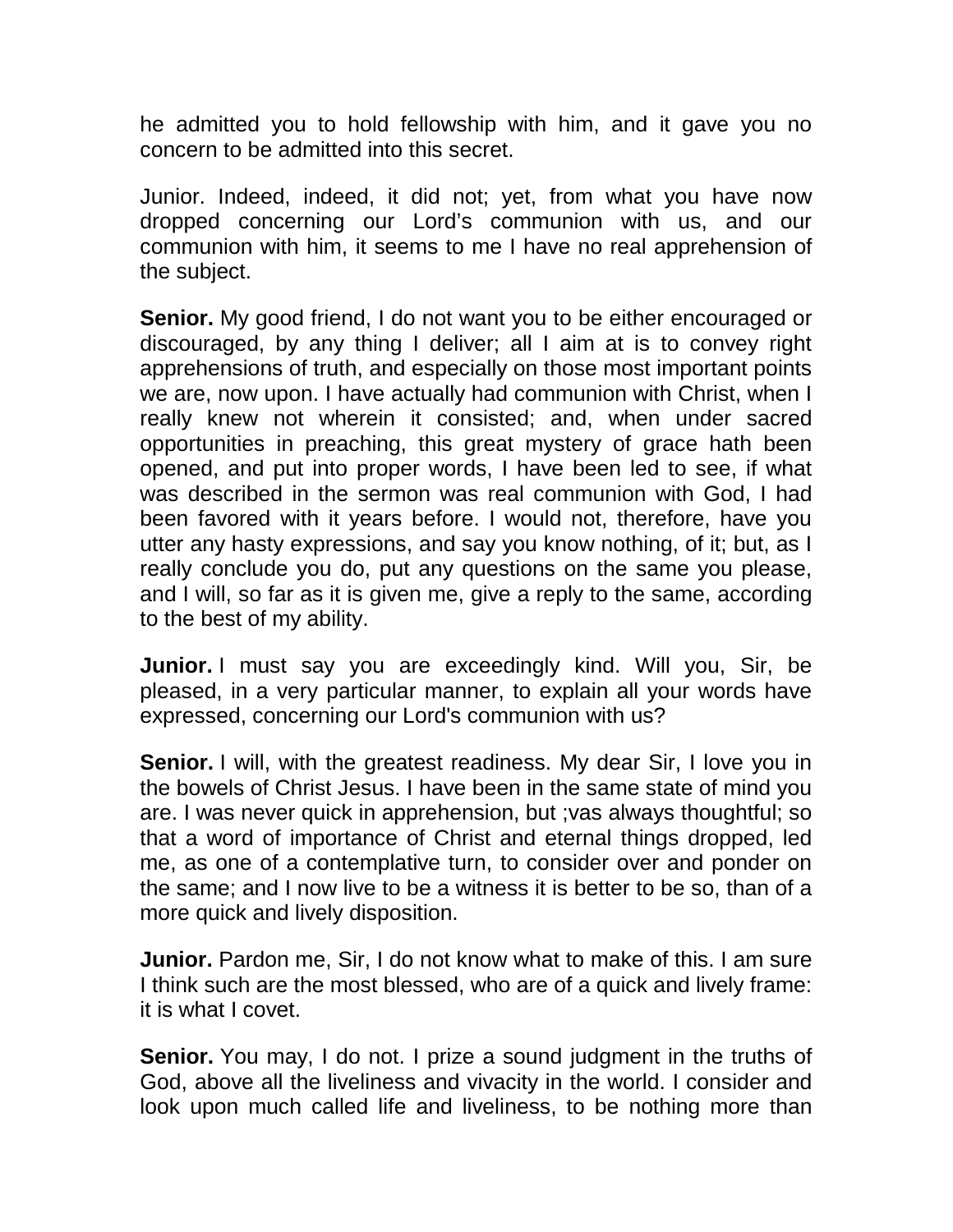nature, and natural exertions; as such, there can be no spirituality in them. I have found many, who are looked on to be very dead in spiritual things, to be fuller of spiritual life, than such who have run them down; but then I would wish you to understand Me, I look on all spiritual life as brought into the renewed mind by the knowledge of Christ, and increased and maintained by renewed acts of believing on Jesus.

**Junior.** But, my dear Sir, do oblige me in my request, concerning what you have expressed respecting our Lord's communion with as, for I really never Yet considered the subject, and can be confident I never heard such an account given of it in words before.

**Senior.** I said communion with our Lord, and his fellowship with us, consist in his views of us.; in the outgoings of his heart towards us; in his thoughts of us; in his delights in us; in all the expressions of his love to us; in all the open and free manifestations of his good will to us; and in the free and full communion he will hold with us in glory. This you want me Very sentimentally and particularly to set before you, which I will most cheerfully; but I must request your particular attention.

**Junior.** That, indeed, Sir, you need not demand. I do perceive the subject requires that you be correct in enumerating each of the particulars you have expressed, as I am desirous to receive them very distinctly and clearly into my mind; for I more and more see, without a right knowledge of the same, they cannot have their proper effect within and upon me.

**Senior.** I said that communion with Christ, and his fellowship with us, consist in his views of us. He beheld the elect, before all worlds, as the objects and subjects of his Father's everlasting love: as his beloved bride and spouse. He took into his own mind his Father's love to them in him, and his own love to them. He expresseth himself thus: Then I was by him, as one brought up with him and I was daily his delight, rejoicing always before him. Rejoicing in the habitable parts of his earth, and my delights were with the sons of men. Prov. 8:30,31. Thus Christ had communion with them by his views of them, by his rejoicing in them, by his delights in them, before the foundation of the world. His views of his church, drew out his heart towards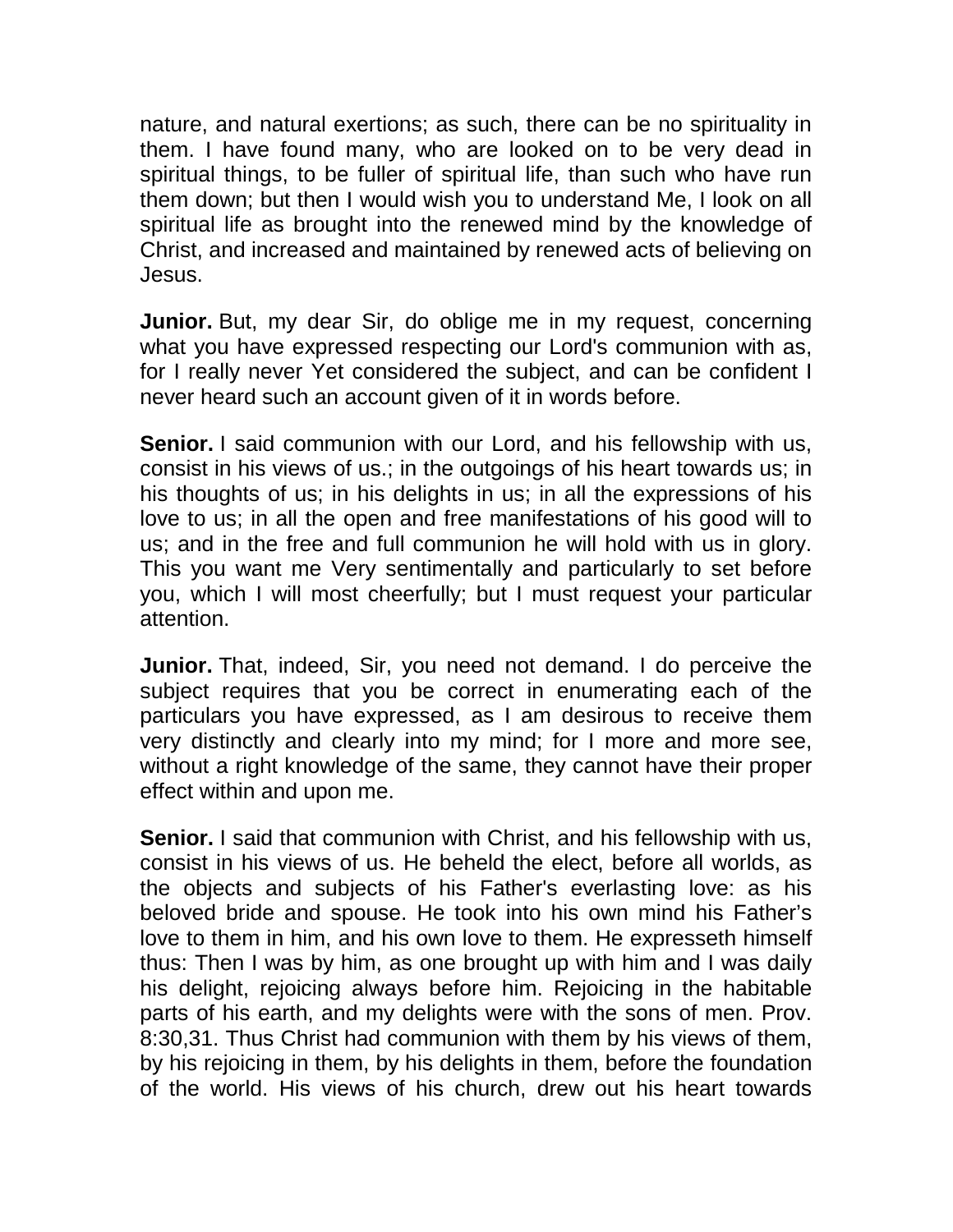them. He expressed this in his covenant engagements on their behalf. His communion with them was manifested in his becoming one with his people, in taking hold of their nature, and becoming like them in all things, sin only excepted. Forasmuch then as the children are partakers of flesh and blood, he also himself likewise took part of the same: that through death he might destroy him that had the power of death that is the devil. {Hebrews. 2:14}. This was to have fellowship with his church in her low and lost estate. Herein He exercised his love openly and manifestatively: as He also did in his whole life of humiliation and passion; by which means he purged their sins, and sat down on the right hand of the majesty on high. He has also communion with them in all his free and open manifestations of his good will to them. This is further displayed in the fellowship he holds with the saints who are already admitted into the kingdom of glory; to, which same state He will admit all his saints in his own appointed season.

**Junior.** What you have said is most truly wonderful. If I understand you, the love of Christ towards them from everlasting, must have been an active love. His rejoicing over them and in them, proves it so; yet I cannot conceive how this should be any part of our Lord's communion with them, seeing then they could by no means have the least apprehensions of the same. I cannot conceive that Christ can have any communion with us, and we not be sensible of it, and we not be sensibly affected by it. Can you, Sir?

**Senior.** Indeed I can; not that I may be able to give you my thoughts on this subject, so as to convey clear ideas of the same to your mind; but I must tell you, Christ could not have quickened us with spiritual life, if he had not had communion with us; yet, when he put forth his resurrection power within us, we perceived it not. , The effects continue to the present moment, and will last to eternity; yet we ourselves, when Christ first held communion with us in this way of communication, perceived it not; we were dead, and he gave us life; all that has followed this, is but the evidence thereof. As to what, you say, you cannot conceive Christ can have any communion with us, and we not be sensible of it; why, my good Sir, Christ puts forth many acts of his grace within us, and holds communion with us, where we perceive nothing of it. If this were not the case, the new creation wrought within us by the Lord the Spirit, must sink and die.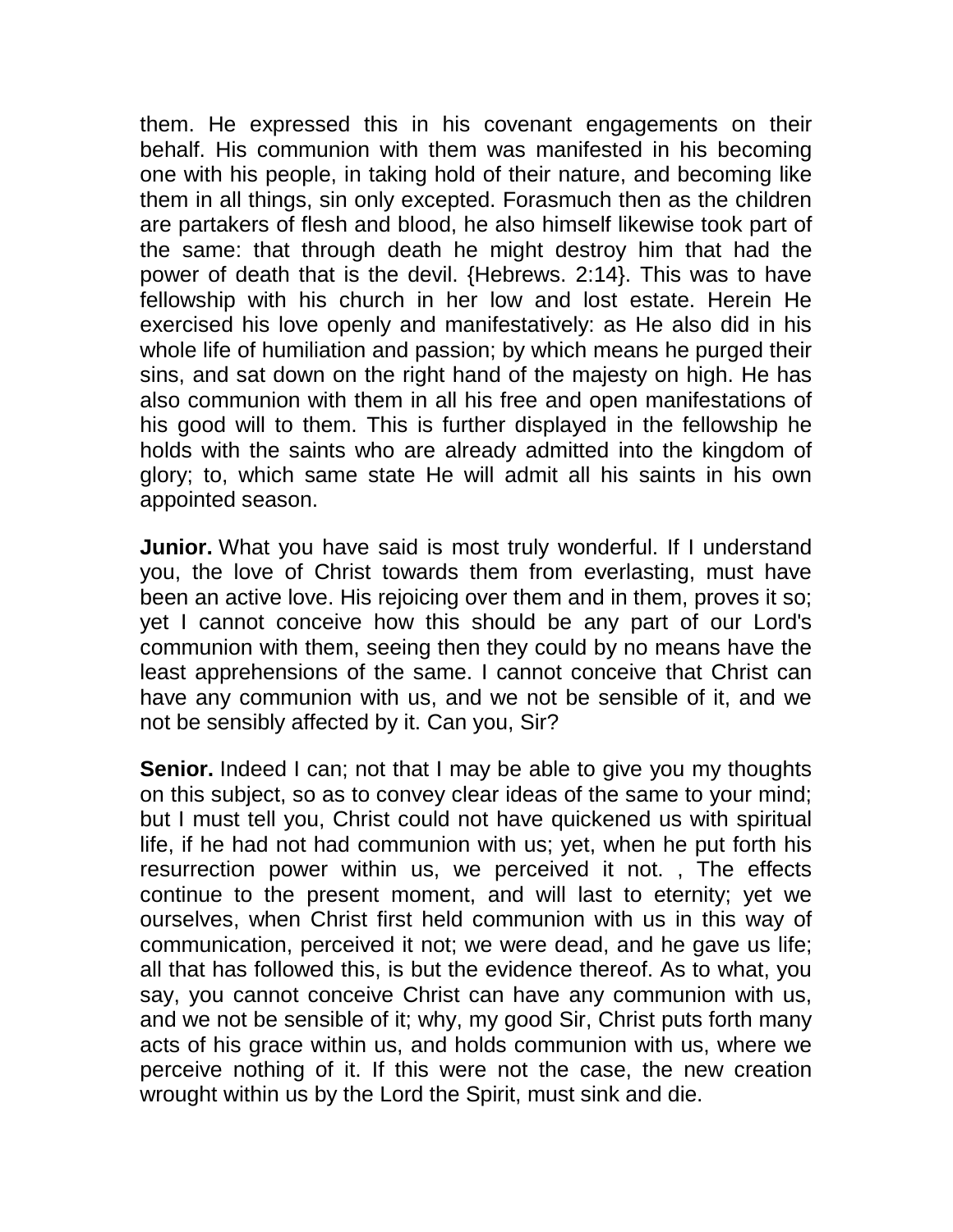**Junior.** You make Christ's communion with us, the cause why we are admitted to have communion with him, do you not?

**Senior.** Yes, verily. I told you before, communion is the fruit of union. I may also add communion in commensurable to this. It is so on the part of Christ: he imparts his life, his light, his spirit, his grace, his holiness, his righteousness, his purity, his salvation to us; so as that we receive and enjoy the benefit of the same, and we are hereby made partakers of Christ: all which, in the essence and perfection of it, is by imputation and communication. The Apostle says, God is faithful, by whom we were called unto the fellowship of his son Jesus Christ our Lord. {I Corinthians. I: 9}. He also says at the 30th verse of the same chapter, But of him are ye in Christ Jesus, who of God is made unto us wisdom, and righteousness,, and sanctification, and redemption. All is bestowed on us, and made known in us, and received by us, out of the fullness of him who fillets all in all; of whom the Apostle says, And of his fullness have all we received, and grace for grace. {John. I: 16}.

**Junior.** If I understand you, we are entirely passive in all the communion the Lord Jesus Christ is pleased most graciously to hold with us. Is it so?

**Senior.** Yes. He is pleased to inhabit, to dwell in, and make his abode with and In us. He hath the key of David. He opens to the view of faith, all the riches of grace and glory. He possesses the whole mind with the knowledge and enjoyment of the same; and hereby we have communion with him, and can say in our measure, what the Apostle does in his own, and in the name of others, and to a far greater degree, That which was from the beginning, which we have heard, which we have seen with our eyes, which we have looked upon, and our hands have handled, of the word of life; (For the life was manifested, and we have seen it, and bare witness, and show unto you that eternal life which was with the Father, and was manifested unto us:) That which we have seen and heard, declare we unto you, that ye also may have fellowship with us: and truly our fellowship is with the Father, and with his Son Jesus Christ. {I John. 1: 2, 3}.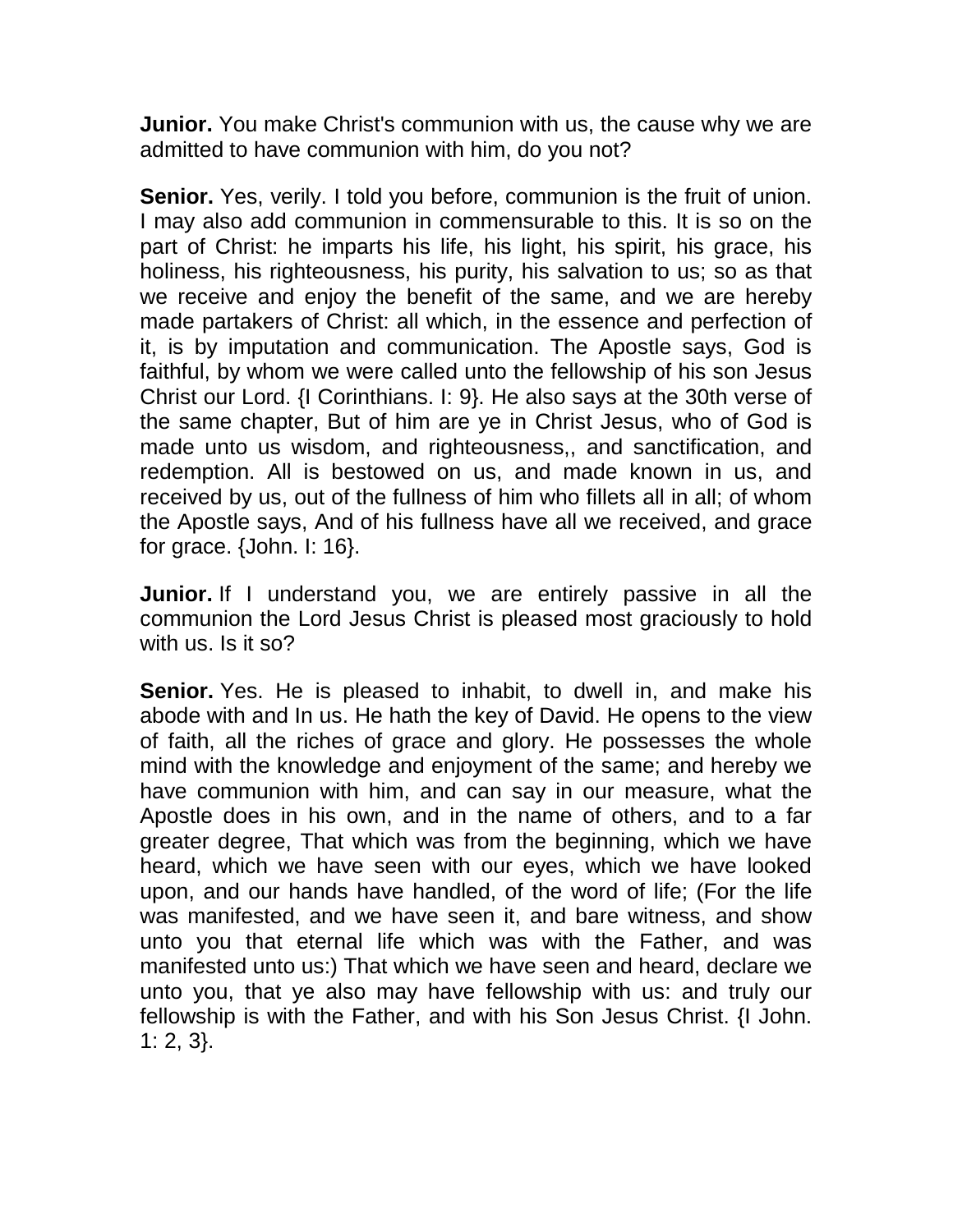**Junior.** Be pleased now to enter on the subject of our personal and particular communion with Christ, and what it consists in.

**Senior.** Our communion with Christ consists in the various outgoings of our minds towards him. We are sometimes engaged in spiritual conversation about him the unction of the Holy one descends on us: Christ is very present to our minds; his fragrancy and perfume fall on us; and he is the most precious one in our esteem. This is communion with him. At other times we are led into spiritual contemplations on him, in which our hearts burn with love, and there is an outgoing of our souls towards him. This also is communion with him. There are seasons when the mind is very specially and particularly drawn out in prayer, in praise, in blessing him; in which acts we have real and, actual communion with him, and he becomes our centre, our all; we getting hereby into more personal and particular acquaintance with him.

**Junior.** What you say concerning communion with Christ, is on some very special and highly-favored seasons. It is not to be expected in the ordinary course of my daily walking with God, is it?

**Senior.** My good friend, every good thought you have of Christ, is communion with Christ. Every good word you speak of and concerning Christ proves you have communion with him. Communion with Christ is carried on in our souls by the Holy Spirit. It is by his taking of the things of Christ, and showing the same unto us.

**Junior.** I am certainly very tiresome to you, but if you would set before me the very exercise of the mind in the act of real communion with Christ, I should have abundant cause to bless the Lord on your behalf.

**Senior.** I have endeavored throughout all my past, as also in my present conversation with you, to express myself in the most free and easy manner I possibly could. I remember I stated to you, the subject should be on Communion with Christ, in which it would be clear it pleased the Lord, in an especial manner, to open his heart most freely to his beloved ones. I will, so far as the Lord shall be pleased to assist, give you as full an account of all this, as I possibly can. The Lord admits his people most freely to converse with him, to call on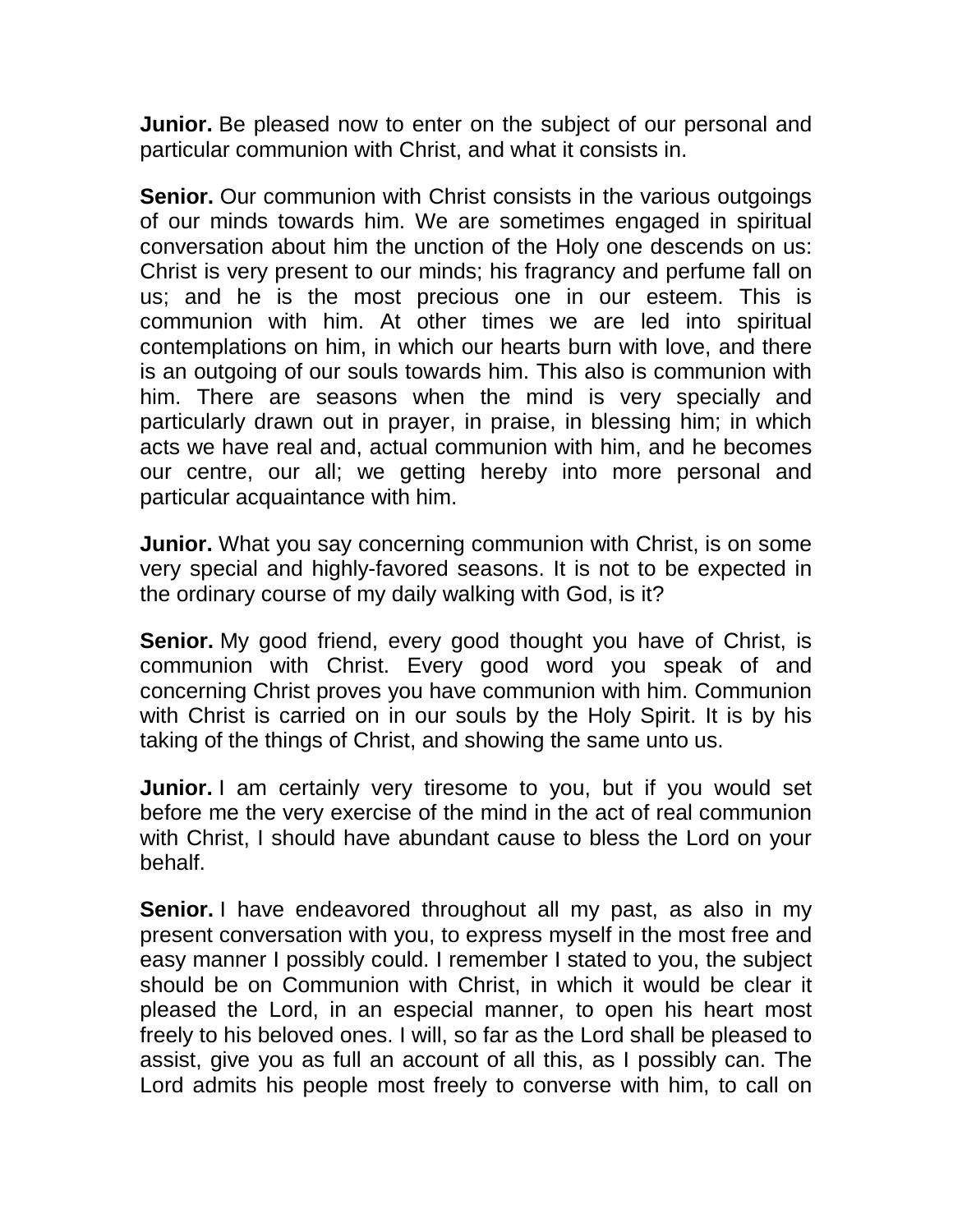him, to pour out their hearts before him, to converse with him as their friend. He opens his heart to them; he shines in upon their minds; he fills them with a sense of his mercy and compassion; he gives them some very particular apprehensions of his righteousness and sacrifice; so that their hearts dance for joy. As it respects the exercise of the mind, in real and personal communion with Christ, it is as follows: The soul looks simply unto him; prays he would grant his most gracious presence; implores some peculiar access unto him; it bewails its inward and actual sinfulness; it begs to be favored with some blessed intuitive knowledge and apprehension of his glorious person of his loving heart of his matchless worth of his holiness of his righteousness of his oblation of his death, burial, resurrection, ascension, glorification, and coronation, as may, swallow up the mind, and fix it wholly on him. The believer entreats to be remembered with the favor he beareth to his people. The mind longs to have a blessed inward conception of the dignity of Christ of the worth of Christ of the representation which he makes of all the elect in his own person before the throne of, the Majesty in the heavens, Whilst thus engaged, the heart of Christ is opened; and, under the teaching of the Holy Ghost, the believer takes in such conceptions of Christ, as put down every thing below Christ. Thus, in an especial manner, the Lord Jesus Christ is most fully made known; and we see and taste how good, and gracious the Lord is. I have found in my own case, in this immediate and personal communion with God which I have been opening, the person, glory, heart, salvation, and grace of Christ, have been most wonderfully opened to my spiritual apprehension; and I have had more of the knowledge of the Lord imparted, and of the Holy Ones, than in any other way or means whatsoever. How does all this appear to you? I hope you will acknowledge I have been very simple and easy in the statement of this most experimental subject.

**Junior.** I must confess, so far as words can make the subject clear and plain, you have done it: so that what darkness may remain on my mind concerning the same, must arise wholly from the greatness and majesty of the subject itself. But, pray, Sir, have not real saints fellowship with the Father and the Spirit, in their accesses to the Lord Jesus Christ, the glorious head, and only mediator of his church.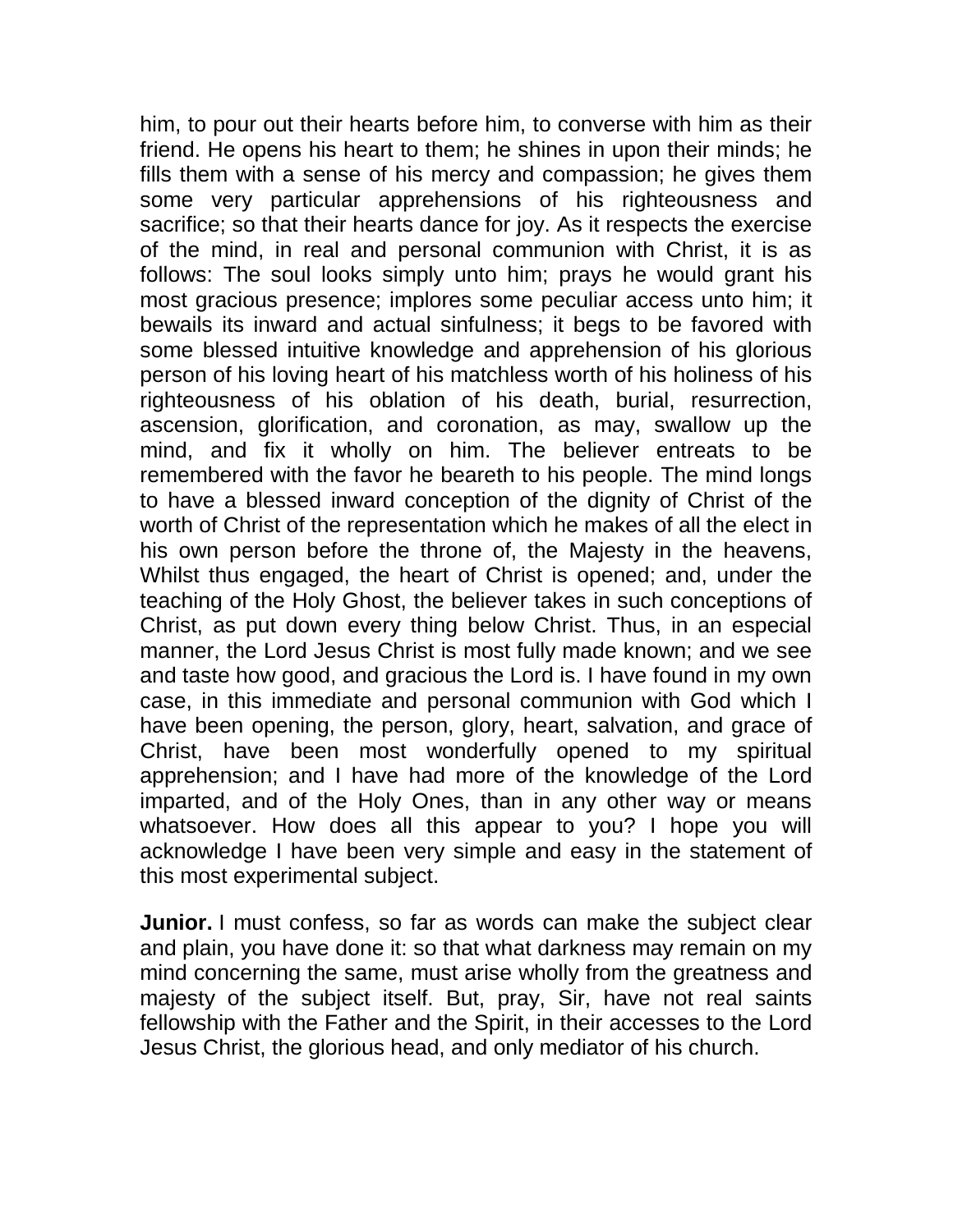**Senior.** Most assuredly they have. We approach the Father in the Son, through the Spirit. Truly, says the Apostle, Our fellowship is with the Father, and with his Son Jesus Christ. And we read expressly, that we both have access by one Spirit unto the Father. {Ephesians. 2:18}. And the Apostle in his benediction, makes express mention of the communion of the Holy Ghost: The grace of the Lord Jesus Christ, and the love of God, and the communion of the Holy Ghost, be with you all. Amen. {2 Corinthians. 13:14}.

**Junior.** How, or in what way, am I blessed with communion with the God and Father of our Lord Jesus Christ?

**Senior.** You have immediate access in the person of Christ, and come in his name, person, righteousness, sacrifice, and intercession, before the throne, and you pray the Father to look upon you, and manifest himself to you in his Beloved; and there are seasons when it pleases him to fill your mind with such views and apprehensions of his love, as afford you a real heaven. This is communion with the Father on his part, and on yours also, as you are at such times filled with the high praises of his love.

**Junior.** I really have had this which you speak of the Lord be praised for it. If I understand you, when at any time my mind is drawn out immediately to admire and praise the Father for his everlasting love to my person in Christ, and he is pleased to favor me with a sense of his love, this is to have distinct and personal communion with him. Is it not?

**Senior.** Yes. We can have communion with the Father no other way. We converse with Christ, and with the Father in him. When we have fellowship with Christ, we have at the same time fellowship with the Father and the Spirit; yet there are seasons when we have particular fellowship with each of the Divine Three, and that agreeable to their covenant acts, and their interest in us, and relation to us.

**Junior.** Pray, Sir, wherein consists communion, with the Holy Ghost?

**Senior.** The Holy Ghost dwells in us. He exalts Christ in our minds; he sheds a sense of God's love abroad in our hearts; he carries on all the blessed fellowship we have with the Father and the Son. There are season's when he gives us to consider his own personal love to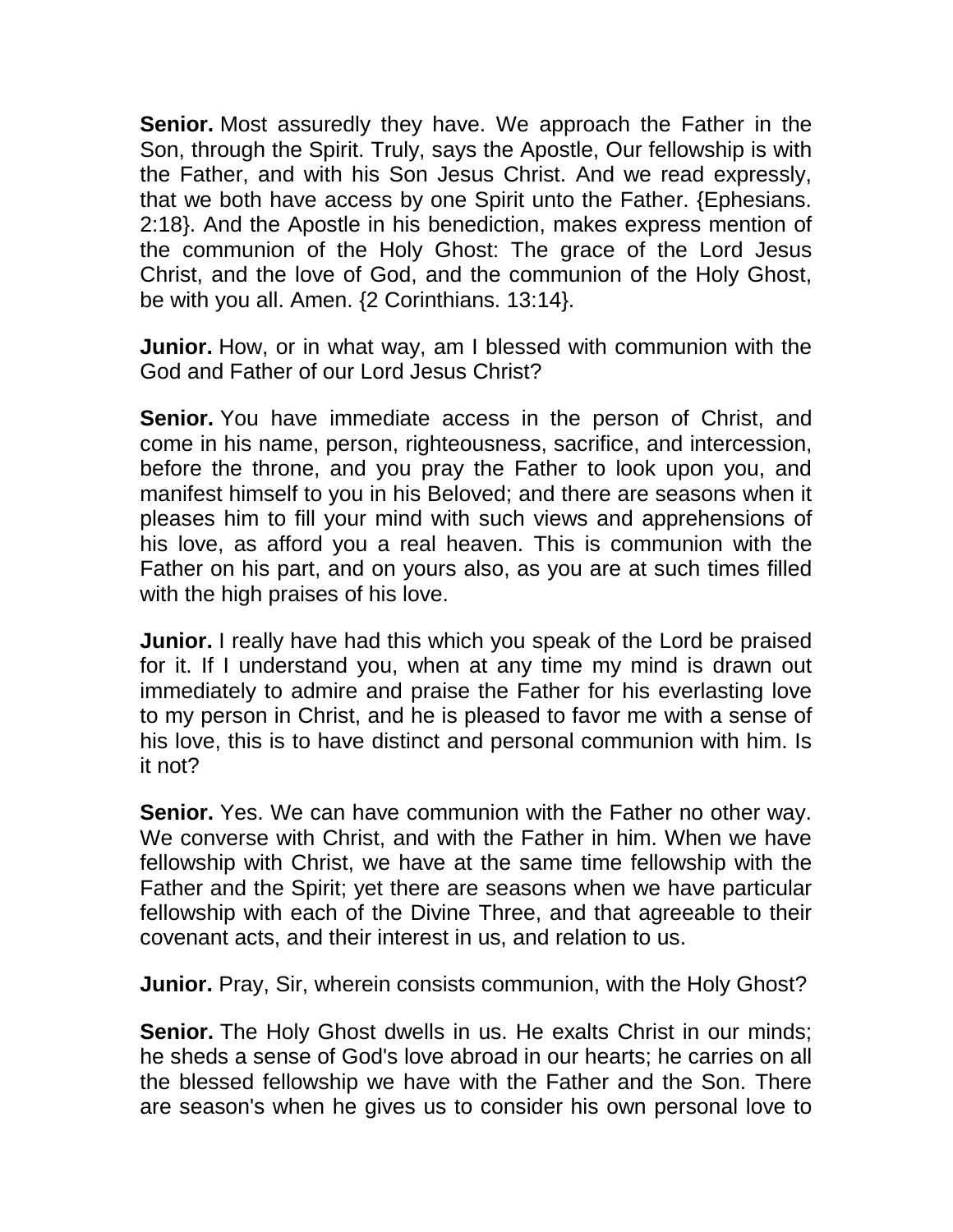us. He leads us to love him, for what he hath taught us; for what He hath been to us; for what he hath wrought in us for the views he hath given us of Christ; for the discoveries he hath made of the Father's love to our minds; for the real fellowship we have had with the Father and the Son, through his indwelling grace and. influence. We love him for it: we worship him in prayer and praise. Thus He hath fellowship with us, and we have fellowship with him. He, The Living God, dwells in us. We are his temples. He consecrates our souls and bodies, and teaches us how to enjoy the blessedness of communion with him, and also with the Son and with the Father.

Junior. I see we must now part. The Lord be with your spirit. Amen.

# THE RICHES OF DIVINE GRACE

## UNFOLDED

# DIALOGUE VIII.

*On the Ordinances of Baptism and the Lords Supper: these are the subjects of this Discourse.*

Junior and Senior being admitted to a fresh interview with each other, and having expressed their mutual satisfaction in being so favored, enter on their favorite conversation.

**Junior** addresses Senior, thus: Sir, it seems to me, from what you last said, in our former discourse on Communion with Christ, that when the saints of the Most High are favored with real fellowship with God and the Lamb, through the Spirit, it may then be said, the Lord makes all his goodness pass before them, and proclaims his great, glorious, and fearful name, the Lord thy God; as he gives them such evidence of his interest in them, and of their interest in him, as causes them to say, Jehovah, Father, Son, and Spirit, are my God.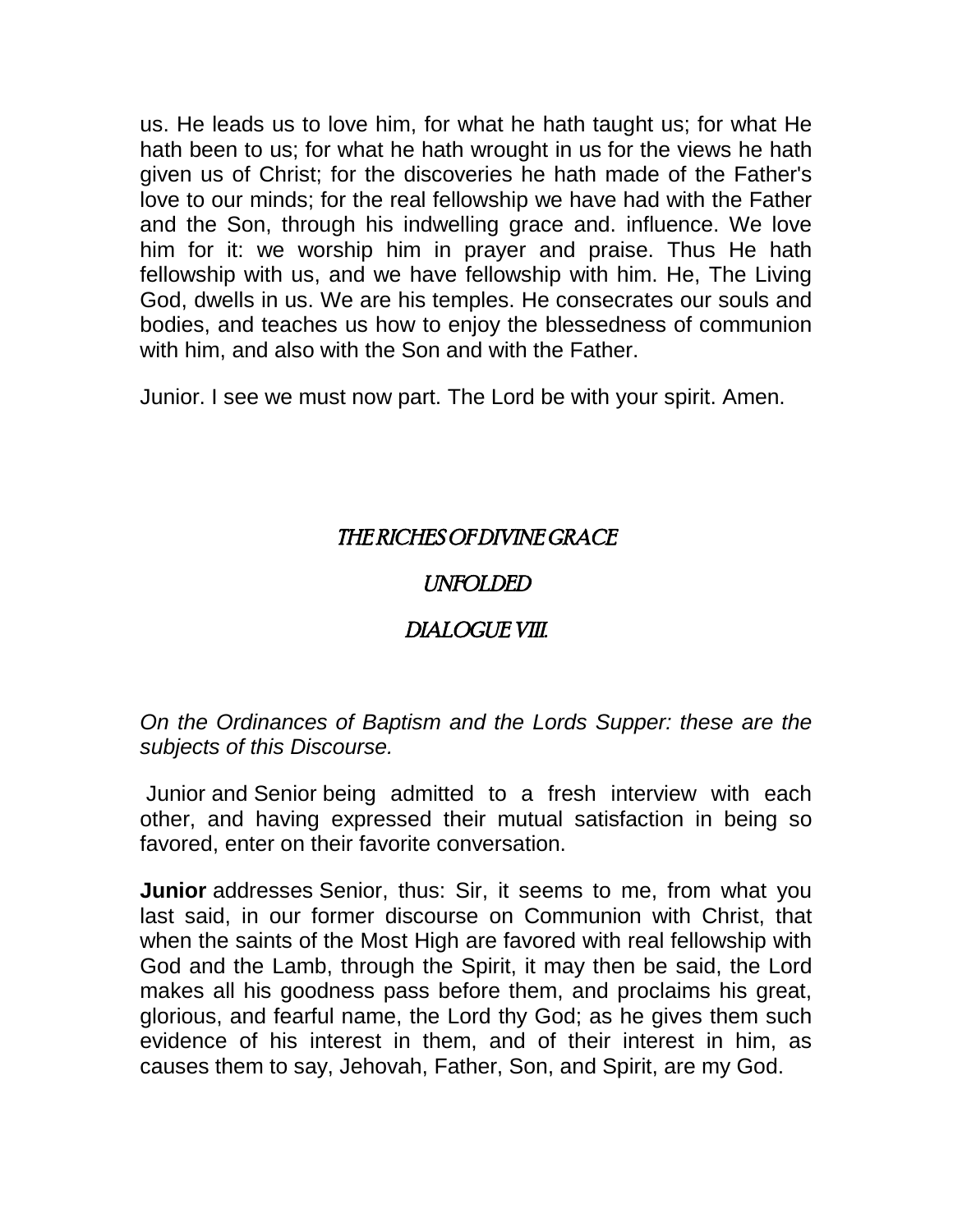**Senior.** It is even so. The Lord conversed with Moses as a man with his friend; and it is so in mental and intuitive converses with Christ: he is pleased to open his heart to his beloved in intellectual communion; he reflects his glory on the mind; he creates such conceptions of his salvation in the Soul With Whom he holds. fellowship, as are next to what is actually enjoyed in glory.

**Junior.** You make communion with Christ to consist in an intellectual knowledge and apprehension of him, Do you not?

**Senior**. Most assuredly I do. All real spiritual worship is an act of the mind.

**Junior.** But there are outward ordinances in which we worship God with our bodies as well as with our souls. You cannot deny this.

**Senior.** No; nor do I desire so to do. The Apostle, exhorting saints to, the practice of church worship in a congregational way, says, I beseech you, therefore brethren, by the mercies of God, that ye present your bodies a living sacrifice, holy, acceptable unto God which is your reasonable service. He also exhorts to a drawing near unto God, and entering into the holiest, even into heaven, whilst, on earth in the body,. In acts of worship, thus, Having therefore, brethren, boldness to enter into the holiest by the blood of Jesus, By anew and living way which he hath consecrated for us, through the vail, that is to say, his flesh; And having an high priest over the house of God: Let us draw near with a true heart, in full assurance of faith, having our hearts sprinkled from an evil conscience, and our bodies washed with pure water. {Hebrews. 10:19, 20, 21, 22}. Here is the body as well as the soul, engaged in the worship of God.

**Junior.** Then I conceive, in the external worship of God, the mind is not so swallowed up in divine contemplations in a mental, intuitive manner, as it may be in secret and retired worship.

**Senior.** It cannot be; because, when and whilst we are worshiping the Three in Jehovah in outward ordinances, such as prayer, singing, preaching, hearing, our bodies being exercised as well as our minds, and our minds being exercised by the outward ordinances, there is not that most immediate fellowship with Christ, as in the simple exercises of our minds when alone in private.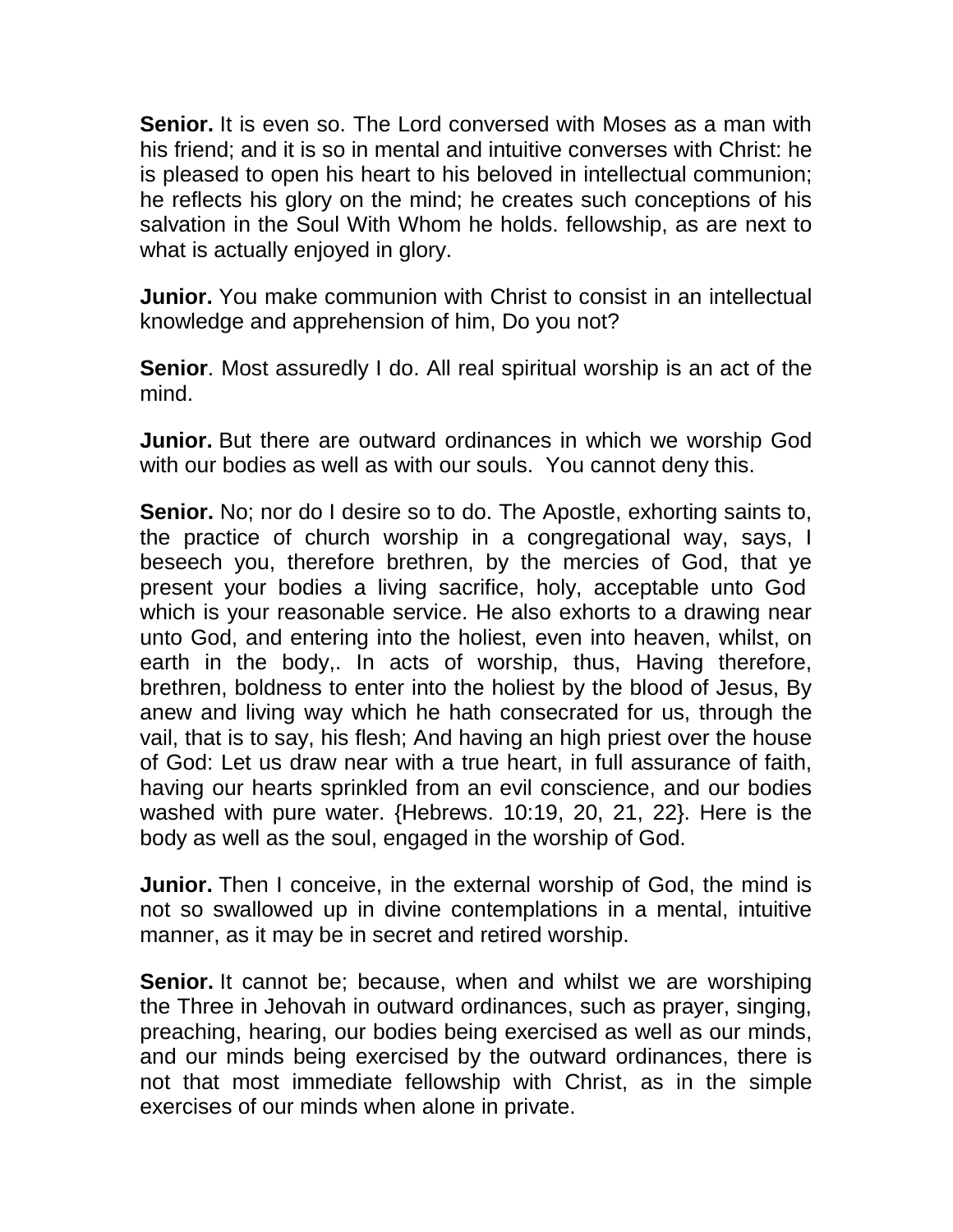**Junior.** Yet many persons are more taken with public ordinances, and think they profit most by them. I confess I have often found more free and simple access to the throne when in private; yet I apprehend the Lord God should be acknowledged by the observance and waiting on him in every part of his own instituted worship.

**Senior.** It is our bounden duty and service so to do. Every ordinance, as appointed by the Lord, is for the improvement of our renewed minds in the knowledge of Christ, and to increase our communion with him; and his blessing in the use of them, is all-sufficient for us: he will render them effectual to answer his own grand end and design.

**Junior.** What am I to think concerning Baptism and the Lord's Supper?

**Senior.** That they are positive institutions of worship; as such, they are immutable, and will be continued in the church of Christ until He descends from heaven to put an end to time, and swallow it up in eternity.

**Junior.** How is Christ worshipped in these institutions by his church?

**Senior.** In baptism, a solemn act of worship is performed in the name of each of the persons in the Godhead: this is followed with the sacred memorial of the sorrows, death, burial, and resurrection of the Lord Jesus Christ. In the observance of the Lord's Supper, in which a solemn memorial of the sufferings, bloody sweat, passion, and death of our Lord Jesus Christ is recorded, he is worshipped in our showing forth his death according to his command, Do this in remembrance of me.

**Junior.** Will you give me an account of the ordinance of Baptism, with its spiritual nature, end, and design, agreeable with what is recorded of the same in the written word?

**Senior.** I most readily will. Baptism is an ordinance of Christ, it was appointed by him after his resurrection from the dead. It was in his resurrection state, he gave out the following royal command to his apostles, saying, Go ye, therefore, and teach all nations, baptizing them in the name of the Father, and of the Son, and of the Holy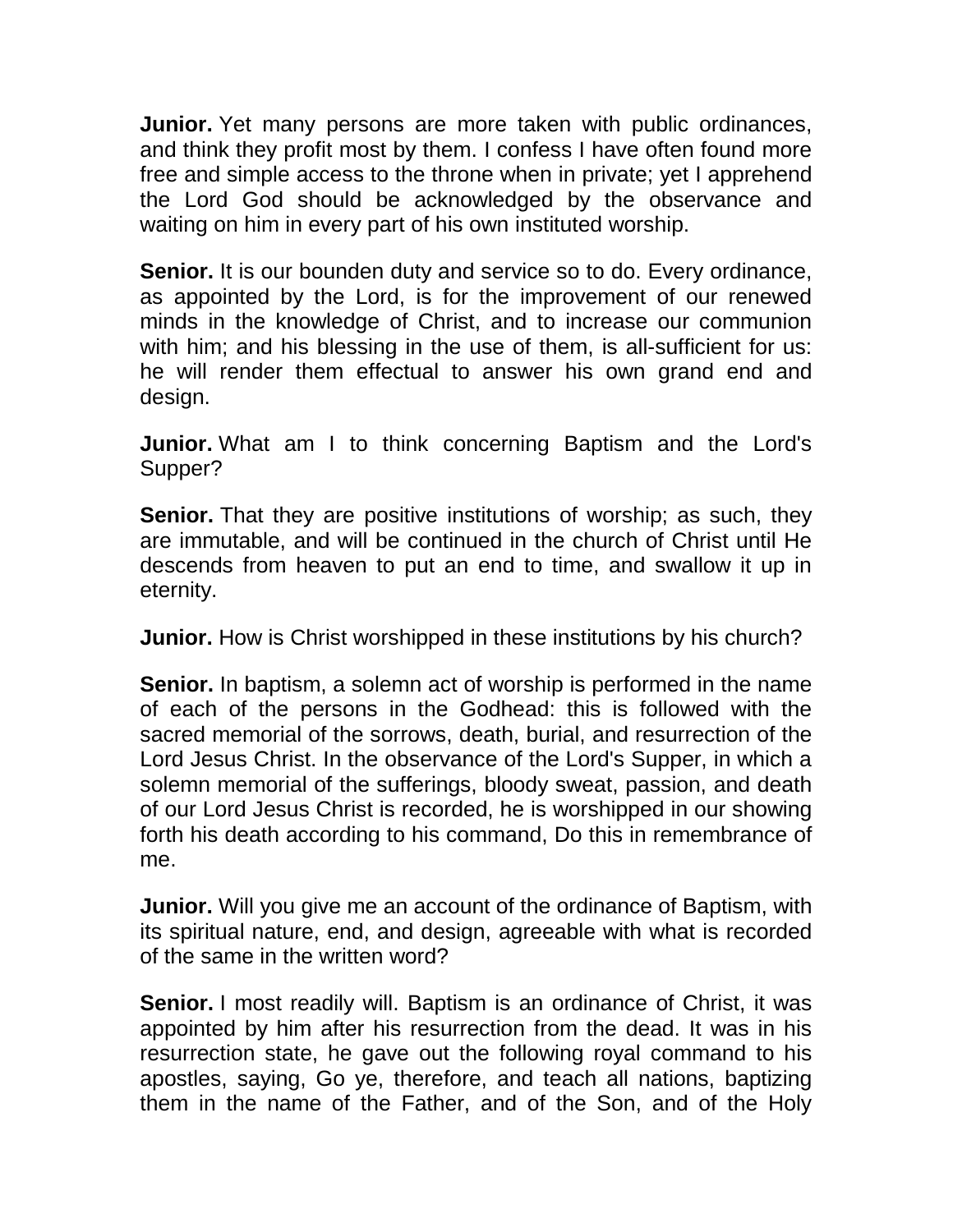Ghost. {Matthew. 28:19}. To baptize is to dip, or plunge, or cover, the whole body in water, and this in the name of the Father, and of the Son, and of the Holy Ghost. It is the whole essence of the ordinance, to plunge the whole body in water. It is not the mode of baptism, but it is baptizing itself. It is so clear in scripture, that it seems astonishing all believers in Christ do not see this. The body of our Lord Jesus Christ was under water when He was baptized, or it could never have been recorded, And when Jesus was baptized, he went up straightway out of the water. If he had not been in the water, be could not have come out of it. Mark says, Jesus was baptized of John in Jordan: that is, John plunged Christ in the river Jordan. Plunging is, as hath been said, baptizing. At our Lord's coming up from having been baptized, the heaven was opened, the Spirit descended, and a voice from heaven was heard, saying, This is my beloved Son, in whom I am well pleased. {Matthew. 3:16, 17}. In the Acts of the Apostles, we read of three thousand baptized in one day. {Acts. 2:41}. In the 8th chapter of the same book, we read, that upon Philip's preaching at Samaria, on the hearers believing, they were baptized, both men and women. The Lord the Spirit sent Philip to baptize the lord high treasurer of the queen of Ethiopia; it is recorded in the same chapter which hath been mentioned. In the 9th chapter, we have Saul of Tarsus baptized by Ananias, at the express command of Christ. In the 10th chapter, we have Cornelius, and those with him, on whom the Holy Spirit had fallen, commanded by Peter to be baptized in water, in the name of the Lord. In chapter 16th, we have Lydia and her household baptized; and the jailor at Philippi and his household, baptized at midnight.

**Junior.** Do you find any particular expressions in scripture to strengthen you, as it respects dipping the whole body in water?

**Senior.** Yes, Sir, very many. It is expressly said, John was baptizing in, Jordan: that he baptized in the river Jordan; that He was baptizing in Enon, near to Salem, because there was much water, and they came and were baptized. And Jesus, when he was baptized, went up straightway out of the water. And they went down both into the water, both Philip and the eunuch, he baptized him. And when they were come up out of the water, the Spirit of the Lord caught away Philip. I cannot conceive any thing can be more clear, that the baptizer and baptized were both in the water, or they could not come up out of it.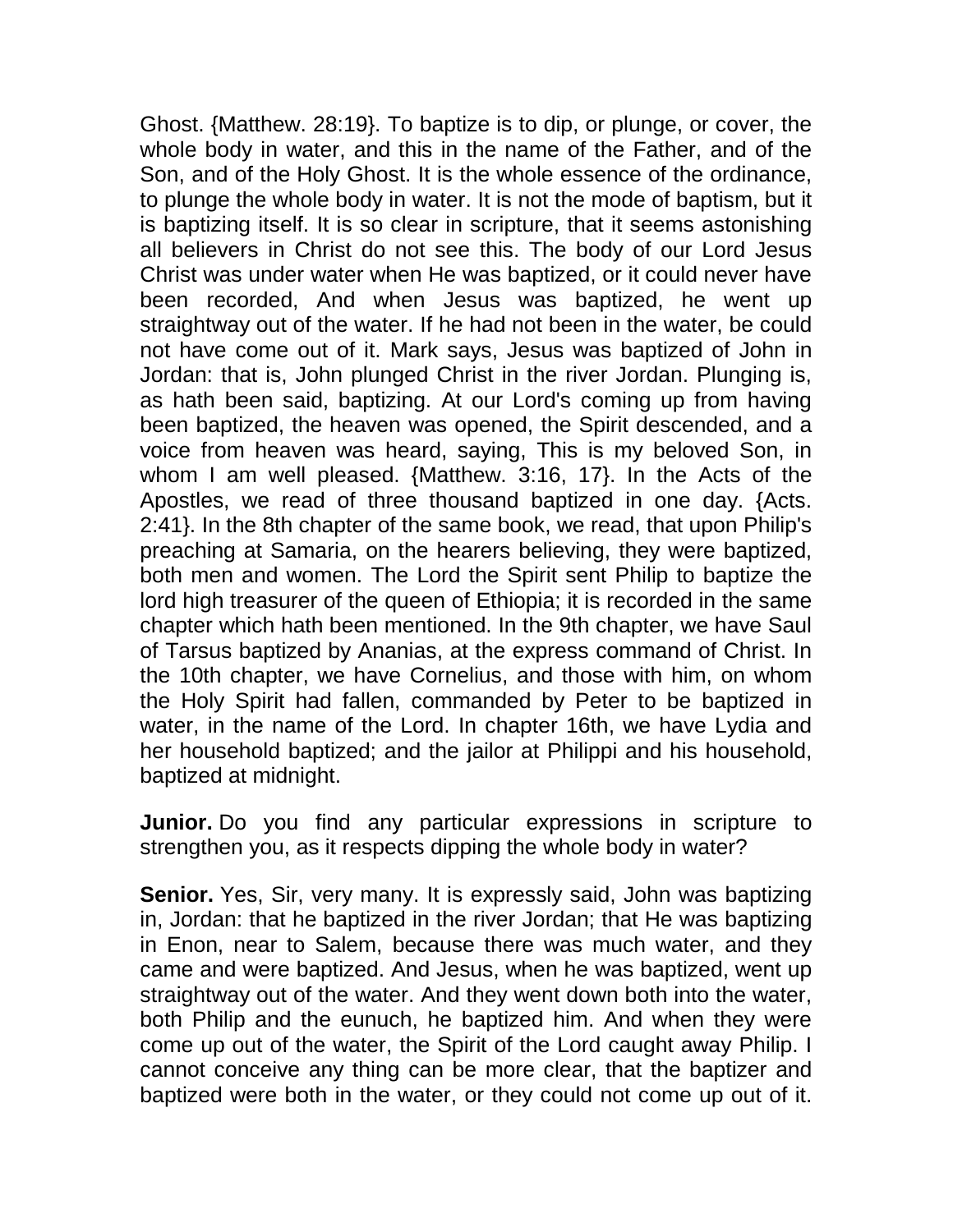Those scriptural expressions concerning the ordinance of baptism, respecting our being buried with Christ, baptized into his death, baptized into Christ, buried with him in baptism whilst they most clearly confirm this, that the whole body was covered or buried in water when the person was baptized; yet I conceive they principally are designed to express the end and design of the ordinance itself.

**Junior.** Pray, Sir, give me an account, of the nature, use, end, and design of this most holy institution.

**Senior**; It is a solemn commemoration of Christ. The water is expressive of trouble and sorrow. Christ our Lord was a man of sorrows, and acquainted with griefs. He was overwhelmed with all the sorrows due to imputed sin. He was implunged in the whole storm of divine wrath. He was surrounded with the whole curse due to the sins of the elect. He says, All thy waves and thy billows are gone over me. Thou hast laid me in the lowest pit, in darkness, in the deeps. Thy fierce wrath goeth, over me. Now, in this ordinance, the sorrows of Christ are recorded. The death and burial of Christ are recognized, and his resurrection. The baptizer and baptized go both of them into the water. The person who is to be baptized, is put under water; he is buried in it; he emerges out of it; which are a solemn and sacred memorial of the death, burial, and resurrection of Christ. The Apostle says, Know ye not, that so many of us as were baptized into Jesus Christ were baptized into his death? Therefore we are buried with him by baptism into death: that like as Christ was raised up from the dead by the glory of the Father, even so we also should walk in newness of life. For if we have been planted together in the likeness of his death, we shall be also in the likeness of his resurrection. {Romans. 6:3, 4, 5}. We have here more of Christ than at his table. Here are the sorrows, the death, the burial, the resurrection of our Lord. The language of it is, Come, see the place where the Lord lay.

**Junior.** I must acknowledge, I see a majesty, glory, solemnity, and importance in this ordinance. Pray, were there any types or figures of it?

**Senior.** Yes; two: Noah's salvation in the ark from the deluge of waters, or, if you will, the ark, in which he was saved, was the first type given of this ordinance: and the second, was the passage of the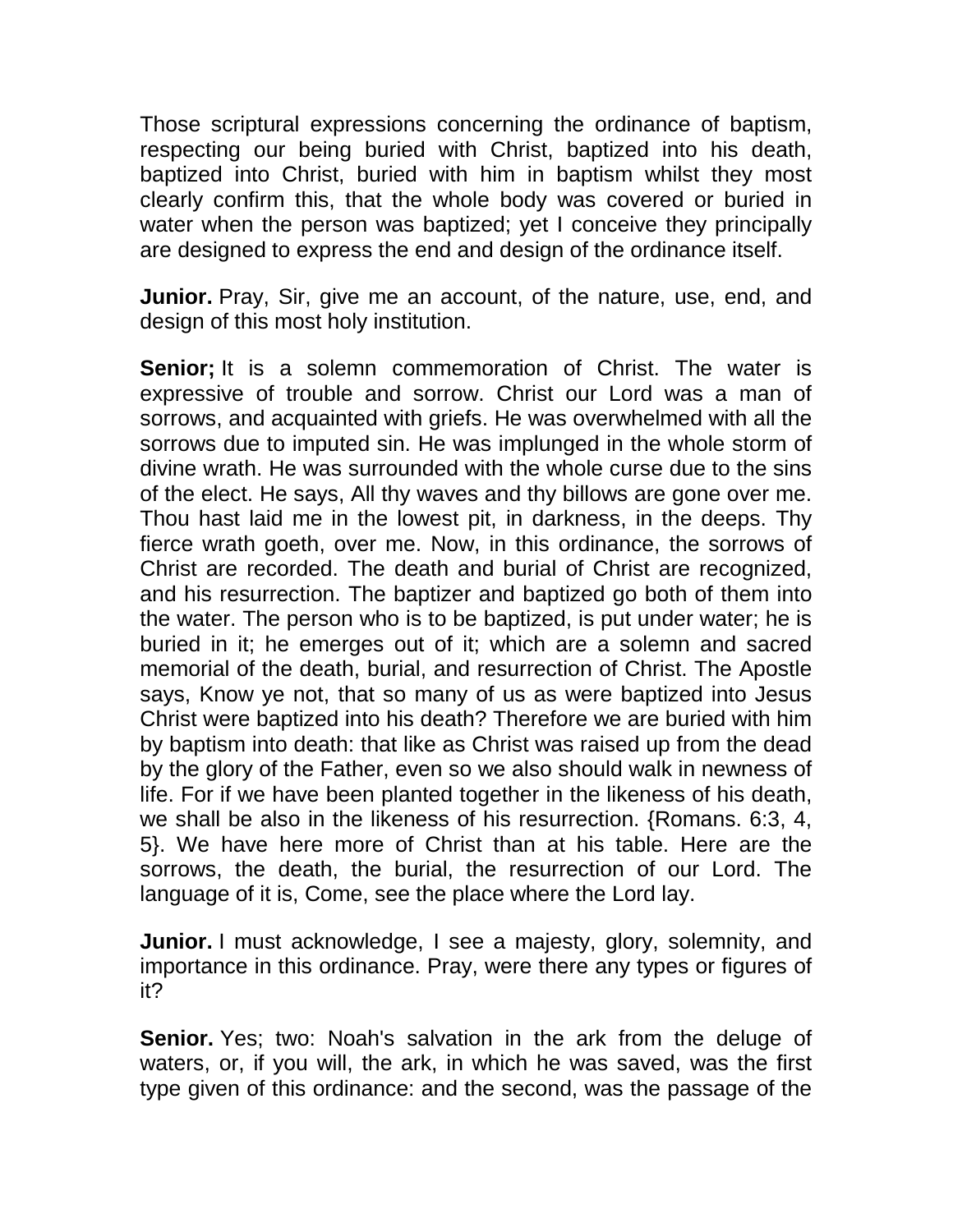Israelites through the Red Sea. Of the former, Peter says, The longsuffering of God waited in the days of Noah, while the ark was a Preparing, wherein few, that is, eight souls, were saved by water. The like figure whereunto, even baptism, doth also now save us, (not the putting away of the filth of the flesh, but the answer of a good conscience towards God by the resurrection of Jesus Christ. {I Peter. 3:20, 21}. Of the latter, Paul says, Moreover, brethren, I would not that ye should be ignorant, how that all our fathers were under the cloud, and all passed through the sea; And were all baptized unto Moses in the cloud and in the sea. {I Corinthians. 10:1, 2}.

**Junior.** Be so good as to show how these were symbols of baptism.

**Senior.** The ark was like a coffin. It. was surrounded, with water. Torrents of rain fell on it, so that it was overwhelmed and covered therewith Noah and his family in it, were thus baptized. The Israelites, with Moses at their head, passed through the divided waves; the waters were a wall unto them on their right hand and on their left; the cloud covered them: so that they were buried. Thus they were baptized. In both instances a solemn' symbol of baptism was expressed, which is the ordinance of humiliation.

**Junior.** Will you kindly sum up the substance of what you have delivered concerning baptism?

**Senior.** I have spoken of it as an ordinance of Christ. It consists in putting the whole body under water: this is done in the name of the Father, and of the Son, and of the Holy Ghost. , It is a solemn commemoration of the overwhelming sorrows, death, burial, and resurrection of the Lord Jesus Christ. Its use, end, and design are to keep him up in remembrance amongst his churches. It is to express how all his members are so implanted into him, as to partake from him all the blessings and benefits of his life, death, burial, and resurrection. As He lived, suffered, died once for sins, the just for the unjust, to bring us unto God; so we are baptized once into him, and are never more capable to return to our former state. But being alive unto God by the resurrection of Jesus Christ, we now live unto God. This, I conceive, is must accurately expressed in these words of the Apostle, Knowing this, that our old man is crucified with him, that the body of sin might be destroyed, that henceforth we should not serve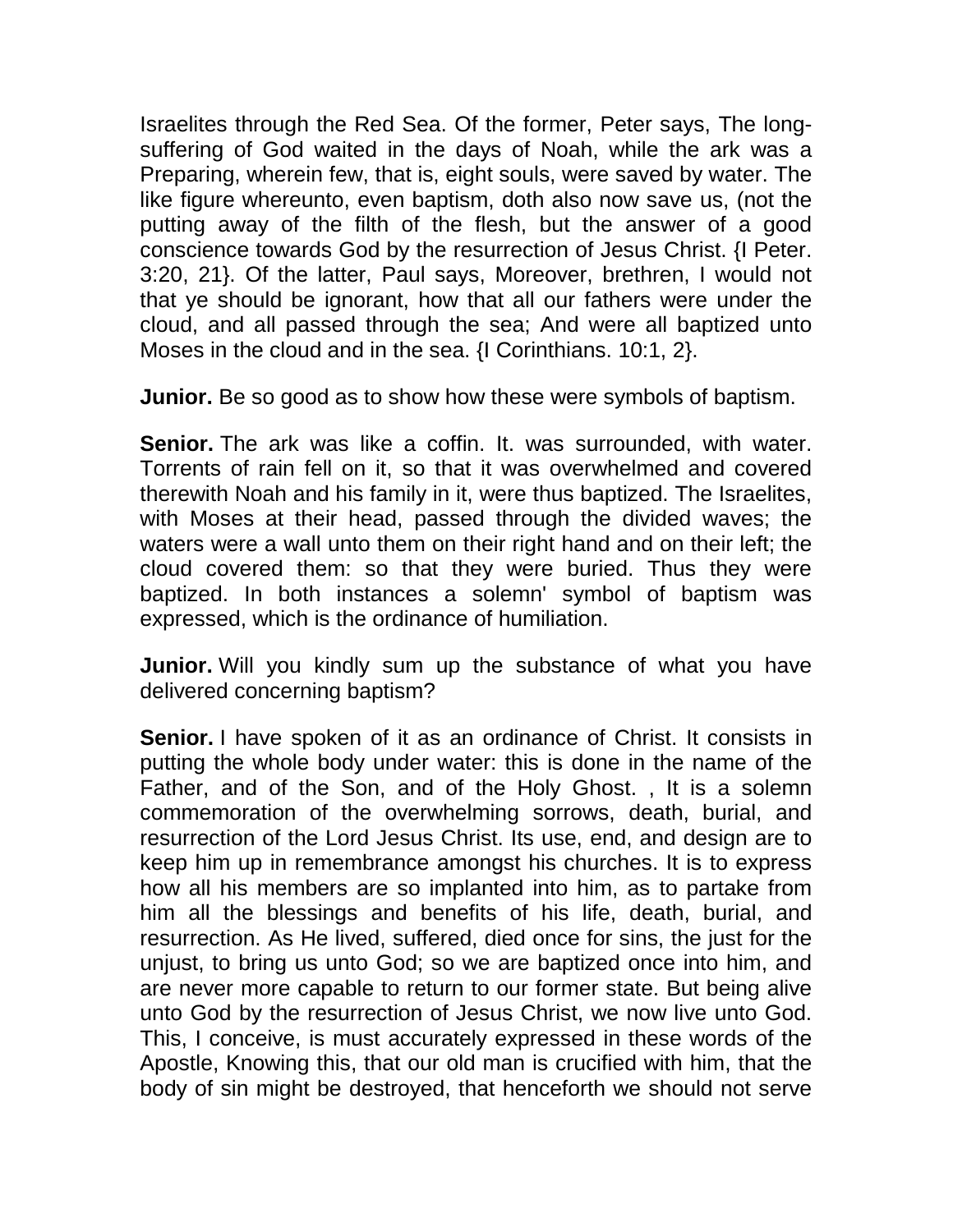sin. For he that is dead is freed from sin. Now if we be dead with Christ, we believe that we shall also live with him: Knowing that Christ, being raised from the dead, dieth no more; death hath, no more dominion over him. For in that he died, he died unto sin once: but in that he liveth, he liveth unto God. Likewise reckon ye also yourselves to be dead indeed unto sin, but alive unto God through Jesus Christ our Lord. {Romans. 6:6, 7, 8, 9, 10, 11}. Baptism is a most solemn commemoration of Christ: of his sufferings, death, burial, and resurrection. Its use is to make a public confession of the same. Its end is to lead such as are believers in Jesus, to center in him alone; and to teach them that he was delivered for their offences, and was raised again for their justification. I call it the ordinance of humiliation, because Christ could not descend lower than the grave; and when we are baptized, it is really like descending into the grave. In the very act of being plunged, it is a kind of temporary suffocation; so that we are as it were dead. When we are emerged out of the water, it is as though new life were given us; there is, therefore, in the whole, a transacting over on us, when we are baptized; of what took place in our Lord, who actually died, rose again, and revived, as our Almighty Saviour and representative.

**Junior.** Will you be pleased to give me an account of the Lord's Supper?

**Senior.** I conceive you cannot be better informed, than by observing our Lord's institution as variously recorded by the "evangelists and the apostle Paul. There is some little variation in them all, yet not material; so far from it, that what difference there is, only serves to cast the more full light upon the subject.

**Junior.** I have always been led to overrate these ordinances of our Lord, by conceiving some inherent virtue and efficacy in them. This, I perceive, must be altogether wrong. According to your statement of baptism, to which our Lord himself submitted, whilst there is a majesty and importance in it, yet it has, notwithstanding, a vast simplicity. Pray tell me how you understand that ordinance was administered by the apostles in their day. It is true this is breaking in upon the present subject. I should have mentioned it before, but it escaped me.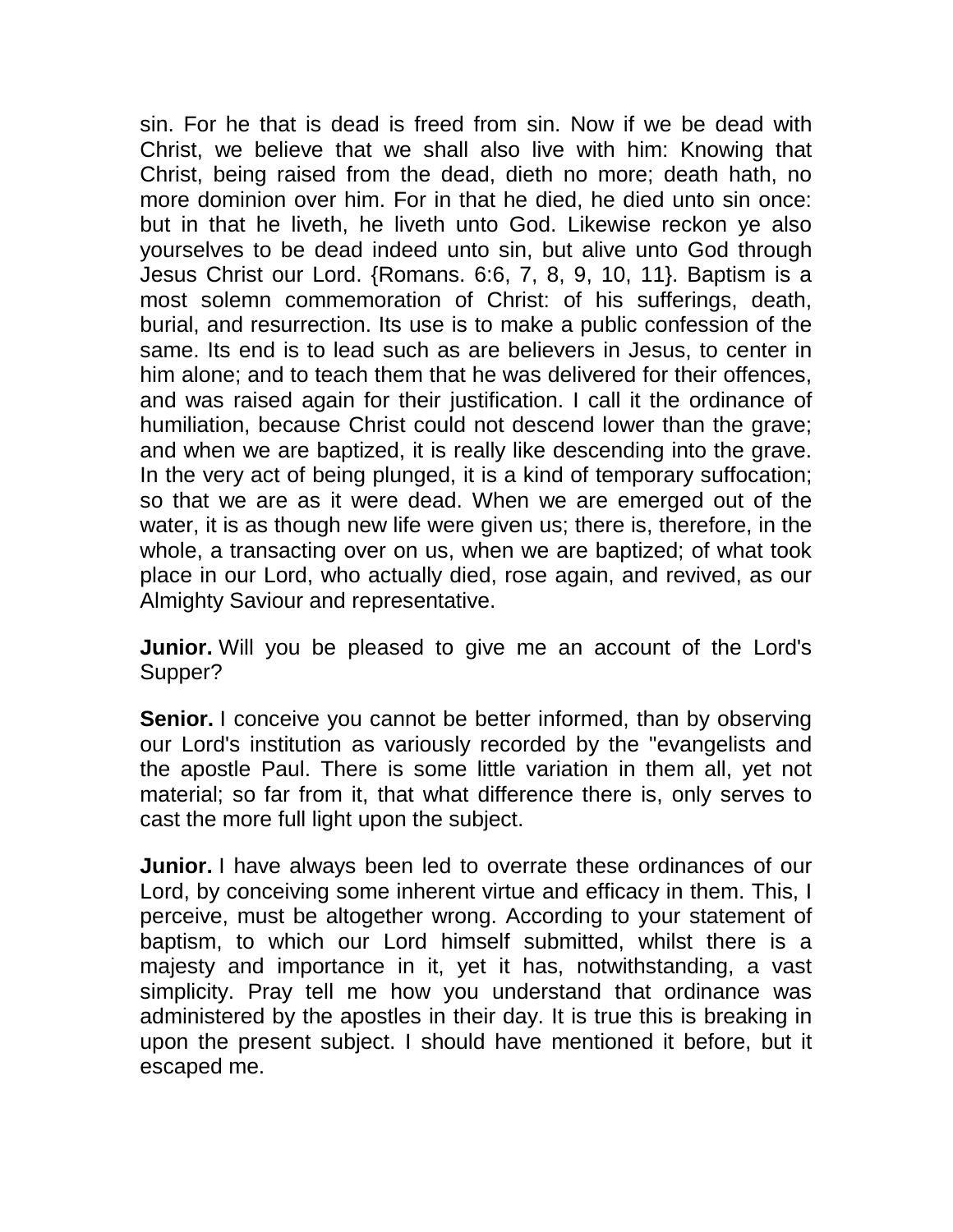**Senior.** I apprehend nothing was said or done, but the baptizer, and the person to, be baptized, went down into the. water, and the one pronouncing these words, I baptize thee in the name of the Father, and of the Son, and of the Holy Ghost, and immediately dipped or plunged the other under water.

**Junior.** Do you suppose this was all that was necessary

**Senior.** I do; for this was all which belonged to the ordinance. It was the ordinance itself; not that I conceive it unnecessary or un-edifying, for us to preach and pray before the administration of it; yet it should ever be remembered it is no part of the ordinance.

**Junior.** Sir, be so good as to recite the various accounts given by the evangelists and the apostle Paul, relative to the ordinance of the Lord's Supper.

**Senior.** And, as they were eating, Jesus took bread, and blessed it, and brake it, and gave it to the disciples, and said, Take, eat; this is my body. And he took the cup, and gave thanks, and gave it to them, saying, Drink ye all of it: For this is my blood of the new testament, which is shed for many for the remission of sins. {Matthew. 26:26, 27, 28}. And as they did eat, Jesus took bread, and blessed, and brake it, and gave to them, and said, Take, eat; this is my body. And he took the cup, and when He had given thanks, he gave it to them: and they all drank of it. And He said unto them, This is my blood of the new testament, which is shed for many. {Mark. 16:22, 23, 24}. And he took bread, and gave thanks, and brake it, and gave unto them saying, This is my body which is given for you: this do in remembrance of me. Like wise also the cup after supper, saying, This cup is the new testament in my blood, which is shed for you. {Luke. 22:9, 20}. Paul says, For I have received of the Lord that which also I delivered unto you, That the Lord Jesus, the same night in which he was betrayed, took bread: And when he had given thanks, he brake it, and said, Take, eat; this is my body, which is broken for you: this do in remembrance of me. After the same manner also he took the Cup, when he had supped, saying, This cup is the new testament in my blood: this do ye, as oft as ye drink it, in remembrance of me. {I Corinthians. 11:23, 24, 25}. In all these accounts we have the institution most clearly set before us. It is commanded to be observed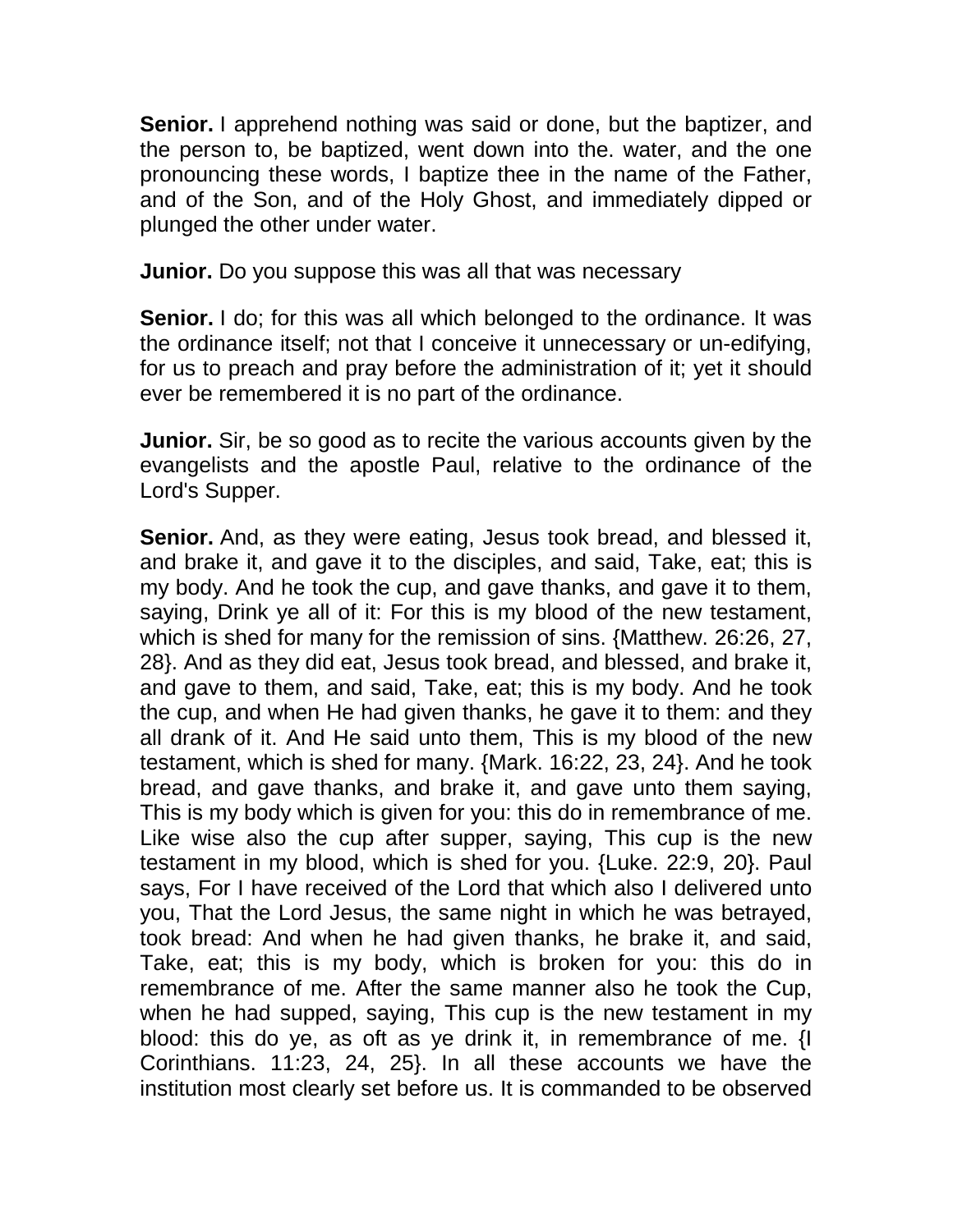by the churches of Christ until his coming again: it is in remembrance of our Lord's death: to commemorate the everlasting efficacy of Christ's one offering of himself, by which he hath perfected for ever the putting away of sin, and the bringing in an everlasting righteousness, which reflects glory on the throne of God, and light and majesty on all the redeemed within the vail.

**Junior.** What is all that is necessary to be done at the Lord's Table, as it respects the institution simply and alone?

**Senior.** Bread and wine being placed on the table, the words of Christ, when he appointed it, are to be read; then the bread is to be set apart; a thanks giving is to be offered; the bread is to be broken; and then to be distributed; each communicant is to take a piece and eat it this is to show forth the death of Christ. Then the cup of wine is to be taken, and set apart to be the cup of the Lord; the name, of the Lord is to be called over it; then it is to be distributed and given into the hand of each communicant, who, having drank of the same, have thereby been engaged in remembering, the death of Christ: and this is all contained in the institution, which may be fully confirmed by these words of the Apostle, For as often as ye eat this bread, and drink this cup, ye do show the Lord's death till he come. {I Corinthians. 11:26}.

**Junior.** You seem to make the Lords Supper consist in very great simplicity. I have been led frequently to conceive some ideal holiness in the ordinance it self, abstracted from its use, nature, end, and design. I plainly Perceive I have had some mistaken views herein.

**Senior.** Most undoubtedly, as an ordinance of Christ, it is holy in relation to him who hath appointed it; yet it is not more so than preaching, hearing, praying, praising, or blessing God. It is a peculiar ordinance, it being wholly and altogether designed, to point out the manner of Christ's sufferings and death. It differs from the former ordinance: water is the outward element there; bread and wine are the elements here, there, the death, burial, and resurrection of Christ are recorded; here, the sorrows, crucifixion, and death of Christ are declared and set forth. The former is to be attended unto once for all; here is to be a reiteration of this frequently, Do this, as oft as ye drink it, in remembrance of me.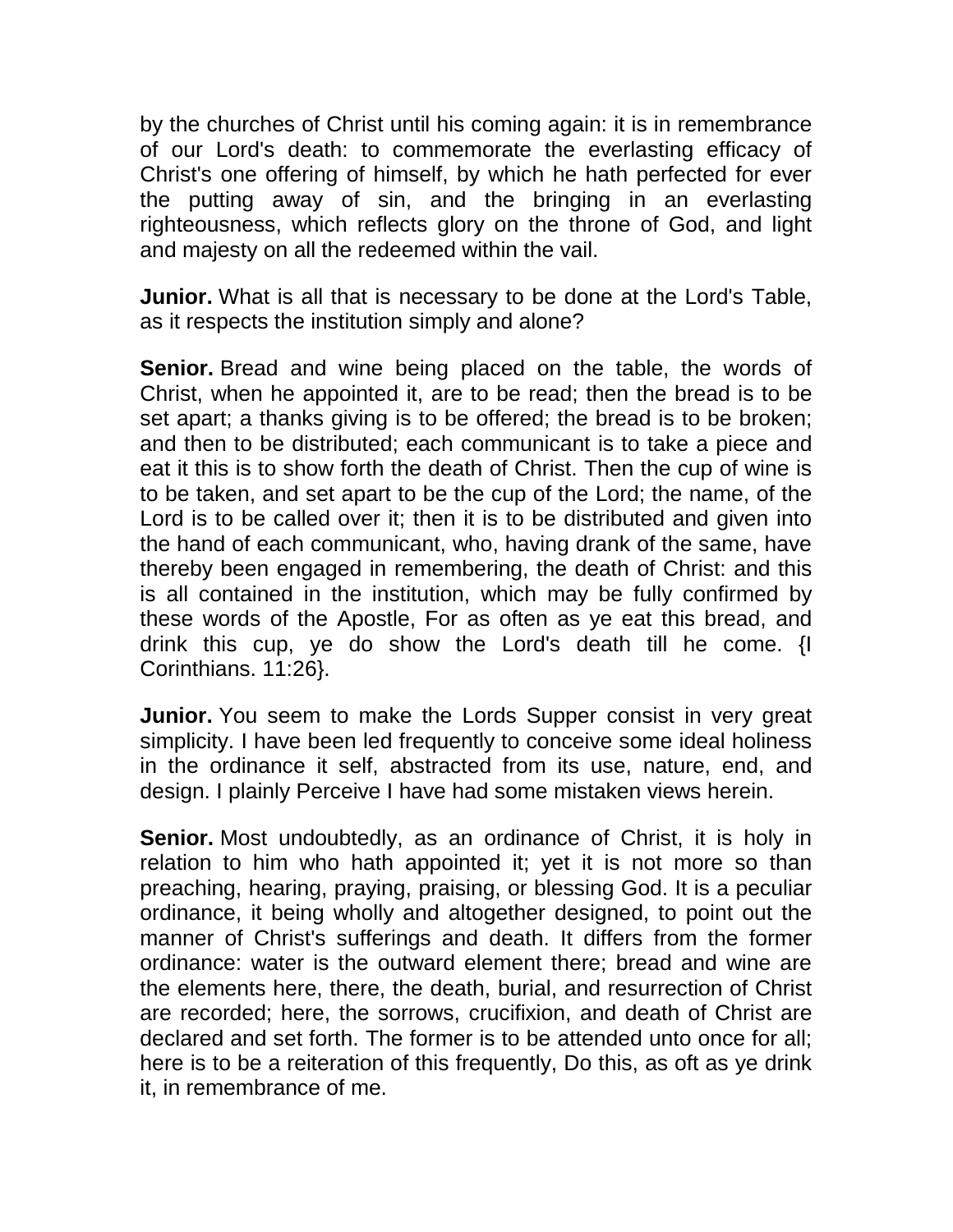**Junior.** I have always been led to look on it as a very devotional act. I plainly discover I never yet had clear views how the Lord's death is set forth in it. I want you to be very explicit, and recite what those acts and actions are and how performed, by which the Lord's death is recorded.

**Senior.** The showing forth the death of our Lord Jesus Christ, is openly done by the following acts and actions: In taking the bread, in blessing the bread, in breaking the bread, in giving the bread, in receiving the bread, in eating the bread; in taking the cup, blessing the cup, giving the cup, in receiving the cup in drinking the cup the death of the Lord Jesus Christ is recorded and showed forth.

**Junior.** If it be so, I must confess I have always overlooked it. It has frequently been a question in my mind, and which I could not clearly resolve, How, Christ's death was shown forth in the holy supper? The uttermost of my conception hereof, went no further than the devotion I wished myself and others to, be filled with at the solemnity. There is another expression I wish you to explain, What is meant by discerning the Lord's body?

**Senior.** The ordnance itself is a showing forth the Lord's death. The bread and wine are expressly called the bread of the Lord, and the cup of the Lord. In eating and drinking the same, we are said to be partakers of the Lord's table ; and the Apostle asks this question, The cup of blessing which we bless, is it not the communion of the blood of Christ? The bread which we break, is it not the communion of the body of Christ? For we being, many, are one bread and one body; for we are all partakers of that one bread. He gives also the title to this ordinance, The Lords Supper, it being ordained by him: then put all this together, and I conclude, discerning the Lord's body, must consist in the exercising the spiritual mind on Christ in the use of this institution; attending closely to the end, use, and design of the same; considering the bread and wine in this ordinance, as blessed and broken, to be emblems, symbols, and memorials, of the broken body and shed blood of the Lord, and eating and drinking the same in remembrance of his complete obedience unto death, even the death of the cross: I conclude this is properly to show forth Christ's death, to eat the bread of the Lord, to drink the cup of the Lord, to discern the Lord's body; this none can do, but such as are, real and spiritual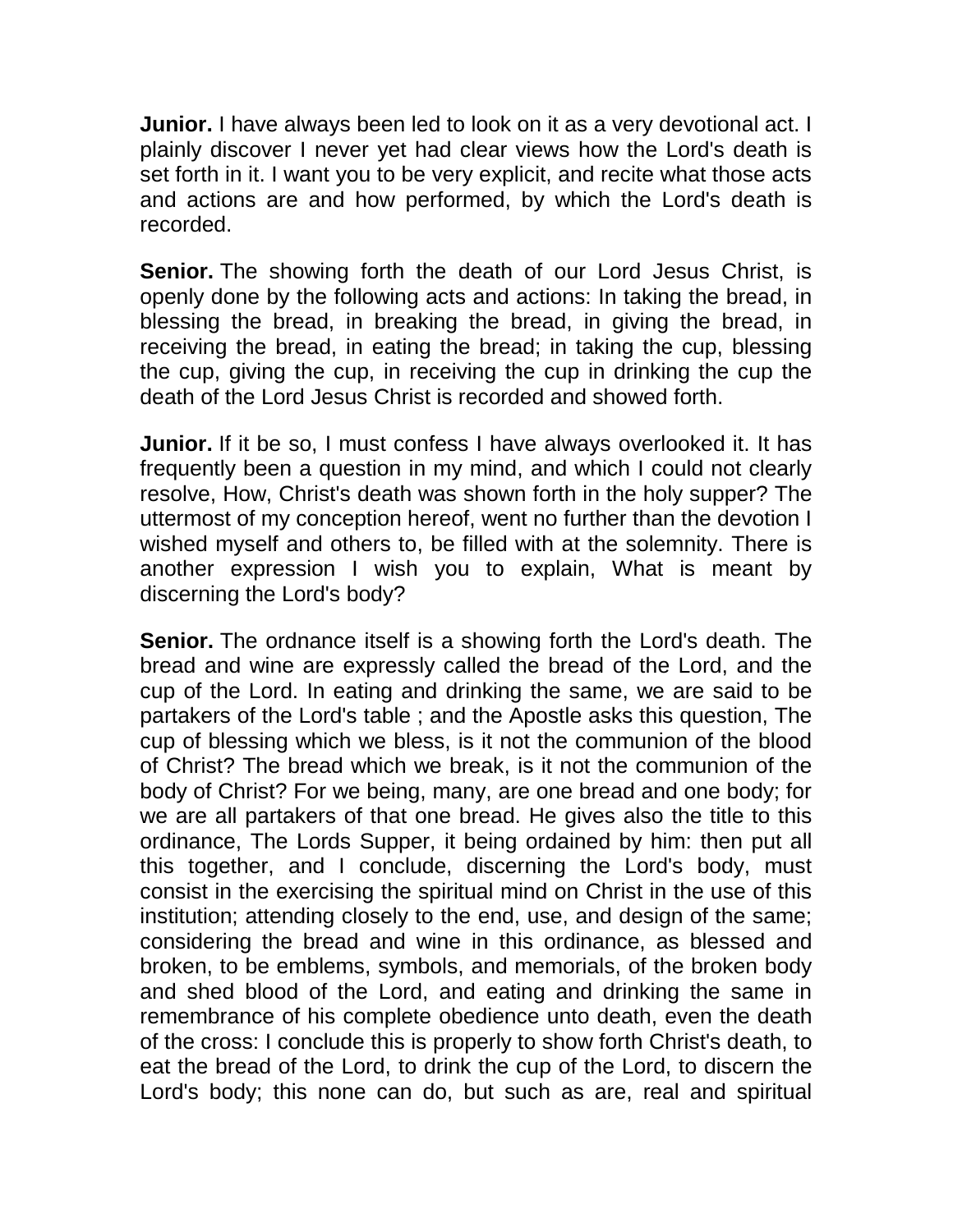believers in our most precious Lord Jesus. I refer you to the 10th and 11th chapters of the Ist Epistle to the Corinthians, without any further quotations. The design of the Lord's Supper in every part, act, and throughout the whole observance of it, is to bring Christ to remembrance; to record his wonderful death to be the only sacrifice for sin; to declare our dependence on it alone for our everlasting purification, and discharge from all sin before the Lord; to bless the eternal Three for their inestimable love manifested therein. Thus I have given you the best account I can; concerning what it is to discern the Lord's body. Are you satisfied concerning it?

**Junior.** You say, to discern the Lord's body in the observance of the Holy Supper, and worshipping Christ therein, is to have the mind spiritually exercised on Christ, as becoming incarnate, and substituting his whole person in our room and stead, and bearing our sins in his own body, and making an end of them, by the offering of himself as God-Man, in the flames of everlasting love. Agreeable to what the Apostle says, Christ also hath loved us, and hath given himself for us, an offering and a sacrifice to God for a sweet smelling savour. {Ephesians. 5:2}. Is not this your meaning, and the substance of what you have delivered unto me on this very important subject?

**Senior.** It is; and as you have the true idea of what I have spoken, I will withdraw, as thereby you will have an opportunity to dwell on the same by deep meditation. Farewell.

#### THE RICHES OF DIVINE GRACE

#### UNFOLDED

## DIALOGUE IX.

*The former conversation having made way for deep reflection on the mind of Junior, he longs. for the season to return, when he shall again be favored with another, intercourse with his friend, which, taking place, he addresses Senior thus: My good Sir, I have been, considering and reconsidering what you delivered in our last*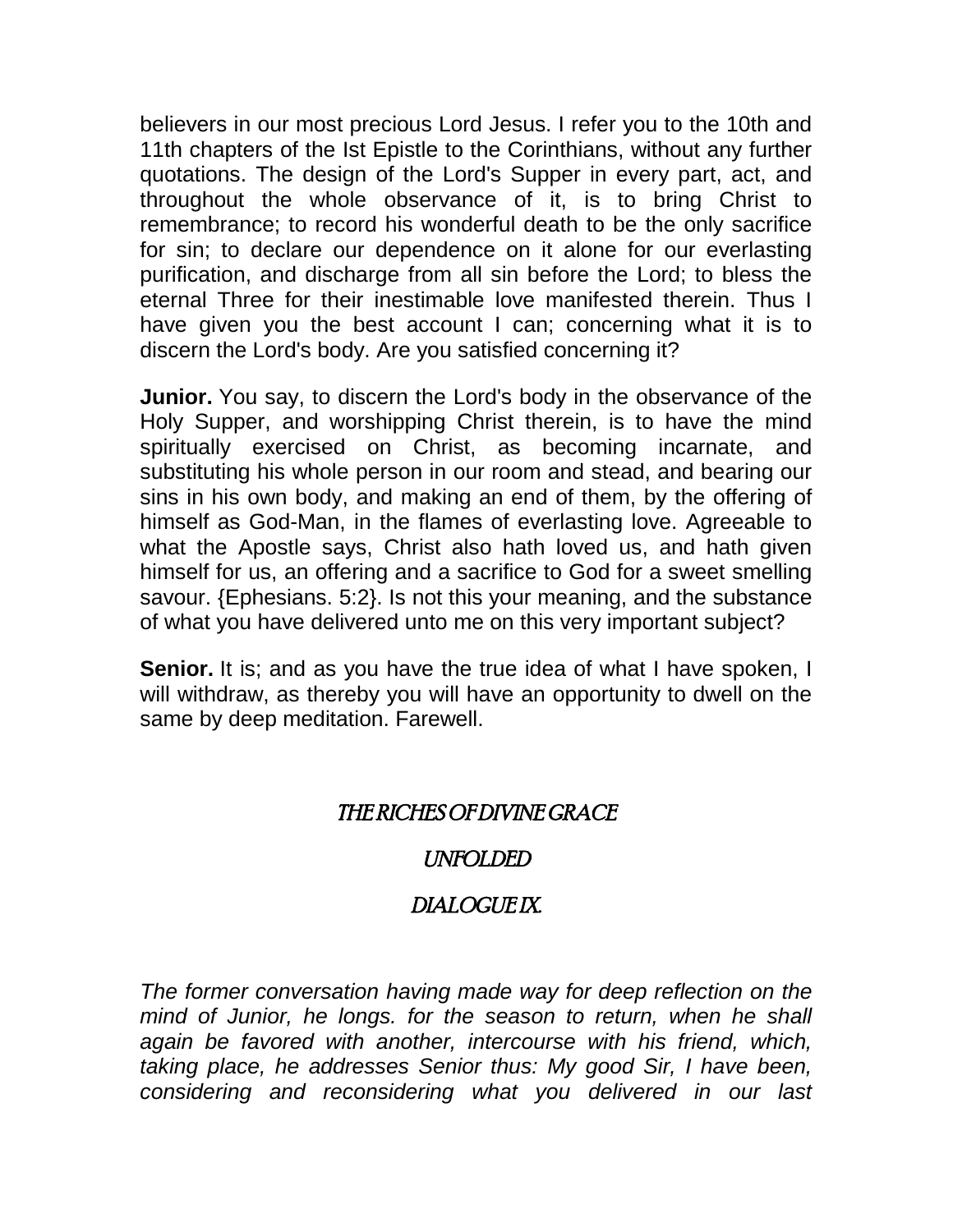*conversation with each other on the ordinance of Baptism and the Lord's Supper. I have certainly received much real information into the nature, use, end, and design of them. You have cast such light on these, as hath, been very relieving to my mind. I could now wish you would give me some little account of a Church of Christ, and discourse with me on, Church Fellowship. Of the one first, and of the other next,*

**Senior.** You seem willing to keep me employed, I am not unwilling to communicate, out of my little stock, any thing you may require of me, so far as I am able.

**Junior.** You have been, and are, very kind. I would ask you concerning what a Church of Christ is, as considered as his own institution; and where we are to look for the first gospel church of Christ after our Lord's ascension.

**Senior.** I will give you an account first of the institution of a gospel church. We must look for it after our Lord's ascension: and, I conceive, we find it for the first time, in the Ist chapter of the Acts of the Apostles; where, after the account given of our Lord's ascension, we read thus Then returned they unto Jerusalem from the mount called Olivet, which is from Jerusalem a Sabbath day's journey, And when they were come in, they went up into an upper room, where abode both Peter, and James, and John, and Andrew, Phillip, and Thomas, Bartholomew, and Matthew, James the son of Alpheus, and Simon Zelotes, and Judas the brother of James. These all continued with, one accord in prayer and supplication, with the women, and Mary the mother of Jesus, and with his brethren. These gave themselves up first to the Lord, and then secondly to each other, by the will of God. Their number were about one hundred and twenty. The foundation of their church state, with all its ordinances, together with an account of all the officers in it, and the matter of it, with the whole form and order of the same, I consider as given to these persons by Christ himself, in those conversations he held with them in his resurrection state. The evangelist Matthew tells us our Lord commanded his disciples to Go and teach all nations, baptizing them in the name of the Father, and of the Son, and of the Holy Ghost: Teaching them to observe all things (says he) whatsoever I have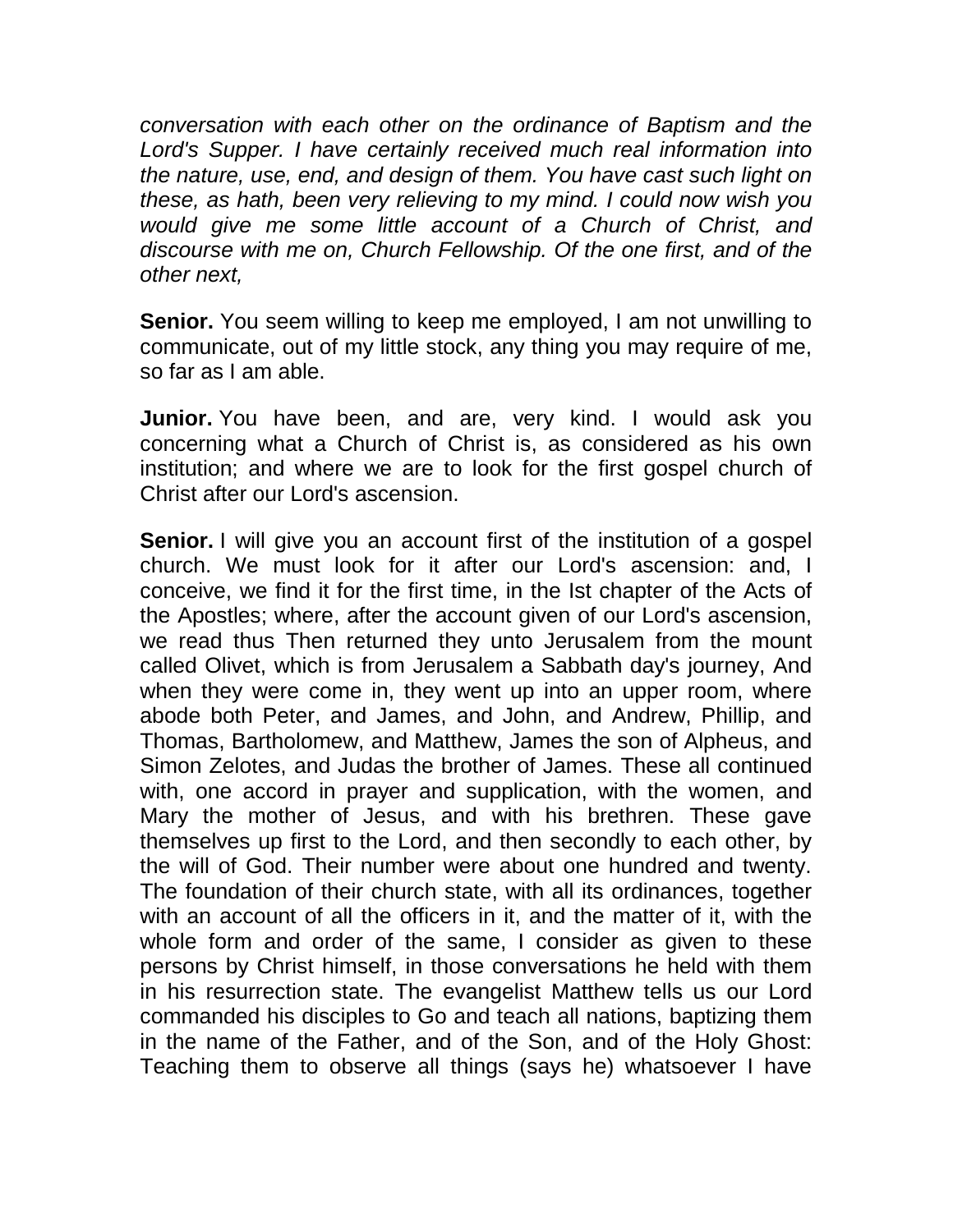commanded you: and lo, I am with you alway, even unto the end of the, world. Amen.

Mark says our Lord said, Go ye into all the world, and preach the gospel to every creature. He that believeth and is baptized shall be saved: but he that believeth not shall he damned. Luke tells us our Lord said unto them, These are the words which I spake unto you, while I was yet with you, that all things must be fulfilled which were written in the law of Moses, and in the prophets, and in the Psalms, concerning me. Then opened he their understanding, that they might understand the scriptures, And said unto them, Thus it is written, and thus it behoved Christ to suffer, and to rise from the dead the third day: And that repentance and remission of sins should be preached in his name among all nations, beginning at Jerusalem. And ye are witnesses of these things. And, behold, I send the promise of my Father upon you: but tarry ye in the city of Jerusalem, until ye be endued with power from on high. And the Evangelist begins his book concerning the Acts of the Apostles, thus: The former treatise have I made, 0 Theophilus, of all that Jesus began both to do and teach; Until the day in which he was taken up, after that he through the Holy Ghost, had given commandments unto the apostles whom he had chosen. To whom also he showed himself alive after his passion by many infallible proofs, being seen of them forty days, and speaking of the things pertaining to the kingdom of God. From these scriptures, it appears our Lord settled the whole order of his church that the apostles, and holy men and women who assembled together, having his word for their directory; formed themselves immediately into a church, and Were the first instituted church of Christ: from them are true churches descended. This church entered not on the observance of any other ordinances but prayer and supplication, and choosing One to fill up the number of twelve apostles, which being done they all waited for the coming of the Holy Ghost, who descended on them; after which they had and enjoyed all the ordinances which belonged to them as a church.

**Junior.** What are they?

**Senior.** Baptism, the Lord's supper, preaching, prayer, church fellowship. We read, Then they that gladly received his word were baptized: and the same day there were added unto them about three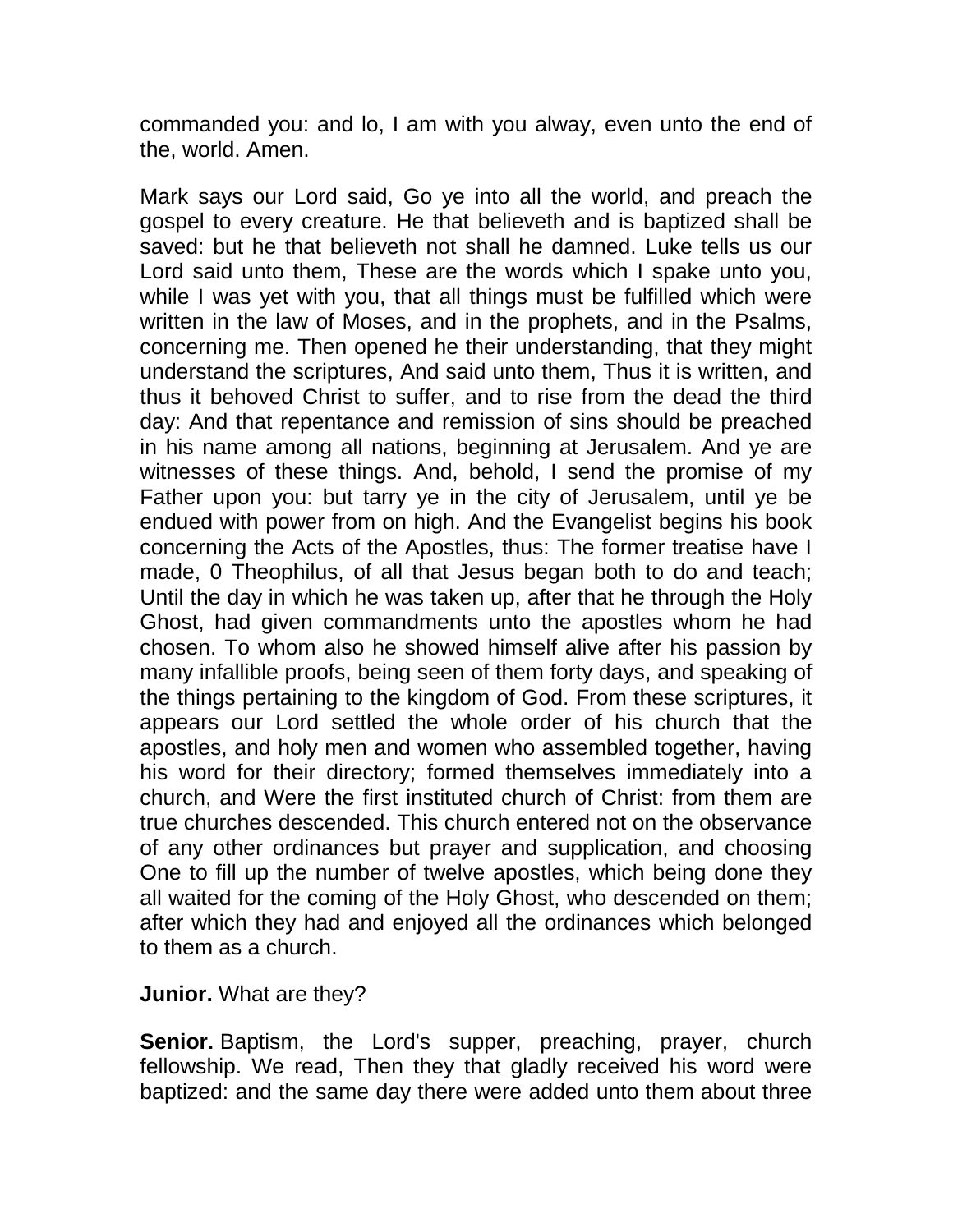thousand souls. And they continued stedfastly in the apostles doctrine and fellowship, and in breaking of bread, and in prayers. {Acts. 2:41, 42}.

**Junior.** What am I to understand of any particular organized church of Christ?

**Senior.** That it is the body of Christ. The whole universal catholic church of Christ in and throughout the whole world, is the body of Christ. This is declared by, the Apostle, who says, God hath put all things under Christ's feet, and gave him to be the head over all things to the church, which is, his body, the fullness of him that filleth all in all. {Ephesians. I: 22, 23}.

**Junior.** Do we read of any distinct churches at Jerusalem after the first forming the church there?

**Senior.** No, we. do not; but we read of distinct churches in Judea and Samaria., It is expressly said Then had the churches rest throughout all Judea, and Galilee, and Samaria, and were edified; and walking, in the fear of the Lord, and in the comfort of the Holy Ghost, were multiplied. {Acts. 9: 31}.

**Junior.** What title is proper to an individual church, and such as is really scriptural?

**Senior.** The church, churches of saints, an holy temple, the body of Christ. Paul says to, the saints at Corinth, For as the body is one, and hath many members, and all the members of that one body, being many, are One body; so also is Christ: i.e. the church. Again, in the same chapter, Now ye are the body of Christ, and members in particular. {I Corinthians. 12: 27}. It is styled an holy temple, an habitation of God. In Christ all the, building fitly framed together, groweth unto an holy temple in the Lord. In whom ye also are builded together for an habitation of God through the Spirit. It is styled the house of God, the church of the living God. {I Timothy. 3:15}.

**Junior.** I confess I should like to have further light into this subject. Pray how were the apostolic epistles entitled? I understand they were addressed to congregational churches.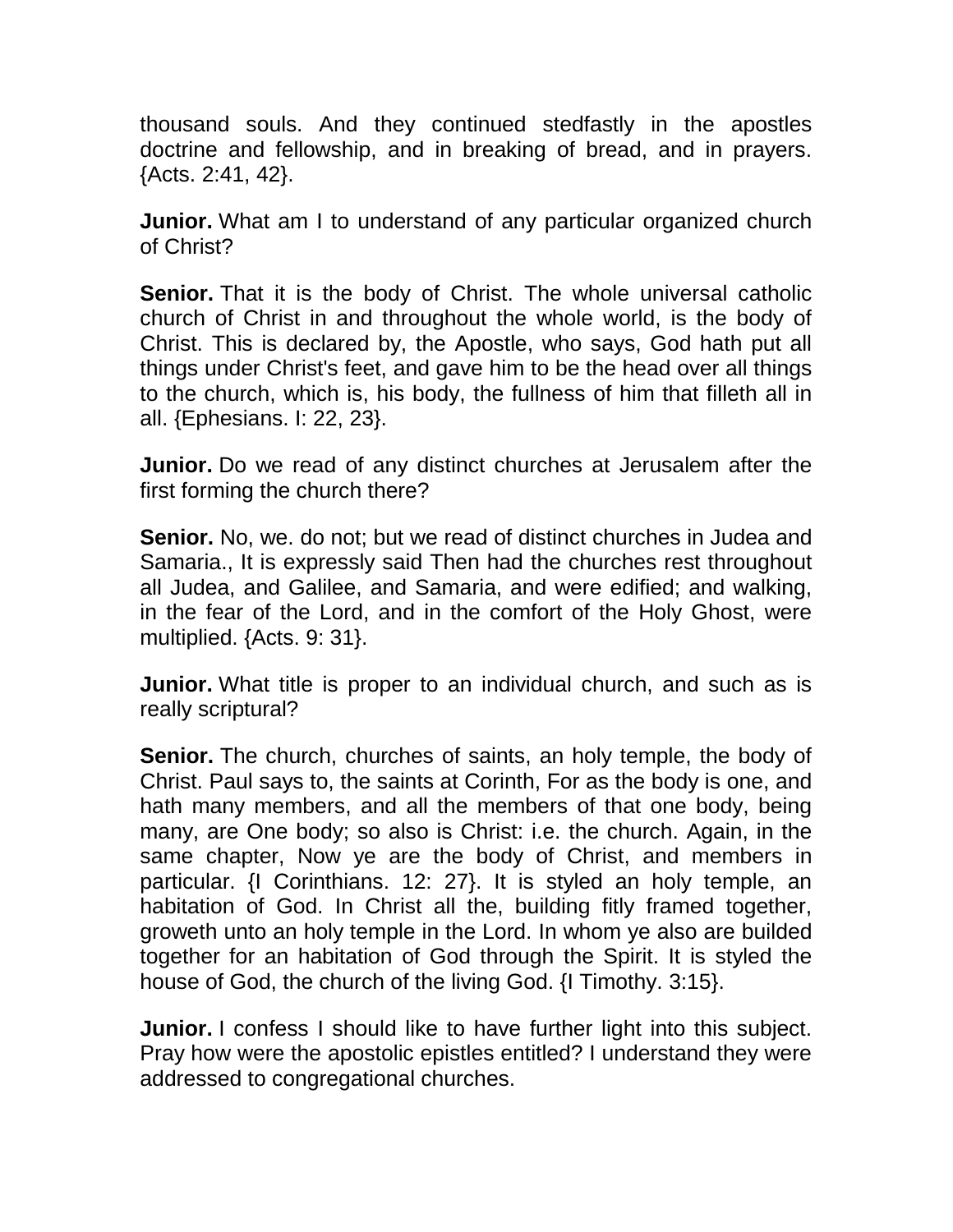**Senior.** They are addressed to saints: To all that be in Rome, I beloved of God, called to be saints. {Romans. I:7}. Thus to the Corinthians, Unto the church of God which is at Corinth, to them that are sanctified in Christ Jesus, called to be saints. {I Corinthians. I:2}. To the church of God which is at Corinth, with all the saints which are in all Achaia. {2 Corinthians.I:1}. The epistle to the Ephesians is directed thus, To the saints which are at Ephesus, and to the faithful in Christ Jesus. {Ephesians.I:1}. So to the, church at Philippi, To all the saints in Christ Jesus, which are at Philippi. So the epistle to the Colossians, To the saints and faithful brethren in Christ, which are at Colosse {Colossians. I:2}. The epistle to the Thessalonians is thus addressed, Unto the church of the Thessalonians, in God the Father and the Lord Jesus Christ. {I Thessalonians. I: 1}. The second epistle is just like it, Unto the church of the Thessalonians, in God our Father and the Lord Jesus Christ. {2 Thessalonians. I:1}.

**Junior.** Then the matter out of which the churches of God and Christ are formed, are saints, who unite together in distinct bodies,. according to the Command of Christ, and his gospel order. These have their proper officers, which, I apprehend, are pastors and deacons, and all the ordinances of Christ dispensed amongst them. Is it not so?

**Senior.** Yes; it is even so: and these as variously subdivided into separate bodies, are so many distinct churches of Christ; each of them having, their own proper order and officers, appointed for them by Jesus Christ. Each church is the seat of worship. *AN ODINANCES* are administered in the name, of Christ unto them; and whilst they walk in Christ, with Christ, and according to his rule, peace is on them, and on the Israel of God. I think I have given you a general idea on these subjects, from whence you may form some conception of them. As to entering particularly, and to discuss the whole minutely, concerning the matter, form, order, government of a true gospel church of Christ; and to treat of the laws, ordinances, officers, rules, and commands given by Christ, the king of saints; with their use, end, and design, would not suit our present conversation; therefore, I would wish you to consider what you first proposed at the opening of the present. Was it not to give you an account of a church of Christ, and then discourse concerning church fellowship?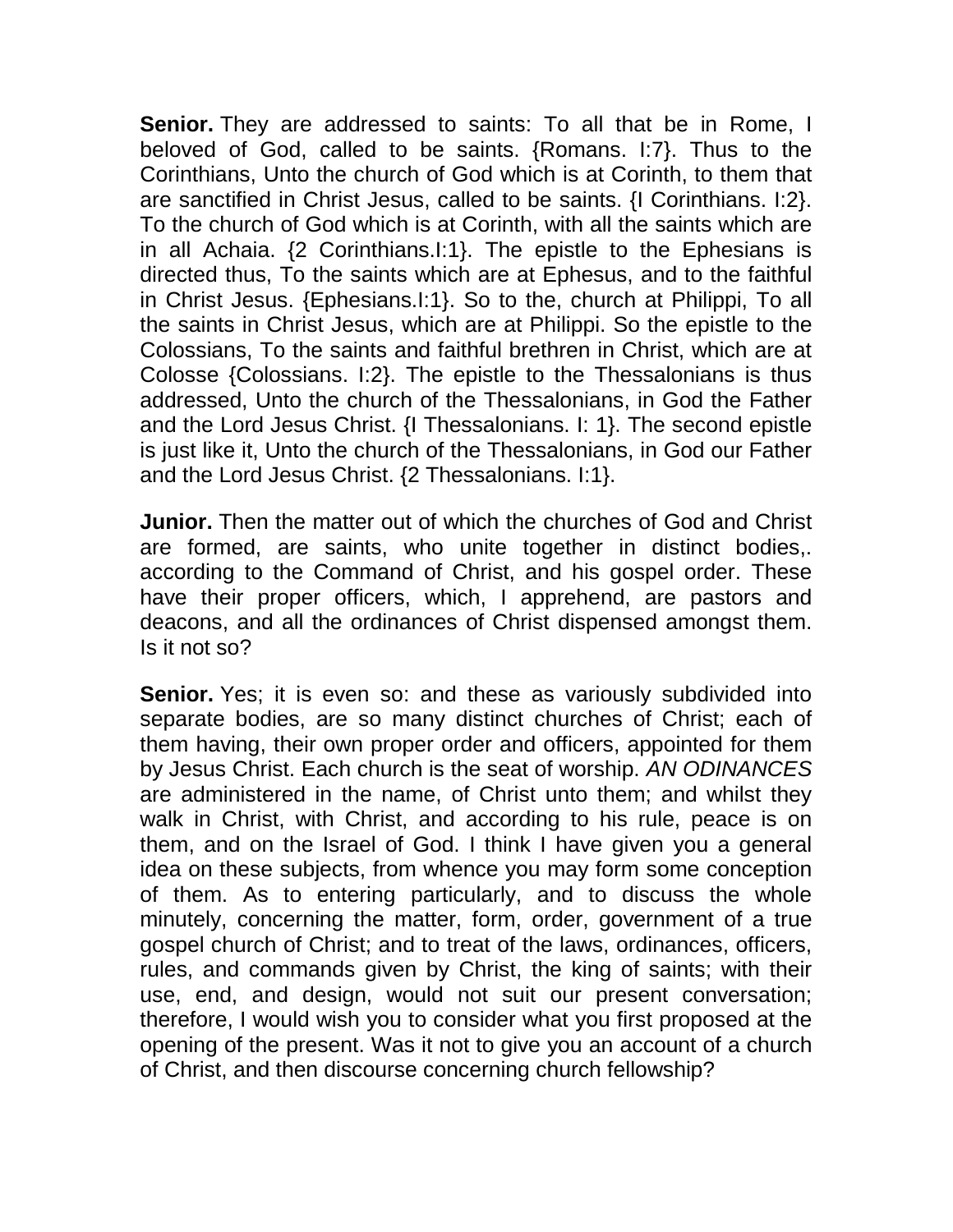**Junior.** It was. I think you have answered my request in this first particular; and, on looking over what you have related concerning the first gospel church at Jerusalem, I conceive it must be saints who only can befit matter to constitute a particular church of Christ; that they must be first united in the truths of the everlasting gospel, before they can be united in the order of the gospel; that they ought to see eye to eye concerning the ordinances of it, that they may worship the Lord with one consent in their observation of these; that they should be united in heart and affection to the Lord Jesus Christ, and to each other in him.

**Senior.** All you have spoken is most certainly what should be the case. It is of, great consequence to an individual church of Christ, to be favored with spiritual and judicious members, with such as shine like lights in the world, holding forth the word of life. It is a real blessing to be favored with a fit and judicious pastor, who preaches Christ, and rightly divides the word; and with deacons, men agreeable to the description given of them, and qualified for the discharge of their office, so as to suit with what the apostle says to Timothy, Such as are grave, not double-tongued, not given to much wine, not greedy of filthy lucre; Holding the mystery of the faith in a pure conscience. {I Timothy. 3: 8, 9}.

**Junior.** My good, Sir, I do request you would proceed to that part of the subject, Church Fellowship.

**Senior.** You have heard that it is saints and faithful brethren in Christ, who are members of' churches; at least you have had it recited to you, that the churches of God and Christ at Rome, Corinth, Ephesus, Philippi, Colosse, and Thessalonica, were thus addressed: and most assuredly, if such were only fit to be the body of Christ then; most certainly such only can be fit to be the body of Christ now. I am speaking of the church which is Christ's body. On this Very same subject, I say church fellowship is a fellowship of saints. The Apostle says to the members of the church at Corinth, God is faithful, by whom ye were called unto the fellowship of his Son Jesus Christ our Lord. I Epistle, I: 9. Church fellowship is a communion of saints; hence in the creed, commonly called the Apostles Creed, (I now refer to the Church of England Common Prayer Book,) it is therein said, I believe in the Holy Ghost, the holy catholic church the communion of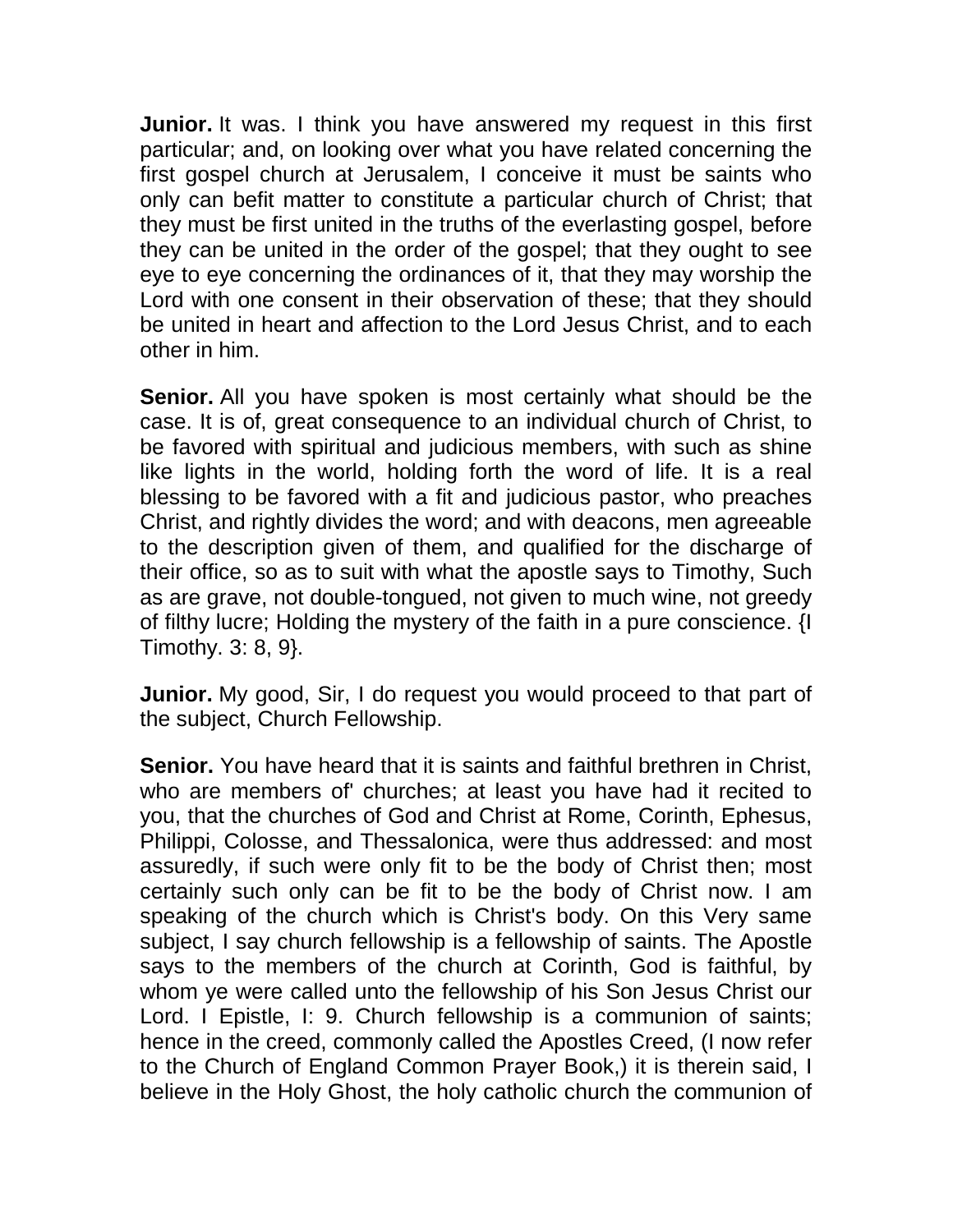saints now this which is made a matter of faith in the creed, is what we have in conversation before us. God's called ones are saints; they have fellowship one with another; it is concerning spiritual things; they are united to one and the same eternal, life-giving, and lifemaintaining head; they are partakers of him and his great salvation; they have all one and the same spirit: so says the Apostle, For by one Spirit are we all baptized into one body, whether we be Jews or Gentiles, whether we be bond or free: and have been all made to drink into one Spirit. {I Corinthians. 12: 13}.

**Junior.** But as it is a fellowship of saints, called and knit together by the order and bonds of the gospel, I want to know what this fellowship consists in. I know the Apostle, says to the members of the Corinthian church, Now I beseech you, brethren, by the name of our Lord Jesus Christ, that ye all speak the same thing, and that there be. no divisions among you; but that ye be perfectly joined together in the same mind and in the same judgment. {I Corinthians.I:10}. No church can beat peace amongst themselves, and enjoy the peace of God ruling in their hearts; nor can any church state be secure, where there is not an unity in judgment concerning the truth as it is in Jesus; yet I conceive there must be some peculiar way in which this fellowship is kept up, and by which it is expressed. I know it is said, And the multitude of them that believed were of one heart and of one soul. {Acts. 4:32}, What should hinder it from being the same now?

**Senior.** The same knowledge of Christ, and the same faith exercised on him, must produce the same effects then as now, and now as then; but such as are members of what we style churches, are swerved from the apostolic faith, as they are also from the old apostolic practice. We receive persons as members, into the churches of Christ now, on a declaration of a work of grace on their souls; whereas, they were admitted into the ancient churches of Christ, upon a profession of their faith on Christ, and every article of faith connected with him and his salvation. If we are born of God, the work of God upon us must be equal and alike the doctrine of faith professed by us; yet in the way persons are admitted in our day into the real churches of Christ, a devout and sincere Arminian may as easily become one with us, as the soundest Predestinarian in the world.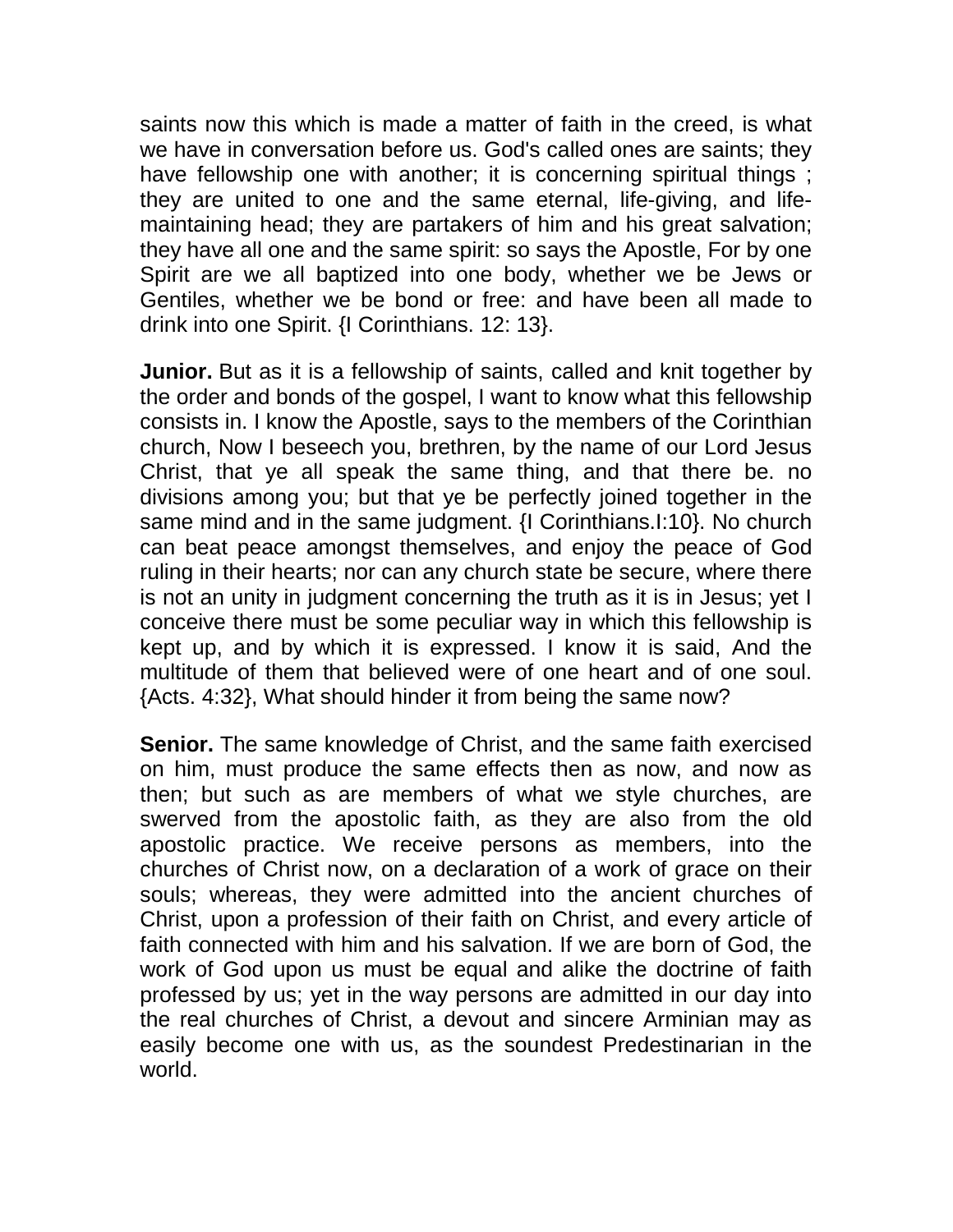**Junior.** How so? I understand all who call them, selves Christians, of the Baptist, the Presbyterian, and Independent, or, as you otherwise call them, the congregational churches, and which, I think, they should be always called, will admit none into membership with them, nor sit with them at the table of the Lord, but such as declare, or have declared, a work of God wrought on their souls. I think the term which they all express it by is,. a work of grace wrought on their souls.

**Senior.** What you say is true; yet as there is an obscurity in the phrase, a work of grace wrought in or upon their souls; so a profession of Christ and the truths contained in his blessed, glorious, and everlasting gospel, is too much neglected. As to the expression, a work of grace wrought on my soul, does it not take off from faith in Christ entirely? Does it not lead the mind to conceive thus, The Lord hath wrought so und so on my heart, I am a changed person, I shall never want any thing now but to look to myself, to be very careful and watchful. I ask you, my friend, if it does not tend to think very little of Christ, and to substitute this work of grace inherent in me, in the room and stead of Christ and his salvation? If it does, must it not be substituting the work of grace, in the room and stead of Christ, his righteousness and grace? And, if so, is there not cause for complaint?

**Junior.** I must confess, your conversation is such, as constrains me to say, I am very greatly indebted to you for conveying light and instruction to my mind' What you have just delivered, would never have been thought of by me, concerning the phrase, a work of grace in and upon the soul. As you have opened it, I freely acknowledge I have thought it a very good and most important expression. In your explanation of it, I see it altogether wrong. It takes off from Christ: I will not deny it, for sure. I am, I have been more concerned about this work of grace within me, than, about Christ who hath died for me. I have been always setting up my rest and confidence therein. But you will acknowledge there are many young persons who are admitted into the open visible church of Christ; do not you therefore think such an expression suits them, and is more and far better suited for them, than it would be to require a confession of their faith?

**Senior.** I confess I do not. When the eunuch wanted to be baptized, the question whether he believed in Christ or not, is to be answered.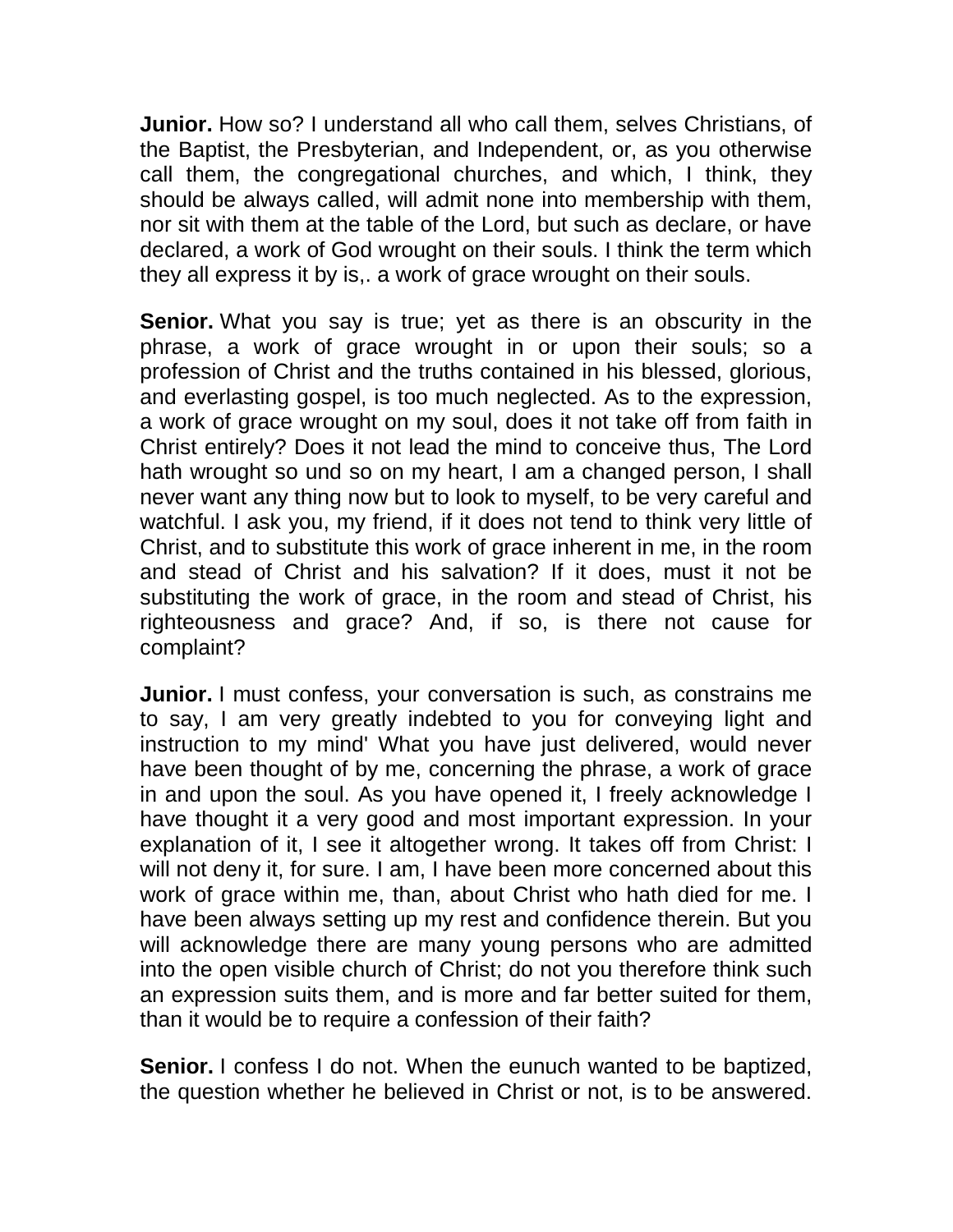See, here is water, what doth hinder me to be baptized? And Philip said, if thou believest with all thine heart, thou mayest. And he answered and said, I believe that Jesus Christ is the Son of God. When the Jailor said Sirs, what must I do to be saved? the reply, was, 'Believe on the Lord Jesus Christ, and thou shalt be saved. When our Lord Jesus Christ himself met with the man who was born blind, and, whose eyes he had opened, he put this question to him, Dost thou believe on the Son of God? Here is no enquiry concerning any thing wrought internally within him. No. He is asked concerning an act of his mind: did he, or did he not; believe on the Son of God? He knew not whether he did or did not; therefore he puts this question, saying, Who is he, Lord, that I might believe on him? Our Lord rejoined, Thou hast both seen him, and it is he that talketh with thee. And he said, Lord, I believe. And he worshipped him. {John. 9: 35, 36, 37, 38}.

**Junior.** I have observed throughout all your conversation with me that you speak a good deal concerning Christ the object of faith, and the exercise of the mind on him. You do, as I understand, state it as utterly impossible, without a revelation of Christ be made to the mind, that there should be any outgoings of the heart after him; therefore you conceive a real spiritual apprehension of Christ to be necessary, ere a person be admitted a member into the visible church of Christ; as without it they can have no actual fellowship with him.

**Senior.** These are precisely my thoughts of the Subject.

**Junior.** I cannot doubt but you are right in your judgment herein; but let me, if you please, know wherein church fellowship consists.

**Senior.** It consists in loving each other in Christ for Christ's sake, and as lie hath loved us. This is expressed in receiving each other, as Christ also hath received us, to the, glory of God. It is evidenced in bearing each others burdens, in feeling for, and sympathizing one with the other. It consists in a mutual communication to each other, of what the Lord hath done for our souls; in a communication of the gracious experiences he hath given us from time to time of his love to us; in bearing and forbearing with each other.

**Junior.** All this seems very consistent with a church state. I remember the Apostle says, Whether one member suffer, all the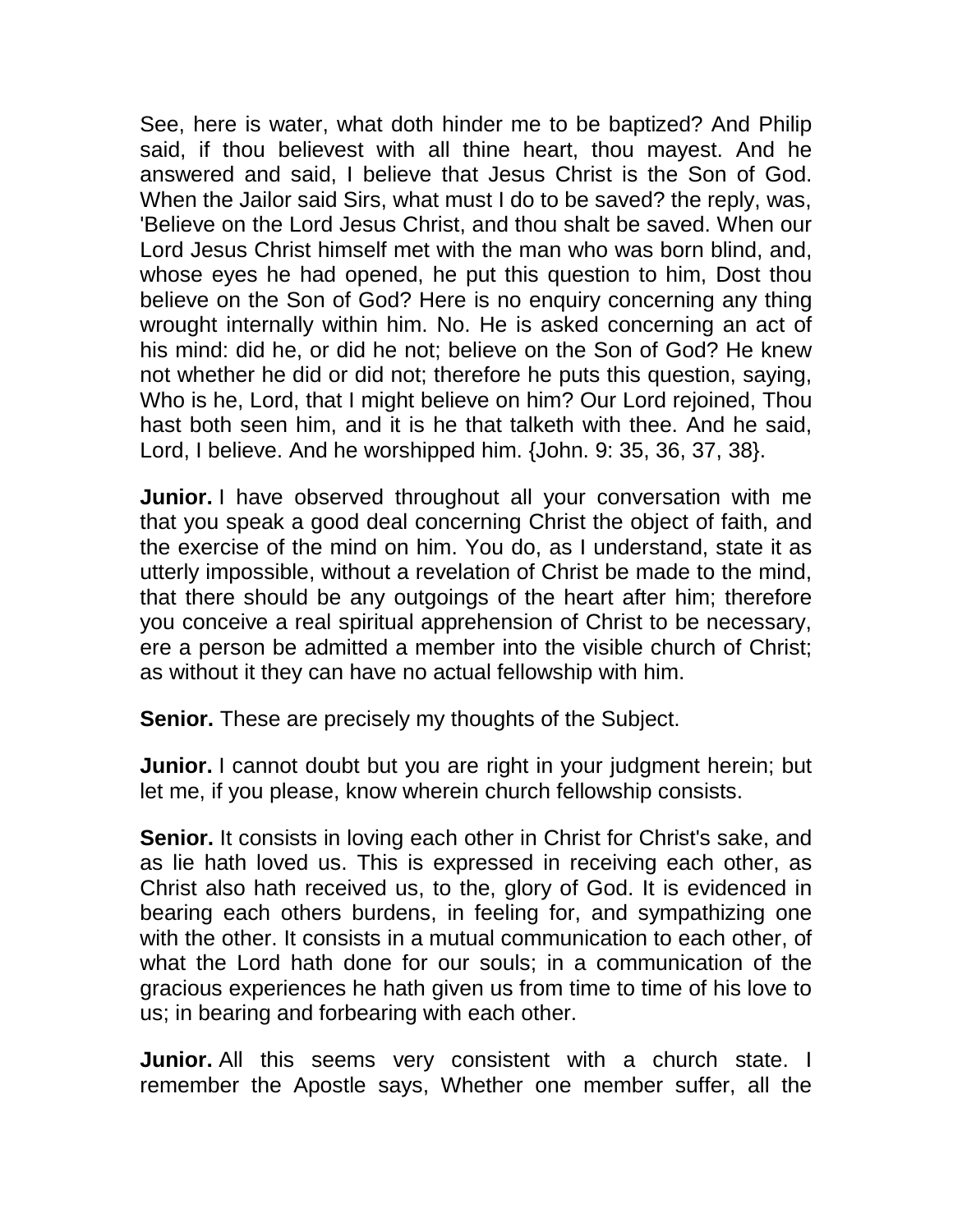members suffer with it: or one member be honored, all the members rejoice in it. {I Corinthians. 12: 26}.

**Senior.** Church fellowship consists very much in mutual prayers and praises offered up for each other, and in mutual meetings and converses in church assemblies. In a very particular manner, church fellowship Consists in the communion of saints, who belong to the same particular church or body of Christ, when they come together to celebrate the Lord's Supper; and to hold fellowship with each other, and Christ their head, by sitting at the same table together with him. The Apostle hath very special and particular reference to this most blessed fellowship of saint congregated into one body, and Christ as their one most complete saviour, when he says, The cup of blessing which we bless, is it not the communion of the blood of Christ? The bread which we break, is it not the communion of the blood of Christ? For we, being many, are one bread, and one body: for we are all partakers of that one bread. {I Corinthians.10:16,17}. The Lords Supper is a family feast; to which all the members of the church are expected. They should all be present at it, because it is a church ordinance; and one grand design of it is to unite and cement each of the members more closely to each other in the bowels of Christ and bonds of the gospel. This is very beautifully expressed in these words, For we, being many, are one bread, mid one body: for we are all members of that one bread. Here we, who were sometime afar off, being brought nigh by the blood of Christ, sit down together, being made kings and priests unto God, to feed on the commemorative emblems, symbols, and memorials of the one complete sacrifice of our Lord Jesus Christ, by which he hath reconciled all things unto himself, whether they be things on earth, or things in heaven. The Apostle shows how our Lord reconciled all his people in himself, by his most precious blood. In every age and period, elect saints have had their bickering, and, if I may so say, their animosities one with another. For some ages the Jews were against the Gentiles, and the Gentiles against the Jews. The Apostle on this subject, speaking of Christ, says, For he is our peace, who hath made both one, and hath broken down the middle wall of partition between us; Having abolished in his flesh the enmity, even the law of commandments contained in ordinances; for to make in himself of twain one new man, so making peace; And that he might reconcile both unto God in one body by the cross, having slain the enmity thereby: And came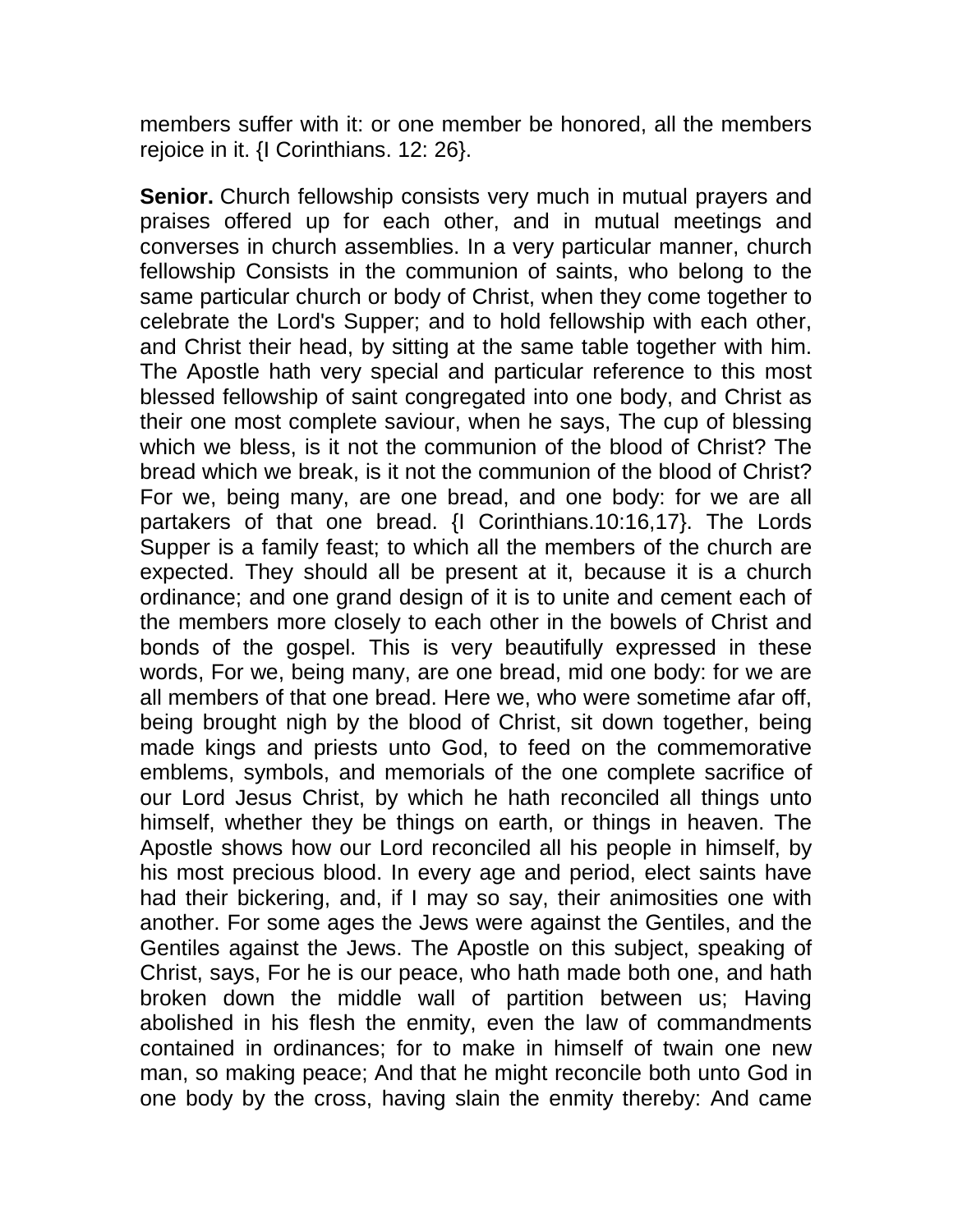and preached peace to you which were afar and to them that were nigh. For through him we both have access by one Spirit unto the Father. {Ephesians. 2: 14, 15, 16, 17, 18}.

**Junior.** I am greatly pleased with the information you have kindly given me concerning what church fellowship consists in. Surely a gospel church, walking in the faith and order of Christ, as given in the sacred word, must be a most noble sight; and to belong to such an one, must be to be blessed indeed.

**Senior.** It is so; yet at present, the churches of Christ are in a kind of deranged state. Our Lord threatens the whole of them, saying, Be watchful, and strengthen the things which remain, that are ready to die: for I have not found thy works perfect before God. Remember therefore how thou hast received and heard; and hold fast, and re pent. If therefore thou shalt not watch, I will come on thee as a thief, and thou shalt not know what hour I will come upon thee. {Revelation. 3: 2, 3}.

**Junior.** I am very greatly obliged. I know I have detained you beyond your seasonable time for retirement; I therefore bid you, Farewell.

**Senior.** May the Lord bless you, by giving yon a sound judgment in all things. Peace, mercy, and truth, be with you. Amen.

#### THE RICHES OF DIVINE GRACE

### UNFOLDED

### DIALOGUE X.

*A Discourse, on Death: what it, is, and what it prepares for, are enquired into.*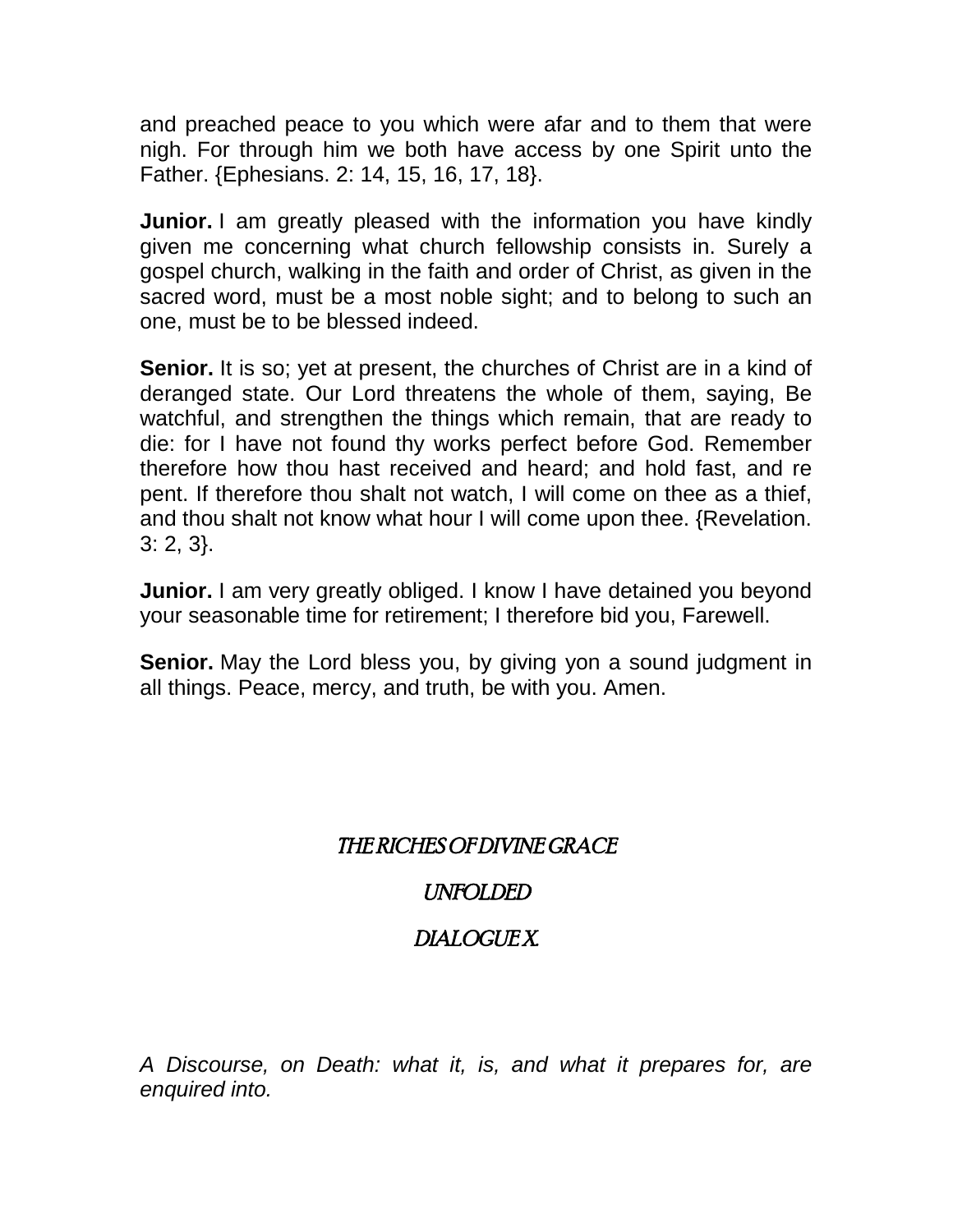**Junior.** Sir, I am exceeding glad to meet you once more in the body. You are drawing on towards the close of life; as such, I conceive you are well suited to converse with, about death, heaven, glory, eternal life, and a blessed immortality. I should therefore be much pleased, if agreeable, to enter on these subjects, having conceived in my own mind, you are the only person in the circle of my acquaintance, can converse with on such subjects to my real and spiritual advantage.

**Senior.** I believe, according to what you said in our first conversation, such subjects as you have just hinted, were to be closing ones in the interviews which were to be improved by us to mutual advantage; therefore, state them in your own order, and as you would like to have them brought forward.

**Junior.** I should like you to discourse on Death: what it is; also what it prepares for. They are doubtless grave subjects; yet my conception is, your mind is so fully possessed with views of the glory which is to be revealed in you, when you shall be called to be absent from the body, and present with the Lord, that I conclude your mind will by no means be discomposed, by elucidating such subjects as these.

**Senior.** I may most certainly say, should be greatly ashamed, if death gave me any sort of concern. It is appointed unto men once to die. I have for many a year felt the sentence of death in myself; and have been accordingly looking out for it, and expecting it. I have many a time really wished for it, as it will put a stop to all sin within me. This will be such a great deliverance, as I can at present have no adequate ideas of.

**Junior.** Then, Sir, your discourse on the proposed subject, will administer support to your own mind, as well as convey light and instruction to mine. It is said, He that watereth, shall be watered also himself.

**Senior.** I am willing to contribute to the, uttermost I am capable of. The increase of your knowledge in every spiritual subject, and with the, increase of God, is what I most sincerely long to promote.

**Junior.** You are exceedingly kind. The subject of mortality I wish now to be treated of, so that I may have some true knowledge of and insight into it.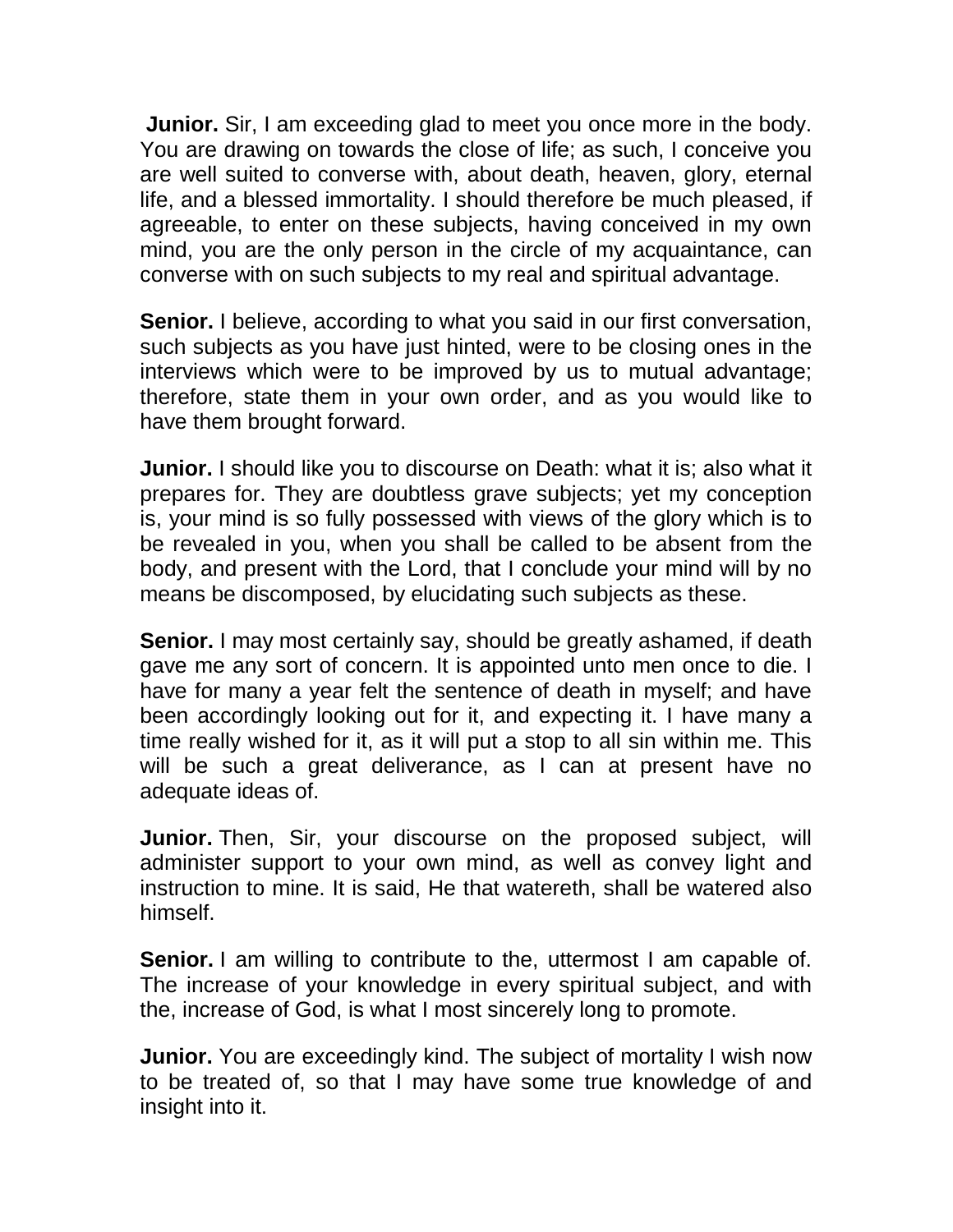**Senior.** I hope you do not look on this as a spiritual subject. I do not. It is a serious one. It may lead to great solemnity of mind. It may serve to raise many observations which may be of real importance, and most truly beneficial. As we proceed, an opportunity may open, to point out the only cordial for the mind, and the alone antidote against the fears of death. But our mortality, or death, is a natural subject. I conceive the wise man glances on this when he says, For that which befalleth the sons of men befalleth beasts; even one thing befalleth, them: as the one dieth, so dieth the other; yea, they have all one breath; so that a man hath no pre-eminence above a beast: for all is vanity. All go unto one place; all are of the dust, and all turn to dust again. {Ecclesiastes. 3:19, 20}. This is a very humbling truth; yet it is not a spiritual truth, nor such an one as may be profitable for you and me to enter very fully into.

**Junior.** Sir, I am really startled at your saying death is not a spiritual subject.

**Senior.** It may be you are. Death is a solemn, awful subject; yet it hath nothing in it, which is spiritual. A mind enlightened by the Spirit of God, cannot but be lifted up above and beyond it, so as to fear no evil from it, and not to shrink at its near approach, yet this alters not the nature of death, which is a natural evil, and falls on the body as such, it being the sentence of the Lord over all flesh, in consequence of the sin of the first man: of whom we read, Wherefore, as by one man sin entered into the world, and death by sin; and so death passed upon all men, for that all have sinned. {Romans. 5:12}. Death came into our nature and world by sin. Now sin is not a spiritual act: it is an evil one, it hath produced every evil. This is one-death. The death of the body is a temporal evil. Whilst Christ can turn our death into life everlasting, by his making it to us who believe on him, the very passage into eternal glory; yet this does not alter the nature of death, nor make it a spiritual subject.

**Junior.** But, Sir, are not the minds of many, saints very spiritual in their dying moments, so that their very last breath is richly perfumed with the love and salvation of the Lord Jesus, and they most truly blessed and happy even when heart and flesh fail?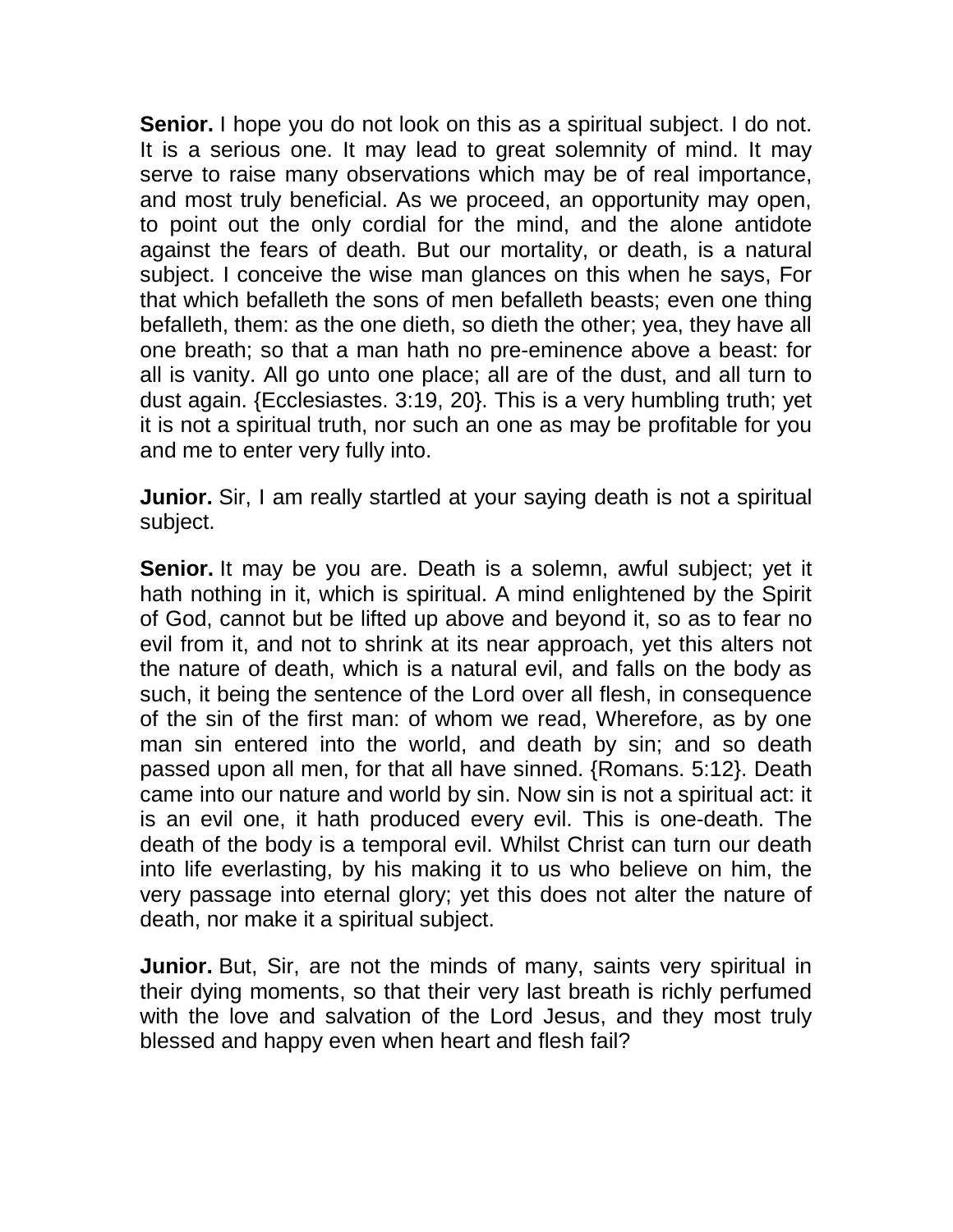**Senior.** Most assuredly it is even so: but the acts of the spiritual mind on Christ, do not make the act of death spiritual. I conceive natural death is one and the same in all. I think, in the very act of dying, what is felt in one is alike in all. Some suffer more, some less, before death doth its office; but when it has completed its sentence, by disengaging the soul from the body, I conceive it is, for the act of it, the same in every one.

**Junior.** What is death? How would you describe it? Can you point out the process of it? You say it is a natural subject; yet you allow it to be a solemn and important one. We should never have died, should we, had it not been for sin? We enter by it into an unseen world, do we not? We fall by it into the hands of the Holy Lord God, do we not? Is not our state then settled for eternity to come? And will you, under all these considerations, say death is not a spiritual subject?

**Senior.** My good friend, let us understand each other rightly, it will be the means of removing all prejudice from the mind. Nothing can be more pleasing than a right understanding of each other's mind on, every subject we converse about; and most especially this now before us, as you seem to boggle at this assertion, that death, or the dissolution of the body thereby, is not a spiritual, but a natural subject. You ask me, do you not, what is death? I reply, it is a suspension of all animal, sensitive, and rational life from the body. The blood stagnates, the heart ceases all motion, the senses are closed, the rational soul leaves the body, the pulse ceases, and the man dies this is death. Thus the body is dissolved, and it is fully proved to be in itself but a dust heap: it turns to corruption: it is reduced to its primitive dust, out of which it was originally formed. Thus the original statute of heaven is executed on it, Dust thou art, and unto dust shalt thou return. {Genesis.3: 19}. I cannot myself describe its process, but the Holy Ghost hath done it very expressly in the 12th chapter of the Ecclesiastes, where, having given a very full portrait of old age, he proceeds to speak of what takes place in the body at the article of death, Or ever the silver cord be loosed, or the golden bowl be broken, or the pitcher be broken at the fountain, or the wheel broken at the cistern. Then shall the dust return to the earth as it was: and the spirit shall return unto God that gave it. Verses, 6, 7.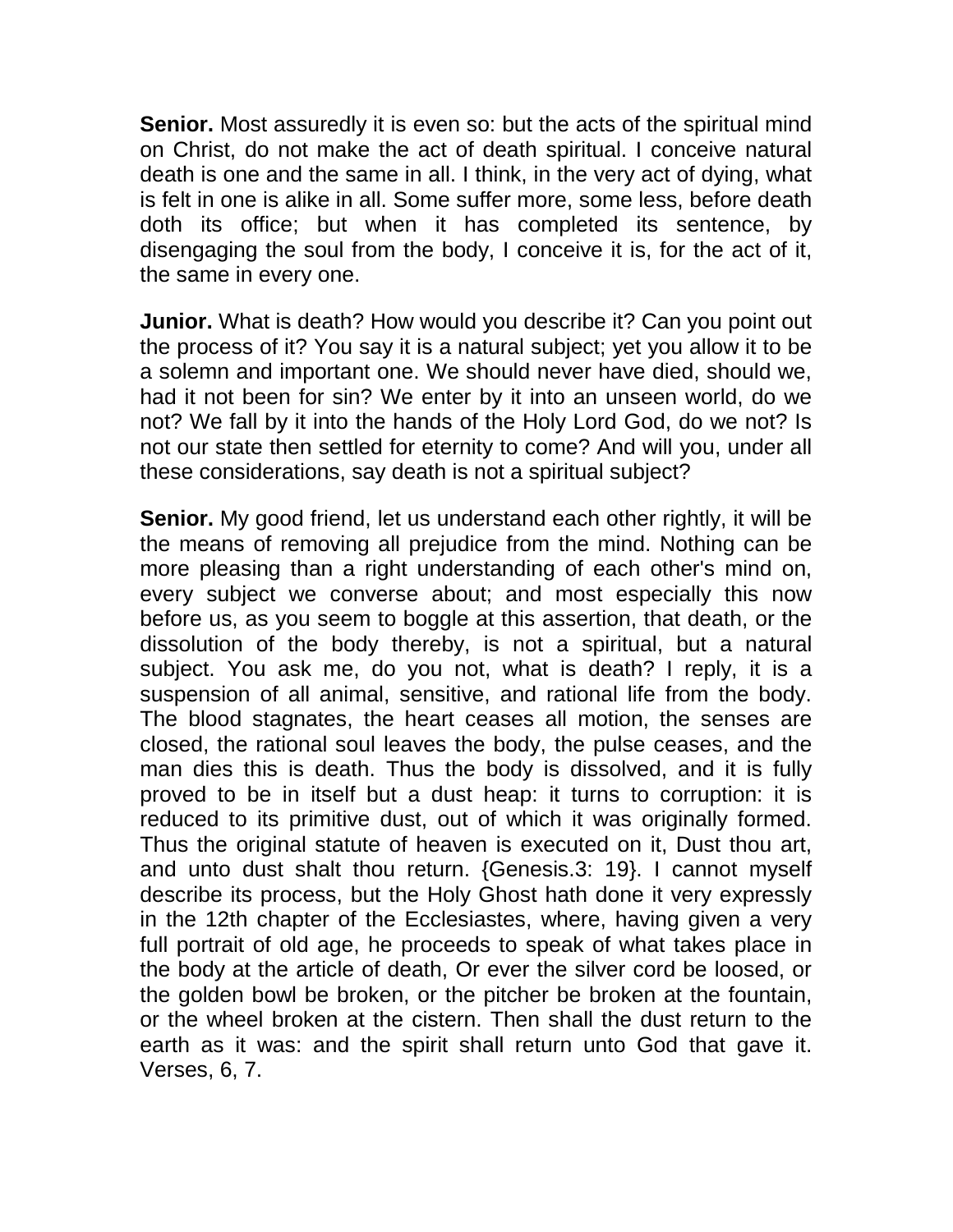**Junior.** I should much like to have this explained.

Senior. What is out of my power, you can have no right to expect from me: this is; but I will, if you please, endeavor to quote from an excellent man, what will, I conceive, cast great light on it.

**Junior.** Pray, Sir, do so; for though you say all this is but a natural subject, yet I really find it a very interesting one.

**Senior.** I say nothing against this: most assuredly it is so. The Holy Ghost, who is the creator of man, and formed the spirit within him, has given us a full account of the whole man in his first formation. He also gives us the account of the conception of man, and his state in the womb: of what he is at his birth: of the anatomy of his body: of his life: how he lives it is entirely by breathing: what death is: how man dies; and were we to attend to the revealed account of all this, we should have all that wisdom which is profitable to direct us in the care and economy of our bodies, so as to enjoy comfort in and from them, until we are called to lay them aside by death for a season, and to sleep quietly in the grave until the morn of a glorious resurrection.

**Junior.** How is it then, if, what you say is true, that we know so little of our bodies, and the diseases, which befall them, and manage, them? So poorly?

**Senior.** Because we neglect the Creator for the creature: we all prefer human help to divine; hence all of us go to doctors and physicians, more than to Christ. The body is made up of the four elements: earth air fire, and water. It is inhabited by an immaterial spirit, which we call the soul; which, though,, immortal, yet the body is not in which it dwells: that is kept up and sustained by the air, which is the grand vehicle of its life. We live so long as we breathe, and not one moment longer: so soon as we cease to respire, we die, and are turned unto dust. We are so constructed in our bodies, that our life depends moment after moment upon the will of God alone. When we have fetched one breath, we are not sure we shall ever fetch another.

**Junior.** But was not Adam's body before the fall immortal?

**Senior.** Adam would have been what he was by creation, had be not sinned: yet his body was not immortal by creation. The Lord God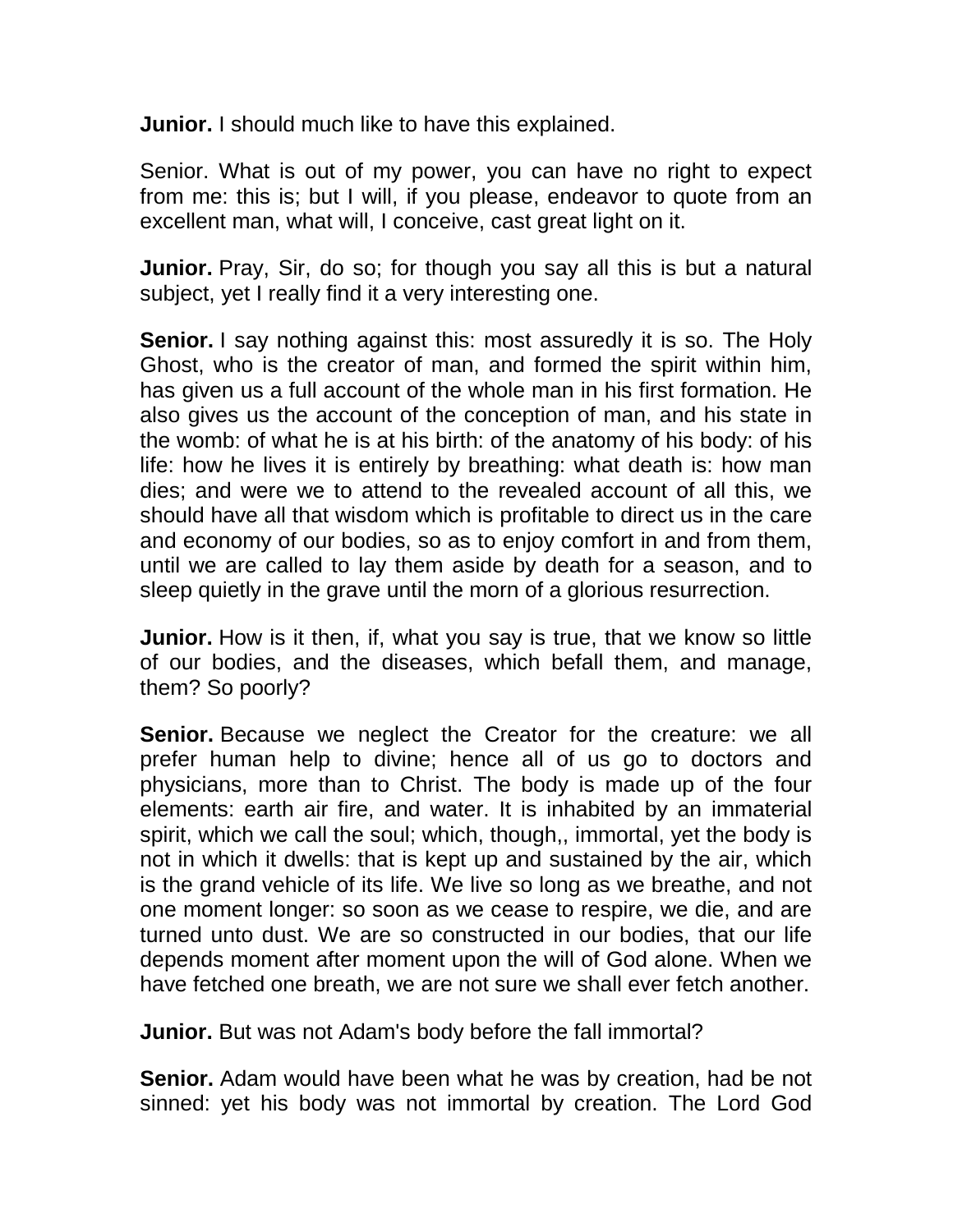might have endowed it with immorality if he had pleased, but he did not. His body was a mortal one, and whilst he sinned not, he felt no decay; yet he would have needed that to recruit it, which would have kept it in perpetual vigor. To this very end the Lord God created and made to grow out of the garden, the tree of life. This would have been the means, had not man fallen, of continuing his body in the most perfect state, so that he would have enjoyed the blessedness of immortality in his body, and never have known death in it: otherwise, the very elements of which the body is composed, needed a perpetual poise. And the Lord God formed man of the dust of the ground, and breathed into his nostrils the breath of life: and man became a living soul, {Genesis. 2: 7}. Life was infused, and set a going by the Creator himself, through the nose, respiration being principally through it; and on this action depends life or animal motion; as also the continuation of the immaterial soul in the body.

**Junior.** You have most certainly given me many views on these subjects which I had not before the least apprehension of.

**Senior.** Then I hope our mutual conversation will tend to each other's profit.

**Junior.** It most certainly does to my mind; but I want you to explain that passage concerning the silver cord, its being loosed, the golden bowl, its being broken, the pitcher broken at the fountain, the wheel broken at the cistern. I think you would Endeavour to quote from another to assist me to a clearer idea.

**Senior.** If you will at your leisure read from the beginning of chapter 12th, to the end of verse 7th, you will have a most exact portrait of old age, and also of death. "The hoary head resembles an-almond-tree, and the bald pate that tree when its flowers are dropped off; and the skeleton is like a grasshopper, or ever the, silver cord be loosed, which fails in old age, and it is, broken at death. It is the pith or marrow of the backbone, which, descending from the brain goes down to the lowest part of the back-bone, and produces the Various tendons, nerves, and sinews of the body. This is round as a cord, and white as silver, and by it the, motion of the body is effected. One asks the question, May not this silver cord be the union between soul and body? The golden bowl is the head: it is called the golden bowl, for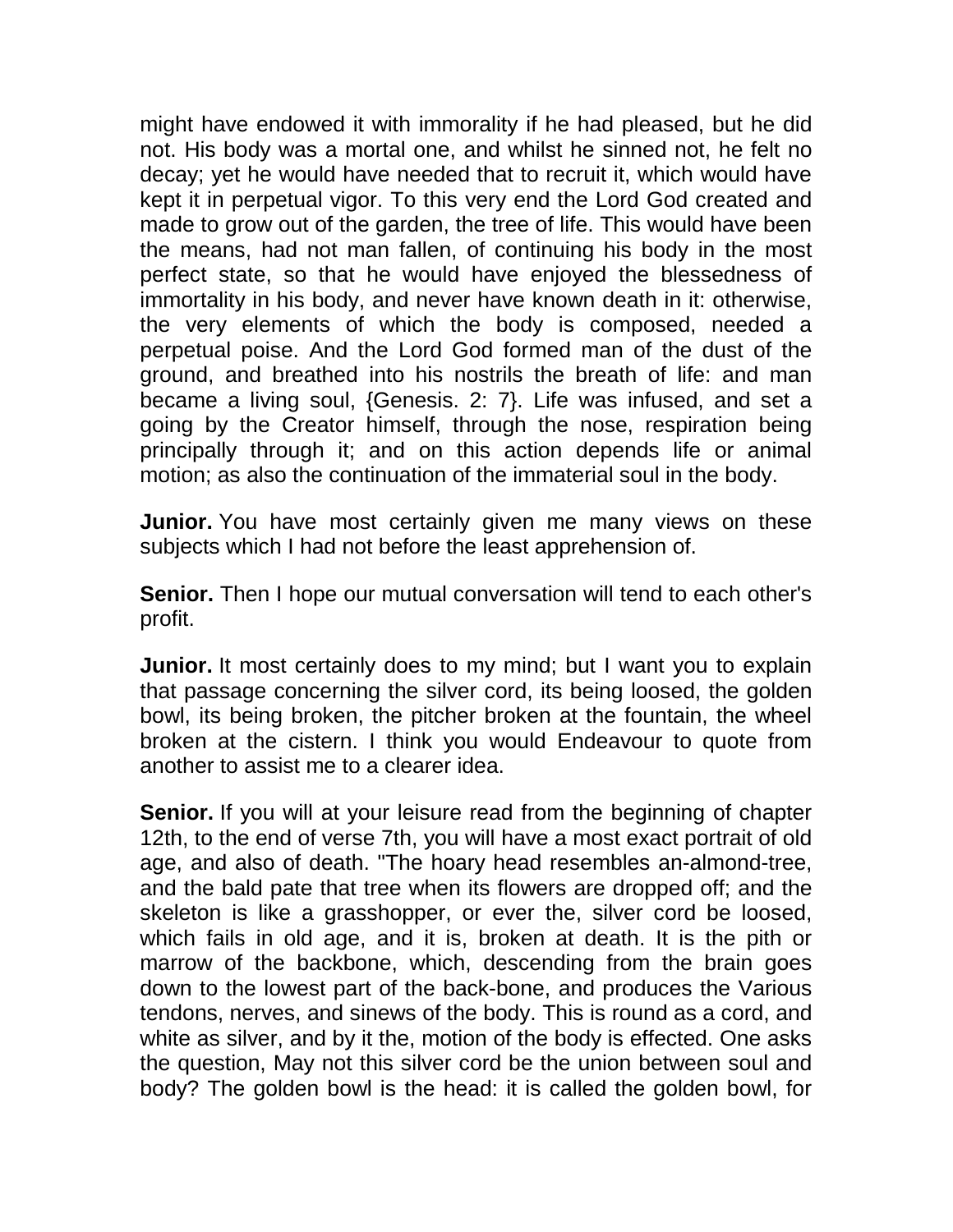the same reason the other was called the silver cord. The wheel is the great artery, which being joined to the left ventricle of the heart, sets the blood in motion, and keeps it in perpetual circulation. One explains the whole thus: Or ever the silver cord be loosed, or, the golden bowl be broken, or the pitcher be broken at the fountain, or the wheel be broken at the cistern. Here are three things said to fail after the silver cord: a golden bowl, or bason, a pitcher to receive a flowing liquor, to convey it into the house for the uses of it, and a wheel at the top of the well to draw it up. The heart is a bason or bowl, a double bason within; the aorata is a pitcher at the fountain, to catch the running stream in; and the lungs a wheel that draws up the water out of the pit. The air, by its pressure, turns this wheel. The belly is the pit, which we render cistern. Out of the belly flows the water of life, i. e. it runs by the arteries into the outer parts, but the wheel draws it up, that this pitcher, the arteries, may receive it; it must, therefore, return into the belly again, before the wheel can draw it up, as water circulates into the well, and supplies its spring, The spring that flows into the pitcher, is supplied by liquor drawn up out of the pit, by a wheel at the top of the pit; and when the silver cord fails in old age, the spring runs weak, and the wheel turns heavily; and little is drawn up, 'and that slowly." Thus the circulation becomes so languid, as to leave the body motionless, and life expires.

**Junior.** Sir, be pleased to say what death prepares for. I understand from what you say, the process of death on the body begins with the silver cord being loosed, with the golden bowl being broken, or a membrane about the scull being shriveled, the pitcher being broken at the fountain, and the wheel being broken at the cistern; the blood is congealed, the pulse stops, and all the animality of the body expires. Now I want to ask, what does this prepare for?

**Senior.** For the grave, the house appointed for all living; what you could most certainly conceive without my replying.

**Junior.** I have been before led to understand from you, that death is but a natural subject, and you still continue the same idea. I should have conceived you would have made at least the issue of it a spiritual one, and said death fitted the soul of a believer for a glorious immortality.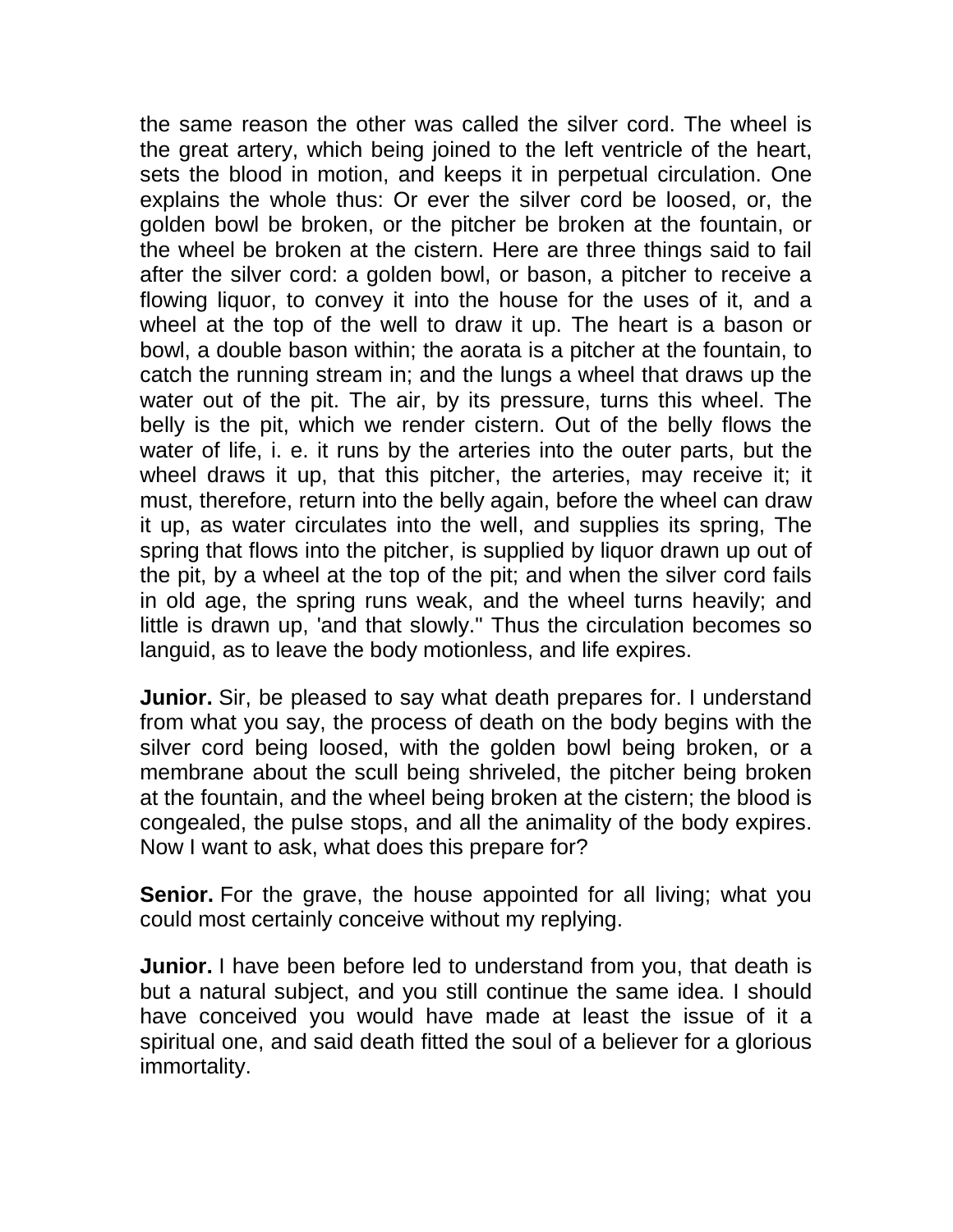**Senior.** If I had so said, I should have expressed myself wrong. Death sets the soul at liberty from the body, but it by no means fits it for another world it only affects the body, and turns it into a dust heap, Whereby it is fitted for the grave. The body by death begins to corrupt: it is in the first stage of it. When laid in the grave, it is in the second state of corruption, and the office of the grave is to swallow up the corruption of it. The soul is with Gods who gave it. The preparation for its entrance into eternal glory consists in the indwelling of the Lord the Spirit in it, in his work of regeneration, and his' own operation on it. Death hath nothing to do with this subject. It finds a believer a saint, a child of God in Christ. It cannot touch his immortal part. its sole commission from God himself, only concerns the body; to loosen its pins; to take down the frame; to destroy all the mechanism of it; to reduce it to a breathless corpse, and there it ends. The body is then fit only to be covered over with putrefaction. There is therefore no place fit for it but the grave, which having received it, there it is reduced to its primitive, particles out of which it was composed, and from hence it is to be raised at the last day. Surely you are not at a Loss to comprehend what I have delivered unto you concerning this, are you?

**Junior.** I freely acknowledge you have delivered yourself on the subject of death, and what it is, beyond what I conceived of it before. I also must confess, I see a great deal of Excellency in what hath been said all I am surprised at is, that you say death and the grave are not spiritual subjects. I can assure you, that what has been stated in the course of the present discourse hath brought a great solemnity upon my mind. I want to know what you will think of this. Pray, is not this spirituality? Or what else will you call it?

**Senior.** I have not said that death and the grave, are not solemn subjects, neither do I say that a spiritual mind may not improve them, nor that the Lord's people may not profit by them; but it is as they are carried above and beyond these, up to Christ himself, in the views of his death, burial, and resurrection. It is not by thinking on death as death, that we are spiritual: we must have spiritual minds, or we cannot be fitted for spiritual subjects; and we must have spiritual subjects suited to our minds, or they cannot be exercised. Now it is the person of Christ, the love of Christ, the righteousness and sacrifice of Christ, and the everlasting love of the Father to us in him,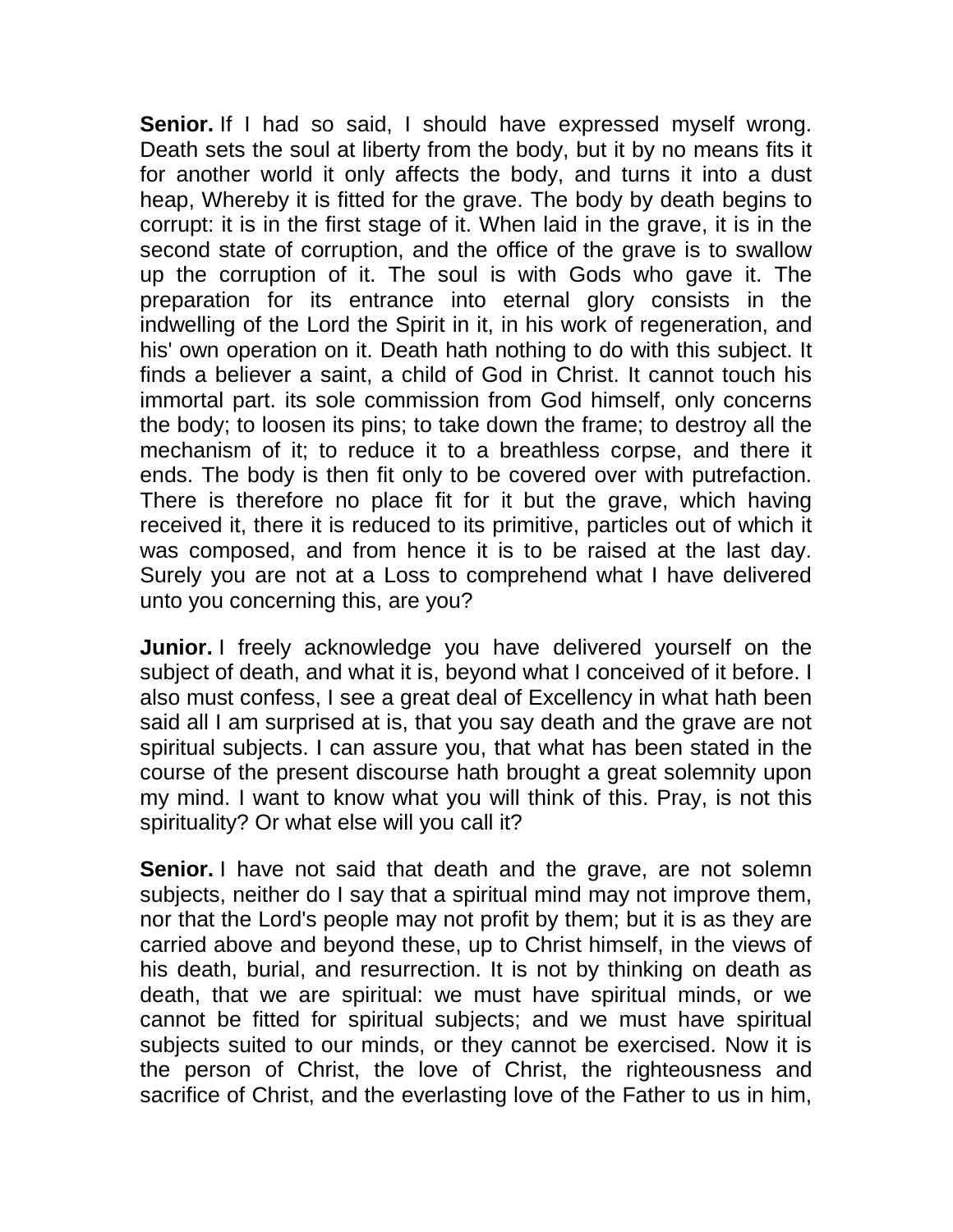that are truly suited to make us more spiritual and more heavenly. I do not look on a solemnity of spirit, to be spirituality; neither do I conceive very awful thoughts of death and dying to be spiritual acts: I know they are not, by what hath passed in my own mind. When I look at death out of Christ, and consider what it is, I find I either tremble at it, or grow hardened, careless, and indifferent about it. When I look at death in Christ, as conquered, destroyed, and abolished by him, I find my mind very differently affected: I am not afraid of it; I see I have nothing to do with it; I go beyond it; I triumph over it: all which is the entire fruit of believing on the Lord Jesus Christ, and not by looking at death, at what it is, nor at what it prepares for, nor at, the grave. No. Death and the grave are but natural and common subjects. The death of Christ, by which he hath destroyed death; the burial of Christ, by which he hath sanctified the grave; the resurrection of Christ, by which he hath proved and proclaimed his conquest and triumph over death and the grave: are most divine, glorious, and sublime subjects; in the knowledge of which we shout victory in Christ over our own deaths, and our laying in the grave; as the Apostle says, If we believe that Jesus died and rose again, even so them also which sleep in Jesus will God bring with him. {I Thessalonians, 4:14}. Now I do not like too much solemnity of spirit; I do love real spirituality; I do love, and most earnestly covet, supernatural communion with the Three in Jehovah: but I do, not love to be taken off this by a solemnity of spirit which makes me stand in fear of death and the grave.

**Junior.** I find what you say requires deep thinking. I conceive without it, I may be led to stumble where there is no cause for it. I always thought, there could be no looking off death to Christ, as I do with respect to sin. You will give me leave to say, from what you have just delivered, I consider the substance of if thus: you look off sin just as if there was none in you, and look wholly to Christ as having died for you; and you look off death as though it was not in you, and look wholly to Christ's victories over death and the grave, as your resurrection and life. Is it not so? And do I not conceive rightly in thus expressing it?

**Senior.** You do. I am not without sin, nor without; the perceptions and feelings of it; nor shall I be, so long as I am in the body. Yet, this does not take off my eye of faith from Christ. It is kept fixed on him, because I know it would be unsafe to look one single moment at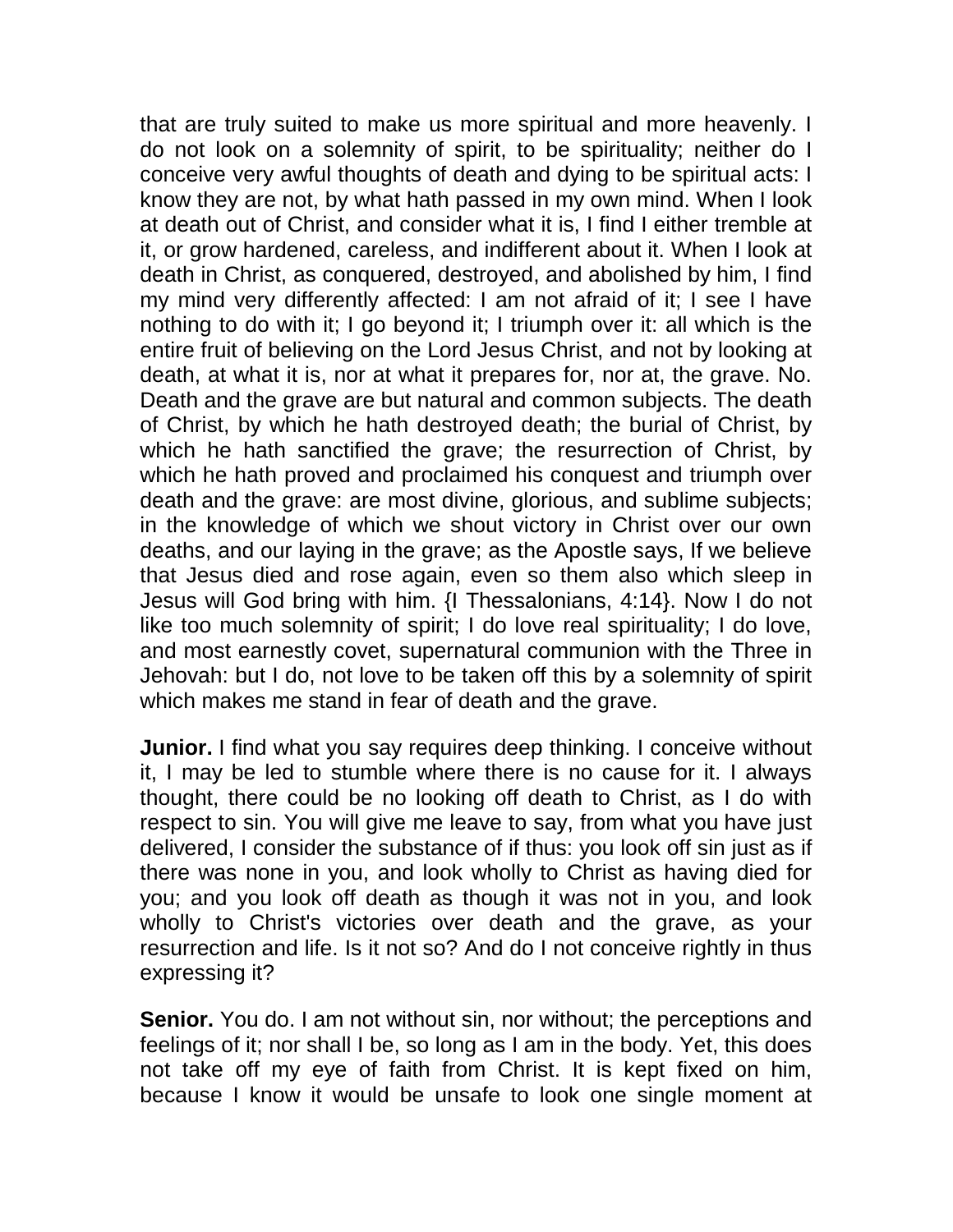myself or sin. I have found in past experience, when not so fully acquainted with Christ as now, that thinking on sin, death, the grave, and damnation, never weakened one single corruption in my fallen nature. I find, looking at Christ, the only antidote against every evil. So, with respect to death, I have found, looking at it, I am startled, I am alarmed, I want to avoid it, I shrink and tremble at it. All this is void of grace and spirituality. Not that I mean by this that there are none of the Lord's people have these views and fears; yet these views and fears spring not from faith, but from unbelief, Now, the Lord the Spirit hath taught me to look away from death, as truly as he hath taught me to look off and away from sin, wholly and alone to Christ. I feel the sentence of death in me. It works and operates upon me. There is no one-day in which I do not expect it. If it should be ever go long postponed, yet it cannot but do its office. I give myself no concern about it. I know I shall die with the whole body of sin inherent in my fallen nature. I know death only can dissolve my mortal frame. I look to Christ as my perpetual friend. I commit myself wholly to him: to be with me in the article of death; to receive my soul to his everlasting glory. I look off death, as if it were not in me; and expect, in a dying moment, to have no more to do with it, than if it were not. I do not expect my animal frame to feel it; but give myself no trouble, about it. , I know it will have to do with me, but I will not have to do, with it. I do not expect to find that in it, which I have found in sin. If, therefore, Christ is a complete Saviour from the One, he will be a complete deliverer from the other. These thoughts do my mind more good, than thoughts of death and the grave. I therefore aim to live on Christ, and in views of my conquest of death and the grave in him, just as if I were in heaven. I say I aim at this, because, let the outgoings of the mind be what they may, it is but an effort. The Apostle says of himself, Brethren, I count not myself to have apprehended: but this one thing I do, forgetting those things which are behind, and reaching forth unto those things which are before, I press toward the mark for the prize of the high calling of God in Christ Jesus. {Philippians. 3: 13, 14}. I cannot more freely open my mind, nor explain myself on this head more fully.

**Junior.** I confess myself very greatly indebted for your conversation on the subjects' before us. I apprehend, in a measure, what you have delivered. Having been always led to consider death and dying a very serious, solemn subject, I now plainly perceive I have been led off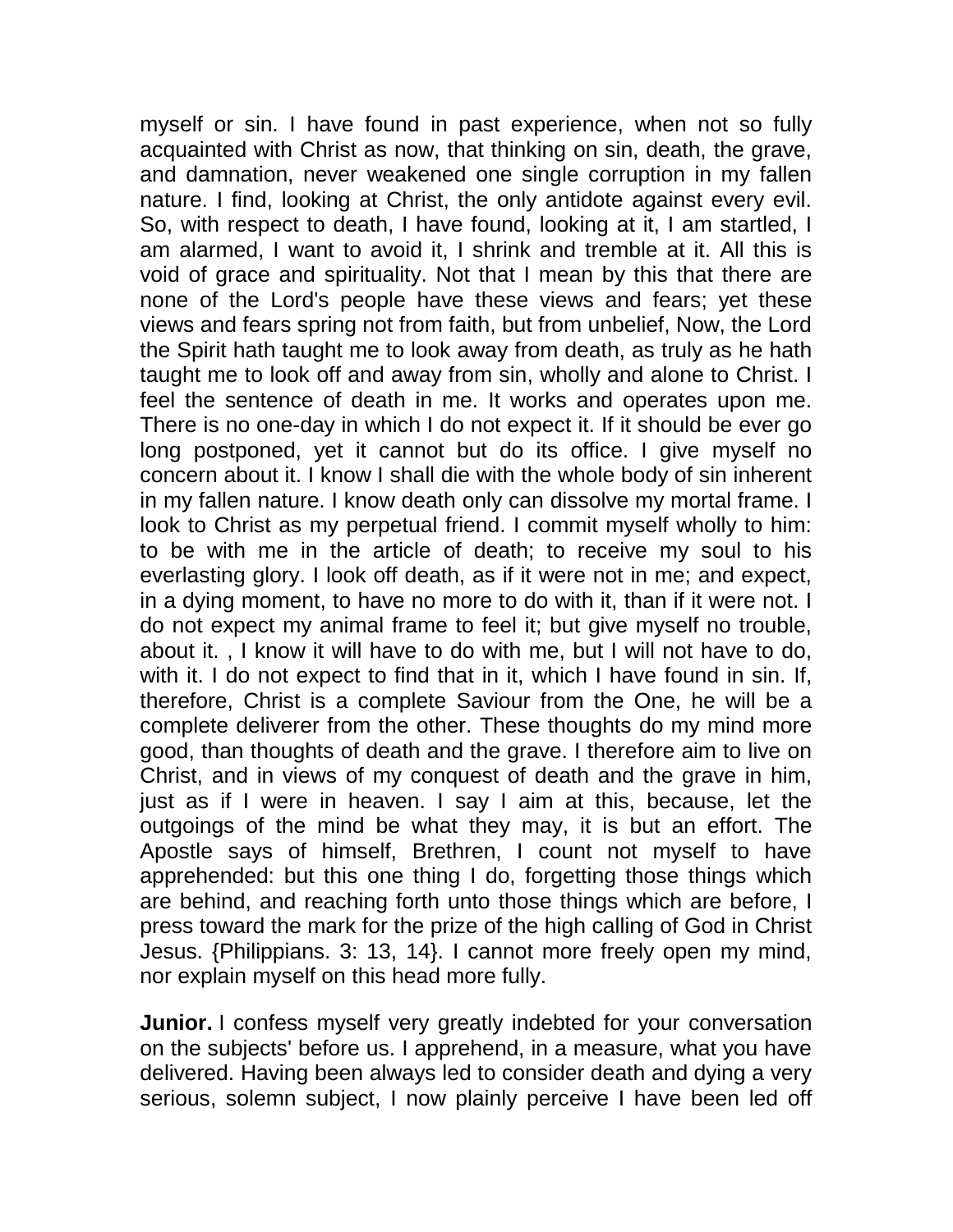Christ thereby. I looked on death as a spiritual matter, and thought the more I really contemplated it, so much the more spiritual I should become; when you therefore said there was nothing in death spiritual, it hit the nail on the head, I knew not what to think of the assertion. I have, on your opening the subjects, some views which I never had before, and hope to profit by them. The profit of mind I might reap from conversing with you was my great motive in seeking to have these particular intercourses we have enjoyed one with the other.

**Senior.** If such ends be answered, as for us to be edified, and the Lord glorified, then all is well. Whilst I would by no means take state to myself, God forbid, yet I would say, Most freely would I impart to you an I know, which might increase your knowledge and spirituality. I am no loser thereby; as I have found many a time, in conversations like those we have together, the mind is quickened and enlarged by some questions put: they serve to set the thoughts on fresh exercise; and it is hereby we often get real good from the subjects discussed.

**Junior.** I have most certainly found the truth of this. May the Lord give me to look off death as you have spoken; then I clearly see I should walk comfortably. I really think one cannot live as becomes the gospel without it.

**Senior.** Indeed, this is true. I do not know, in the sense we are now speaking, that there is any person fit to live or die, but such as see themselves saved in the Lord with an everlasting salvation, and enjoy the blessedness of the same in their own souls, by faith in the Lord Jesus. And such are fit to live and safe to die, whose minds are clothed with the knowledge of Christ; whose hearts are fixed on him as their treasure, portion, and everlasting inheritance; who are living by the faith of the Son of God, looking for the mercy of our Lord Jesus Christ unto eternal life: such can have no fears of death. These truths realized in their minds from the word and by the Spirit, must lift off their hearts from sin and death, so as for them to live down the guilt of the one, and the fears of the other, by living continually in the belief of the truths of the everlasting gospel of the blessed God. But, I hope enough has been laid before you for the present. I feel it seasonable for me to retire. May the Lord give you understanding in all things and bless you, by shedding the Holy Ghost richly upon you, and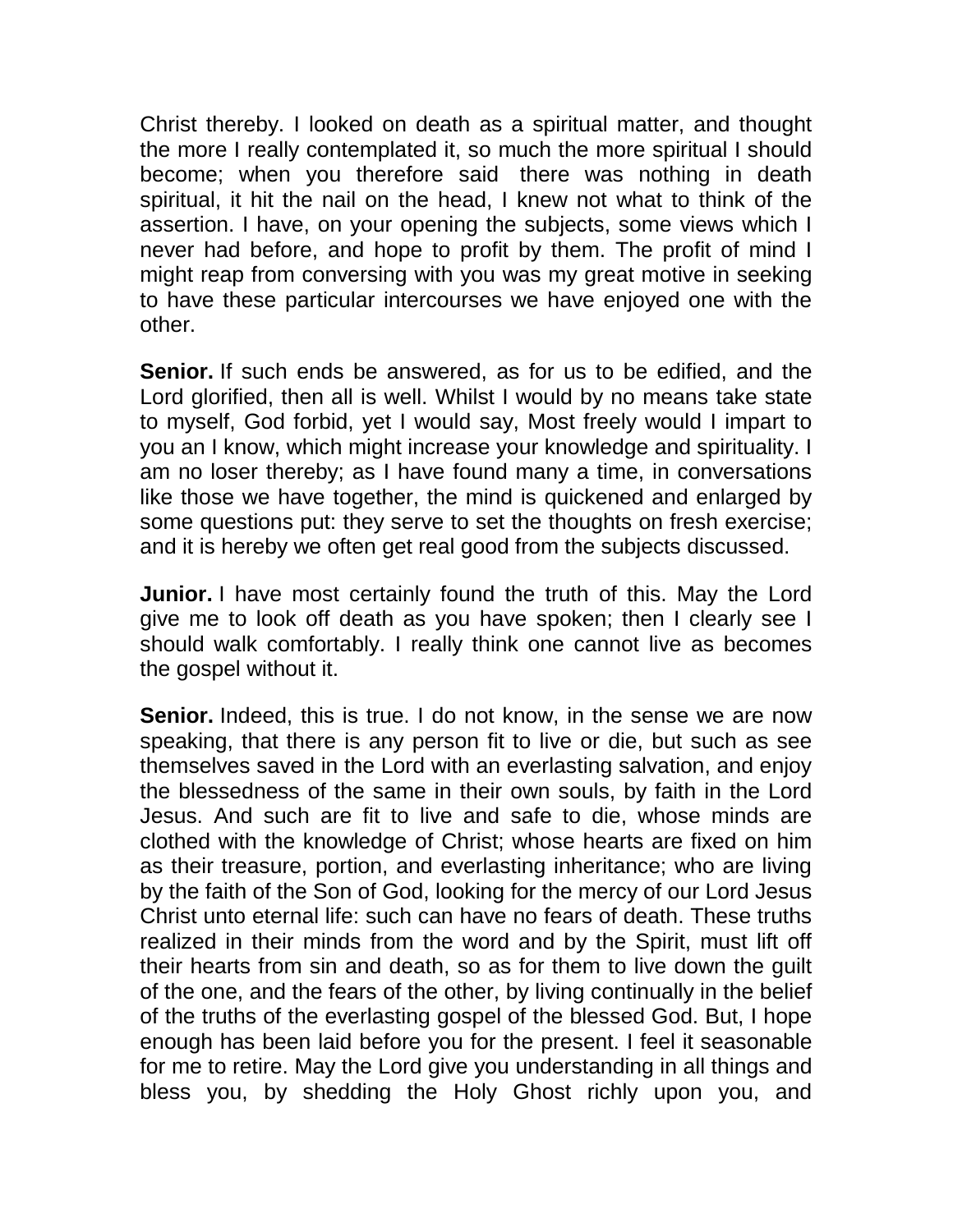bestowing his own divine unction, which teacheth all things, and leadeth into all truth. Amen. The Lord Jesus Christ be with your spirit.

**Junior.** Thank you, Sir. May the love of God be shed abroad in your heart. Amen.

## THE RICHES OF DIVINE GRACE

### UNFOLDED

## DIALOGUE XI.

*A Discourse on an Entrance into the Invisible State, and the same opened and explained, so far as the written Word of God gives its warrant for.*

**Junior.** Mr. Senior, since it hath pleased the Lord to admit us to see each other once more in the flesh, I cannot but express my joy, whilst I also add, that your last conversation has been of real advantage to me. I think conceive more properly concerning death, than, ever I did before. I consider now with you, that it is altogether a subject, which may well be entitled a natural one, seeing it is the sentence of the Lord over all flesh. I also, from attending closely to what I consider the progress of death on the human frame, find myself very greatly relieved from the natural fears concerning dissolution. I now speak after you; for, though I could not at first understand your meaning, when you said death was not a spiritual subject, I now do: so, when I say, I am relieved by your discourse from the natural fears of dissolution, I am not speaking spiritually: I now speak as a man. Will you be so good, in as brief it manner as possible, to repeat the substance of what you have delivered concerning the progress of death.

**Senior.** I suppose you mean the explanation of these words, Or ever the silver cord be loosed, or the golden bowl be broken, or the pitcher be broken at the fountain, or the wheel broken at the cistern. Then shall the dust return to the earth as it was: and the spirit shall return unto God who gave it.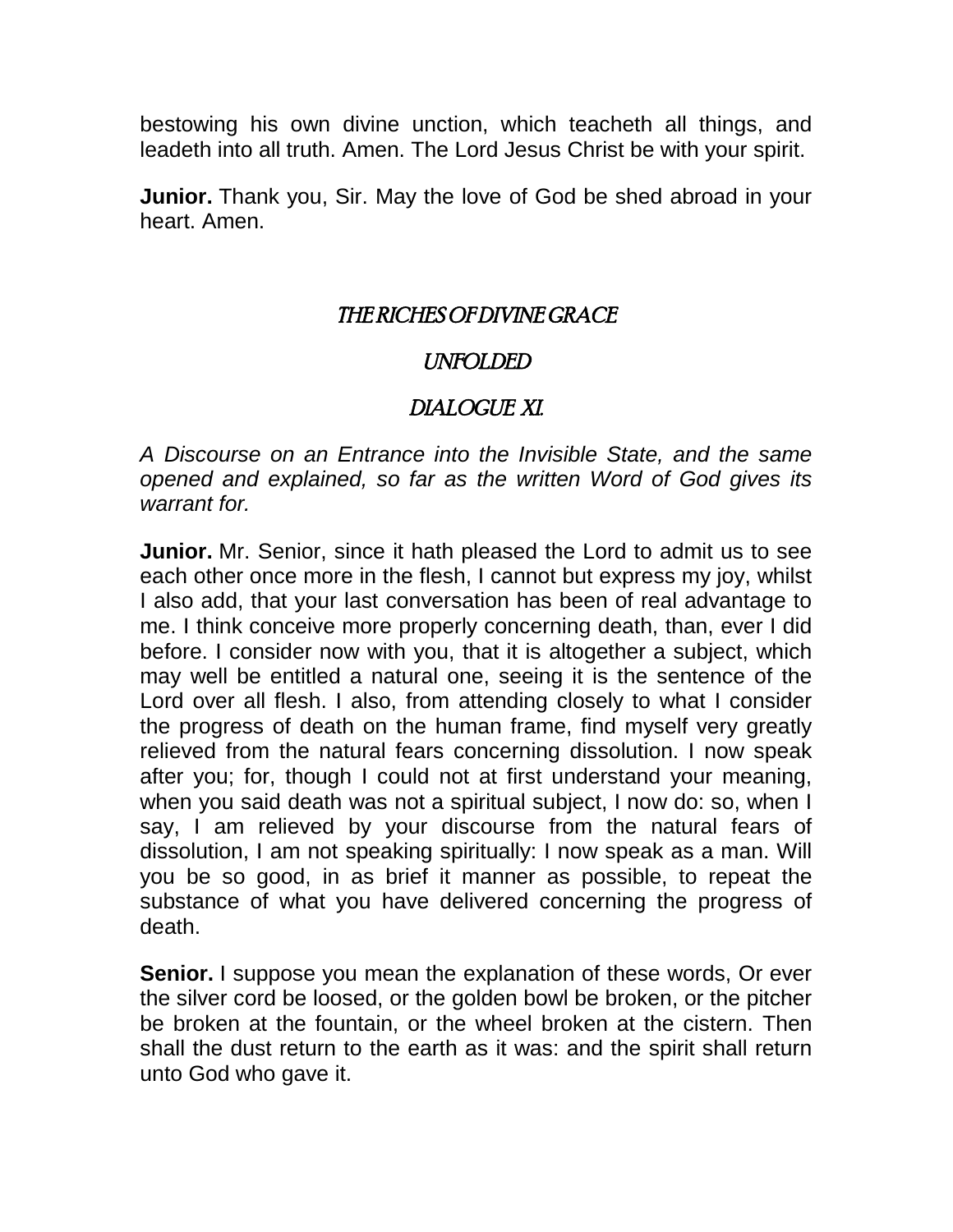**Junior.** Yes, Sir, I do. I must acknowledge you have done it in the last conversation, but I wish you just to recapitulate the same.

**Senior.** The silver cord is the pith or marrow of the back-bone, which is round as a cord, and white as silver. The head is the golden bowl; it is the vessel in which the brain and animal spirits are contained. The, fountain is the heart. The aorata is a pitcher to catch the running stream in. The lungs are the wheels. Now, before the union of body and soul is untied, the pith of the back and nerves give way; the vessel in which the animal spirits are contained, is rendered unfit for use; the nerves and arteries which conveyed the blood from the right to the left ventricle of the heart, can perform this office no more; the pulse ceases; all the animality of the body is entirely exterminated therewith: it becomes a breathless corpse this is death, and its process on the body, ere it hath completed its office, which, when fully done, the soul, departs, and no longer remains in it.

Junior. Can it be ascertained the moment when the soul leaves the body?

**Senior.** I think not. All that can be ascertained concerning death, only concerns the body, which, as it is kept alive wholly by respiration, so it entirely sinks when the act of respiration ceases, The Silver cord being loosed, the golden bowl being broken, the pitcher being broken at the fountain, the wheel being broken at the cistern. Then shall the dust return to the earth as it was: and the spirit shall return into God who gave it. Thus the body is deprived of all its senses, life, and motion, and fit only for the grave, where it is to be consigned, and remain under the power and dominion of death until the second coming of the Great God, even our Saviour Jesus Christ, Who shall change our vile body, that it may be fashioned like unto his glorious body, according to the working whereby he is able even to subdue all things unto himself. {Philippians.3:21}. This is all I can say of the subject: I hope it may give you satisfaction. I would refer you to our last conversation: it may be, by putting both together, you will reap all the satisfaction on this point you at present wish for.

**Junior.** I conceive, from the whole you have said, that death, in its own nature is, to saint and sinner, one and the same. I know, to die in Christ, is life everlasting; to die out of Christ, must be eternal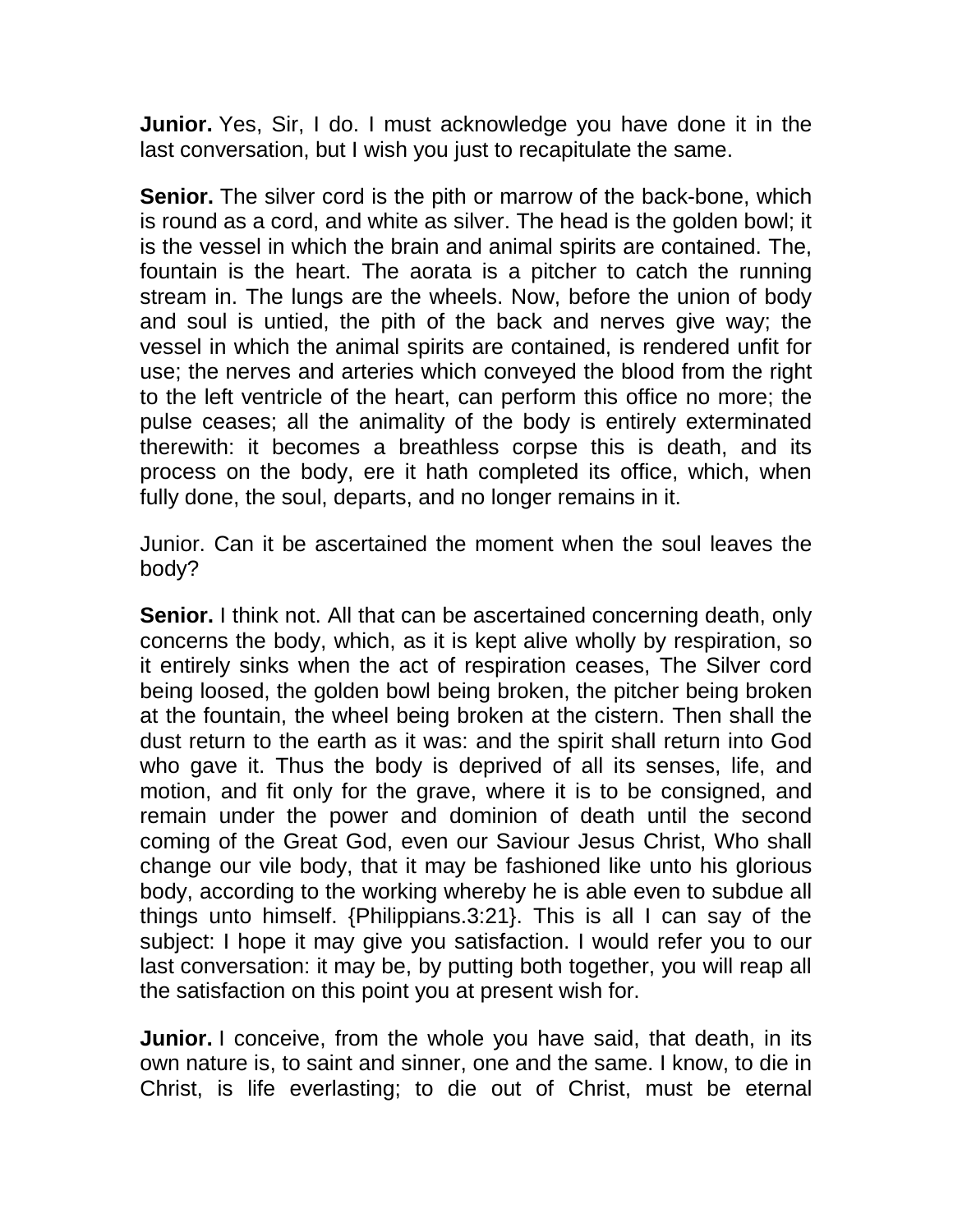damnation. Can you kindly now enter on this, as the subject of our present conversation; what may be conceived concerning the soul's entrance into the invisible state?

**Senior.** You would not have me to be wise above that which is written, surely?

**Junior.** No, I would not; as this would answer no good end. I know you think on some subjects very deeply and peculiarly; I should therefore like you to express yourself concerning the soul: its departure from the body; its entrance into the invisible state; so far as the written word of God gives light into it and warrant for.

**Senior.** We cannot expressly conceive of the soul. We say it is the mind, which conceives thought. I suppose we may understand soul, mind, and thought are all one. It is an incorporeal existence in our bodies. Its seat is considered to be the brain and heart. All our conceptions are formed in the brain, and our life seems to reside in the heart, which is the last part in the body that dies, I apprehend the brain to be the seat of residence in which the soul or mind is seated: that it is diffused throughout every part of the body, and animates it. I conceive we are to distinguish between the soul and its faculties and affections. The essence of the soul is spirit. It is wholly void of matter; yet it is implunged in a body of matter. Its faculties are, understanding and will. Its affections are love, delight, and memory. The soul is one and the same in all. It cannot die. By death it is driven out of the body, so that it can no longer reside in it; yet the death of the body can by no means make any alteration in the soul. That it is distinct from the body is evident, by what is recorded concerning our Lord Jesus Christ at his death. It is said, Jesus, when he had cried again with a loud voice, yielded up the ghost. {Matthew. 27: 50}. Also, from what our Lord said to the thief, Verity, I say unto thee, To day shalt thou be with me in paradise. {Luke. 23: 43}. From what the Apostle says concerning his rapture into heaven, that he knew not whether he was in the body or out of the body, is a full proof that he needed not his body then and there. He also Says he had a desire to depart (that is, to leave his body by death) and to be with Christ.

**Junior.** What you say is full proof indeed that the soul exists when the body drops: that its faculties and affections exist in it in the-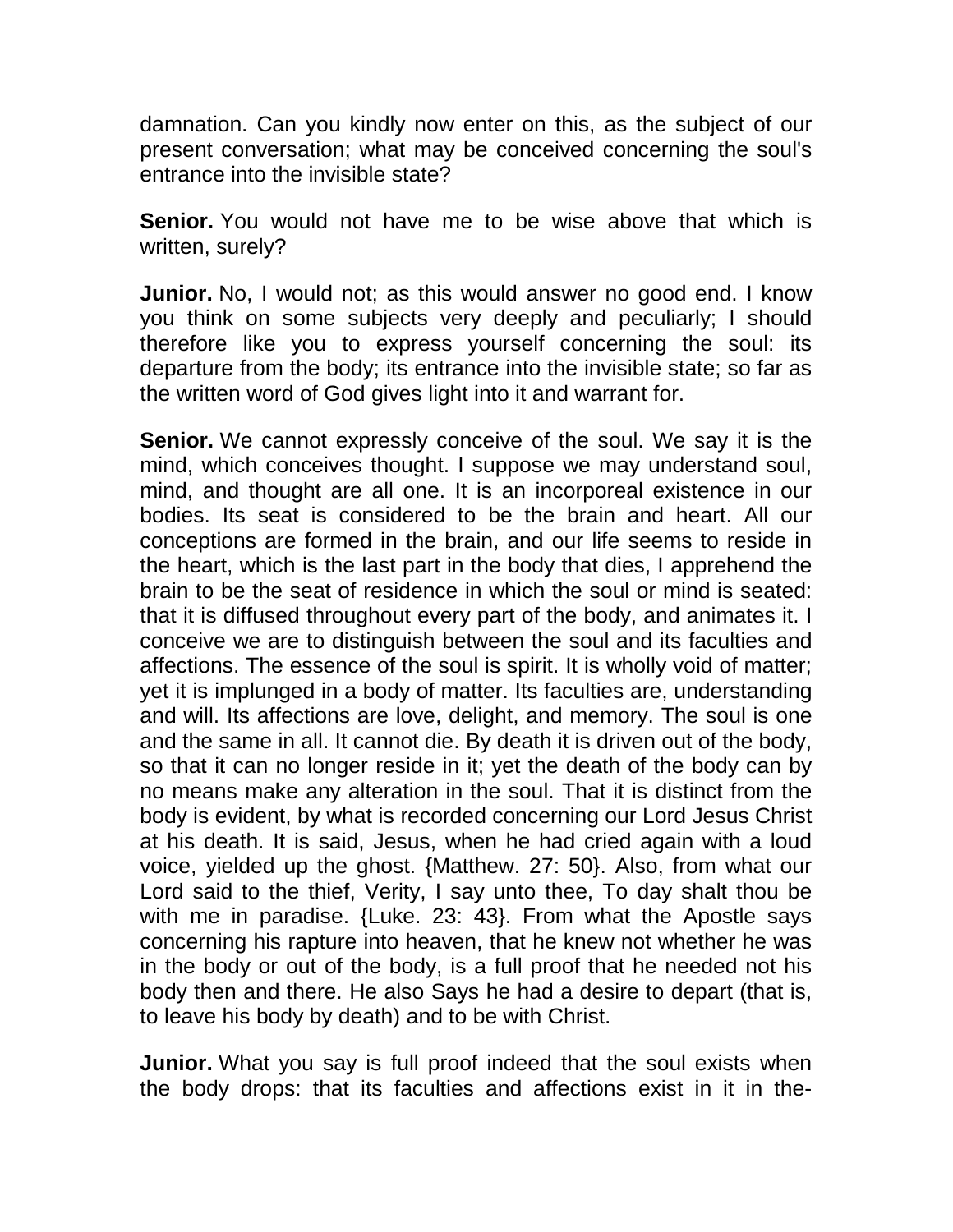separate state. I think, from what you have expressed, the soul is the mind, and the mind is the soul; that it wholly and altogether consists in thought; that its will, understanding, memory,, and affections, are but so many exercises of the conceptions of one and the same mind, which, as they will exist in it for ever, so all these must, and cannot but be exercised, according to the state and place it will be in to its everlasting continuance in being and existence.

**Senior.** You express this very clearly, as it respects my own views and apprehensions. Death can make no alteration in the soul, either in its essence or faculties or affections. Its understanding, will, and memory, will not be impaired by its removal from the body, though they will not be exercised by the body. At death the spirit returns to God who gave it.

**Junior.** I want you to convey to my mind, what you conceive concerning the departure of the soul from the body at the article of dissolution.

**Senior.** Truly I can only speak by way of conception. I would make the written word of God my rule in all things, especially on such a subject as this before us. But why are you so very inquisitive?

**Junior.** Not for fear of what I shall feel in the article of death, but because I might so apprehend it, as to be filled with holy joy. I very clearly perceive we shall be altogether passive in the article of death I am certain there must be a suspension of the exercise of the faculties, or death could not do its office, and dislodge or disembody the mind. I want you to say what you conceive concerning the actual departure of the soul from the body. We read of Rachael, and it came to pass, as her soul was in departing, (for she died,) that she, &c. Gen. 35: I8. Now, my good Sir, I want you to give me some general account of this, if you please.

**Senior.** I have informed you what death is. It consists in the separation of the soul from the body. I have as well as I could, spoken bf the process of death; in which the solids and fluids being wasted and dried up, the pulse ceases; at which the soul being disunited from the body, departs from it. This is all I conceive of it: this is all I can say concerning it. The soul is what it was, yet not in the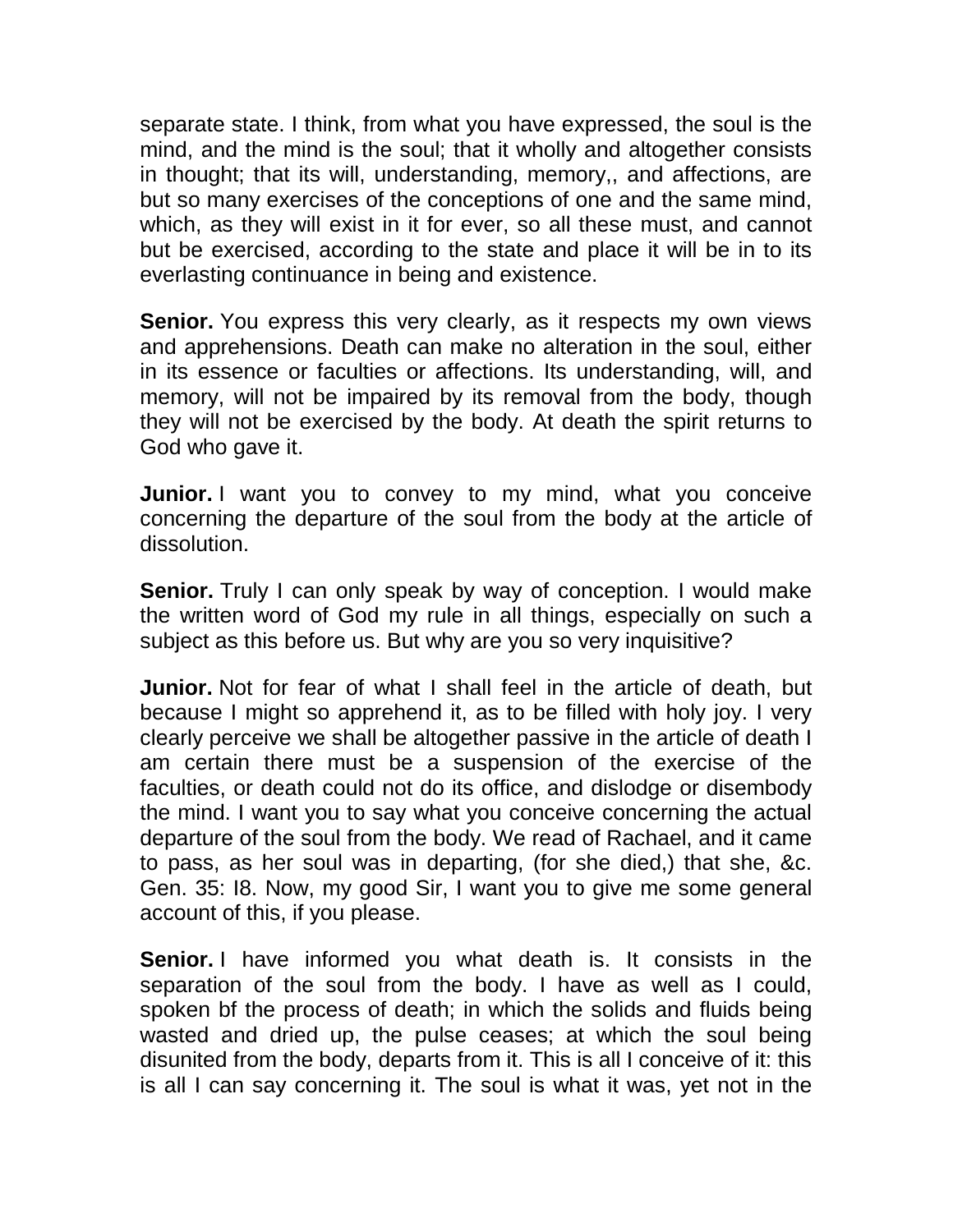body. Its state before God is the same that it was but it hath now objects and subjects to think on and be exercised with, which it had not before. What the medium in which it will exist, and by means of which it will converse with other disembodied spirits, cannot be said. It may be, there will be a clothing for it, so as that it shall have a vehicle to be in, and by which it shall conceive of the objects and subjects in the unseen and invisible state. Some have so conceived, as thinking none but God himself, who is invisible, can be without some kind of vehicle for the mind to act in. Angels are not without forms, though without bodies. Saints in heaven are not without a distinction in their forms, so as to be distinguished one from the other, and to know themselves and each other, though they are without their bodies; but we can never rightly conceive, so as to apprehend the subject, until we are admitted into the world of spirits.

**Junior.** Doubtless, we cannot; yet I must confess, what you have dropped concerning this subject, gives me real pleasure and satisfaction.

**Senior.** I am very ready to impart my mind freely on it. I consider myself as one who is shortly to, enter on this world of spirits, to be gathered with them into the garner of everlasting rest. Whilst I go no further than I have already done, and keep myself to the written word, I consider I am safe, and cannot do you or myself any injury. I conceive the mind of the believer in Christ when disembodied, raised up to such apprehension of Christ, and God in him, as is suited to the state entered on.

**Junior.** What is the state of a saint after entrance into the invisible state, think you?

**Senior.** A state of glory. Stephen, when he was dying, cried out, Lord Jesus, receive my spirit: a full proof he was going to be received by Christ, and admitted to glory. Paul says, For we know that if our earthly house of this tabernacle were dissolved, we have a building of God, an house not made with, hands, eternal in the heavens. We are confident, and willing I say, rather to he absent from the body, and to be present with the Lord. {2 Cor. 5: 1; 8}.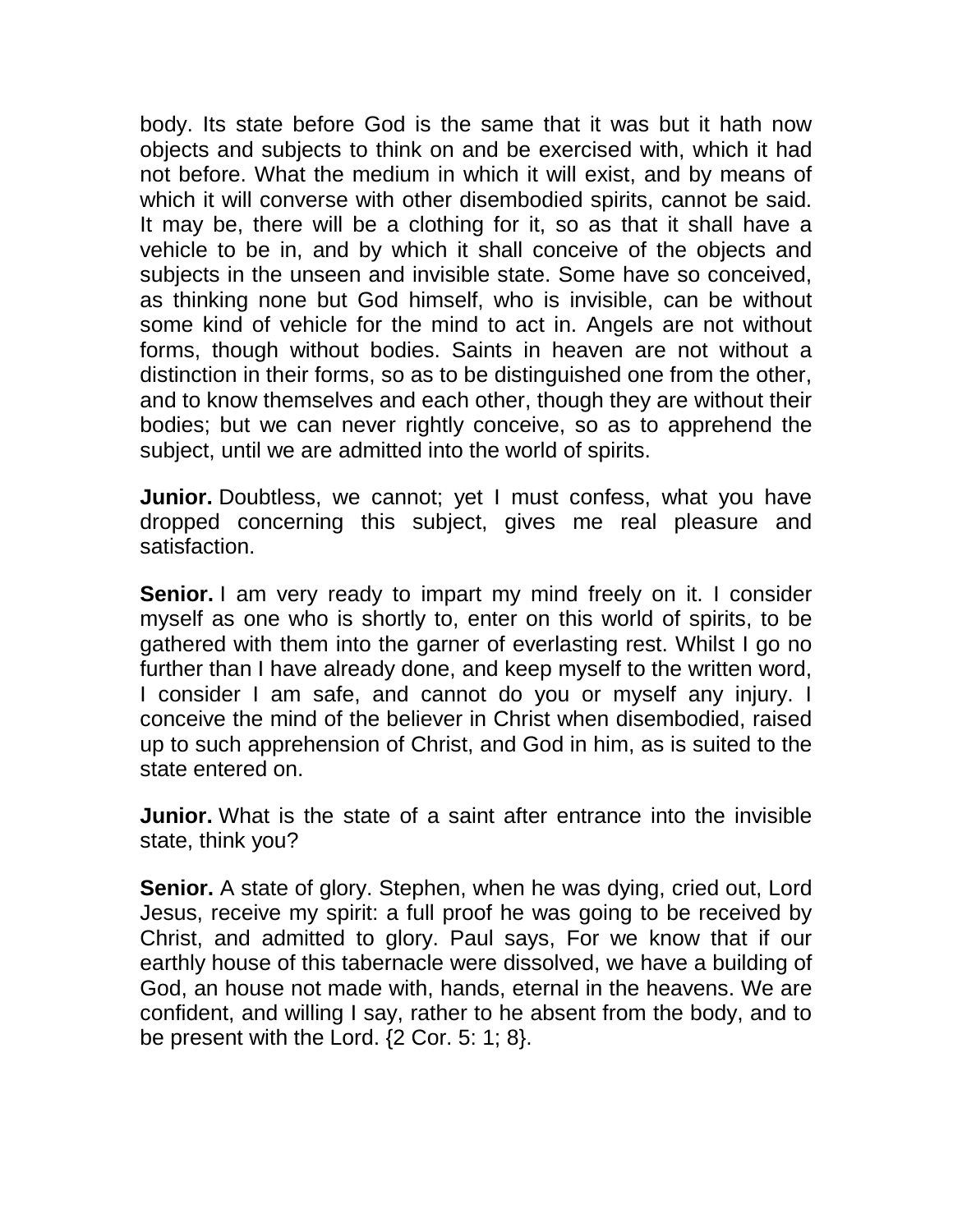**Junior.** I should like you to express your thoughts concerning a saint's entrance into the invisible state of glory.

**Senior.** I look on death as the passage into it, as we cannot enter it in our bodies, until they are prepared and fitted for it by the resurrection of them from If the grave and power of death by our Lord Jesus, and his making them like unto his glorious body, according to the working whereby he is able to subdue all things unto himself.

**Junior.** Will there any further change pass on the soul in the article of death, to fit it for glory? I know some conceive the soul will at the article of death, or as soon as it hath done its office, in a moment, in the twinkling of an eye, be delivered from the whole body of sin, yea, from the very inbeing of it. What think you of this?

**Senior.** You know, Sir, the souls of the elect will be found in Christ. Such of them as are born again, have their whole meetness for heaven and glory in their regeneration; whilst their union of soul and body will be dissolved by death, yet it cannot in the least touch nor affect what the Holy Ghost hath wrought in them. This being the case, the Holy Ghost who dwells in them will, by his mighty power, as soon as their spirits are disengaged from their bodies, deliver them from all the inherency of sin. We say sin and grace in the same mind are so distinct, that they can never coalesce. Now, when the souls of the saints are unclothed of their bodies, they will be immediately without all sin.

**Junior.** But will there be nothing more wrought in their souls, to fit them for heaven and glory, think you?

**Senior.** I conceive not, unless it be a raising up the mind to a suitability to the state of glory. The mind will be clothed with immortality and eternal glory; as, without we were renewed in our minds, we should have no suitable faculty to converse with God, Father, Son, and Spirit, and have converse and proper and scriptural apprehensions of the grace revealed in the holy scriptures; so, except the same mind be raised up, so as to be suited to the state of glory, that state would not by any means suit us, nor we it. Here we converse with Christ by faith; there we are to converse with Christ by sense. Our minds therefore will be raised up to such a degree of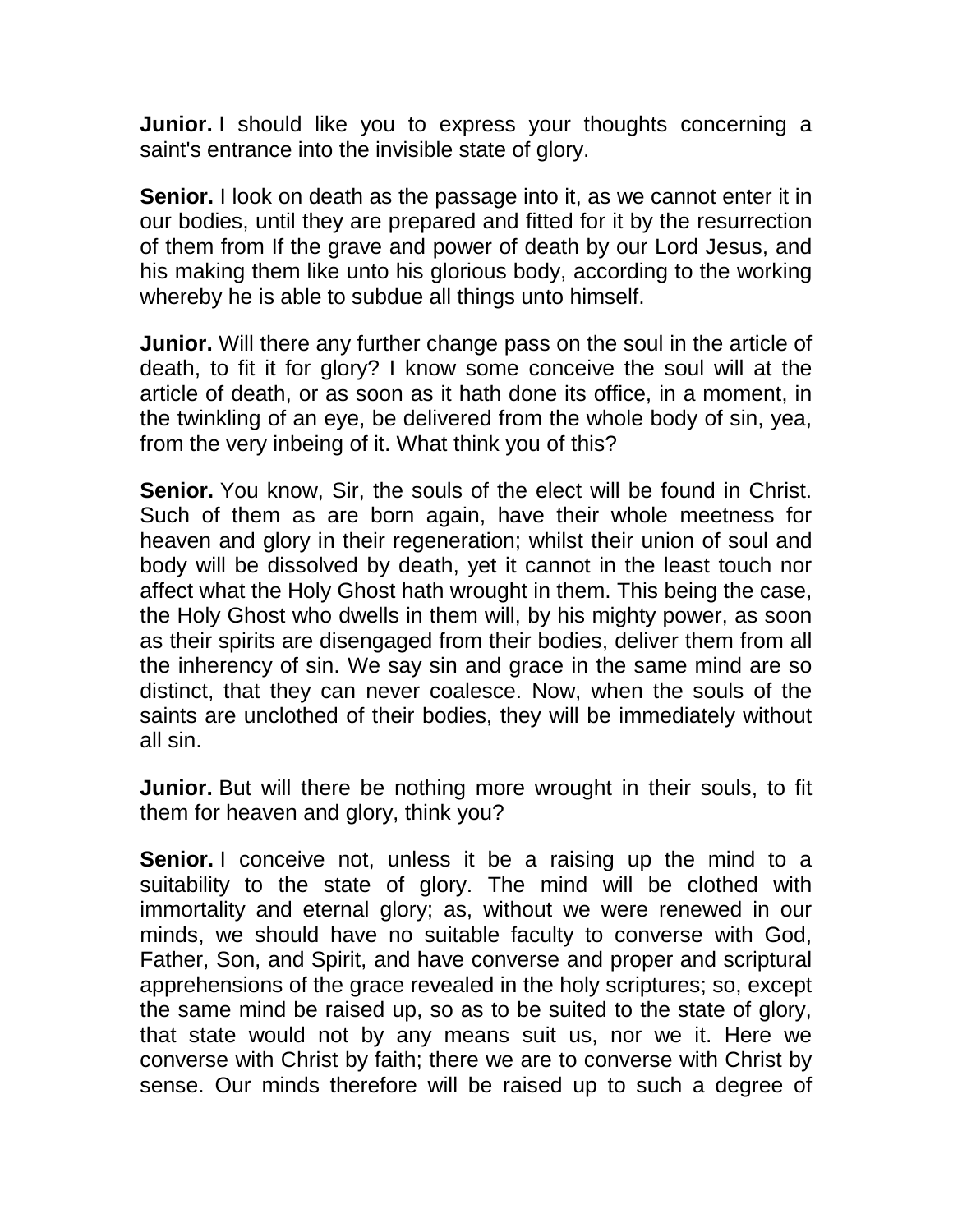immortality and glory, as will fit us for the enjoyment of the state, of glory and immortality: in all which we shall be passive. It is the Holy Ghost will perform all this; not by communicating any thing unto us which we have not already received; but by enlarging, strengthening, and immortalizing our faculties, so that they may be as truly fitted to be perpetually exercised on those wonderful subjects they are to be engaged on in the immediate presence of God and the Lamb by sense and vision, as we are now by faith fitted to Christ's church militant on earth.

**Junior.** Do you think we shall be immediately introduced into the presence of God and the Lamb?

**Senior.** I believe all saints conceive, and all divines affirm this.

**Junior.** But will it not be overwhelming, to be admitted into the immediate presence of the great and incomprehensible Jehovah, to see him face to face, to see him as he is? I tremble at this view of the subject.

**Senior.** You need not tremble at entering into heaven, if you consider who is to admit and present you there. Our Lord Jesus Christ is to admit you; he is to present you; he is to bid you welcome to all the glory and blessedness of heaven. Take into consideration the words contained in the following doxology, Now unto him that is able to keep you from falling, and to present you faultless before the presence of his glory with exceeding joy, To the only wise God our Saviour, be glory and majesty, dominion and power, both now and ever. Amen. {Jude. 24, 25}. It may be, you have conceived, as I once did, that in glory we should be implunged into absolute and incomprehensible Deity: my mind used to tremble at the thought. Blessed be the Lord, I do now. Understand from the scriptures, we shall be with Christ. It is he we shall see face to face. It is he we shall have immediate communion with. The Father, Son, and Spirit, the Three in the one Incomprehensible Jehovah, will never admit us to any other sight of their glory, than as it shines forth in the God-Man; nor shall we, ever have any abstracted communion with them in their distinct nature and persons, but in our most precious and glorious Lord.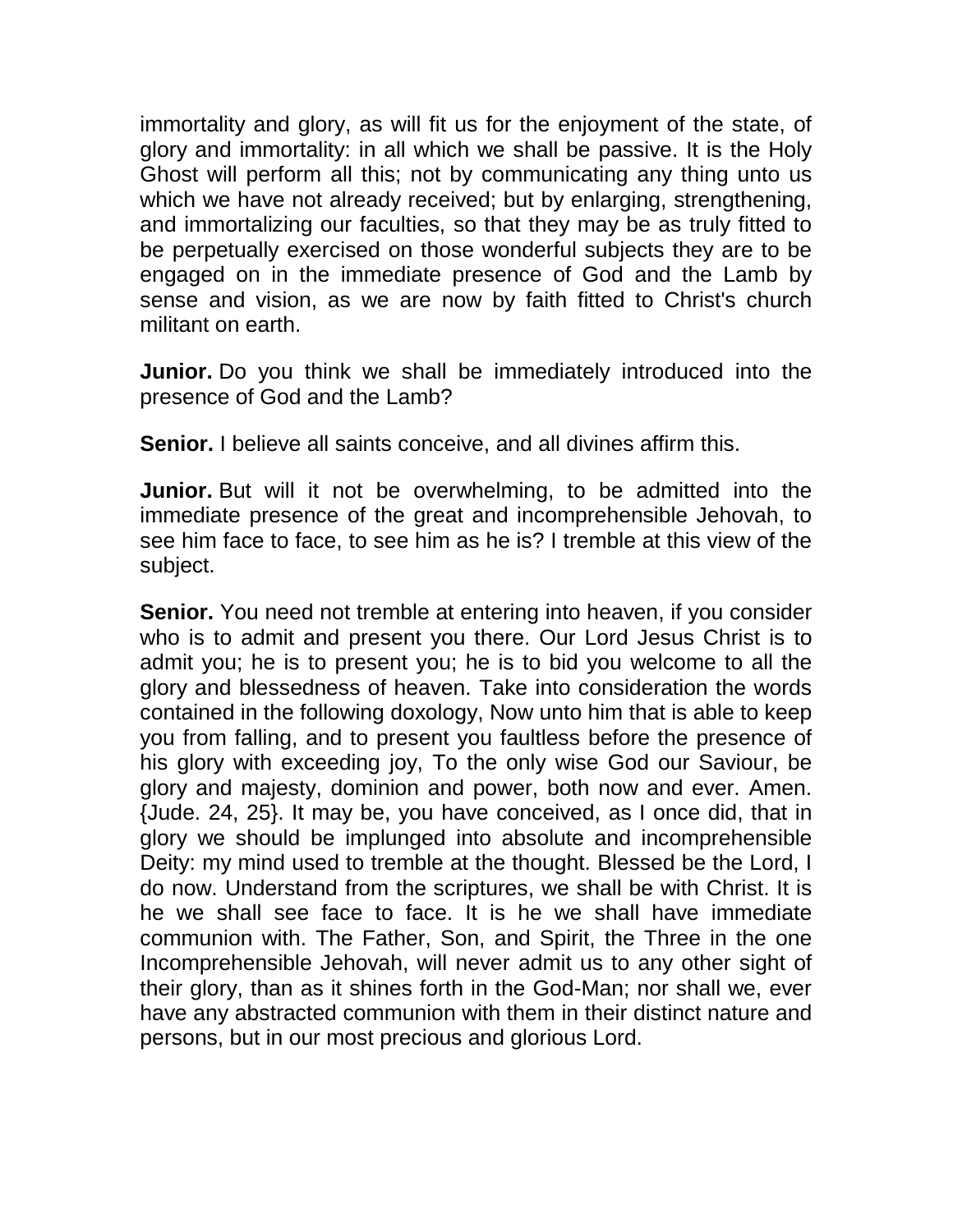**Junior.** Really, Sir, this is very relieving to my mind; yet I think an immediate introduction into our Lord's presence, will be most wonderful: to see him in his glory; to see him by open vision. You say all saints conceive we shall immediately, at death be admitted into his kingdom, and glory.

**Senior.** The scriptures give us so to conceive of it; yet I have sometimes thought on Moses case, when he was called to come up into the mount with God, we read, And Moses went up into the mount, and a cloud covered the mount. And the glory of the Lord abode upon Mount Sinai, and the cloud covered it six days: and the seventh day he called unto Moses out of the midst of the cloud. And the sight of the glory of the Lord was like devouring fire on the top of the mount in the eyes of the children of Israel. And Moses went into the midst of the cloud, and gat him up into the mount: and Moses was in the Mount forty days and forty nights. {Exodus. 24: 15, 16, 17, 18}. I have, from observing this great saint being six days in the mount before he was immediately admitted into the presence chamber of the Most High, thought within my own mind, whether it might not be so with disembodied saints, to be by degrees, and in a gradual manner, received and admitted into the state of glory, and to the open vision of Christ. But you are to remember, I speak this to you, only as a thought of my own, on which you are to lay no stress, I do not myself, we are to be confined on this subject to the written word.

**Junior.** My dear Sir, what you have delivered in this present discourse, hath done me good like a medicine. I think I shall never be afraid of death; neither shall I tremble on entering into the invisible state. I perceive I shall be passive, and not active. When death comes, it will soon be over. When out of the body, I shall have an abundant entrance into the everlasting kingdom of our Lord and Saviour Jesus Christ. My intellectual faculties and senses will be most exactly suited to the state the place, the sight, vision, and enjoyment of Christ and communion of the Father in him, through the indwelling of the eternal Spirit in my son]. I bless God for the light and knowledge I have received on these subjects, through your instrumentality.

**Senior.** To be delivered from the whole body of sin, to be raised up intellectually, and to have every spiritual faculty and sense so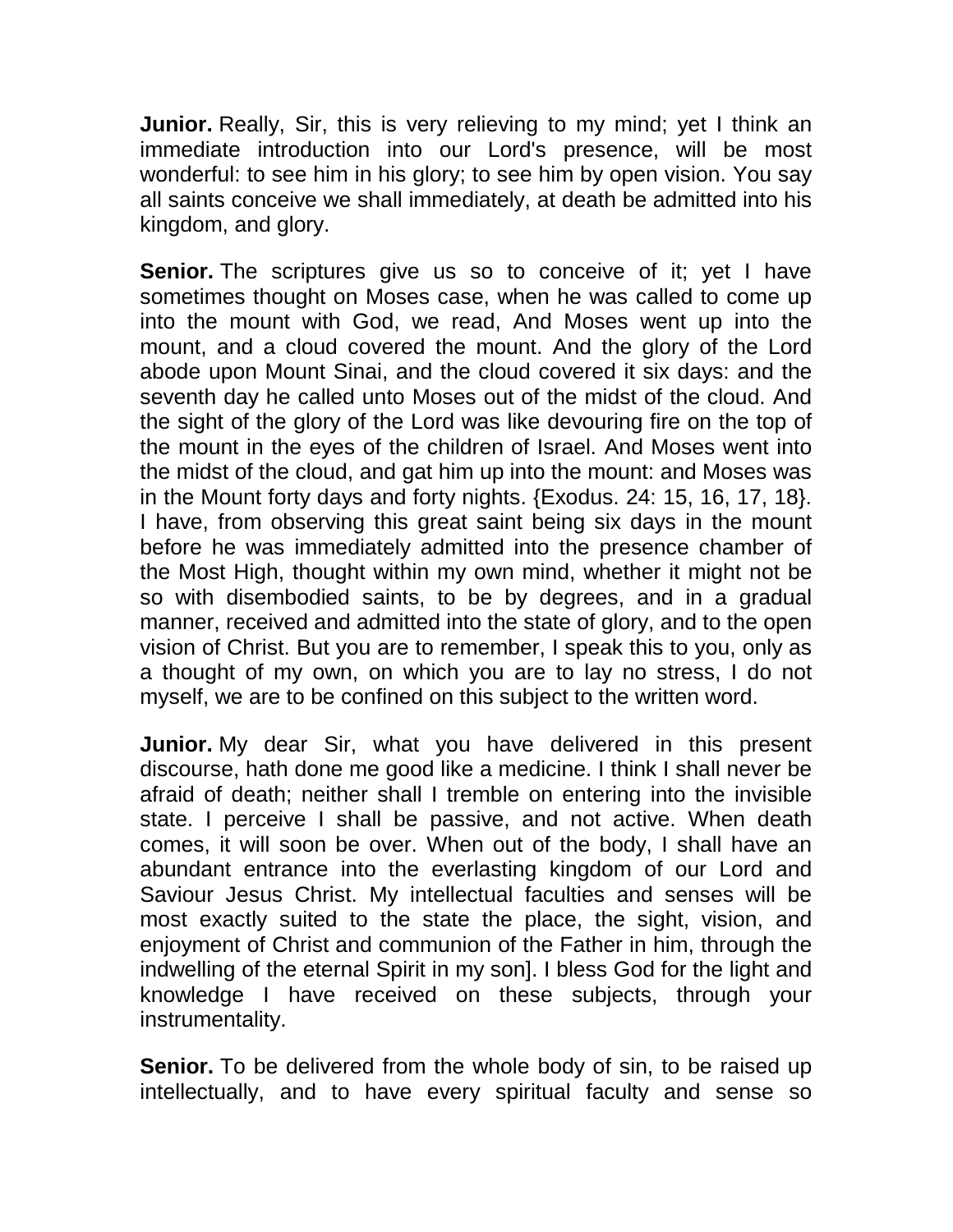perfected, as to be fitted for the state of eternal glory, and to be admitted by Christ himself into it, and presented by himself before the presence of his glory with exceeding joy, are all sufficient to fill our minds even now, in this present time state, with joy unspeakable and full of glory. But I must now break up our present interview. May the blessing of the Three in Jehovah rest on you? Amen.

**Junior.** Thank you, Sir. May all contained therein, be yours also. Amen.

### A Discourse on Heaven, Glory, and Eternal Life, as set forth to view, and revealed to our faith, in the word of inspiration.

# DIALOGUE XII.

This is the last conversation we are to hear, and the last discourse we are to be favored with between Junior and Senior, who, being again met together, the senior friend began thus: Mr. Junior, I am really glad to see you once. more, I, am advancing in age, therefore my time will be short; let us try to make the present interview with each other as useful as we can; propose your own subject; let us both look- to the Lord for a blessing on it, and on our discussion of it.

**Junior.** I cannot sufficiently express my gratitude for all the past freedom you have indulged me with. I think your kindness for the continuation of the same, is very great. If you please, I, could wish the present discourse might be on Heaven, Glory, and Eternal Life.

**Senior.** These are subjects most assuredly connected with former ones; and, as my time must be engaged in other services, so as for me not to attend on you after the present, I will very gladly do my best, to communicate my views, as clearly as I may be enabled, on these sublime verities.

**Junior.** I have received into my mind from you, the clearest apprehensions of death, and of the entrance into the invisible state, I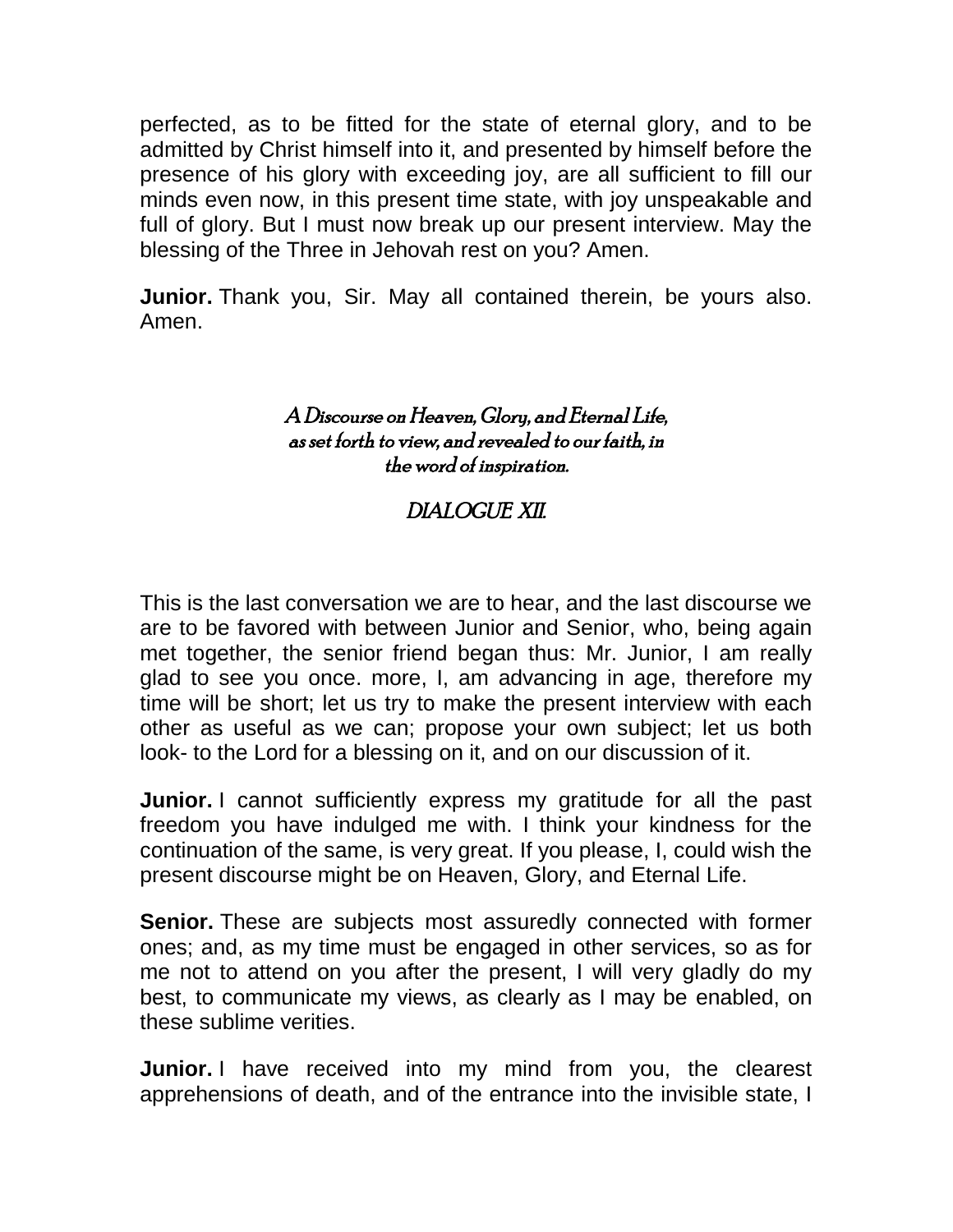ever yet had; heaven, glory, and eternal life, being closely connected with them, I should think it would be keeping up the subject, if we were, therefore to confer on these. Pray, Sir, what am I to apprehend of heaven, is it a state, or is it a place?

**Senior.** It is both a state and place, It must be the latter, because our Lord is there. He went thither when he left our world. He is now there. 'Angels and glorified saints are there with him. He speaking, of it as a place, saying, In my Father's house are many mansions if it were not so, I would have told you: I go to prepare a place for you. And if I go and prepare a place for you, I will come again, and receive you unto myself; that where I am, there ye may be also. {John. 14: 2, 3}. It is also a state. The saints in it are in a state of glory. Hence the Apostle says, Our light affliction; which is but for a moment, worketh for us a far more exceeding and eternal weight of glory. {2 Corinthians. 4: 17}. He also entitles it an house: an house not made with hands, an house eternal in the heavens. {2 Corinthians. 5:1}. This is expressive of its being a place. It is said of Christ, that he ascended up far above all heavens. {Ephesians. 4: 10}. That he is gone into heaven. {I Peter, 3: 22}. That he is set down an the right hand of the Majesty on high. {Hebrews. I: 3}. That he liveth in the presence of God. {Hebrews. 9: 24}. That he is received up into glory. {I Timothy. 3: 16} which last is expressive of the state of glory our Lord is entered upon.

**Junior.** What ideas ought I to entertain concerning heaven? I have often heard where Christ is there is heaven; that he is as truly with saints on earth, as with saints in heaven; that they as truly enjoy fellowship with him here below, as they ever will above. Yet I read in scripture of heaven; of the heaven of heavens; of the third heaven; also of the heaven of heaven of heavens. What am I to conceive concerning these assertions, and various terms and modes of expression?

**Senior.** It is a real truth, that where Christ is there is heaven; but it is only in this sense, that where the king is there is the court: so Christ being spiritually present with his saints, they have real communion with him, they have the real enjoyment of him, which, as it respects the truth and reality of it, is as really so, as that the saints have fellowship with him in heaven, It is in nature and kind the same with theirs, yet not in the same degree. We have the word heaven for the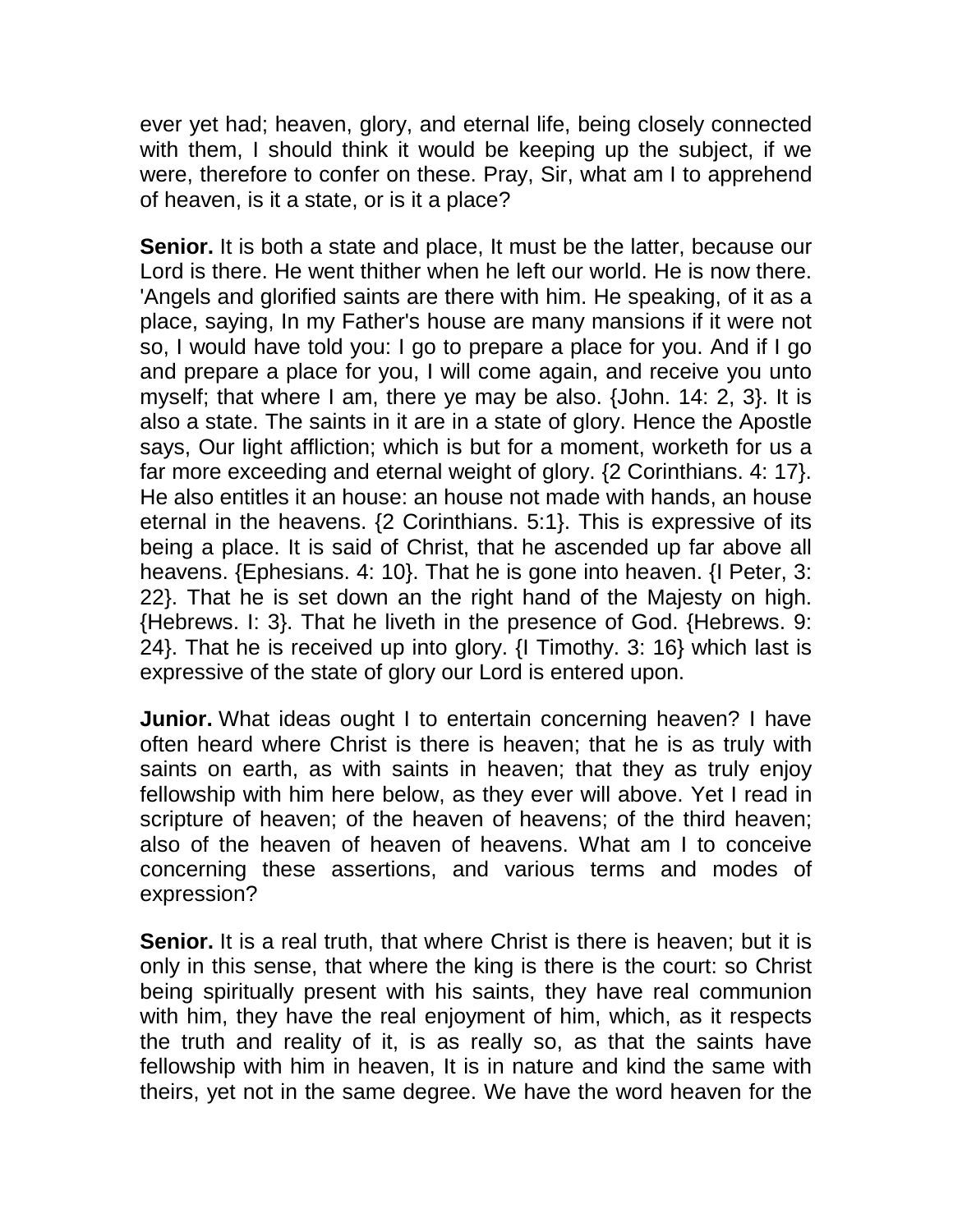first time, in {Genesis. I: 1}. This is the expansion or firmament, of which you read, verse 8, And God called the firmament Heaven. "This expansion, or firmament," says Mr. Julius Bate, " is the heavenly fluid or air; including what is in the condition of fire in and round (lie orb of the sun, As well as the streams of light from that fire; and the spirit, or grosser air, that continually flows into the sun, to keep up the action, supplies the waste of melted air, and extends the fire from the center to the circumference of the heavens. This is the heaven, considered as expanding. It reaches from the sun, in the center, to the stars. God set the stars in the firmament, to rule the day and the night, in conjunction with the sun and other orbs. The scriptures ascribe the natural causes of every thing to the expansive power of the heavens. The cause and continuance of motion must be looked for here." Jehovah is called the Most High God, the possessor of heaven and earth. {Genesis. 14: 19}. To express his supreme and uncontrollable power over all things in heaven and on earth. He is styled the God of heaven, to express that lie made them, that they are his creatures, the work of his hands. Moses says, Behold, the Heaven and the heaven of heavens is the Lord's thy God. {Deuteronomy. 10:14}. Heaven of, heaven of, heavens, may be expressive of the heavens every where: all the heavens, as divided to all the nations and people throughout the universe. The word heaven is applied to the place where Jehovah dwelleth in light inaccessible. Hence the prophet prays thus, Look clown from. heaven, and behold from the habitation of thy holiness and of thy glory, &c. {Isaiah. 63: 15}. Thus Solomon, in a parenthesis of wonder, breaks out before the Divine Majesty, But will God indeed dwell on the earth! behold, the heaven, and heaven of heavens cannot contain thee. {I Kings. 8: 27}. Our Lord directs us to pray thus, Our Father, which art in heaven. We heard before, that Paul was caught up into the third heaven ; it is therefore consistent with the word of truth, to conceive heaven to be a place in the material heavens, where God is pleased to manifest himself in his glory and majesty, as more peculiarly and "personally present to Christ, angels, and saints; that here God dwelleth in that light to which no mortal eye can approach, whom no man hath seen or 'can see; that here he displays his uttermost manifestative glory in Christ, to the blessed in this tabernacle and dwelling place of his; that here Christ, elect angels, and glorified saints are. This is all I conceive, or can express to you, concerning heaven. Christ may be said to be the heaven of heaven of heavens, as it is a sight of him in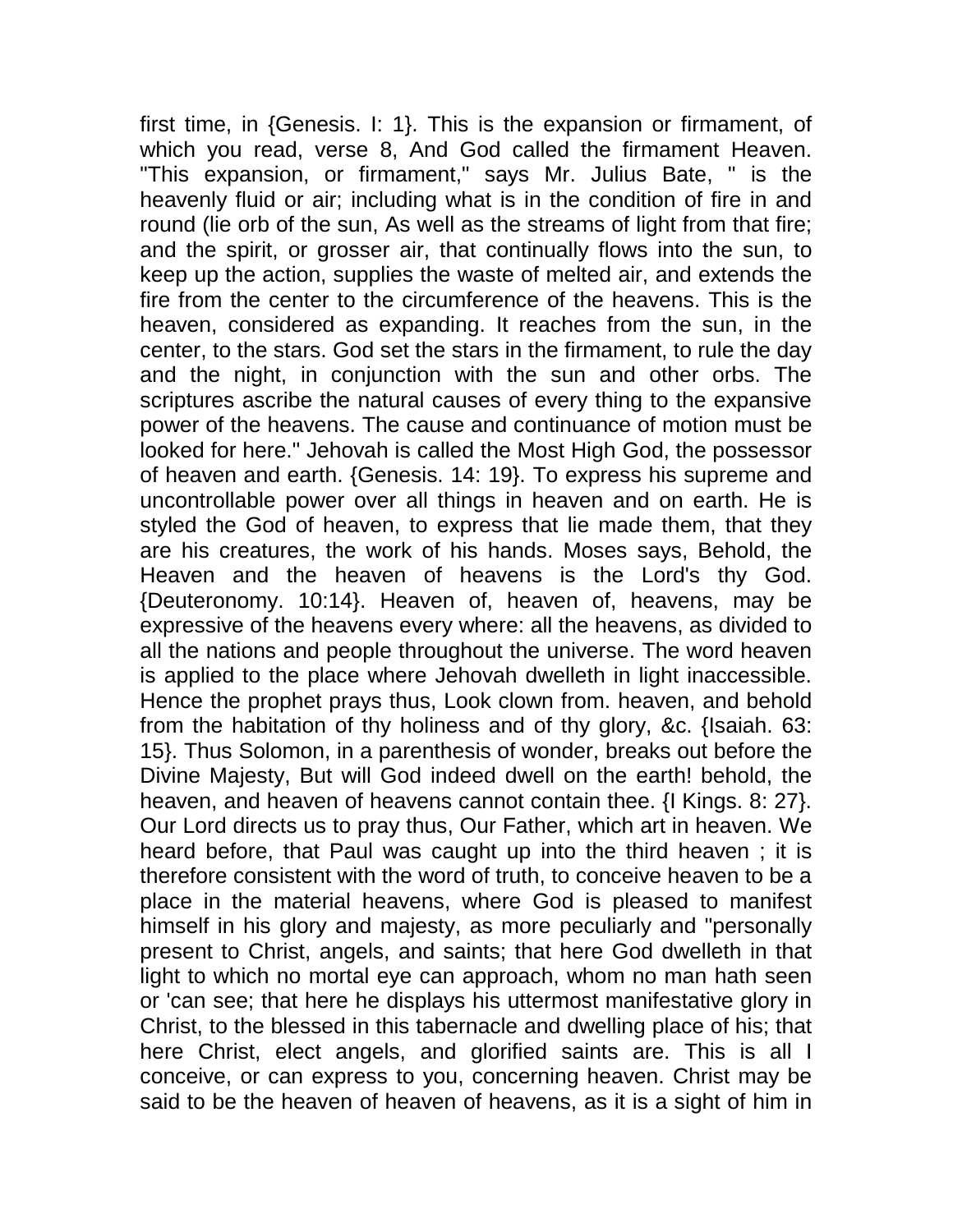his glory, is the beatific vision in which eternal glory consists, and immutable and endless blessings and blessedness are for ever enjoyed. What think you of all this?

**Junior.** I conceive thus of it: heaven, the airy heaven, the starry heaven, the heaven of heavens, the heaven of heaven of heavens, are all expressive of the majesty, the glory, the existence, the power, the immensity, the sovereignty of Jehovah; that heaven, as the habitation of his holiness, is where he manifests himself to the uttermost in the person of Christ. I conceive it is his royal residence some where in the heavens, and being seated there, is called an house eternal in the heavens. These are my ideas, which amount to what you have spoken of it, at least as I conceive, do they not?

**Senior.** Yes; they do so. Into this most glorious place elect souls are received and admitted, as soon as they are dismissed from their bodies by death. Here they see God in Christ, are glorified together with Christ, and live for ever.

**Junior.** But as you have told me what I mayappr6bendof heaven, I want you to tell me also how saints will be employed in heaven. Will it not be in worshipping God? What will that worship consist in?

**Senior.** Christ is the ordinance of glory. The saints are styled the church of the first-born, whose names are written in heaven. Elect angels, and glorified saints, are, I conceive, formed into one glorious church state, worshipping Jehovah, Father, Son, and Spirit, who liveth for ever and ever, and ascribing Blessing, and honor, and glory, and power, unto hint that sitteth on the throne, and unto the lamb, for ever and ever.

**Junior.** Wherein do the peculiar acts of worship in the elect angels, differ from elect men?

**Senior.** If there be any, it must be in praising the Eternal Three, in, appointing Christ to be their, head, by whom they were kept from falling; and when admitted to see him, the first-born of all Jehovah's thoughts, will, purposes, councils, and designs, were, by the vision of him, confirmed in a state of blessedness, and rendered impeccable for ever.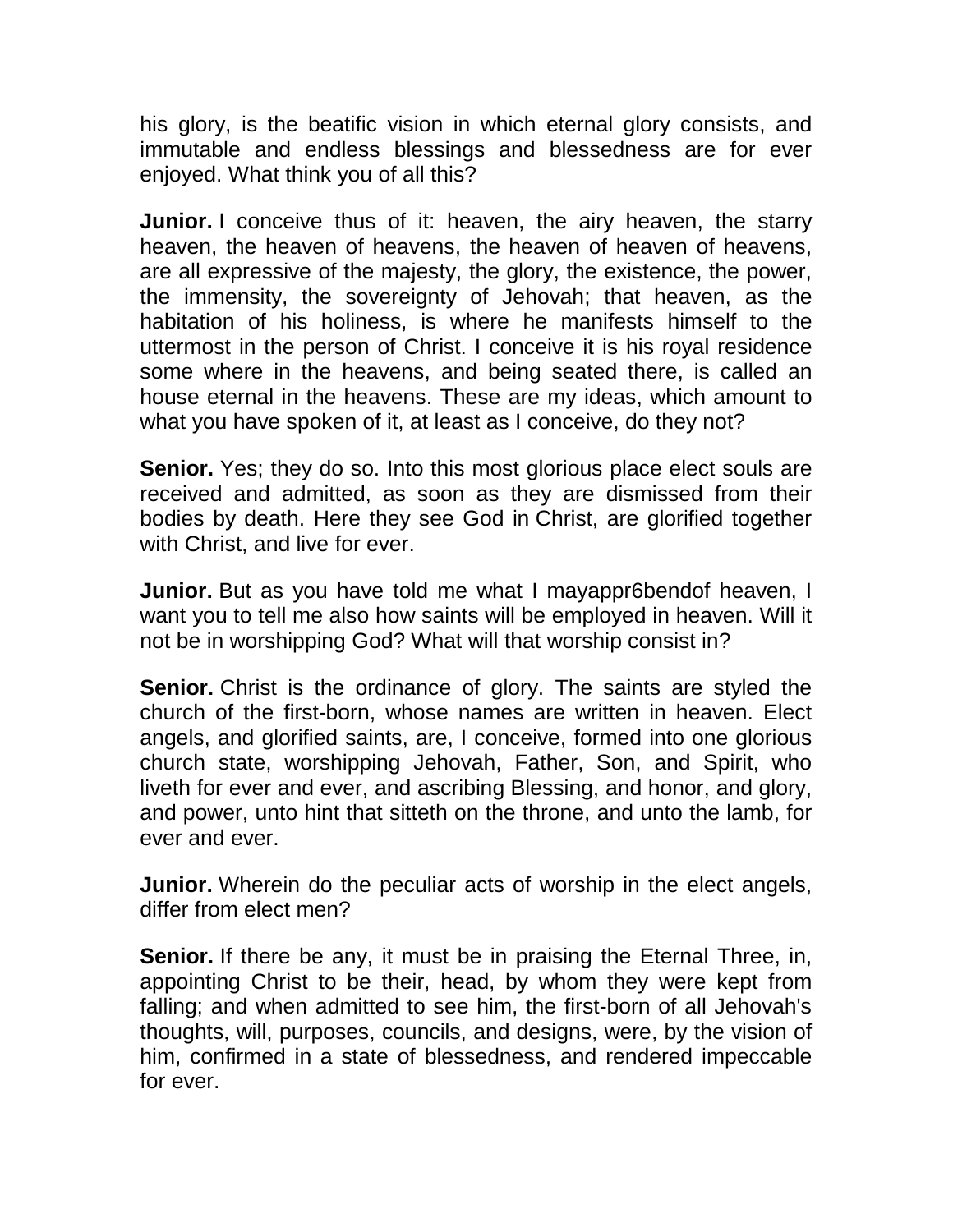**Junior.** What does the worship of all the elect of Adam's posterity now in glory, consist in?

**Senior.** In giving glory to each of the Three in the one self-existing Essence, for all their will, thoughts, love, and vast designs in Christ Jesus concerning them, and also for their salvation by the incarnation, life, and death, of the holy and immaculate Lamb.

**Junior.** What does glory, or the glorification of the saints in heaven, consist in?

**Senior.** In the glorious forms, they appear in. They have the very image of Christ so completely in stamped on their minds, and they conceive of him so fully, by the sight which they have of him, that his glory will not only be reflected on them, but it will also be revealed in them. Hence the Apostle says, For I reckon that the sufferings of this present time are not worthy to be compared with the glory which shall be revealed in us. {Romans. 8:18}. Christ lives in his saints on earth, as their everlasting life. He lives in his saints in heaven, as their everlasting glory. He is to them the Lord of glory: the fountain and spring of glory. They are glorified in him, and together with him. The rays of his glory reflected on them, put a shine of glory on them which will last for ever. It is out of the inexhaustible fullness of his glory, they will receive glory answerable to his glory. It is from him it will be communicated to them. They will be receiving from him for ever.

**Junior.** Then his fullness must be immense indeed!

This is what I like your conversation for, it casts such light on my mind, that I really conceive more than I can express.

**Senior.** The fullness of Christ's grace cannot be exhausted in time. nor the riches of his glory to eternity. How should they? For in him dwelleth all the fulness of the Godhead. 0, my friend, we have now a glorious subject, and we have a vast prospect before us. , The God of all grace hath called us unto his eternal glory by Christ Jesus. We are called to glory, unto his eternal glory, which is all in Christ Jesus. As sure as we are called into the kingdom of God's dear Son, we were, together with it, called to be partakers-of eternal glory.

**Junior.** Pray, say out what eternal glory is: and in what it consists?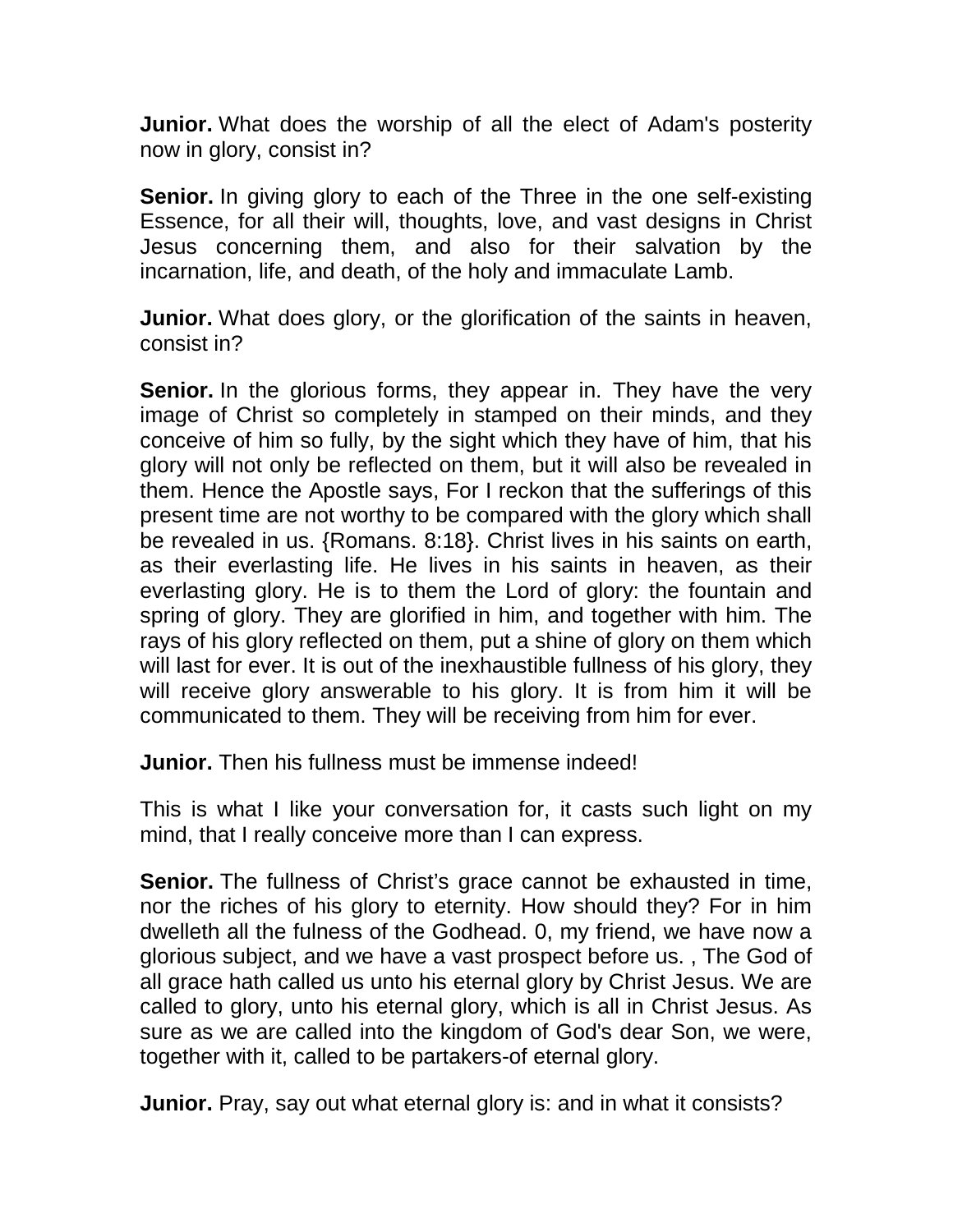**Senior.** In the vision of Christ. In a real sight of his personas God-Man, as the Man in God, who, as such, is the Lord of Glory. In him the Incomprehensible Three shine forth, to the uttermost display of their manifestative glory, before all the angels and saints in glory. It is this is the glory of heaven. It is the glory and. blessedness of each saint there. . What they behold, of the glory of, God in Christ, fills them with such conceptions of glory, as they can never express. It fixes them on Christ their center. It excludes the possibility of their sinning for ever. They hereby partake of an exceeding and eternal weight of glory, which will so poise their minds, as will. exclude, every wandering thought from Christ. He will be their object,, their canter,, their circumference their glory, their portion, their inheritance, their everlasting light, and their everlasting glory their all. And God, in his divine Persons, in the Person of Christ, will be their all in all. In communion with whom, saints will be filled with all the fullness of God.

**Junior.** If I understand you, it is the vision of Christ that will be the perfection of glory.

**Senior.** It will indeed; and it is this will make us in our souls and bodies perfectly like him: so says the Apostle, Beloved, now are we the sons of God; and it doth not yet appear what we shall be: but we know that, when he shall appear, we shall be like him; for we shall see him as he is. {I John. 3: 2}. It is the, sight of his person is heaven, it will complete our knowledge of him, and continue the life of glory in our minds for ever and ever. We shall see him as he is. This will contain the very essence of our blessedness.

**Junior.** You lay a vast stress on seeing Christ as he is; why so? Pray explain this. Will not all the assembled world see Christ when he comes to judge the quick and the dead?

**Senior.** Yes, they will; but they will not have an intuitive sight of Christ; they will not have a supernatural sight of him. His appearance will fill them with the utmost confusion. It will strike them with terror. Saints will see him to their everlasting joy and satisfaction. He will come to be glorified in them, and to be admired in all them, that believe. It is now by a supernatural faculty and light, we behold Christ as revealed and set forth in the glass of the gospel. By the same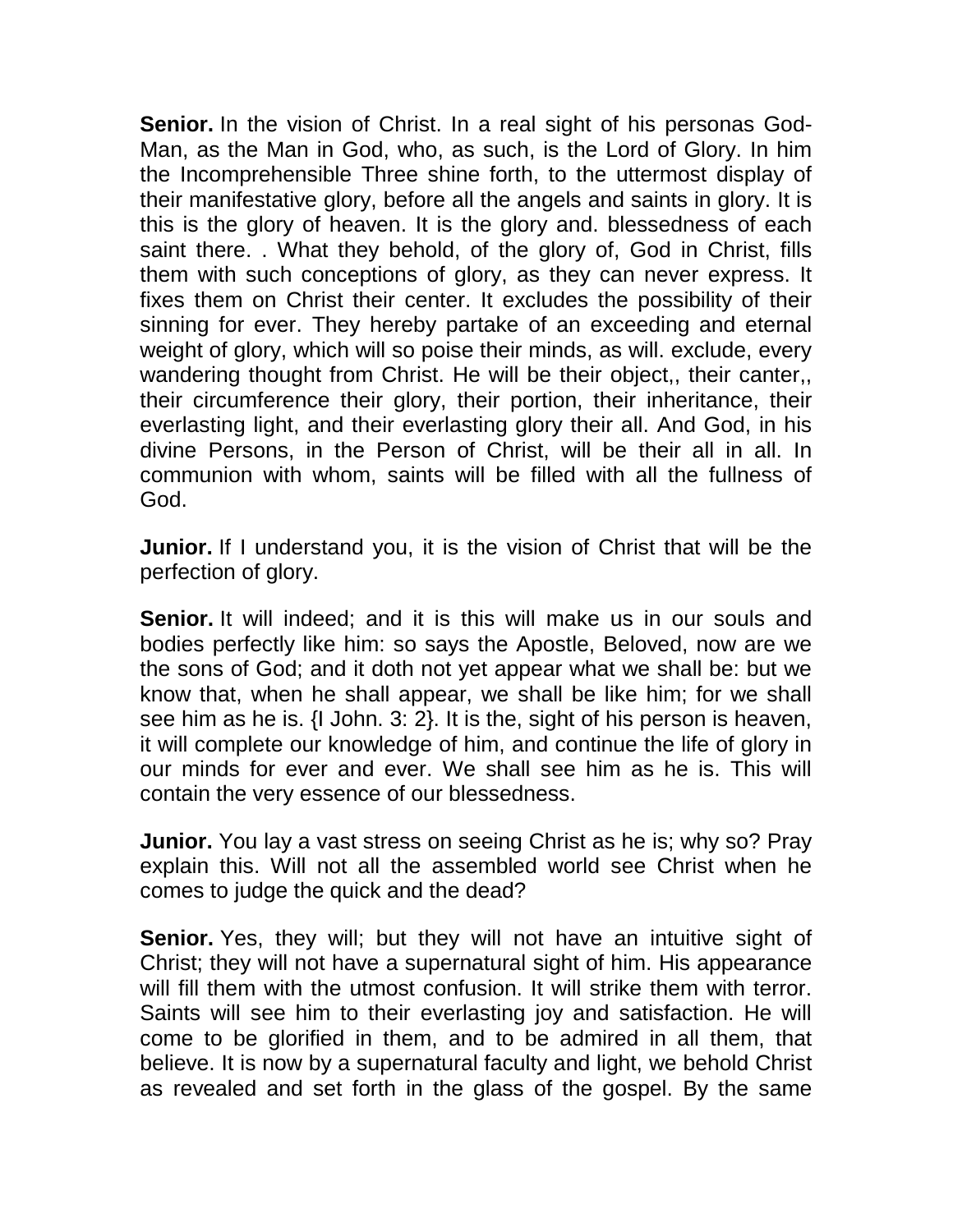faculty, elevated by the Holy Ghost, when we are raised up and admitted to be where Christ is, we shall see him as he is, we shall see him face to face.

**Junior.** You have set heaven before me. I think you cannot at present say more concerning it. The Lamb in the midst of the throne, I consider as the great ordinance of heaven. Saints and angels in their glorious forms worship him. They are glorified in him; they are glorified together with him. I want you now to say what eternal life is, then I will consent that you shall close the subject; for, whilst I am fully persuaded, that what you have delivered falls far short of the subject as it really is, yet I am sure you have said more than I ,shall ever fully enter into and live over, until I am admitted into heaven, there to behold my Lord. Tell me, therefore, what eternal life is, and in what it consists. I know, in a measure, what spiritual life is; and I want to have a glimpse of what eternal life consists in.

**Senior.** I know when on subjects like those we have discoursed on, it is, and perhaps it cannot be avoided, that we run one subject into another; most assuredly we have touched on this, and said what eternal life consists in; not that I am unwilling, so far as I can, to give you a further account of what it is, and in what it consists. We have spoken of heaven as the seat of the church of the glorified; of Christ as living there, the Lord of Life and Glory. We have spoken of the glory of the saints in the house eternal in the heavens: of their perfection of blessedness in the sight and vision of the God-Man, which is the perfection of their eternal life. Spiritual, everlasting, and eternal life, are one and the same, only with these following distinctions. We have spiritual life imparted to us with our new-birth into Christ. This is expressed in and by our living a life of faith on the Son of God. Hence our Lord says, Verily, verily, I say unto you, he that believeth on me hath everlasting life. Our Lord says, This is life eternal, that they might know thee the only true God, and Jesus Christ, whom thou hast sent. {John. 17: 3}. The Apostle John says" And this is the record, that God hath given to us eternal life and this life is in his Son. He that hath the Son-hath life. {I John. 5:11, 12}. So that we understand eternal life consists in the knowledge of Christ, and of the Father in him; and such as know Christ have eternal life in their souls. Whilst they are out of heaven, the acts and exercises of this eternal life, are comprised in living a life of faith on the Son of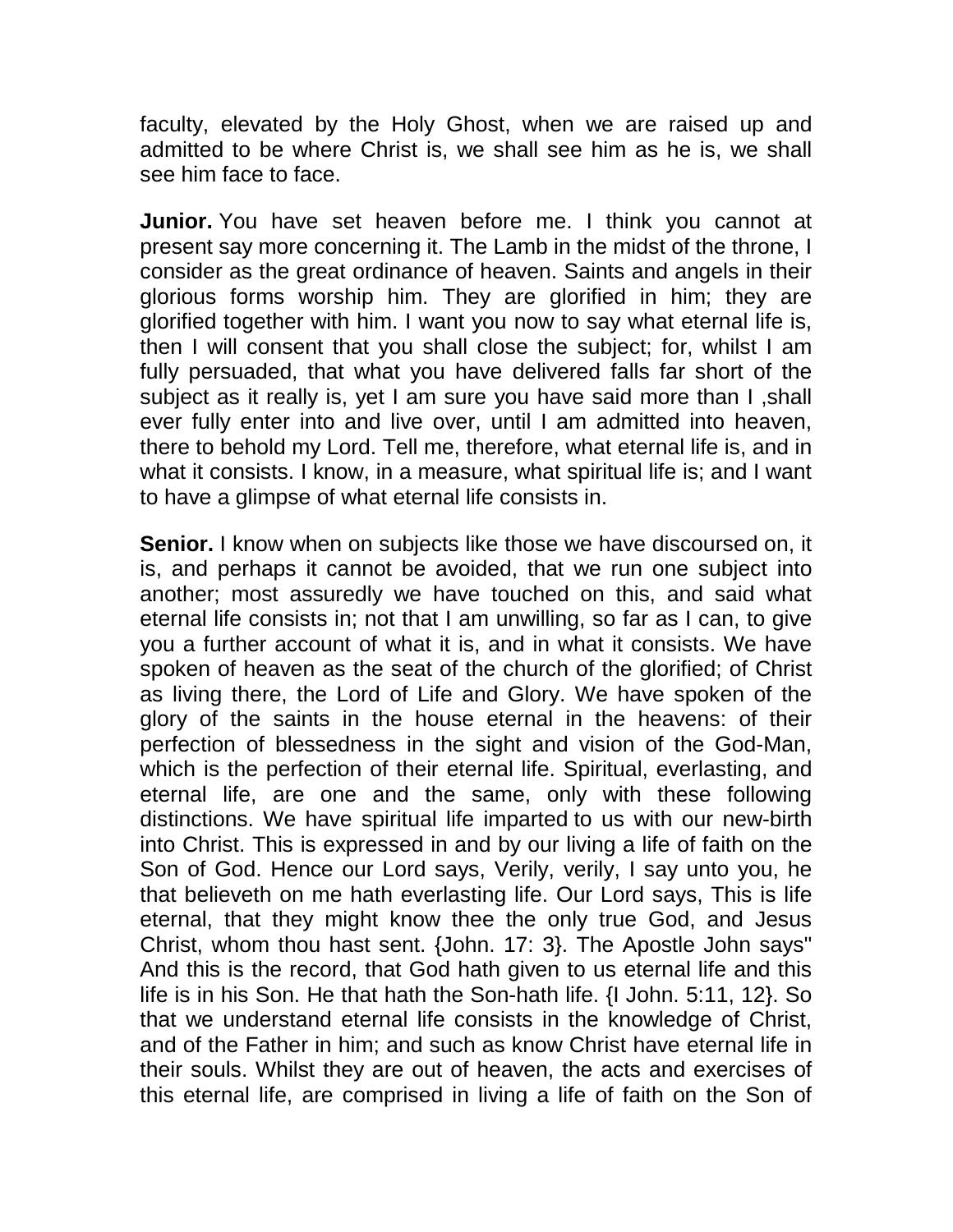God, and in living in real communion with him. When they are removed to heaven, their eternal life will consist in their knowledge of Christ by sense and open vision: it will be perfected by seeing him as he is, and in perpetual communion with him.

**Junior.** Then you make eternal life in glory, to be the exercise of the mind continually on Christ, do you not?

**Senior.** Most assuredly I do. Life is activity. It is a blessing added to being. We had a being in Christ from everlasting, and we had life in Christ from everlasting. We must be with Christ in him: we must live with Christ. He is our eternal life. He communicates the same to us. He says because I live, ye shall live also. It must be eternal life to behold him in his glory: and views of his glory received into the mind, will be its life, its spring, its strength, its vigor; which will engage every act and thought of it for ever and ever.

**Junior.** Do you not think the soul will live on the, enjoyments it hath of Christ in glory?

**Senior.** No: I do not. A believer in Christ lives not on its own acts now; he will not, most assuredly, then. Eternal life must be the fountain of eternal acts. The life of glory can be no other than the knowledge of Christ consummated. The acts flowing from it must have God-Man for their object and subject. A sight of him by vision, seeing him as be is, and to behold his glory, must swallow up the mind, and fix it so immutably on him, as to make it entirely passive in receiving his glory. Its activity must consist in admiring his glory, in rejoicing in his glory, and in having communion with him in it, so as to give him glorious praise.

**Junior.** Surely, if this is eternal life, to behold Christ face to face, to see him as he is, the subject may be far more easily conceived by a spiritual mind, than it can ever be expressed.

**Senior.** It is so. When Christ was transfigured on the holy mount, he shone forth in his glory. John says of it, We beheld his glory, the glory as of the only begotten of the rather. Peter says, We were eyewitness& Of his majesty. For he received from God the Father honor and glory, when there came stick a voice to him from the excellent glory, This is my beloved Son, in whom I am well pleased. {2 Peter.1: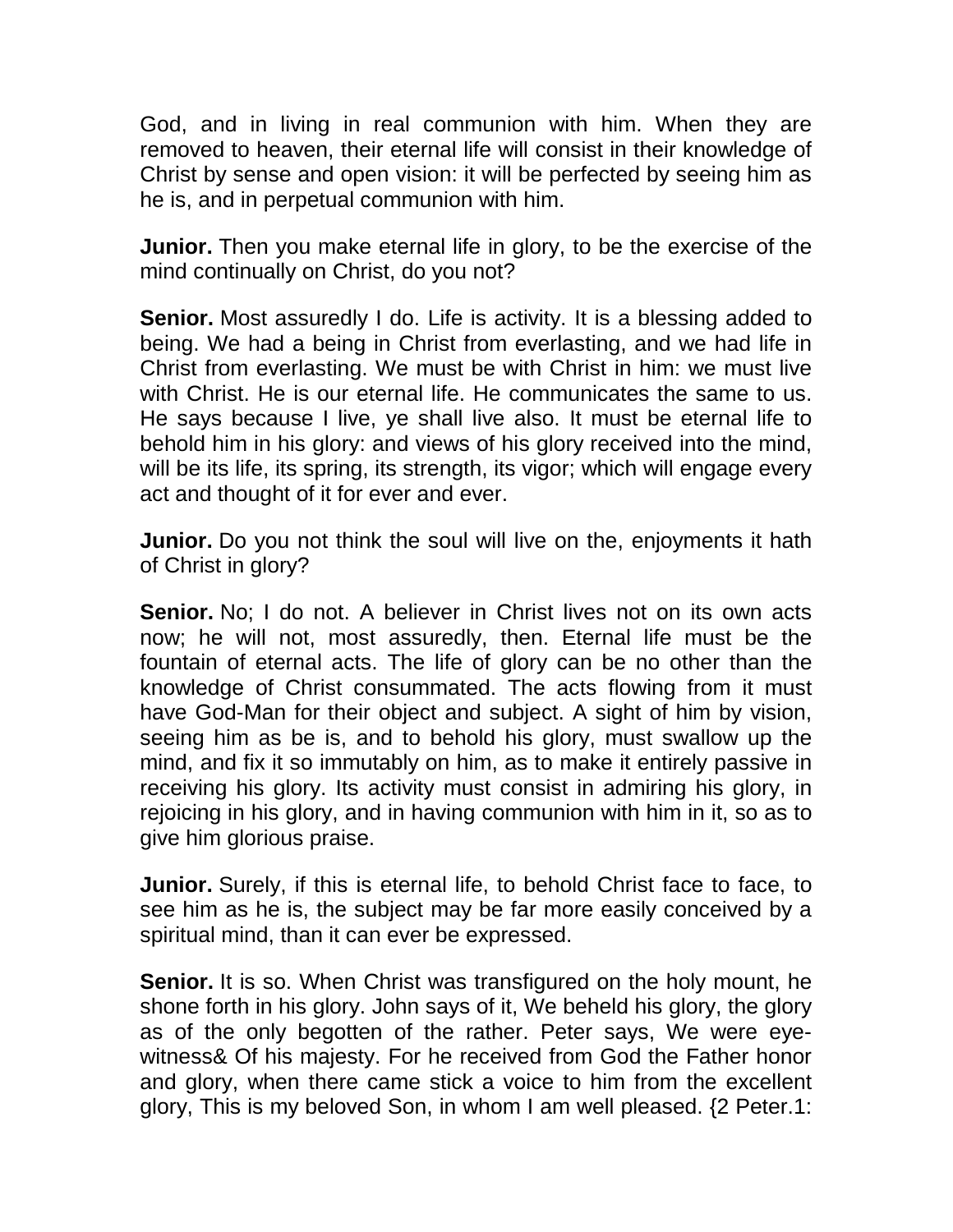16, 17}. Christ shines forth now in heaven, in a brighter display of his glory, before his saints and angels, than he then did before his three favorite apostles. I conceive eternal life in heaven, will consist in the intellectual mind being swallowed up and absorbed in intuitive views and apprehensions of the glory of the Lord. As here below, it is sometimes the case with believers in Christ Jesus, to be favored with such intuitive apprehensions of Christ, as to be lost entirely to all enjoyments of him, the mind being entirely swallowed up in spiritual contemplations of him: so I conceive it will be in heaven. It will there be acknowledged by the whole election of grace, that what Christ is in his person, glory, blessedness, love, salvation, fullness, and immensity of perfections, can never be fully known: he will for ever be exalted above all blessing and praise. In this, and the glorifying him for it, I apprehend eternal life consists. Are you contented with what I have delivered? If so, I will conclude with a short prayer.

**Junior.** I am.

**Senior.** 0, holy, blessed, and glorious Trinity, look down upon us in infinite grace: bless the conversation we have had concerning heaven, glory, and eternal life. Give us, Holy Father, to know the Son: give us, Holy Son, to know the Father: give us, Holy Ghost, to know thee as the Spirit of the Father and the Son, that we may worship thee with the same equal worship and glory. Glorify Christ in our heart. Give us an heart-warming sense of the Father's love in him. Let us worship the Three in Jehovah, as the Lord our God, now and for ever. Amen.

*THE END.*

*W. Chatfield, Printer, Bell Court, Cannon Street, London.*